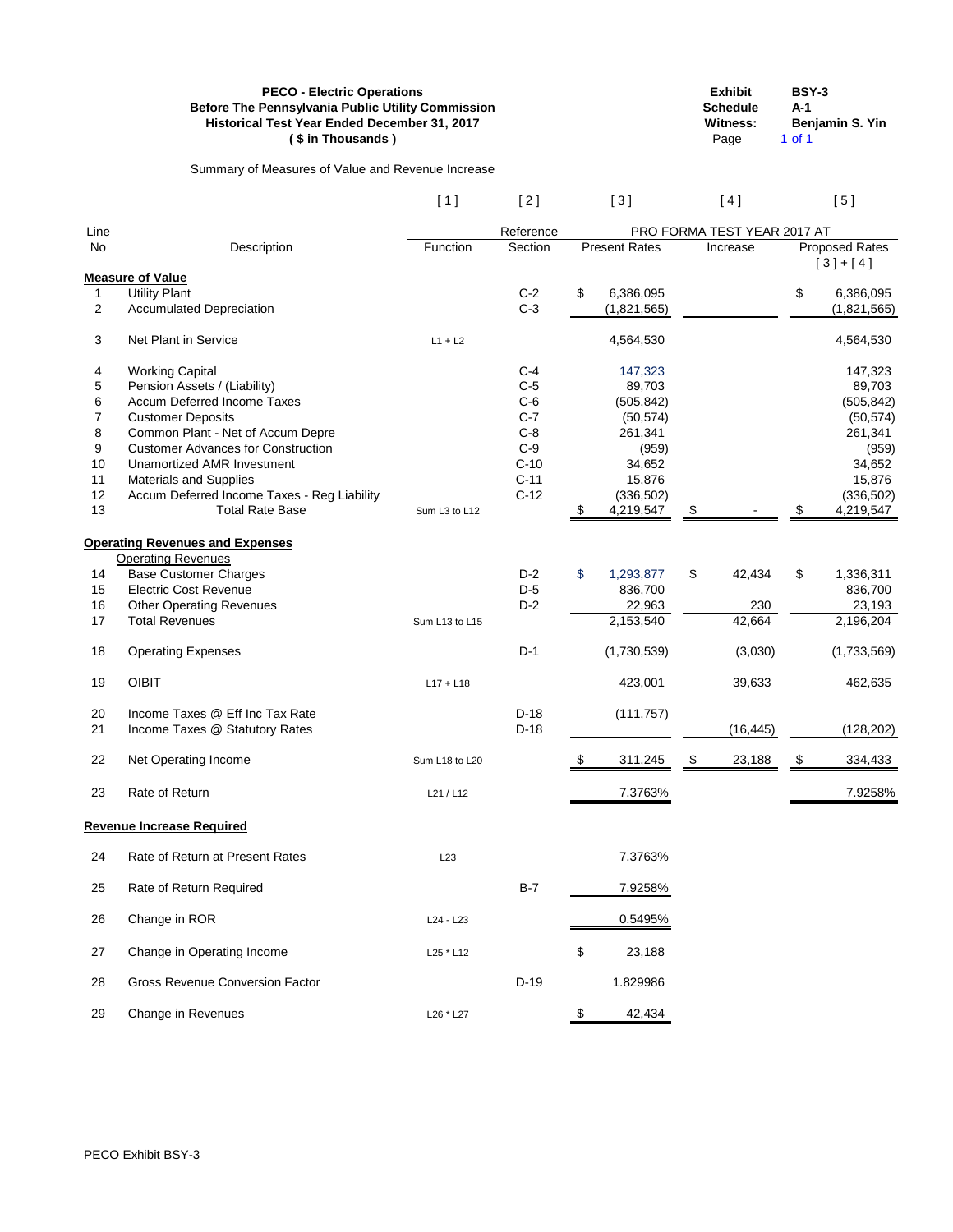|                   | <b>PECO - Electric Operations</b><br><b>Before The Pennsylvania Public Utility Commission</b><br>Historical Test Year Ended December 31, 2017<br>(\$ in Thousands) | <b>Exhibit</b><br><b>Schedule</b><br><b>Witness:</b><br>Page | $B-1$<br>of 2<br>$\mathbf{1}$ | <b>BSY-3</b><br>Benjamin S. Yin                            |
|-------------------|--------------------------------------------------------------------------------------------------------------------------------------------------------------------|--------------------------------------------------------------|-------------------------------|------------------------------------------------------------|
|                   | <b>Balance Sheet</b>                                                                                                                                               |                                                              |                               |                                                            |
| Line<br><b>No</b> | Description/(Account No)                                                                                                                                           |                                                              |                               | $[1]$<br><b>Total Company</b><br>Actual<br><b>HTY 2017</b> |
|                   | <b>Utility Plant</b>                                                                                                                                               |                                                              |                               |                                                            |
| 1                 | <b>Total Plant In Service</b>                                                                                                                                      |                                                              | \$                            | 11,195,539                                                 |
| $\overline{c}$    | Construction Work In Progress (107)                                                                                                                                |                                                              |                               | 254,287                                                    |
| 3                 | <b>Total Utility Plant</b>                                                                                                                                         |                                                              |                               | 11,449,826                                                 |
| 4                 | <b>Accumulated Provision for Depreciation</b>                                                                                                                      |                                                              |                               | (3,408,593)                                                |
| 5                 | <b>Net Utility Plant</b>                                                                                                                                           |                                                              |                               | 8,041,233                                                  |
|                   |                                                                                                                                                                    |                                                              |                               |                                                            |
|                   | <b>Other Property Investments</b>                                                                                                                                  |                                                              |                               |                                                            |
| 6                 | Non-utility Property (121)                                                                                                                                         |                                                              |                               | 13,903                                                     |
| $\boldsymbol{7}$  | Accumulated Depreciation on NUP (122)                                                                                                                              |                                                              |                               | (1,748)                                                    |
| 8                 | Invest in Subsidiary Company (123.1)                                                                                                                               |                                                              |                               | 5,799                                                      |
| 9                 | Other Investments (124)                                                                                                                                            |                                                              |                               | 16,814                                                     |
| 10                | <b>Total Other Property and Investments</b>                                                                                                                        |                                                              |                               | 34,768                                                     |
|                   | <b>Current and Accrued Assets</b>                                                                                                                                  |                                                              |                               |                                                            |
| 11                | Cash & Other Temporary Investments(131-136)                                                                                                                        |                                                              |                               | 272,569                                                    |
| 12                | Notes Receivable (141)                                                                                                                                             |                                                              |                               |                                                            |
| 13                | Customer Accounts Receivable (142)                                                                                                                                 |                                                              |                               | 213,588                                                    |
| 14                | Other Accounts Receivable (143)                                                                                                                                    |                                                              |                               | 112,497                                                    |
| 15                | Accum Provision for Uncollectible (144)                                                                                                                            |                                                              |                               | (55, 581)                                                  |
| 16                | Note Receivables from Associated Companies (145)                                                                                                                   |                                                              |                               |                                                            |
| 17                | Accounts Receivable Assoc. Comp. (146)                                                                                                                             |                                                              |                               | 7,681                                                      |
| 18                | Fuel Stock (151)                                                                                                                                                   |                                                              |                               | 1,164                                                      |
| 19                | Plant Materials & Supplies (154)                                                                                                                                   |                                                              |                               | 30,390                                                     |
| 20                | Gas Stored - Current (164.1)                                                                                                                                       |                                                              |                               | 27,515                                                     |
| 21                | Liquefied Natural Gas Stored (164.2)                                                                                                                               |                                                              |                               | 2,138                                                      |
| 22                | Prepayments (165)                                                                                                                                                  |                                                              |                               | 17,382                                                     |
| 23                | Interest & Dividends Receivable (171)                                                                                                                              |                                                              |                               |                                                            |
| 24                | <b>Accrued Utility Revenues (173)</b>                                                                                                                              |                                                              |                               | 162,332                                                    |
| 25                | Miscellaneous Current & Accrued Assets (174)                                                                                                                       |                                                              |                               | 8,060                                                      |
| 26                | <b>Total Current and Accrued Assets</b>                                                                                                                            |                                                              |                               | 799,739                                                    |
|                   | <b>Deferred Debits</b>                                                                                                                                             |                                                              |                               |                                                            |
| 27                | Unamortized Debt Expense (181)                                                                                                                                     |                                                              |                               | 17,007                                                     |
| 28                | Other Regulatory Assets (182.3)                                                                                                                                    |                                                              |                               | 409,225                                                    |
| 29                | Miscellaneous Deferred Debits (186)                                                                                                                                |                                                              |                               | 887,186                                                    |
| 30                | Unamortized Loss on Reacquired Debt (189)                                                                                                                          |                                                              |                               | 491                                                        |
| 31                | Accumulated Deferred Income Taxes (190)                                                                                                                            |                                                              |                               | 190,046                                                    |
| 32                | <b>Total Deferred Debits</b>                                                                                                                                       |                                                              |                               | 1,503,955                                                  |
| 33                | <b>Total Assets and Other Debits</b>                                                                                                                               |                                                              | \$                            | 10,379,694                                                 |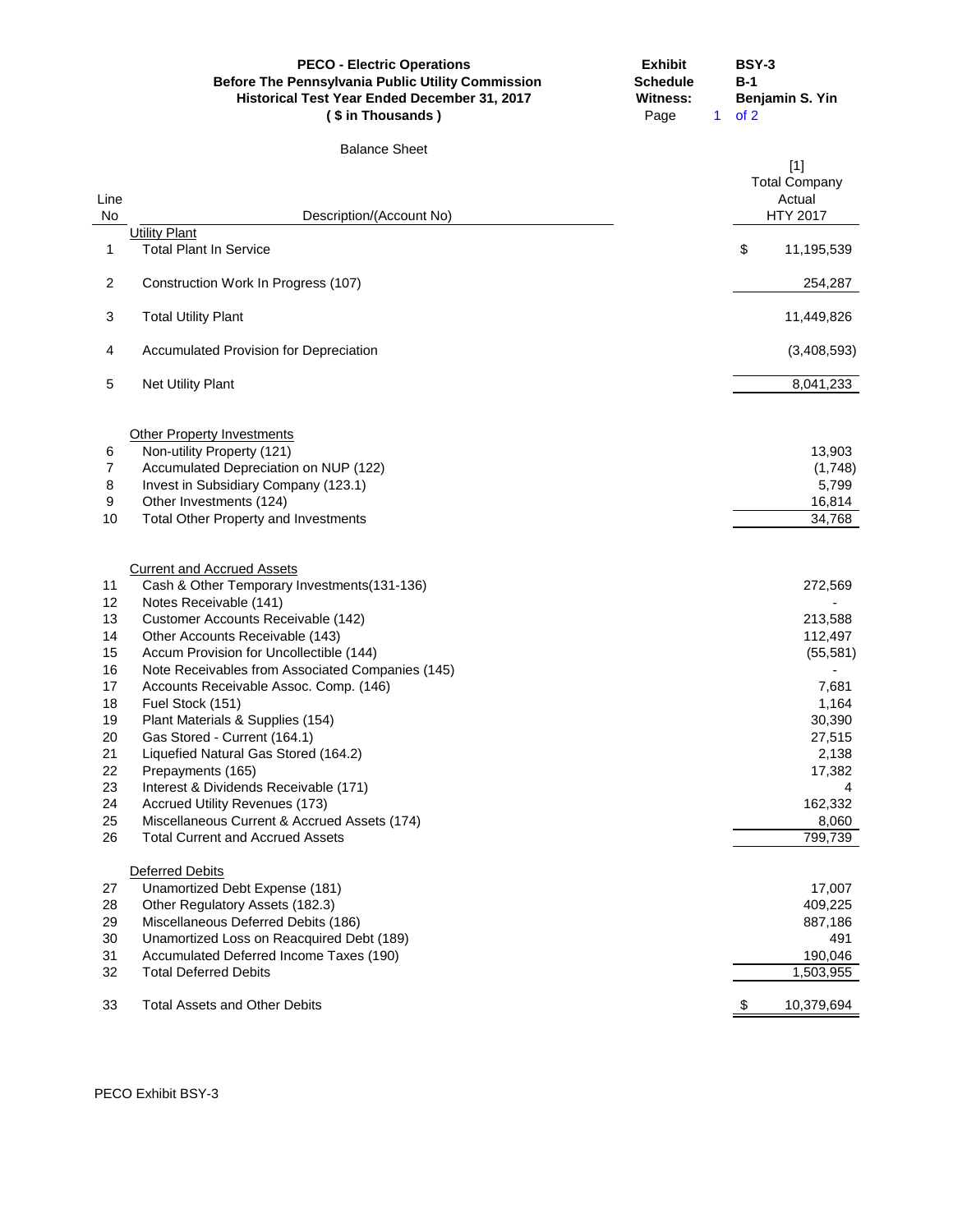|            | <b>PECO - Electric Operations</b><br>Before The Pennsylvania Public Utility Commission<br>Historical Test Year Ended December 31, 2017<br>(\$ in Thousands) | <b>Exhibit</b><br><b>Schedule</b><br><b>Witness:</b><br>Page | <b>BSY-3</b><br>$B-1$<br>Benjamin S. Yin<br>2 <sup>2</sup><br>of 2 |
|------------|-------------------------------------------------------------------------------------------------------------------------------------------------------------|--------------------------------------------------------------|--------------------------------------------------------------------|
|            | <b>Balance Sheet</b>                                                                                                                                        |                                                              |                                                                    |
| Line<br>No | Description                                                                                                                                                 |                                                              | [1]<br><b>Total Company</b><br>Actual<br><b>HTY 2017</b>           |
|            |                                                                                                                                                             |                                                              |                                                                    |
|            | <b>Proprietary Capital</b>                                                                                                                                  |                                                              |                                                                    |
| 34         | Common Stock Issued (201)                                                                                                                                   |                                                              | \$<br>1,423,004                                                    |
| 35<br>36   | Preferred Stock Issued (204)<br>Other Paid-In Capital (208-211)                                                                                             |                                                              | 1,066,200                                                          |
| 37         | Capital Stock Expense (214)                                                                                                                                 |                                                              | (87)                                                               |
| 38         | Retained Earnings (215, 215.2, 216)                                                                                                                         |                                                              | 4,227,598                                                          |
| 39         | Unappropriated Undistributed Subsidiary Earnings (216.1)                                                                                                    |                                                              | (3, 140, 936)                                                      |
| 40         | Accum Other Comprehensive Income (219)                                                                                                                      |                                                              | 1,630                                                              |
| 41         | <b>Total Propriety Capital &amp; Margins</b>                                                                                                                |                                                              | 3,577,410                                                          |
|            |                                                                                                                                                             |                                                              |                                                                    |
| 42         | Long Term Debt<br>Bonds (221)                                                                                                                               |                                                              | 2,925,000                                                          |
| 43         | Advances from Associated Companies (223)                                                                                                                    |                                                              | 184,419                                                            |
| 44         | Other Long-Term Debt (224)                                                                                                                                  |                                                              |                                                                    |
| 45         | Unamortized Premium on LTD (225)                                                                                                                            |                                                              |                                                                    |
| 46         | Unamortized Discount on LTD (226)                                                                                                                           |                                                              | (5,486)                                                            |
| 47         | <b>Total Long-term Debt</b>                                                                                                                                 |                                                              | 3,103,933                                                          |
|            |                                                                                                                                                             |                                                              |                                                                    |
| 48         | <b>Other Non-Current Liabilities</b><br>Obligations under Capital Leases (227)                                                                              |                                                              |                                                                    |
| 49         | Accum. Prov for Injuries & Damages (228.2)                                                                                                                  |                                                              | 43,593                                                             |
| 50         | Accum. Prov for Pensions & Benefits (228.3)                                                                                                                 |                                                              | 304,118                                                            |
| 51         | Accum. Miscellaneous Operating Prov (228.4)                                                                                                                 |                                                              | 23,582                                                             |
| 52         | Asset Retirement Obligation (230)                                                                                                                           |                                                              | 27,223                                                             |
| 53         | <b>Total Other Non-Current Liabilities</b>                                                                                                                  |                                                              | 398,516                                                            |
|            |                                                                                                                                                             |                                                              |                                                                    |
|            | <b>Current and Accrued Liabilities</b>                                                                                                                      |                                                              |                                                                    |
| 54<br>55   | Notes Payable (231)<br>Accounts Payable (232)                                                                                                               |                                                              | 370,532                                                            |
| 56         | Notes Payable to Assoc. Companies (233)                                                                                                                     |                                                              |                                                                    |
| 57         | Accounts Payable to Assoc. Companies (234)                                                                                                                  |                                                              | 54,459                                                             |
| 58         | Customer Deposits (235)                                                                                                                                     |                                                              | 65,714                                                             |
| 59         | Taxes Accrued (236)                                                                                                                                         |                                                              | 17,265                                                             |
| 60         | Interest Accrued (237)                                                                                                                                      |                                                              | 33,008                                                             |
| 61         | Dividends Declared (238)                                                                                                                                    |                                                              |                                                                    |
| 62         | Tax Collections Payable (241)                                                                                                                               |                                                              | 43                                                                 |
| 63         | Misc Current & Accrued Liabilities (242)                                                                                                                    |                                                              | 87,070                                                             |
| 64         | <b>Total Current &amp; Accrued Liabilities</b>                                                                                                              |                                                              | 628,091                                                            |
|            | <b>Other Deferred Credits</b>                                                                                                                               |                                                              |                                                                    |
| 65         | Customer Advances for Construction (252)                                                                                                                    |                                                              | 707                                                                |
| 66         | Other Deferred Credits (253)                                                                                                                                |                                                              | 1,429                                                              |
| 67         | Other Regulatory Liabilities (254)                                                                                                                          |                                                              | 689,415                                                            |
| 68         | Deferred Investment Tax Credit (255)                                                                                                                        |                                                              | 1,026                                                              |
| 69         | Unamortized Gain on Reacquired Debt (257)                                                                                                                   |                                                              | 697                                                                |
| 70         | Accumulated Deferred Income Taxes (281-283)                                                                                                                 |                                                              | 1,978,471                                                          |
| 71         | <b>Total Other Deferred Credits</b>                                                                                                                         |                                                              | 2,671,744                                                          |
| 72         | <b>Total Liabilities and Other Credits</b>                                                                                                                  |                                                              | 10,379,694                                                         |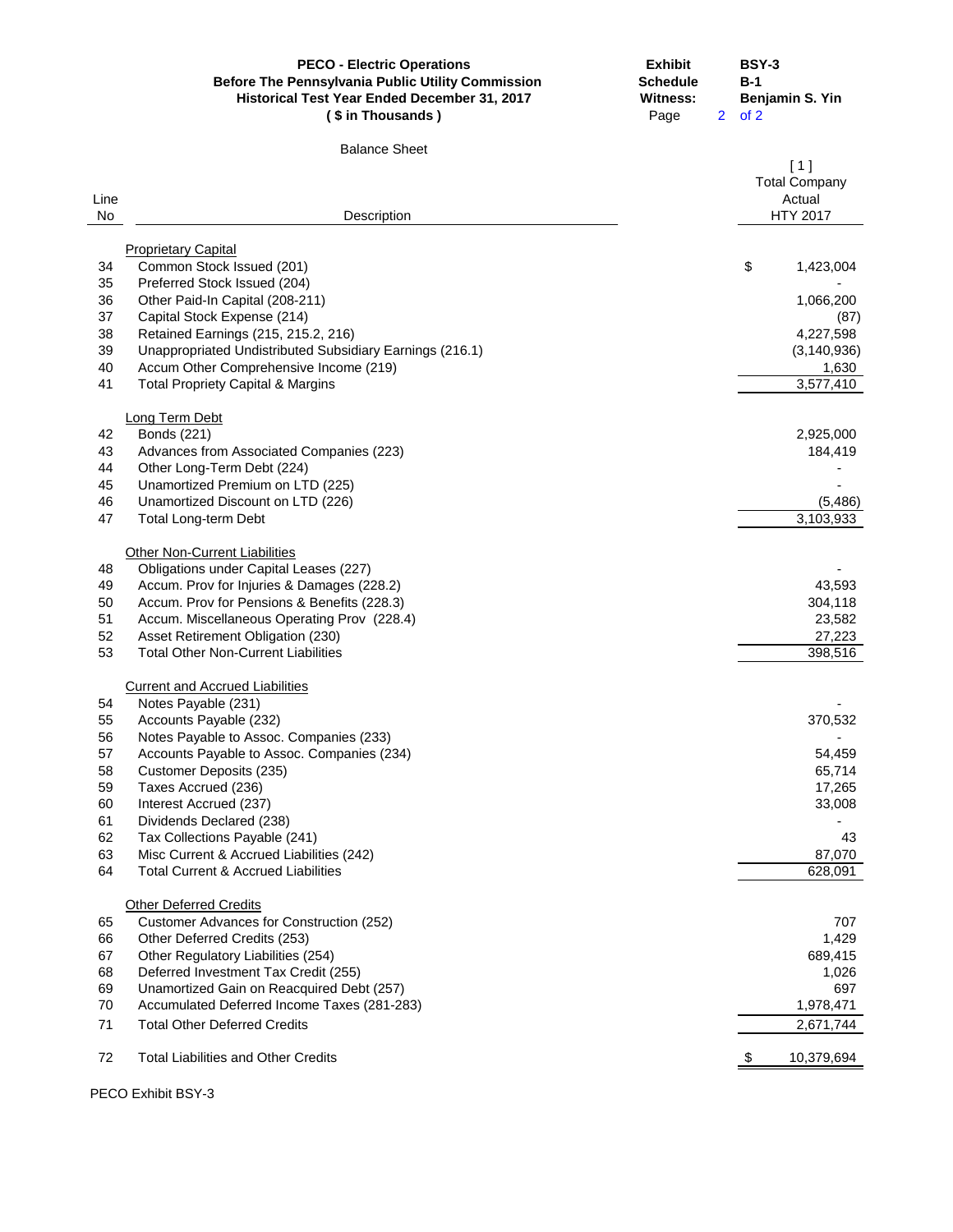Statement of Net Utility Operating Income

| <b>Schedule</b> | B-2          |
|-----------------|--------------|
| <b>Witness:</b> | <b>Benja</b> |
|                 |              |

**Exhibit BSY-3 Witness: Benjamin S. Yin** Page 1 of 1

|      |                                             | [1]     | [2]<br>Electric | [3] |                  | 4]<br>Pennsylvania | [5]       |
|------|---------------------------------------------|---------|-----------------|-----|------------------|--------------------|-----------|
| Line |                                             | Account | Per Actual      |     | Non-Pennsylvania | Jurisdiction       |           |
| No   | Description                                 | Number  | <b>HTY 2017</b> |     | Jurisdiction     | <b>HTY 2017</b>    | Reference |
|      |                                             |         |                 |     |                  | $[2]+[3]$          |           |
|      | <b>Total Operating Revenues</b>             |         |                 |     |                  |                    |           |
|      | <b>Customer &amp; Distribution Revenues</b> |         | 1,323,202<br>\$ | \$  |                  | \$<br>1,323,202    | $B-3$     |
|      | <b>Electric Cost Revenue</b>                |         | 688,673         |     |                  | 688,673            | $B-3$     |
| 3    | Transmission                                |         | 331,204         |     | (183, 177)       | 148,026            | $B-3$     |
|      | <b>Other Operating Revenues</b>             |         | 31,321          |     | (8, 224)         | 23,098             | $B-3$     |
| 5    | <b>Total Operating Revenues</b>             | 400     | \$2,374,400     | \$  | (191,401)        | \$<br>2,183,000    |           |
|      | <b>Total Operating Expenses</b>             |         |                 |     |                  |                    |           |
| 6    | Operation & Maintenance Expenses            | 401,402 | \$1,454,562     | \$  | (69, 690)        | \$.<br>1,384,871   | $B-4$     |
|      | Depreciation & Amortization Expense         | 403,404 | 209,711         |     | (30, 576)        | 179,135            | $D-2$     |
| 8    | Amortization of Regulatory Expense          | 405     | 12,323          |     |                  | 12,323             | $D-2$     |
| 9    | Taxes Other Than Income Taxes               | 408.1   | 148,068         |     | (3, 486)         | 144,582            | $B-5$     |
| 10   | <b>Total Operating Expenses</b>             |         | \$<br>1,824,664 | \$  | (103,753)        | \$<br>1,720,911    |           |
| 11   | Operating Income Before Income Taxes        |         | \$<br>549,736   | \$  | (87, 648)        | \$<br>462,088      |           |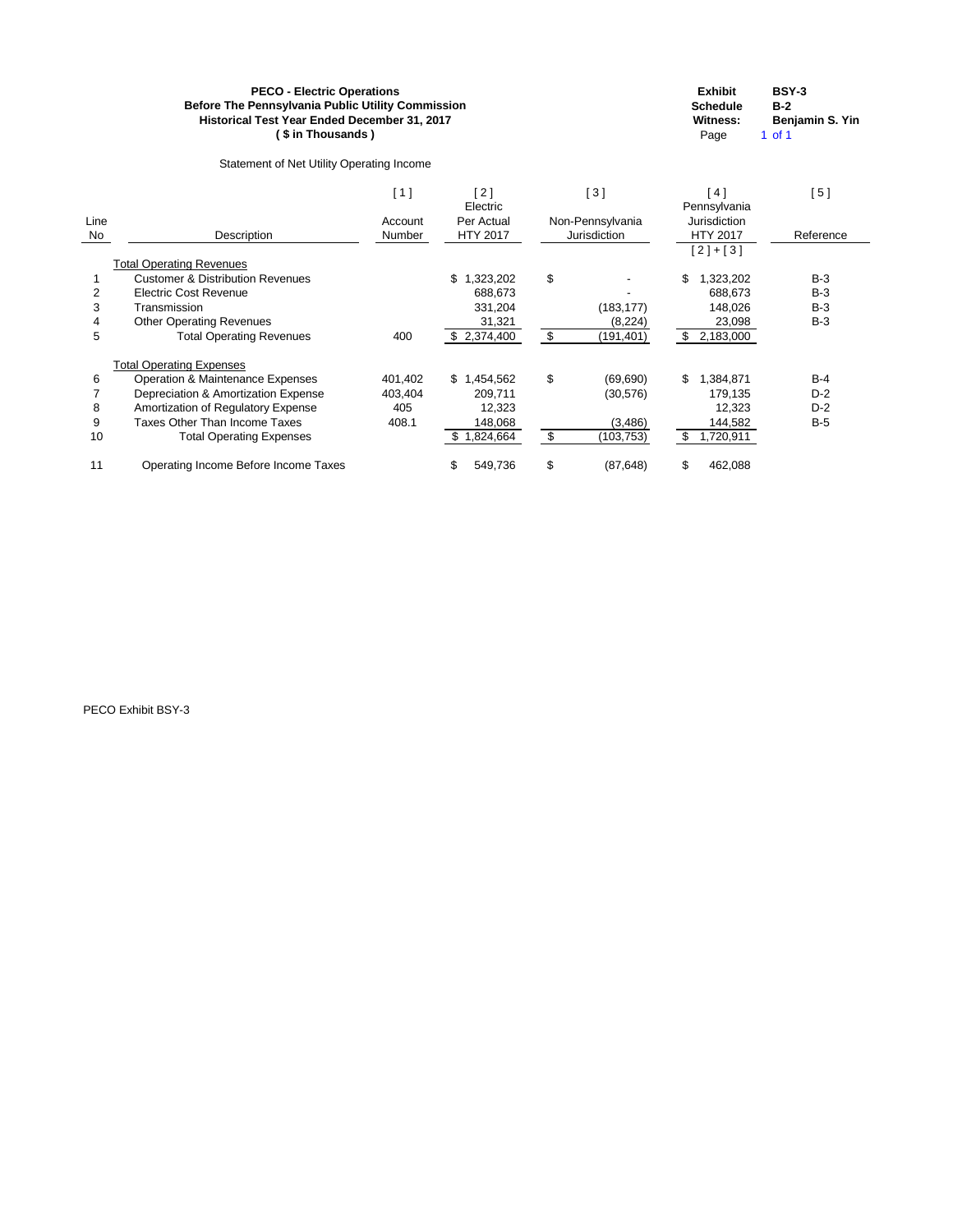|                                     | <b>PECO - Electric Operations</b><br>Before The Pennsylvania Public Utility Commission<br>Historical Test Year Ended December 31, 2017<br>(\$ in Thousands)            |          |                                                        | <b>Exhibit</b><br><b>Schedule</b><br><b>Witness:</b><br>Page | 1                                       | <b>BSY-3</b><br>$B-3$<br>of 1    | Benjamin S. Yin                                                       |
|-------------------------------------|------------------------------------------------------------------------------------------------------------------------------------------------------------------------|----------|--------------------------------------------------------|--------------------------------------------------------------|-----------------------------------------|----------------------------------|-----------------------------------------------------------------------|
|                                     | <b>Statement of Operating Revenue</b>                                                                                                                                  |          |                                                        |                                                              |                                         |                                  |                                                                       |
| Line<br>No                          | Description                                                                                                                                                            |          | $[1]$<br>Electric<br>Per Actual<br><b>HTY 2017</b>     |                                                              | [2]<br>Non-Pennsylvania<br>Jurisdiction |                                  | $[3]$<br>Pennsylvania<br>Jurisdiction<br><b>HTY 2017</b><br>$[1]+[2]$ |
| 1<br>2<br>3<br>4<br>5               | <b>Customer &amp; Distribution Revenue</b><br>Residential<br>Small C & I<br>Large C & I<br><b>Other Customer Classes</b><br>Sub-Total Customer & Distribution Revenues | \$       | 872,642<br>245,591<br>177,080<br>27,890<br>\$1,323,202 | \$<br>$\overline{\mathbf{e}}$                                |                                         | \$<br>$\frac{1}{2}$              | 872,642<br>245,591<br>177,080<br>27,890<br>1,323,202                  |
| 6<br>$\overline{7}$<br>8<br>9<br>10 | <b>Electric Cost Revenue</b><br>Residential<br>Small C & I<br>Large C & I<br><b>Other Customer Classes</b><br>Sub-Total Purchased Electricity Revenues                 | \$<br>\$ | 543,506<br>124,466<br>20,031<br>669<br>688,673         | \$<br>\$                                                     |                                         | \$<br>$\boldsymbol{\mathsf{\$}}$ | 543,506<br>124,466<br>20,031<br>669<br>688,673                        |
| 11                                  | <b>Transmission Revenue - All Classes</b>                                                                                                                              |          | 148,026                                                |                                                              |                                         |                                  | 148,026                                                               |
| 12                                  | <b>Total Retail Revenues</b>                                                                                                                                           |          | \$2,159,902                                            | $\overline{\mathbf{e}}$                                      |                                         | $\boldsymbol{\mathsf{S}}$        | 2,159,902                                                             |
| 13                                  | <b>Other Revenue</b><br><b>Forfeited Discounts</b>                                                                                                                     | \$       | 11,699                                                 | \$                                                           |                                         | \$                               | 11,699                                                                |
| 14                                  | Miscellaneous Service Revenues                                                                                                                                         |          | 5,040                                                  |                                                              |                                         |                                  | 5,040                                                                 |
| 15                                  | <b>Rent For Electric Property</b>                                                                                                                                      |          | 25,610                                                 |                                                              | (7, 915)                                |                                  | 17,695                                                                |
| 16                                  | Decommissioning Payment                                                                                                                                                |          | (23, 455)                                              |                                                              |                                         |                                  | (23, 455)                                                             |
| 17                                  | <b>Other Electric Revenues</b>                                                                                                                                         |          | 12,427                                                 |                                                              | (309)                                   |                                  | 12,118                                                                |
| 18                                  | Transmission of Electricity for Others                                                                                                                                 |          | 183,177                                                |                                                              | (183, 177)                              |                                  |                                                                       |
| 19                                  | <b>Total Other Operating Revenues</b>                                                                                                                                  | \$       | 214,499                                                | $\sqrt[6]{\frac{1}{2}}$                                      | (191, 401)                              | $\sqrt{\frac{2}{2}}$             | 23,098                                                                |
| 20                                  | <b>Total Operating Revenues</b>                                                                                                                                        |          | $\overline{2,374,400}$                                 | $\sqrt{3}$                                                   | (191, 401)                              | \$                               | 2,183,000                                                             |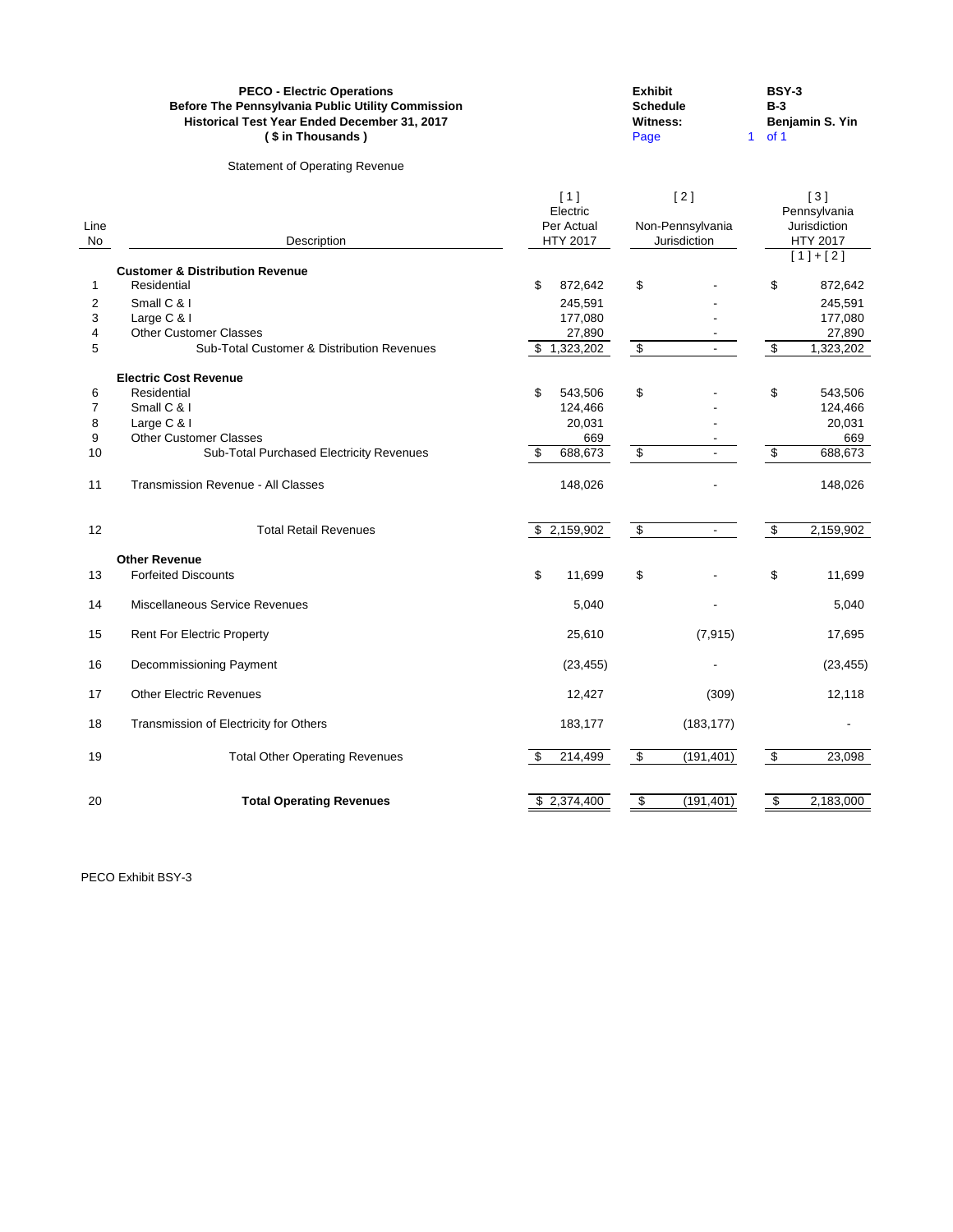|          | <b>PECO - Electric Operations</b><br><b>Before The Pennsylvania Public Utility Commission</b><br>Future Test Year Ending December 31, 2018<br>(\$ in Thousands) |                      |                  | <b>Exhibit</b><br><b>Schedule</b><br><b>Witness:</b><br>Page | <b>BSY-3</b><br>$B-4$<br>1 of $4$ | Benjamin S.Yin               |
|----------|-----------------------------------------------------------------------------------------------------------------------------------------------------------------|----------------------|------------------|--------------------------------------------------------------|-----------------------------------|------------------------------|
|          | <b>Operation &amp; Maintenance Expenses</b>                                                                                                                     |                      |                  |                                                              |                                   |                              |
|          |                                                                                                                                                                 |                      | [1]<br>Electric  | [2]                                                          |                                   | [3]                          |
| Line     |                                                                                                                                                                 | Account              | Per Actual       | Non-Pennsylvania                                             |                                   | Pennsylvania<br>Jurisdiction |
| No       | Description                                                                                                                                                     | Number               | <b>HTY 2017</b>  | Jurisdiction                                                 |                                   | <b>HTY 2017</b>              |
|          |                                                                                                                                                                 |                      |                  |                                                              |                                   | $[1]+[2]$                    |
|          | <b>Power Supply Expenses</b>                                                                                                                                    |                      |                  |                                                              |                                   |                              |
| 1        | Maintenance of Structures                                                                                                                                       | 529                  | $\$\$<br>25      |                                                              | \$                                | 25                           |
| 1a       | <b>Purchased Power</b>                                                                                                                                          | 555                  | 646,922          |                                                              |                                   | 646,922                      |
| 2        | <b>Other Expenses</b>                                                                                                                                           | 557                  | 1,966            |                                                              |                                   | 1,966                        |
| 3        | <b>Power Supply</b>                                                                                                                                             | $L1 + L2$            | 648,913          |                                                              |                                   | 648,913                      |
|          | <b>Transmission Expense</b>                                                                                                                                     |                      |                  |                                                              |                                   |                              |
|          | <b>Operation</b>                                                                                                                                                |                      |                  |                                                              |                                   |                              |
| 4        | <b>Operation &amp; Supervision</b>                                                                                                                              | 560                  | 5,823            | (5,823)                                                      | \$                                |                              |
| 5        | Load Dispatching                                                                                                                                                | 561                  |                  |                                                              |                                   |                              |
| 6        | Scheduling, System Control & Dispatch                                                                                                                           | 561.4                | 63,315           |                                                              |                                   | 63,315                       |
| 7        | <b>Transmission Service Studies</b>                                                                                                                             | 562                  |                  |                                                              |                                   |                              |
| 8        | <b>Generation Service Studies</b>                                                                                                                               | 562                  |                  |                                                              |                                   |                              |
| 9        | Reliability, Planning & Standard Development                                                                                                                    | 561.8                | 72,966           |                                                              |                                   | 72,966                       |
| 10       | <b>Station Expense</b>                                                                                                                                          | 562                  | 400              | (400)                                                        |                                   |                              |
| 11       | <b>Overhead Lines</b>                                                                                                                                           | 563                  | 361              | (361)                                                        |                                   |                              |
| 12       | <b>Underground Lines Expense</b>                                                                                                                                | 564                  |                  |                                                              |                                   |                              |
| 13       | Miscellaneous Expense                                                                                                                                           | 566                  | 11,680           | (11,680)                                                     |                                   |                              |
| 14<br>15 | Rents<br><b>Total Transmission Operation Expense</b>                                                                                                            | 567<br>Sum L4 to L14 | 8,479<br>163,024 | (8, 479)<br>(26, 743)                                        | \$                                | 136,281                      |
|          |                                                                                                                                                                 |                      |                  |                                                              |                                   |                              |
|          | <b>Maintenance Expense</b>                                                                                                                                      |                      |                  |                                                              |                                   |                              |
| 16       | Maintenance of Structures                                                                                                                                       | 569                  | 95               | (95)                                                         | \$                                |                              |
| 17       | Maintenance of Computer Hardware                                                                                                                                | 569.1                | 103              | (103)                                                        |                                   |                              |
| 18<br>19 | Maintenance of Computer Software<br>Maintenance of Communication Equipment                                                                                      | 569.2<br>569.3       | 292<br>182       | (292)                                                        |                                   |                              |
| 20       | Maintenance of Station Equipment                                                                                                                                | 570                  | 9,641            | (182)<br>(9,641)                                             |                                   |                              |
| 21       | Maintenance Overhead Lines                                                                                                                                      | 571                  | 6,755            | (6, 755)                                                     |                                   |                              |
| 22       | Maintenance of Underground Lines                                                                                                                                | 572                  | 720              | (720)                                                        |                                   |                              |
| 23       | Maintenance of Misc Transmission Plant                                                                                                                          | 573                  | 5,044            | (5,044)                                                      |                                   |                              |
| 24       | <b>Total Transmission Maintenance</b>                                                                                                                           | Sum L16 to L23       | 22,834           | (22, 834)                                                    | \$                                |                              |
| 25       | <b>Transmission Expense</b>                                                                                                                                     |                      | 185,857          | (49, 576)                                                    | $\boldsymbol{\mathsf{\$}}$        | 136,281                      |
|          | <b>Regional Market Expense</b>                                                                                                                                  |                      |                  |                                                              |                                   |                              |
| 26       | Market Facilitation, Monitoring & Compliance                                                                                                                    | 573                  | 25               |                                                              | \$                                | 25                           |
| 27       | Other                                                                                                                                                           |                      |                  |                                                              |                                   |                              |
| 28       | <b>Regional Market</b>                                                                                                                                          | $L26 + L27$          | 25               |                                                              | \$                                | 25                           |
|          | <b>Distribution Expense</b>                                                                                                                                     |                      |                  |                                                              |                                   |                              |
|          | <b>Operations Expense</b>                                                                                                                                       |                      |                  |                                                              |                                   |                              |
| 29       | <b>Operation &amp; Supervision</b>                                                                                                                              | 580                  | \$<br>389        |                                                              | \$                                | 389                          |
| 30       | Load Dispatching                                                                                                                                                | 581                  | 21               |                                                              |                                   | 21                           |
| 31<br>32 | <b>Station Expense</b><br><b>Overhead Lines Expenses</b>                                                                                                        | 582<br>583           | 2,161<br>5,750   |                                                              |                                   | 2,161<br>5,750               |
| 33       | <b>Underground Lines Expense</b>                                                                                                                                | 584                  | 7420             |                                                              |                                   | 7420                         |

| ັບບ | <b>Priderground Lines LAPERSE</b>     | ັ∪∪⊤           | ں ے —. |                          | ∪ בדיי |
|-----|---------------------------------------|----------------|--------|--------------------------|--------|
| 34  | Meter Expenses                        | 586            | 10,548 |                          | 10,548 |
| 35  | <b>Customer Installations Expense</b> | 587            | 8,324  |                          | 8,324  |
| 36  | Miscellaneous Expense                 | 588            | 50,355 |                          | 50,355 |
| 37  | Rents                                 | 589            | 221    |                          | 221    |
| 38  | <b>Total Distribution Operations</b>  | Sum L29 to L37 | 85,188 | $\overline{\phantom{0}}$ | 85,188 |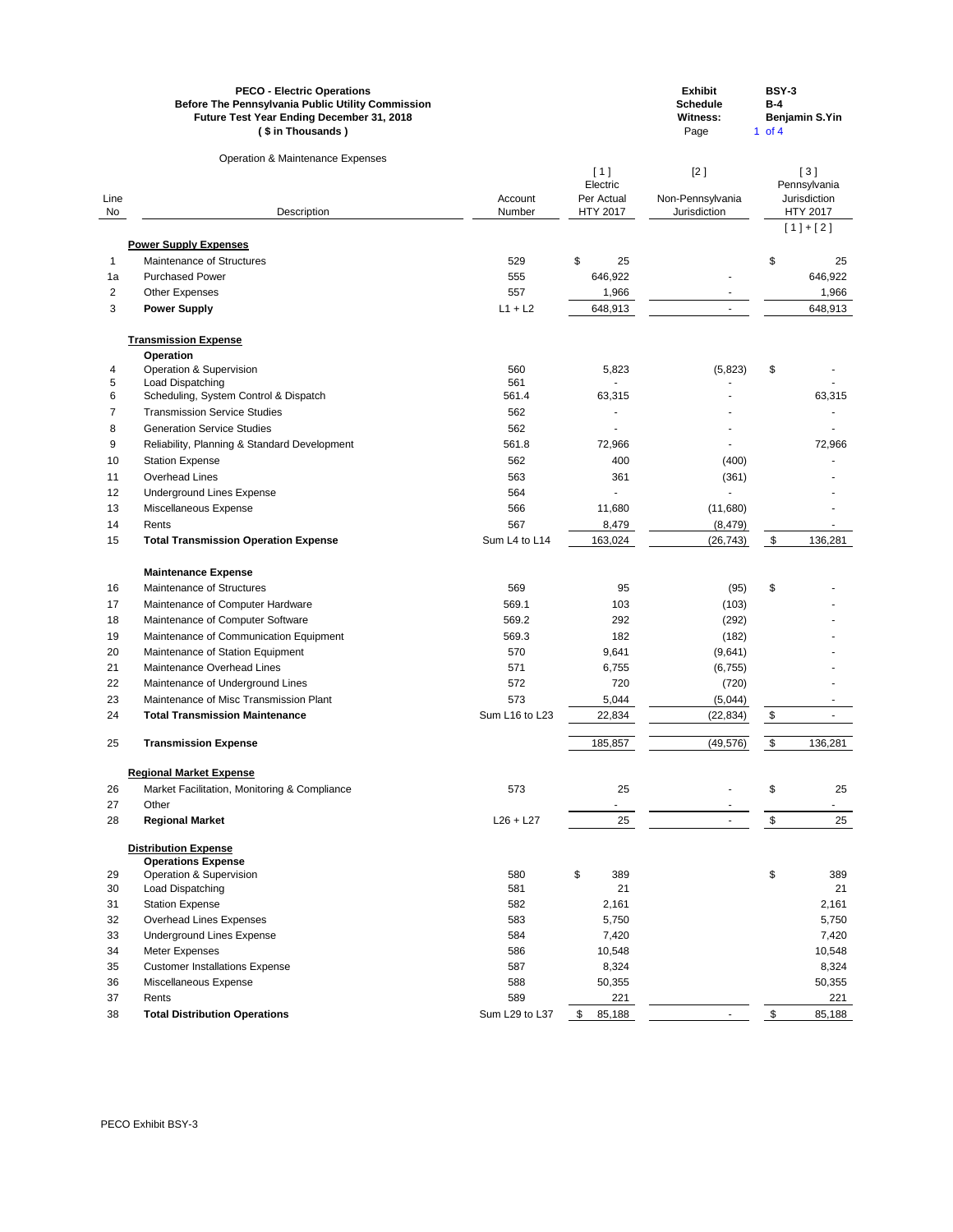| <b>PECO - Electric Operations</b>                        | <b>Exhibit</b>  | BSY-3                 |
|----------------------------------------------------------|-----------------|-----------------------|
| <b>Before The Pennsylvania Public Utility Commission</b> | <b>Schedule</b> | B-4                   |
| <b>Future Test Year Ending December 31, 2018</b>         | Witness:        | <b>Benjamin S.Yin</b> |
| (\$ in Thousands)                                        | Page            | 2 of 4                |

Operation & Maintenance Expenses

| Line     |                                                                        | Account                       | [1]<br>Electric<br>Per Actual |                 | [2]<br>Non-Pennsylvania    |              | [3]<br>Pennsylvania<br>Jurisdiction |                 |
|----------|------------------------------------------------------------------------|-------------------------------|-------------------------------|-----------------|----------------------------|--------------|-------------------------------------|-----------------|
| No       | Description                                                            | Number                        |                               | <b>HTY 2017</b> |                            | Jurisdiction |                                     | <b>HTY 2017</b> |
|          |                                                                        |                               |                               |                 |                            |              |                                     | $[1]+[2]$       |
|          | <b>Maintenance</b>                                                     |                               |                               |                 |                            |              |                                     |                 |
| 39       | Maintenance - Energy Efficiency Programs<br>Maintenance of Structures  | 591                           | $\boldsymbol{\theta}$         |                 |                            |              | \$                                  |                 |
| 40<br>41 | Maintenance of Station Equipment                                       | 592                           |                               | 4,077<br>16,408 |                            |              |                                     | 4,077<br>16,408 |
| 42       | Maintenance of Overhead Lines                                          | 593                           |                               | 104,175         |                            |              |                                     | 104,175         |
| 43       | Maintenance of Underground Lines                                       | 594                           |                               | 33,354          |                            |              |                                     | 33,354          |
| 44       | Maintenance of Line Transformers                                       | 595                           |                               | 1,271           |                            |              |                                     | 1,271           |
| 45       | Maintenance of Street Lighting & Signal Systems                        | 596                           |                               | 1,096           |                            |              |                                     | 1,096           |
| 46       | Maintenance of Misc. Distribution                                      | 598                           |                               | 15,777          |                            |              |                                     | 15,777          |
| 47       | <b>Total Distribution Maintenance</b>                                  | Sum L39 to L46                | $\sqrt[6]{3}$                 | 176,157         | $\boldsymbol{\mathsf{S}}$  |              | \$                                  | 176,157         |
| 48       | <b>Distribution Expense</b>                                            | $L38 + L47$                   | \$                            | 261,345         | \$                         |              | \$                                  | 261,345         |
|          | <b>Customer Accounts</b>                                               |                               |                               |                 |                            |              |                                     |                 |
| 49       | Supervision                                                            | 901                           | \$                            |                 |                            |              | \$                                  |                 |
| 50       | Meter Reading                                                          | 902                           |                               | 544             |                            |              |                                     | 544             |
| 51       | <b>Customer Records and Collection</b>                                 | 903                           |                               | 68,456          |                            |              |                                     | 68,456          |
| 52       | <b>Uncollectible Accounts</b>                                          | 904                           |                               | 25,317          |                            |              |                                     | 25,317          |
| 53       | <b>Miscellaneous Customer Accounts</b>                                 | 905                           |                               | 3,892           |                            |              |                                     | 3,892           |
| 54       | <b>Total Customer Accounts</b>                                         | Sum L49 to L53                | $\boldsymbol{\mathsf{\$}}$    | 98,209          | $\boldsymbol{\mathsf{\$}}$ |              | \$                                  | 98,209          |
|          | <b>Customer Service &amp; Information</b>                              |                               |                               |                 |                            |              |                                     |                 |
| 55       | <b>Customer Assistance</b>                                             | 908                           | \$                            | 66,551          |                            |              | \$                                  | 66,551          |
| 56       | Informational & Instructional                                          | 909                           |                               | 1,226           |                            |              |                                     | 1,226           |
| 57       | Miscellaneous Customer & Informational                                 | 910                           |                               | 331             |                            |              |                                     | 331             |
| 58       | <b>Total Customer Service &amp; Information</b>                        | Sum L55 to L57                | $\frac{1}{2}$                 | 68,108          | \$                         |              | \$                                  | 68,108          |
|          | <b>Sales</b>                                                           |                               |                               |                 |                            |              |                                     |                 |
| 59       | Demonstrating & Selling                                                | 912                           | \$                            | 737             |                            |              | \$                                  | 737             |
| 60       | <b>Miscellaneous Sales</b>                                             | 916                           |                               |                 |                            |              |                                     | $\blacksquare$  |
| 61       | <b>Total Sales</b>                                                     | $L59 + L60$                   | $\boldsymbol{\mathsf{\$}}$    | 737             | $\boldsymbol{\mathsf{S}}$  |              | \$                                  | 737             |
|          | <b>Administration &amp; General</b><br><b>Operation</b>                |                               |                               |                 |                            |              |                                     |                 |
| 62       | <b>Administrative and General Salaries</b>                             | 920.0                         | \$                            | 24,913          |                            | (1,986)      | \$                                  | 22,927          |
| 63       | Office Supplies and Expenses                                           | 921.0                         |                               | 13,031          |                            | (1,859)      |                                     | 11,172          |
| 64       | Administrative Expenses Transferred-Credit                             | 922.0                         |                               |                 |                            |              |                                     |                 |
| 65       | <b>Outside Service Employed</b>                                        | 923.0                         |                               | 89,331          |                            | (11, 138)    |                                     | 78,193          |
| 66       | Property Insurance                                                     | 924.0                         |                               | 264             |                            | (45)         |                                     | 219             |
| 67       | Injuries and Damages                                                   | 925.0                         |                               | 13,933          |                            | (151)        |                                     | 13,782          |
| 68<br>69 | <b>Employee Pensions and Benefits</b><br><b>Franchise Requirements</b> | 926.0<br>927.0                |                               | 36,174          |                            | (4, 247)     |                                     | 31,927          |
| 70       | <b>Regulatory Commission Expenses</b>                                  | 928.0                         |                               | 8,612           |                            |              |                                     | 8,612           |
| 71       | <b>Duplicate Charges-Credit</b>                                        | 929.0                         |                               | (3,511)         |                            | 344          |                                     | (3, 167)        |
| 72       | <b>General Advertising Expenses</b>                                    | 930.1                         |                               |                 |                            |              |                                     |                 |
| 73       | Miscellaneous General Expenses                                         | 930.2                         |                               | 3,426           |                            | (460)        |                                     | 2,965           |
| 74       | Rents                                                                  | 931.0                         |                               |                 |                            |              |                                     |                 |
| 75       | A & G Operation Expenses                                               | Sum L62 to L74                | \$                            | 186,174         | \$                         | (19, 543)    | \$                                  | 166,630         |
|          | <b>Maintenance</b>                                                     |                               |                               |                 |                            |              |                                     |                 |
| 76       | Maintenance of General Plant                                           | 935                           |                               | 5,194           |                            | (571)        |                                     | 4,623           |
| 77       | Administrative & General                                               | $L75 + L76$                   | \$                            | 191,368         | \$                         | (20, 114)    | $\frac{1}{2}$                       | 171,254         |
| 78       | <b>Total Electric O &amp; M Expenses</b>                               | Sum L(3,25,28,48,54,58,61,77) | \$                            | 1,454,562       | $\overline{\mathcal{G}}$   | (69, 690)    | \$                                  | 1,384,871       |
| 79       | <b>Total Electric Operation Expenses</b>                               | Sum L(3,15,28,38,54,58,61,75) | \$                            | 1,250,377       | \$                         | (46, 286)    | \$                                  | 1,204,091       |
| 80       | <b>Total Electric Maintenance Expenses</b>                             | $L24 + L47 + L76$             |                               | 204,185         |                            | (23, 405)    |                                     | 180,781         |
| 81       | <b>Total Electric O &amp; M Expenses</b>                               | $L79 + L80$                   | \$                            | 1,454,562       | \$                         | (69, 690)    | \$                                  | 1,384,871       |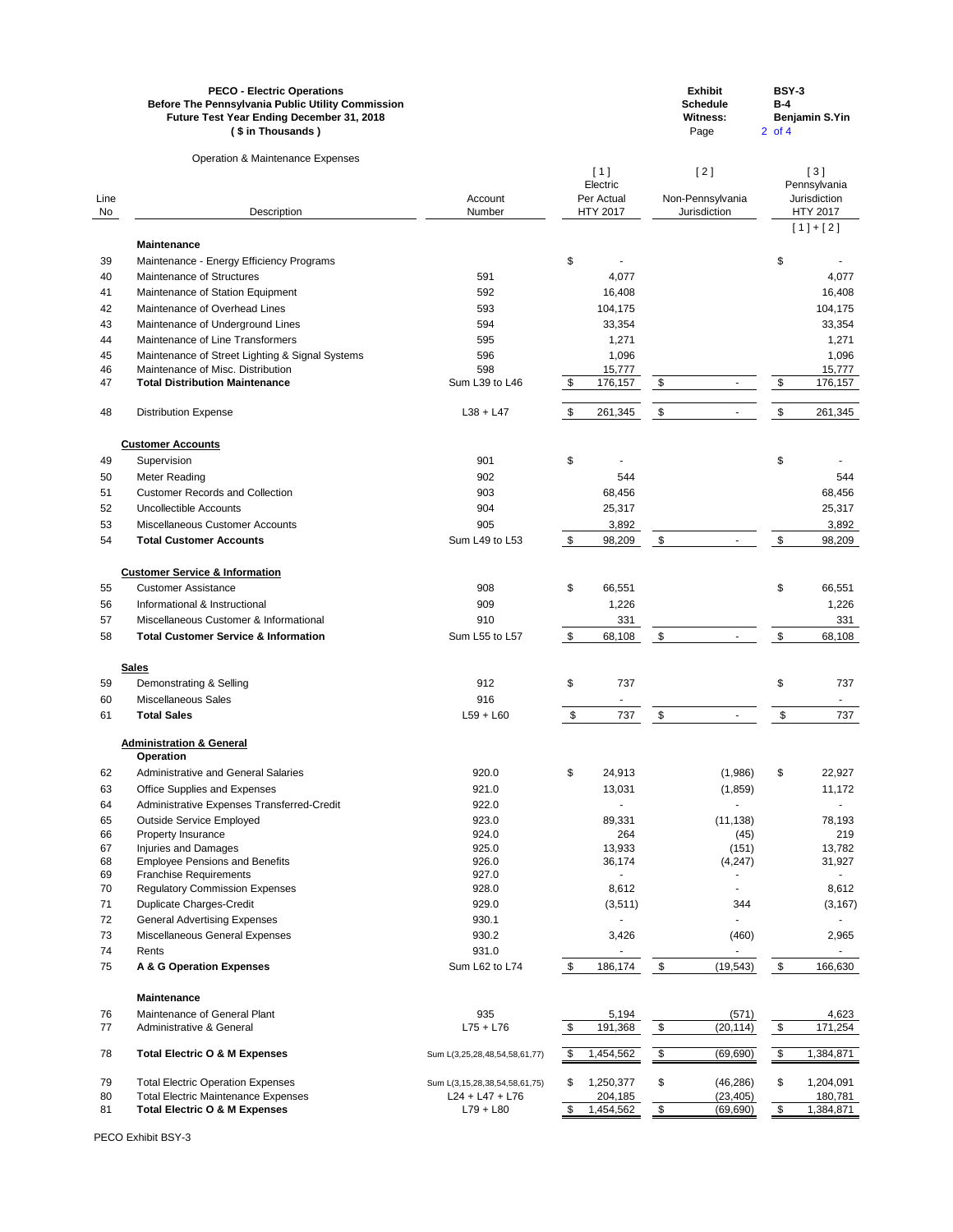|            | <b>PECO - Electric Operations</b><br><b>Before The Pennsylvania Public Utility Commission</b><br>Future Test Year Ending December 31, 2018<br>(\$ in Thousands) |                   |                               |                        |                            | <b>Exhibit</b><br><b>Schedule</b><br><b>Witness:</b><br>Page | <b>BSY-3</b><br>$B-4$<br>3 of 4 | <b>Benjamin S.Yin</b>           |
|------------|-----------------------------------------------------------------------------------------------------------------------------------------------------------------|-------------------|-------------------------------|------------------------|----------------------------|--------------------------------------------------------------|---------------------------------|---------------------------------|
|            | Operation & Maintenance Expenses - A&G                                                                                                                          |                   |                               |                        |                            |                                                              |                                 |                                 |
|            |                                                                                                                                                                 |                   | [1]                           | $[2]$                  |                            | [3]                                                          |                                 | $[4]$                           |
|            |                                                                                                                                                                 |                   | Electric                      | Percentage             |                            |                                                              |                                 | Pennsylvania                    |
| Line<br>No | Description                                                                                                                                                     | Account<br>Number | Per Actual<br><b>HTY 2017</b> | to<br>Non-Pennsylvania |                            | Non-Pennsylvania<br>Jurisdiction                             |                                 | Jurisdiction<br><b>HTY 2017</b> |
|            |                                                                                                                                                                 |                   |                               |                        |                            | $[1]$ <sup>*</sup> $[2]$                                     |                                 | $[1]+[3]$                       |
|            | <b>ADMINISTRATION &amp; GENERAL - Distribution</b>                                                                                                              |                   |                               |                        |                            |                                                              |                                 |                                 |
|            | <b>Operation</b>                                                                                                                                                |                   |                               |                        |                            |                                                              |                                 |                                 |
| 1          | <b>Administrative and General Salaries</b>                                                                                                                      | 920.0             | 22,919<br>\$                  | 0.000%                 | \$                         |                                                              | \$                              | 22,919                          |
| 2          | Office Supplies and Expenses                                                                                                                                    | 921.0             | 11,141                        | 0.000%                 |                            |                                                              |                                 | 11,141                          |
| 3          | Administrative Expenses Transferred-Credit                                                                                                                      | 922.0             |                               | 0.000%                 |                            |                                                              |                                 |                                 |
| 4          | <b>Outside Service Employed</b>                                                                                                                                 | 923.0             | 79,926                        | 0.000%                 |                            |                                                              |                                 | 79,926                          |
| 5          | Property Insurance                                                                                                                                              | 924.0             | 63                            | 0.000%                 |                            |                                                              |                                 | 63                              |
| 6          | <b>Injuries and Damages</b>                                                                                                                                     | 925.0             | 13,782                        | 0.000%                 |                            |                                                              |                                 | 13,782                          |
| 7          | <b>Employee Pensions and Benefits</b>                                                                                                                           | 926.0             | 31,945                        | 0.000%                 |                            |                                                              |                                 | 31,945                          |
| 8          | <b>Franchise Requirements</b>                                                                                                                                   | 927.0             |                               | 0.000%                 |                            |                                                              |                                 |                                 |
| 9          | <b>Regulatory Commission Expenses</b>                                                                                                                           | 928.0             | 8,612                         | 0.000%                 |                            |                                                              |                                 | 8,612                           |
| 10         | <b>Duplicate Charges-Credit</b>                                                                                                                                 | 929.0             | (3, 126)                      | 0.000%                 |                            |                                                              |                                 | (3, 126)                        |
| 11         | <b>General Advertising Expenses</b>                                                                                                                             | 930.1             |                               | 0.000%                 |                            |                                                              |                                 |                                 |
| 12         | Miscellaneous General Expenses                                                                                                                                  | 930.2             | 2,965                         | 0.000%                 |                            |                                                              |                                 | 2,965                           |
| 13         | Rents                                                                                                                                                           | 931.0             |                               | 0.000%                 |                            |                                                              |                                 |                                 |
| 14         | A & G Operation Expenses - Distribution                                                                                                                         | Sum L1 to L13     | \$168,227                     |                        | $\boldsymbol{\mathsf{S}}$  | $\sim$                                                       | \$                              | 168,227                         |
|            | <b>Maintenance</b>                                                                                                                                              |                   |                               |                        |                            |                                                              |                                 |                                 |
| 15         | Maintenance of General Plant                                                                                                                                    | 935               | 4,623                         | 0.000%                 |                            |                                                              |                                 | 4,623                           |
| 16         | <b>Administrative &amp; General - Distribution</b>                                                                                                              | $L14 + L15$       | \$172,850                     |                        | \$                         |                                                              | \$                              | 172,850                         |
|            | <b>ADMINISTRATION &amp; GENERAL - Transmission</b>                                                                                                              |                   |                               |                        |                            |                                                              |                                 |                                 |
|            | Operation                                                                                                                                                       |                   |                               |                        |                            |                                                              |                                 |                                 |
| 17         | <b>Administrative and General Salaries</b>                                                                                                                      | 920.0             | 1,985<br>\$                   | 100.000%               | \$                         | (1,985)                                                      | \$                              |                                 |
| 18         | Office Supplies and Expenses                                                                                                                                    | 921.0             | 1,855                         | 100.000%               |                            | (1, 855)                                                     |                                 |                                 |
| 19         | Administrative Expenses Transferred-Credit                                                                                                                      | 922.0             |                               | 100.000%               |                            |                                                              |                                 |                                 |
| 20         | <b>Outside Service Employed</b>                                                                                                                                 | 923.0             | 11,359                        | 100.000%               |                            | (11, 359)                                                    |                                 |                                 |
| 21         | Property Insurance                                                                                                                                              | 924.0             | 8                             | 100.000%               |                            | (8)                                                          |                                 |                                 |
| 22         | <b>Injuries and Damages</b>                                                                                                                                     | 925.0             | 151                           | 100.000%               |                            | (151)                                                        |                                 |                                 |
| 23         | <b>Employee Pensions and Benefits</b>                                                                                                                           | 926.0             | 4,250                         | 100.000%               |                            | (4,250)                                                      |                                 |                                 |
| 24         | <b>Franchise Requirements</b>                                                                                                                                   | 927.0             |                               | 100.000%               |                            |                                                              |                                 |                                 |
| 25         | <b>Regulatory Commission Expenses</b>                                                                                                                           | 928.0             |                               | 100.000%               |                            |                                                              |                                 |                                 |
| 26         | <b>Duplicate Charges-Credit</b>                                                                                                                                 | 929.0             | (339)                         | 100.000%               |                            | 339                                                          |                                 |                                 |
| 27         | <b>General Advertising Expenses</b>                                                                                                                             | 930.1             |                               | 100.000%               |                            |                                                              |                                 |                                 |
| 28         | Miscellaneous General Expenses                                                                                                                                  | 930.2             | 460                           | 100.000%               |                            | (460)                                                        |                                 |                                 |
| 29         | Rents                                                                                                                                                           | 931.0             |                               | 100.000%               |                            | $\blacksquare$                                               |                                 |                                 |
| 30         | A & G Operation Expenses - Transmission                                                                                                                         | Sum L17 to L29    | 19,730<br>$\mathfrak s$       |                        | $\boldsymbol{\mathsf{\$}}$ | (19, 730)                                                    | $\sqrt[6]{3}$                   |                                 |
|            | <b>Maintenance</b>                                                                                                                                              |                   |                               |                        |                            |                                                              |                                 |                                 |
| 31         | Maintenance of General Plant                                                                                                                                    | 935               | 571                           | 100.000%               |                            | (571)                                                        |                                 |                                 |
| 32         | <b>Administrative &amp; General - Transmission</b>                                                                                                              | $L30 + L31$       | $\mathfrak{S}$<br>20,301      |                        | \$                         | (20, 301)                                                    | \$                              |                                 |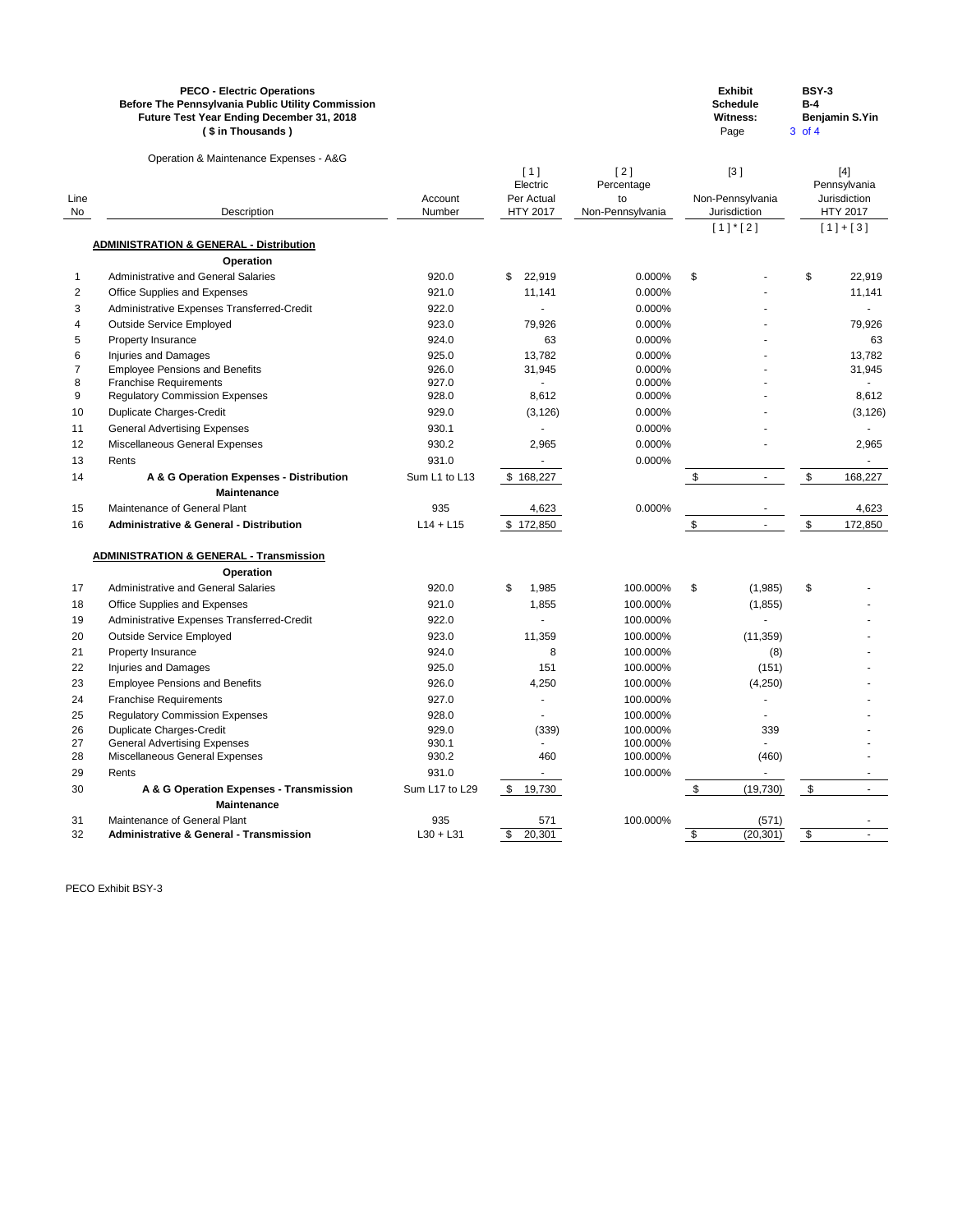|      | <b>PECO - Electric Operations</b><br>Before The Pennsylvania Public Utility Commission<br>Future Test Year Ending December 31, 2018<br>(\$ in Thousands) |                |                                      |                  |               | <b>Exhibit</b><br><b>Schedule</b><br><b>Witness:</b><br>Page | <b>BSY-3</b><br>$B-4$<br>4 of 4 | <b>Benjamin S.Yin</b>        |
|------|----------------------------------------------------------------------------------------------------------------------------------------------------------|----------------|--------------------------------------|------------------|---------------|--------------------------------------------------------------|---------------------------------|------------------------------|
|      | Operation & Maintenance Expenses - A&G                                                                                                                   |                |                                      |                  |               |                                                              |                                 |                              |
|      |                                                                                                                                                          |                | [1]                                  | $[2]$            |               | [3]                                                          |                                 | [4]                          |
| Line |                                                                                                                                                          | Account        | Electric<br>Per Actual               | Percentage<br>to |               | Non-Pennsylvania                                             |                                 | Pennsylvania<br>Jurisdiction |
| No   | Description                                                                                                                                              | Number         | <b>HTY 2017</b>                      | Non-Pennsylvania |               | Jurisdiction                                                 |                                 | HTY 2017                     |
|      |                                                                                                                                                          |                |                                      |                  |               | $[1]$ <sup>*</sup> $[2]$                                     |                                 | $[1]+[3]$                    |
|      | <b>ADMINISTRATION &amp; GENERAL - General</b>                                                                                                            |                |                                      |                  |               |                                                              |                                 |                              |
|      | <b>Operation</b>                                                                                                                                         |                |                                      |                  |               |                                                              |                                 |                              |
| 33   | <b>Administrative and General Salaries</b>                                                                                                               | 920.0          | \$<br>9                              | 11.313%          | \$            | (1)                                                          | \$                              | 8                            |
| 34   | Office Supplies and Expenses                                                                                                                             | 921.0          | 35                                   | 11.313%          |               | (4)                                                          |                                 | 31                           |
| 35   | Administrative Expenses Transferred-Credit                                                                                                               | 922.0          |                                      | 11.313%          |               |                                                              |                                 |                              |
| 36   | <b>Outside Service Employed</b>                                                                                                                          | 923.0          | (1, 955)                             | 11.313%          |               | 221                                                          |                                 | (1,733)                      |
| 37   | Property Insurance                                                                                                                                       | 924.0          | 194                                  | 19.171%          |               | (37)                                                         |                                 | 156                          |
| 38   | <b>Injuries and Damages</b>                                                                                                                              | 925.0          |                                      | 11.313%          |               |                                                              |                                 |                              |
| 39   | <b>Employee Pensions and Benefits</b>                                                                                                                    | 926.0          | (20)                                 | 11.313%          |               | $\overline{2}$                                               |                                 | (18)                         |
| 40   | <b>Franchise Requirements</b>                                                                                                                            | 927.0          |                                      | 11.313%          |               |                                                              |                                 |                              |
| 41   | <b>Regulatory Commission Expenses</b>                                                                                                                    | 928.0          |                                      | 0.000%           |               |                                                              |                                 |                              |
| 42   | <b>Duplicate Charges-Credit</b>                                                                                                                          | 929.0          | (46)                                 | 11.313%          |               | 5                                                            |                                 | (41)                         |
| 43   | <b>General Advertising Expenses</b>                                                                                                                      | 930.1          |                                      | 11.313%          |               |                                                              |                                 |                              |
| 44   | Miscellaneous General Expenses                                                                                                                           | 930.2          |                                      | 11.313%          |               |                                                              |                                 |                              |
| 45   | Rents                                                                                                                                                    | 931.0          |                                      | 11.313%          |               |                                                              |                                 |                              |
| 46   | A & G Operation Expenses - General                                                                                                                       | Sum L33 to L45 | $\boldsymbol{\mathsf{S}}$<br>(1,783) |                  | $\frac{1}{2}$ | 187                                                          | $\sqrt[6]{3}$                   | (1, 597)                     |
|      | <b>Maintenance</b>                                                                                                                                       |                |                                      |                  |               |                                                              |                                 |                              |
| 47   | Maintenance of General Plant                                                                                                                             | 935            |                                      | 11.313%          |               |                                                              |                                 | 0                            |
| 48   | <b>Administrative &amp; General - General</b>                                                                                                            | $L46 + L47$    | S.<br>(1,783)                        |                  | \$            | 187                                                          | $\frac{1}{2}$                   | (1, 597)                     |
|      | <b>ADMINISTRATION &amp; GENERAL - Total</b>                                                                                                              |                |                                      |                  |               |                                                              |                                 |                              |
|      | <b>Operation</b>                                                                                                                                         |                |                                      |                  |               |                                                              |                                 |                              |
| 49   | <b>Administrative and General Salaries</b>                                                                                                               | 920.0          | \$<br>24,913                         |                  | \$            | (1,986)                                                      | \$                              | 22,927                       |
| 50   | Office Supplies and Expenses                                                                                                                             | 921.0          | 13,031                               |                  |               | (1,859)                                                      |                                 | 11,172                       |
| 51   | Administrative Expenses Transferred-Credit                                                                                                               | 922.0          |                                      |                  |               |                                                              |                                 |                              |
| 52   | <b>Outside Service Employed</b>                                                                                                                          | 923.0          | 89,331                               |                  |               | (11, 138)                                                    |                                 | 78,193                       |
| 53   | Property Insurance                                                                                                                                       | 924.0          | 264                                  |                  |               | (45)                                                         |                                 | 219                          |
| 54   | <b>Injuries and Damages</b>                                                                                                                              | 925.0          | 13,933                               |                  |               | (151)                                                        |                                 | 13,782                       |
| 55   | <b>Employee Pensions and Benefits</b>                                                                                                                    | 926.0          | 36,174                               |                  |               | (4,247)                                                      |                                 | 31,927                       |
| 56   | <b>Franchise Requirements</b>                                                                                                                            | 927.0          |                                      |                  |               |                                                              |                                 |                              |
| 57   | <b>Regulatory Commission Expenses</b>                                                                                                                    | 928.0          | 8,612                                |                  |               |                                                              |                                 | 8,612                        |
| 58   | <b>Duplicate Charges-Credit</b>                                                                                                                          | 929.0          | (3, 511)                             |                  |               | 344                                                          |                                 | (3, 167)                     |
| 59   | <b>General Advertising Expenses</b>                                                                                                                      | 930.1          |                                      |                  |               |                                                              |                                 |                              |
| 60   | Miscellaneous General Expenses                                                                                                                           | 930.2          | 3,426                                |                  |               | (460)                                                        |                                 | 2,965                        |
| 61   | Rents                                                                                                                                                    | 931.0          | $\blacksquare$                       |                  |               |                                                              |                                 | $\blacksquare$               |
| 62   | A & G Operation Expenses - Total                                                                                                                         | Sum L49 to L61 | \$186,174                            |                  | \$            | (19, 543)                                                    | $\,$                            | 166,630                      |
|      | <b>Maintenance</b>                                                                                                                                       |                |                                      |                  |               |                                                              |                                 |                              |
| 63   | Maintenance of General Plant                                                                                                                             | 935            | 5,194                                |                  |               | (571)                                                        |                                 | 4,623                        |
| 64   | <b>Administrative &amp; General - Total</b>                                                                                                              | $L62 + L63$    | \$191,368                            |                  | \$            | (20, 114)                                                    | $\sqrt[6]{\frac{1}{2}}$         | 171,254                      |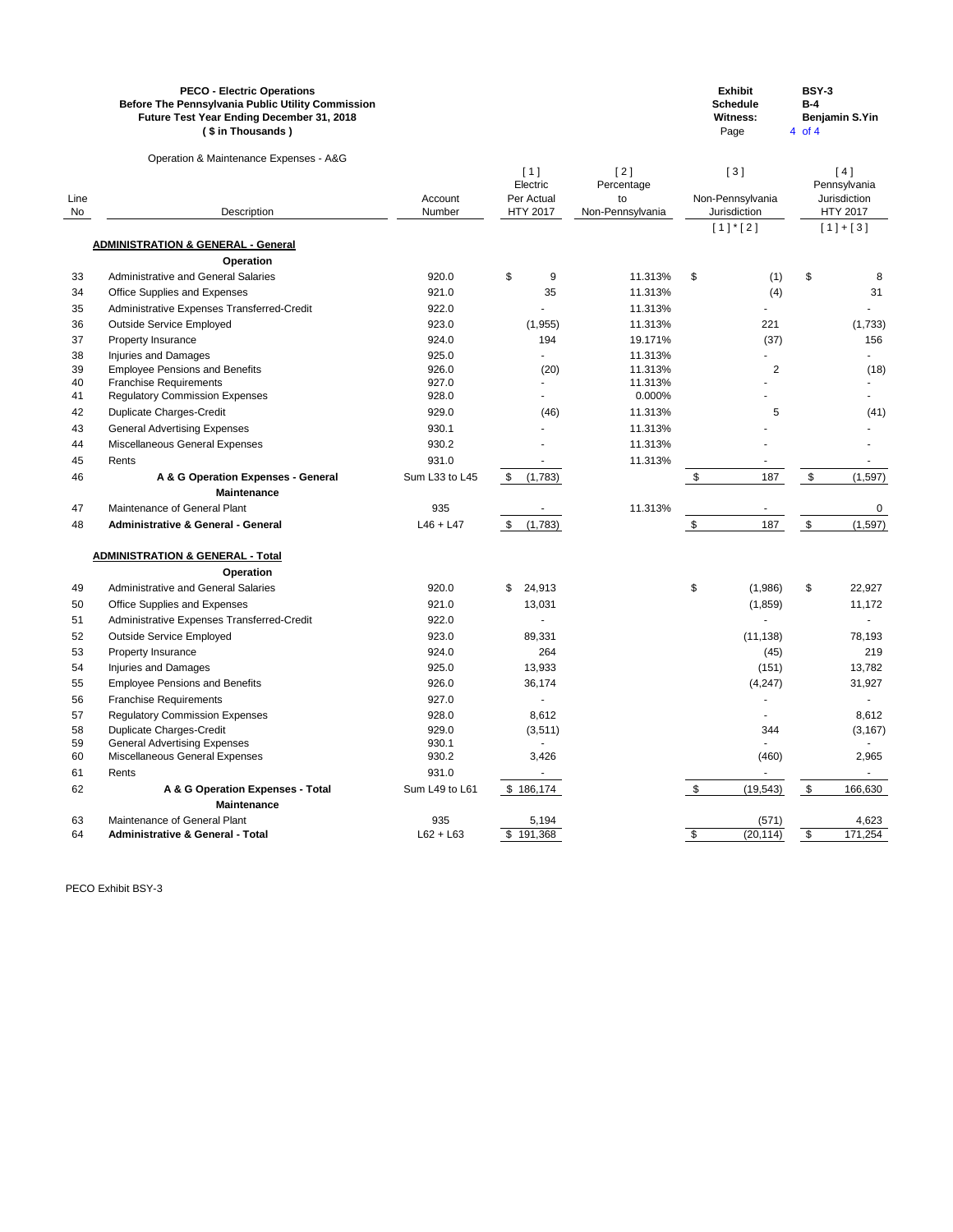|                           | <b>PECO - Electric Operations</b><br>Before The Pennsylvania Public Utility Commission<br>Historical Test Year Ended December 31, 2017<br>(\$ in Thousands) |                         |                               | <b>Exhibit</b><br><b>Schedule</b><br><b>Witness:</b><br>Page | <b>BSY-3</b><br>$B-5$<br>Benjamin S. Yin<br>$1$ of 1 |
|---------------------------|-------------------------------------------------------------------------------------------------------------------------------------------------------------|-------------------------|-------------------------------|--------------------------------------------------------------|------------------------------------------------------|
|                           | Detail of Taxes Other Than Income                                                                                                                           |                         |                               |                                                              |                                                      |
|                           |                                                                                                                                                             | [1]                     | [2]<br>Electric               | $[3]$                                                        | [4]<br>Pennsylvania                                  |
| Line<br>No                | Description                                                                                                                                                 | Function or<br>Schedule | Per Actual<br><b>HTY 2017</b> | Non-Pennsylvania<br>Jurisdiction                             | Jurisdiction<br><b>HTY 2017</b>                      |
|                           | <b>Taxes Other Than Income Taxes</b>                                                                                                                        |                         |                               |                                                              |                                                      |
|                           | <b>Non-Revenue Related:</b>                                                                                                                                 |                         |                               |                                                              |                                                      |
| 1                         | PA Real Estate Tax                                                                                                                                          | $D-16$                  | \$<br>4,207                   | \$<br>(806)                                                  | \$<br>3,400                                          |
| $\overline{2}$            | Pennsylvania - PURTA                                                                                                                                        | $D-16$                  | 6,533                         | (1, 252)                                                     | 5,280                                                |
| $\ensuremath{\mathsf{3}}$ | <b>Capital Stock</b>                                                                                                                                        | $D-16$                  |                               |                                                              |                                                      |
| 4                         | PA and Local Use Taxes                                                                                                                                      | $D-16$                  | 487                           | (93)                                                         | 394                                                  |
| 5                         | <b>Miscellaneous Taxes</b>                                                                                                                                  | $D-17$                  |                               |                                                              |                                                      |
| $\,6$                     | Subtotal                                                                                                                                                    | Sum L1 to L5            | 11,227<br>\$                  | $\overline{\mathbf{S}}$<br>(2, 152)                          | $\overline{\mathbf{S}}$<br>9,075                     |
|                           | Payroll Taxes                                                                                                                                               |                         |                               |                                                              |                                                      |
| $\overline{7}$            | <b>Payroll Taxes</b>                                                                                                                                        | $D-16$                  | 11,792                        | (1, 334)                                                     | 10,458                                               |
| 8                         | Other                                                                                                                                                       |                         |                               |                                                              |                                                      |
| 9                         | Subtotal                                                                                                                                                    | $L7 + L8$               | $\mathfrak{S}$<br>11,792      | \$<br>(1, 334)                                               | $\overline{\mathbf{3}}$<br>10,458                    |
|                           | <b>Revenue Related:</b>                                                                                                                                     |                         |                               |                                                              |                                                      |
|                           | <b>State Gross Receipts</b>                                                                                                                                 |                         |                               |                                                              |                                                      |
| 10                        | Pennsylvania                                                                                                                                                | $D-16$                  | \$<br>125,049                 | \$                                                           | \$<br>125,049                                        |
| 11                        | <b>Total Taxes Other Than Income Taxes</b>                                                                                                                  | $L6 + L9 + L10$         | 148,068<br>\$                 | \$<br>(3, 486)                                               | $\frac{1}{2}$<br>144,582                             |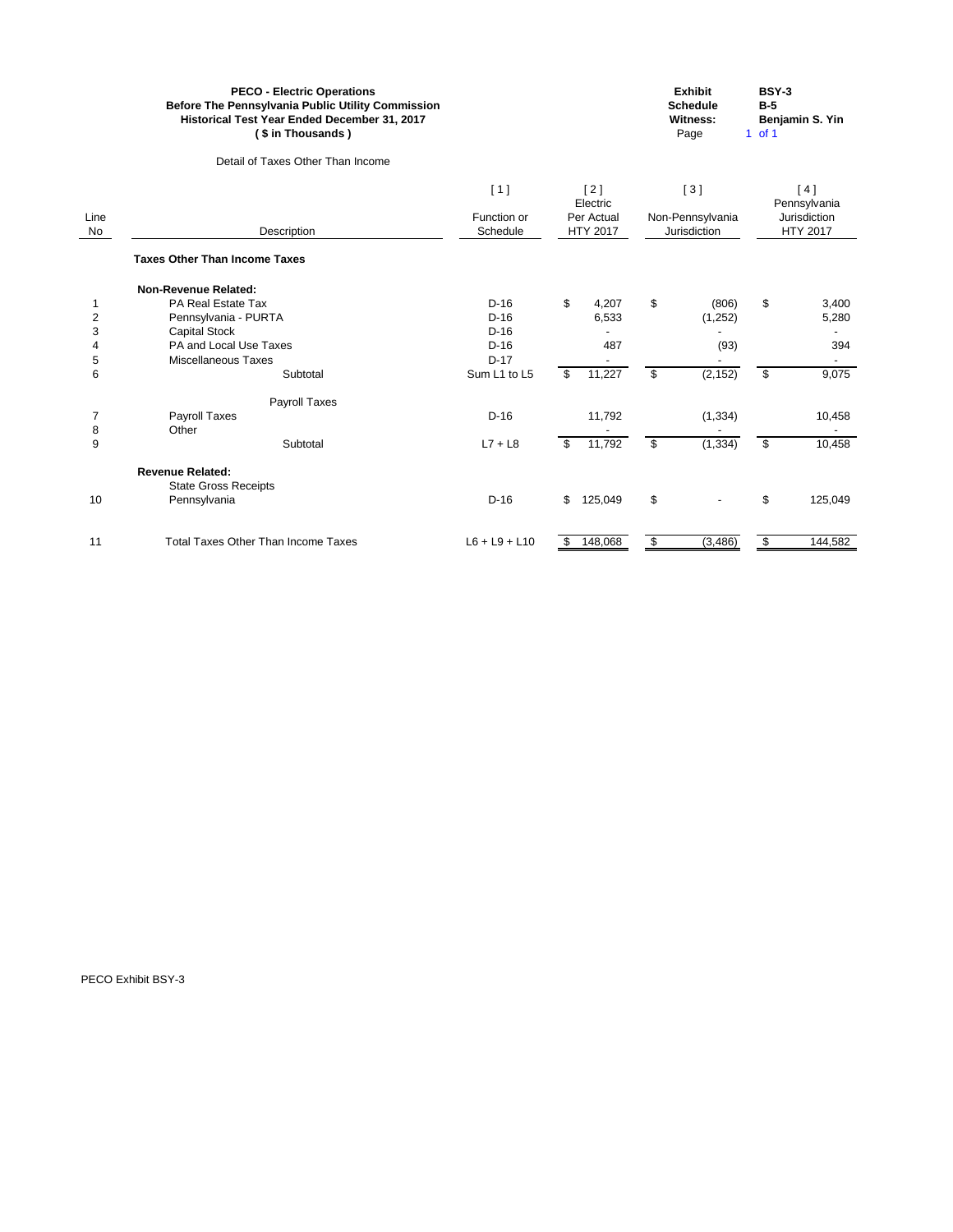| <b>PECO - Electric Operations</b>                        | <b>Exhibit</b>  | <b>BSY-3</b>           |
|----------------------------------------------------------|-----------------|------------------------|
| <b>Before The Pennsylvania Public Utility Commission</b> | <b>Schedule</b> | <b>B-6</b>             |
| <b>Historical Test Year Ended December 31, 2017</b>      | Witness:        | <b>Benjamin S. Yin</b> |
| (\$ in Thousands)                                        | Page            | 1 of 1                 |

# **Composite Cost of Long-Term Debt**

|                |                                                          | [1]                          | [2]                        | [3]<br><b>Effective</b> | [4]                                     | [5]                       |
|----------------|----------------------------------------------------------|------------------------------|----------------------------|-------------------------|-----------------------------------------|---------------------------|
| Line<br>No     | <b>Description</b>                                       | <b>Amount</b><br>Outstanding | <b>Percent</b><br>to Total | <b>Interest</b><br>Rate | Average<br>Weighted<br><b>Cost Rate</b> | <b>Annualized</b><br>Cost |
|                | <b>First &amp; Refunding Mortgage Bonds - Fixed Rate</b> |                              |                            |                         | $[2]$ *[3]                              |                           |
| 1              | 1.70% due 2021                                           | \$<br>300,000                | 9.65%                      | 1.86%                   | 0.18%                                   |                           |
| $\overline{2}$ | 2.375% due 2022                                          | 350,000                      | 11.26%                     | 2.47%                   | 0.28%                                   |                           |
| 3              | 3.15% due 2025                                           | 350,000                      | 11.26%                     | 3.29%                   | 0.37%                                   |                           |
| 4              | 5.90% due 2034                                           | 75,000                       | 2.41%                      | 6.00%                   | 0.14%                                   |                           |
| 5              | 5.95% due 2036                                           | 300,000                      | 9.65%                      | 6.04%                   | 0.58%                                   |                           |
| 6              | 5.70% due 2037                                           | 175,000                      | 5.63%                      | 5.81%                   | 0.33%                                   |                           |
| $\overline{7}$ | 4.80% due 2043                                           | 250,000                      | 8.04%                      | 4.89%                   | 0.39%                                   |                           |
| 8              | 4.15% due 2044                                           | 300,000                      | 9.65%                      | 4.23%                   | 0.41%                                   |                           |
| 9              | 3.70% due 2047                                           | 325,000                      | 10.45%                     | 3.75%                   | 0.39%                                   |                           |
| 10             | 5.35% due 2018                                           | 500,000                      | 16.08%                     | 5.47%                   | 0.88%                                   |                           |

| 11       | Sub-Total Fixed Rate                                          | 2,925,000          | 94.07%         |       |       |       |
|----------|---------------------------------------------------------------|--------------------|----------------|-------|-------|-------|
|          | <b>Trust Preferred Capital Securities</b>                     |                    |                |       |       |       |
| 12       | 7.38% Rate Due 4/6/28                                         | 80,521             | 2.59%          | 7.46% | 0.19% |       |
| 13       | 6.50% Rate Due 4/6/28                                         | 805                | 0.03%          | 6.50% | 0.00% |       |
| 14<br>15 | 5.75% Rate Due 6/15/33<br><b>Sub-Total Capital Securities</b> | 103,093<br>184,419 | 3.32%<br>5.93% | 5.88% | 0.19% |       |
| 16       | <b>Total Long-Term Debt</b>                                   | 3,109,419          | 100.00%        |       | 4.33% |       |
| 17       | Adjustment for Tenders & Calls                                | (13, 214)          |                |       |       |       |
| 18       | Net Long-Term Debt                                            | 3,096,205          |                |       |       |       |
| 19       | <b>Annualized Cost</b>                                        | \$<br>134,638      |                |       |       |       |
| 20       | Adjustment for Tenders & Calls Reacquired                     | 2,621              |                |       |       |       |
| 21       | Total                                                         | \$<br>137,259      |                |       |       | 4.43% |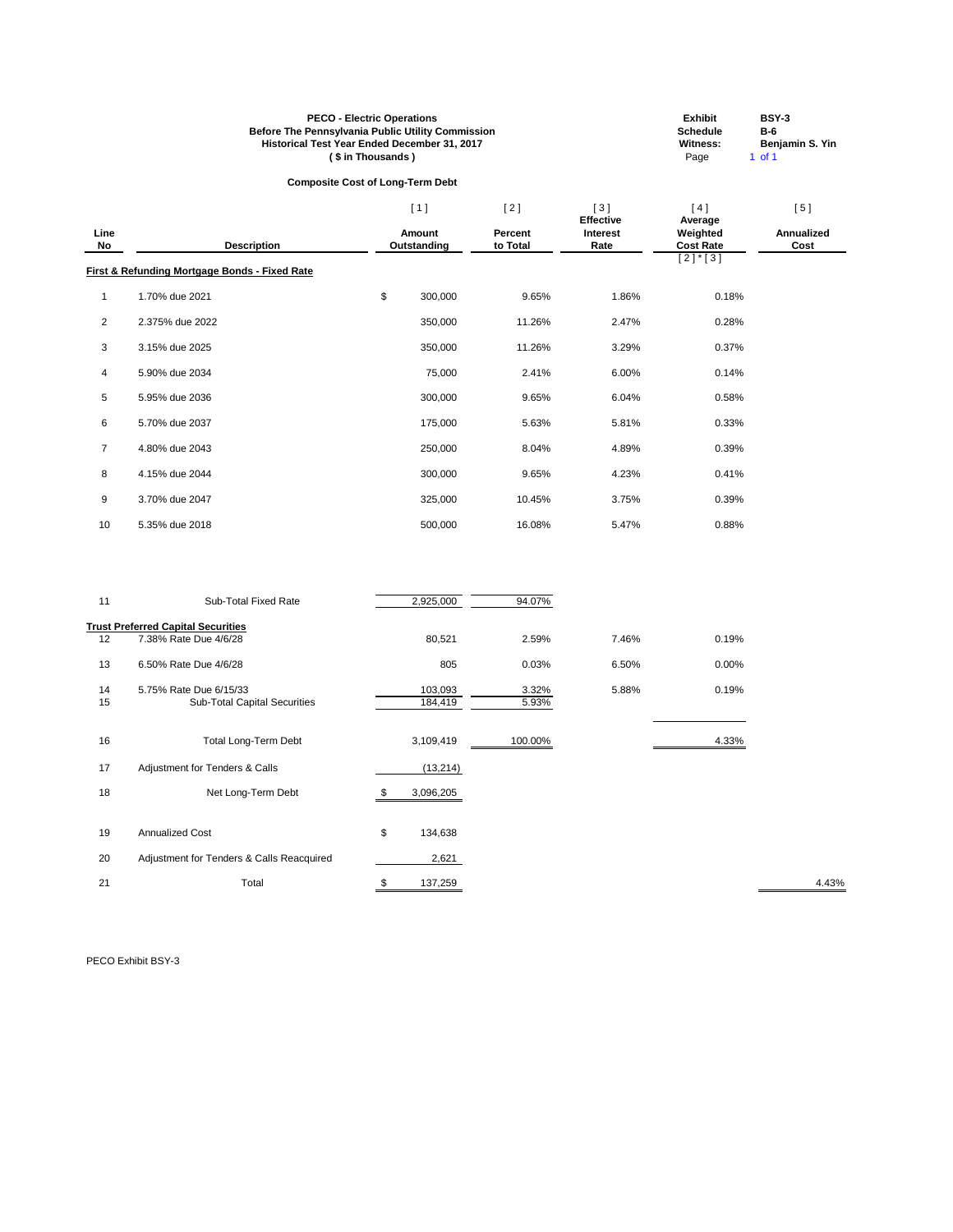| <b>PECO - Electric Operations</b><br><b>Before The Pennsylvania Public Utility Commission</b><br>Historical Test Year Ended December 31, 2017<br>(\$in Thousands) |     |     |                   | <b>Exhibit</b><br><b>Schedule</b><br>Witness:<br>Page | BSY-3<br>$B-7$<br>Benjamin S. Yin<br>1 of 1 |
|-------------------------------------------------------------------------------------------------------------------------------------------------------------------|-----|-----|-------------------|-------------------------------------------------------|---------------------------------------------|
| <b>Rate of Return</b>                                                                                                                                             |     |     |                   |                                                       |                                             |
|                                                                                                                                                                   | [1] | [2] | $\lceil 3 \rceil$ | ີ 4 1                                                 | 51                                          |

| Line<br>No     | <b>Description</b> | Capitalization  | <b>Capitalization</b><br>Ratio | <b>Embedded</b><br>Cost | <b>Statement</b><br>Reference | Return-%<br>$[2]$ * $[3]$ |
|----------------|--------------------|-----------------|--------------------------------|-------------------------|-------------------------------|---------------------------|
| 1              | Long-Term Debt     | \$<br>3,096,205 | 46.41%                         | 4.43%                   | $B-6$                         | 2.06%                     |
| $\overline{2}$ | Common Equity      | 3,575,780       | 53.59%                         | 10.95%                  |                               | 5.87%                     |
| 3              | Total              | 6,671,985       | 100.00%                        |                         |                               | 7.93%                     |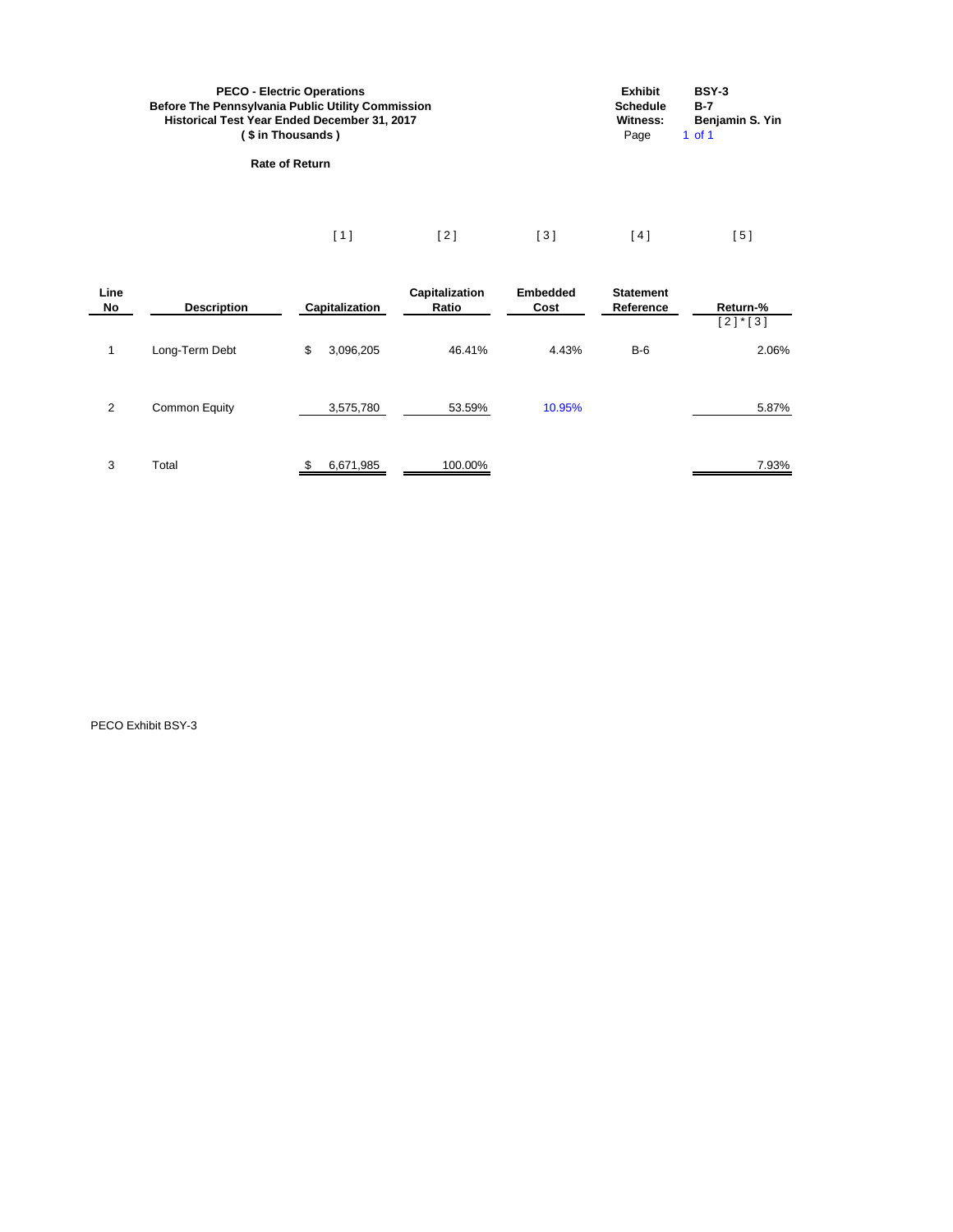#### **PECO - Electric Operations Exhibit BSY-3 Before The Pennsylvania Public Utility Commission Schedule C-1 Historical Test Year Ended December 31, 2017 Witness: Benjamin S. Yin (\$in Thousands)** Page 1 of 1

#### **Measures of Value**

| [1] | [2] | $[4]$ | [5] | [6] |
|-----|-----|-------|-----|-----|
|     |     |       |     |     |

|                |                                                   |                 |                              | <b>Measures of Value</b>                  |                      |    |                                    |  |
|----------------|---------------------------------------------------|-----------------|------------------------------|-------------------------------------------|----------------------|----|------------------------------------|--|
|                |                                                   |                 |                              | <b>Total Company</b><br><b>Per Actual</b> |                      |    |                                    |  |
| Line<br>No     | <b>Description</b>                                | <b>Function</b> | Reference<br><b>Schedule</b> | <b>HTY 2017</b>                           | <b>Adjustment</b>    |    | <b>Adjusted</b><br><b>HTY 2017</b> |  |
|                |                                                   |                 |                              |                                           |                      |    | $[3]+[4]$                          |  |
| 1              | <b>Utility Plant</b>                              |                 | $C-2$                        | \$<br>7,975,034                           | \$(1,588,940)        | \$ | 6,386,095                          |  |
| $\overline{2}$ | <b>Accumulated Depreciation</b>                   |                 | $C-3$                        | (2,515,637)                               | 508,427              |    | (1,821,565)                        |  |
| 3              | <b>Net Plant in Service</b>                       | $L1 + L2$       |                              | 5,459,397<br>\$                           | \$(1,080,513)        | \$ | 4,564,530                          |  |
| 4              | <b>Working Capital</b>                            |                 | $C-4$                        | 147,323                                   |                      |    | 147,323                            |  |
| 6              | Pension Assets / (Liabilities)                    |                 | $C-5$                        | 89,703                                    |                      |    | 89,703                             |  |
| 5              | <b>Accumulated Deferred Income Taxes</b>          |                 | $C-6$                        | (505, 842)                                |                      |    | (505, 842)                         |  |
| $\overline{7}$ | <b>Customer Deposits</b>                          |                 | $C-7$                        | (50, 574)                                 |                      |    | (50, 574)                          |  |
| 8              | Common Plant                                      |                 | $C-8$                        | 261,341                                   |                      |    | 261,341                            |  |
| 9              | <b>Customer Advances for Construction</b>         |                 | $C-9$                        | (959)                                     |                      |    | (959)                              |  |
| 10             | <b>Unamortized AMR Investment</b>                 |                 | $C-10$                       | 34,652                                    |                      |    | 34,652                             |  |
| 11             | Material & Supplies                               |                 | $C-11$                       | 15,876                                    |                      |    | 15,876                             |  |
| 12             | Accumulated Deferred Income Taxes - Reg Liability |                 | $C-12$                       | (336, 502)                                |                      |    | (336, 502)                         |  |
| 13             | <b>Total Measures of Value</b>                    | Sum L3 to L12   |                              | 5,114,415<br>S.                           | $\$\$<br>(1,080,513) | \$ | 4,219,548                          |  |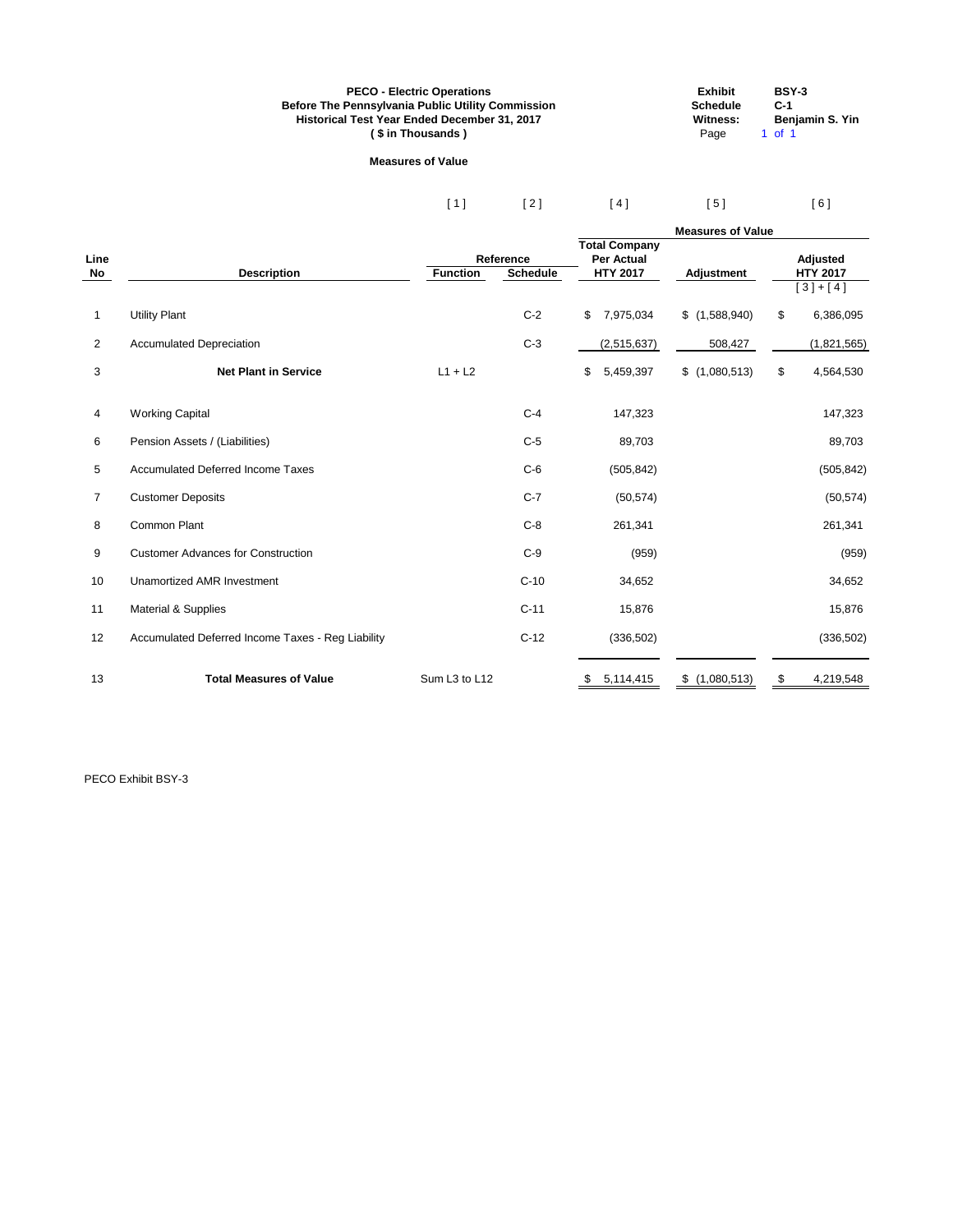|            | <b>PECO - Electric Operations</b><br>Before The Pennsylvania Public Utility Commission<br>Historical Test Year Ended December 31, 2017<br>(\$ in Thousands) |                 |                |                                              |               | <b>Exhibit</b><br><b>Schedule</b><br><b>Witness:</b><br>Page | <b>BSY-3</b><br>$C-2$<br>1 of $5$ | Benjamin S. Yin                                  |
|------------|-------------------------------------------------------------------------------------------------------------------------------------------------------------|-----------------|----------------|----------------------------------------------|---------------|--------------------------------------------------------------|-----------------------------------|--------------------------------------------------|
|            | Pro Forma Utility Plant In Service Summary                                                                                                                  |                 |                |                                              |               |                                                              |                                   |                                                  |
|            |                                                                                                                                                             | $[1]$           |                | $[2]$                                        |               | $[3]$                                                        |                                   | [4]                                              |
| Line<br>No | Description                                                                                                                                                 | Schedule        |                | Per Actual<br>December 31<br><b>HTY 2017</b> |               | Adjustments                                                  |                                   | Adjusted<br>December 31<br>HTY 2017<br>$[2]+[3]$ |
| 1          | Intangible Plant                                                                                                                                            | Sec. C-2, Sch 2 | \$             | 151,747                                      | $\frac{1}{2}$ | (12, 919)                                                    | \$                                | 138,828                                          |
| 2          | <b>Transmission Plant</b>                                                                                                                                   | Sec. C-2, Sch 2 |                | 1,547,014                                    |               | (1,547,014)                                                  |                                   |                                                  |
| 3          | <b>Distribution Plant</b>                                                                                                                                   | Sec. C-2, Sch 2 |                | 6,019,876                                    |               |                                                              |                                   | 6,019,876                                        |
| 4          | <b>General Plant</b>                                                                                                                                        | Sec. C-2, Sch 2 |                | 256,397                                      |               | (29,006)                                                     |                                   | 227,391                                          |
| 5          | Sub-Total Plant-In-Service                                                                                                                                  | Sum L1 to L4    | $\mathfrak{L}$ | 7,975,034                                    |               | \$(1,588,940)                                                | \$                                | 6,386,095                                        |
| 6          | <b>Completed Construction Not Classified</b>                                                                                                                | G/L a/c # 106   |                |                                              |               |                                                              |                                   |                                                  |
| 7          | Plant-In-Service                                                                                                                                            | $L5 + L6$       | \$             | 7,975,034                                    |               | \$(1,588,940)                                                | $\mathfrak{L}$                    | 6,386,095                                        |
| 8          | <b>Construction Work-In-Progress</b>                                                                                                                        | G/L a/c # 107   |                |                                              |               |                                                              |                                   |                                                  |
| 9          | Other                                                                                                                                                       |                 |                |                                              |               |                                                              |                                   |                                                  |
| 10         | <b>Total Utility Plant</b>                                                                                                                                  | Sum L7 to L9    | \$             | 7,975,034                                    | \$            | (1,588,940)                                                  | \$                                | 6,386,095                                        |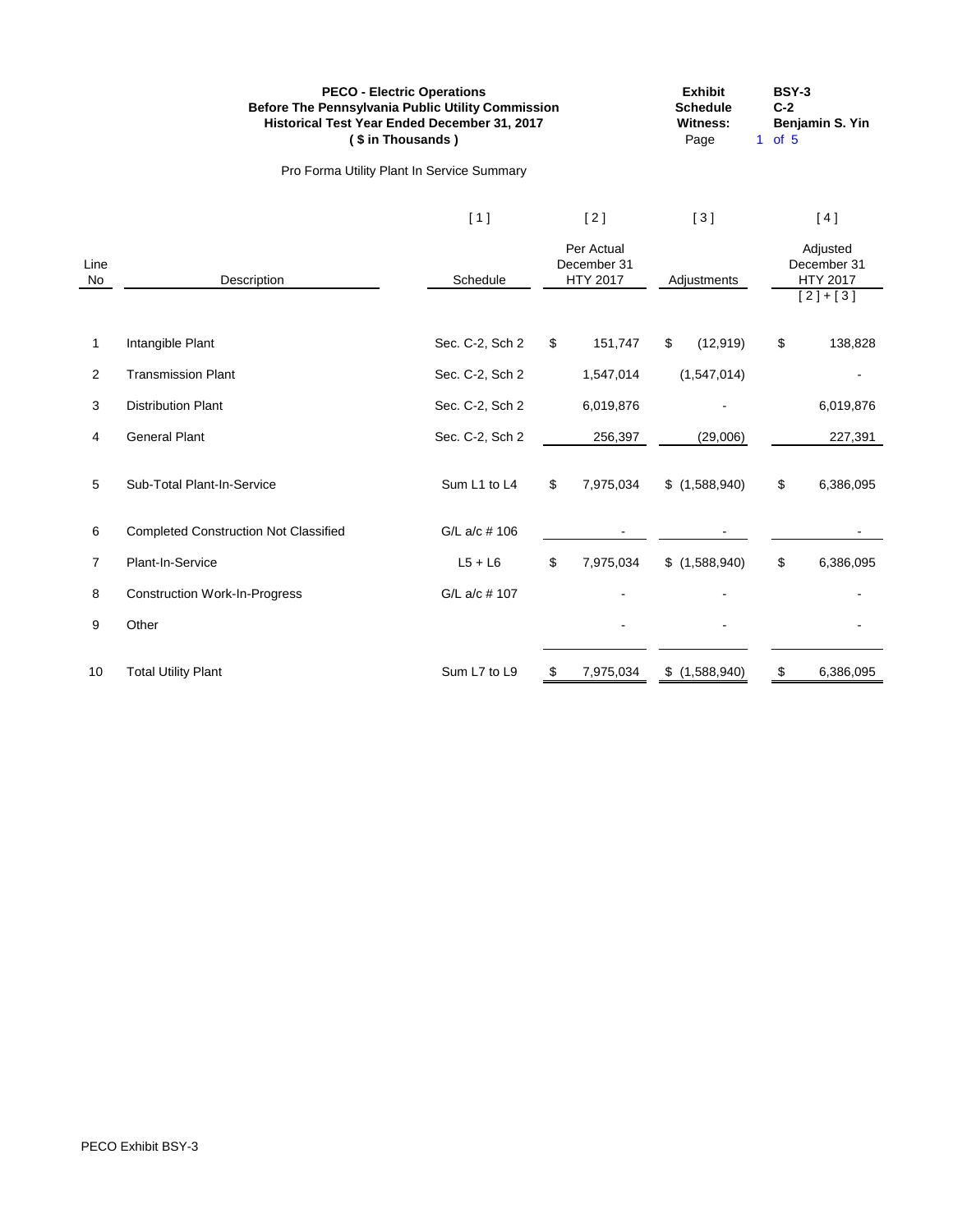| <b>PECO - Electric Operations</b>                        | <b>Exhibit</b> | <b>BSY-3</b>    |
|----------------------------------------------------------|----------------|-----------------|
| <b>Before The Pennsylvania Public Utility Commission</b> | Schedule       | $C-2$           |
| <b>Historical Test Year Ended December 31, 2017</b>      | Witness:       | Benjamin S. Yin |
| (\$ in Thousands)                                        | Page           | 2 of 5          |

Detail of Pro Forma Utility Plant In Service

| raye | <u>∠ ∪⊢ວ</u> |
|------|--------------|
|      |              |
|      |              |
|      |              |

| [1] | [2] | $[3]$ | [4] |
|-----|-----|-------|-----|
|     |     |       |     |

| Line           |                                               | Account                | Per Actual<br>December 31             |                                          |                            | Adjusted<br>December 31                 |
|----------------|-----------------------------------------------|------------------------|---------------------------------------|------------------------------------------|----------------------------|-----------------------------------------|
| No             | Description                                   | Number                 | <b>HTY 2017</b>                       | Adjustments                              |                            | <b>HTY 2017</b><br>$\overline{[2]+[3]}$ |
|                |                                               |                        |                                       |                                          |                            |                                         |
|                | <b>Intangible Plant</b>                       |                        |                                       |                                          |                            |                                         |
| 1              | Franchise & Consent                           | 302                    | \$<br>163                             | \$<br>(18)                               | \$                         | 145                                     |
| $\overline{c}$ | Miscellaneous Intangible Plant                | 303                    | 151,584                               | (12, 901)                                |                            | 138,683                                 |
| 3              | <b>Total Intangible Plant</b>                 | $L1 + L2$              | \$<br>151,747                         | $\overline{\mathcal{L}}$<br>(12, 919)    | $\overline{\theta}$        | 138,828                                 |
|                | <b>Transmission Plant</b>                     |                        |                                       |                                          |                            |                                         |
| 4              | Land & Land Rights                            | 350                    | \$<br>59,802                          | \$<br>(59, 802)                          | \$                         |                                         |
| 5              | Structures & Improvements                     | 352                    | 72,935                                | (72, 935)                                |                            |                                         |
| 6              | <b>Station Equipment</b>                      | 353                    | 816,232                               | (816, 232)                               |                            |                                         |
| 7              | <b>Towers &amp; Fixtures</b>                  | 354                    | 266,737                               | (266, 737)                               |                            |                                         |
| 8              | Poles & Fixtures                              | 355                    | 16,533                                | (16, 533)                                |                            |                                         |
| 9              | <b>Overhead Conductors &amp; Devices</b>      | 356                    | 193,125                               | (193, 125)                               |                            |                                         |
| 10             | <b>Underground Conduit</b>                    | 357                    | 14,956                                | (14, 956)                                |                            |                                         |
| 11             | <b>Underground Conductors &amp; Devices</b>   | 358                    | 104,556                               | (104, 556)                               |                            |                                         |
| 12             | Roads & Trails                                | 359                    | 2,137                                 | (2, 137)                                 |                            |                                         |
| 13             | Asset Retirement Costs for Transmission Plant | 359.1                  | 2                                     | (2)                                      |                            |                                         |
| 14             | <b>Total Transmission Plant</b>               | Sum L4 to L13          | 1,547,014<br>\$                       | $\overline{\mathbf{e}}$<br>(1, 547, 014) | $\overline{\mathbf{3}}$    |                                         |
|                |                                               |                        |                                       |                                          |                            |                                         |
| 15             | <b>Distribution Plant</b>                     | 360                    | \$                                    | \$                                       | \$                         |                                         |
| 16             | Land & Land Rights                            | 361                    | 42,884                                |                                          |                            | 42,884                                  |
| 17             | Structures & Improvements                     |                        | 113,662                               |                                          |                            | 113,662                                 |
| 18             | <b>Station Equipment</b>                      | 362<br>364             | 1,033,989                             |                                          |                            | 1,033,989                               |
|                | Poles, Towers & Fixtures                      |                        | 685,536                               |                                          |                            | 685,536                                 |
| 19             | <b>Overhead Conductors &amp; Devices</b>      | 365                    | 1,177,016                             |                                          |                            | 1,177,016                               |
| 20             | <b>Underground Conduit</b>                    | 366                    | 407,268                               |                                          |                            | 407,268                                 |
| 21             | <b>Underground Conductors &amp; Devices</b>   | 367                    | 1,187,119                             |                                          |                            | 1,187,119                               |
| 22             | Line Transformers                             | 368                    | 578,338                               |                                          |                            | 578,338                                 |
| 23             | Services                                      | 369                    | 410,590                               |                                          |                            | 410,590                                 |
| 24             | <b>Meters</b>                                 | 370                    | 304,939                               |                                          |                            | 304,939                                 |
| 25             | <b>Installations on Customer Premises</b>     | 371                    | 13,772                                |                                          |                            | 13,772                                  |
| 26             | <b>Street Lighting &amp; Signal Systems</b>   | 373                    | 62,824                                |                                          |                            | 62,824                                  |
| 27             | Asset Retirement Costs for Distribution Plant | 374                    | 1,939                                 | $\overline{\phantom{a}}$                 |                            | 1,939                                   |
| 28             | <b>Total Distribution Plant</b>               | Sum L15 to L27         | 6,019,876<br>\$                       | $\overline{\mathbf{e}}$                  | \$                         | 6,019,876                               |
|                | <b>General Plant</b>                          |                        |                                       |                                          |                            |                                         |
| 29             | Land & Land Rights                            | 389                    | \$<br>1,063                           | \$<br>(120)                              | \$                         | 943                                     |
| 30             | Structures & Improvements                     | 390                    | 49,661                                | (5,618)                                  |                            | 44,043                                  |
| 31             | Office Furniture & Equipment                  | 391                    | 15,879                                | (1,796)                                  |                            | 14,083                                  |
| 32             | <b>Transportation Equipment</b>               | 392                    |                                       |                                          |                            |                                         |
| 33             | <b>Stores Equipment</b>                       | 393                    | 46                                    | (5)                                      |                            | 41                                      |
| 34             | Tools & Garage Equipment                      | 394                    | 32,074                                | (3,629)                                  |                            | 28,445                                  |
| 35             | <b>Laboratory Equipment</b>                   | 395                    | 420                                   | (47)                                     |                            | 372                                     |
| 36             | Power Operated Equipment                      | 396                    |                                       |                                          |                            |                                         |
| 37             | <b>Communications Equipment</b>               | 397                    | 154,699                               | (17, 501)                                |                            | 137,198                                 |
| 38             | Miscellaneous Equipment                       | 398                    | 866                                   | (98)                                     |                            | 768                                     |
| 39             | <b>Other Tangible Property</b>                | 399                    |                                       |                                          |                            |                                         |
| 40             | Asset Retirement Costs for General Plant      | 399.1                  | 1,689                                 | (191)                                    |                            | 1,498                                   |
| 41             | <b>Total General Plant</b>                    | Sum L29 to L40         | $\boldsymbol{\mathsf{\$}}$<br>256,397 | $\overline{\theta}$<br>(29,006)          | $\boldsymbol{\mathcal{L}}$ | 227,391                                 |
|                |                                               |                        |                                       |                                          |                            |                                         |
| 42             | <b>Total Plant In Service</b>                 | $L3 + L14 + L28 + L41$ | 7,975,034<br>\$                       | (1,588,940)<br>\$                        | \$                         | 6,386,095                               |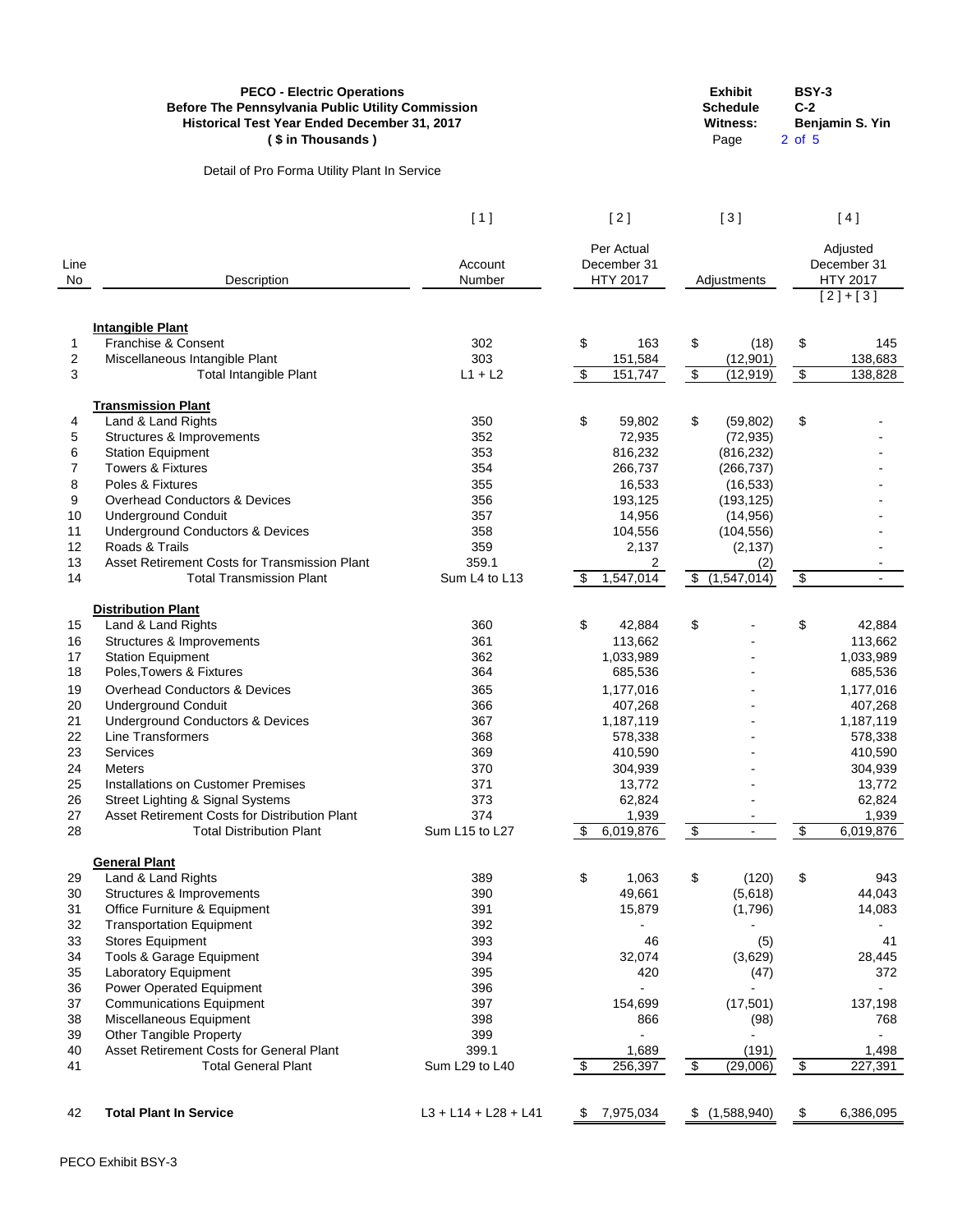OPEN

**Exhibit BSY-3 Schedule**<br>Witness: **Witness: Benjamin S. Yin**  $3$  of  $5$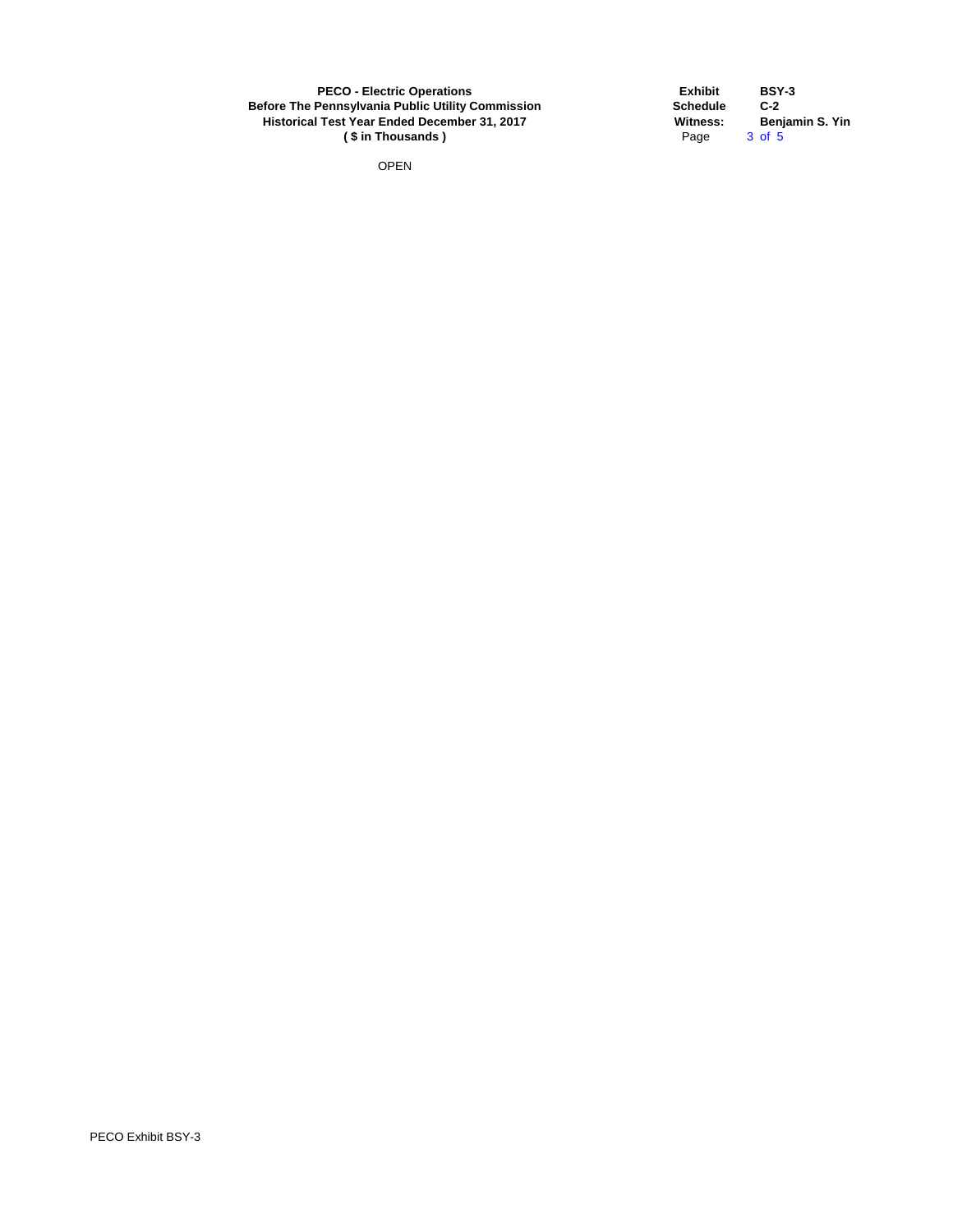OPEN

**Exhibit BSY-3 Schedule**<br>Witness: **Witness: Benjamin S. Yin**<br>Page 4 of 5 4 of  $5$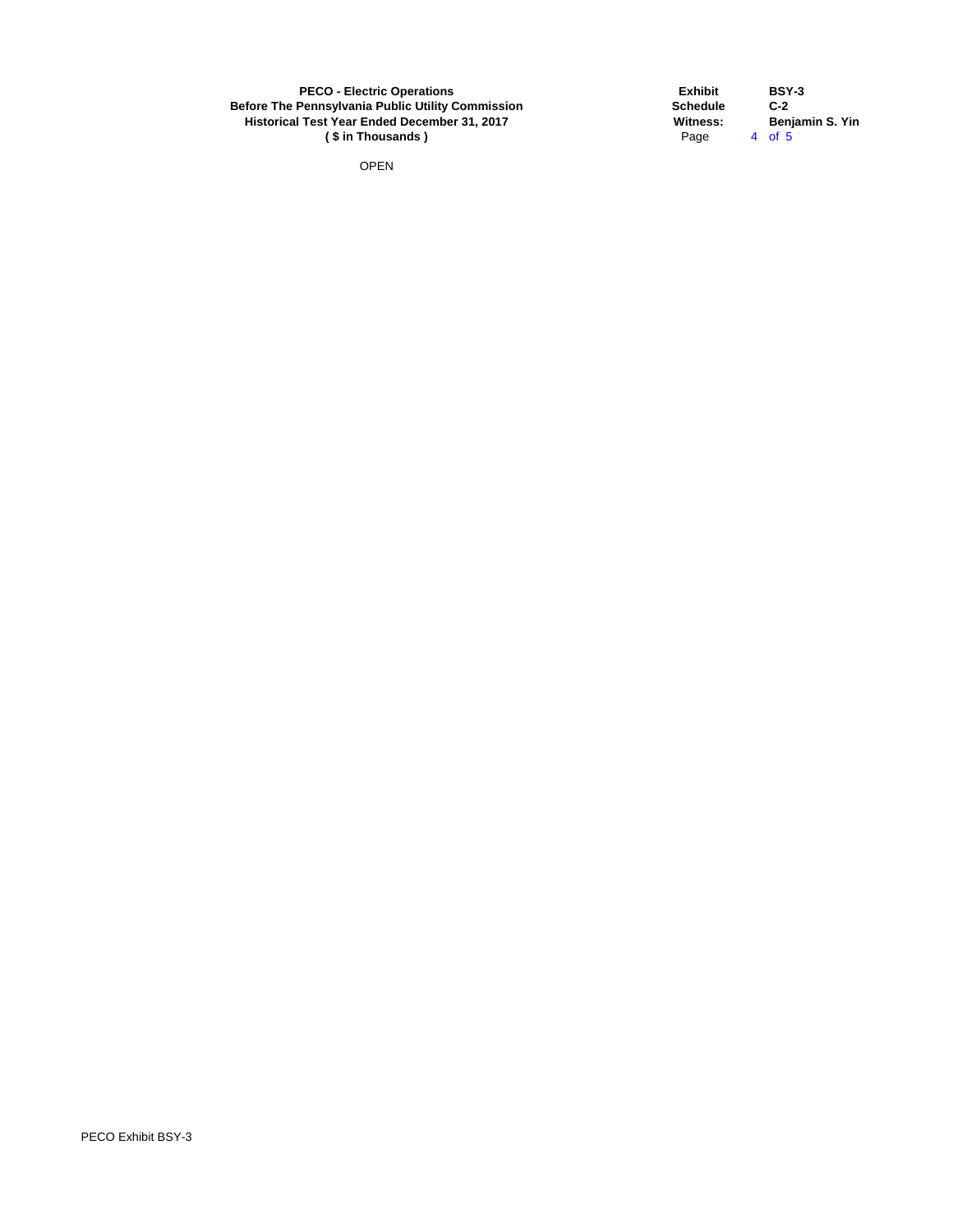Pro Forma Plant Adjustments

**Schedule**<br>Witness: Page 5 of 5

**Exhibit BSY-3 Benjamin S. Yin** 

 $\begin{bmatrix} 1 \end{bmatrix}$   $\begin{bmatrix} 2 \end{bmatrix}$   $\begin{bmatrix} 3 \end{bmatrix}$   $\begin{bmatrix} 4 \end{bmatrix}$ 

| Line<br>No                                                                       | Description                                                                                                                                                                                                                                                                                                                                                                                                                                                        | Account<br>Number                                                                                         | Per Actual<br>December 31<br><b>HTY 2017</b>                                                                                                                          | Non-PA<br>Jurisdiction %                                                                                          |                                  | Total<br>Pro Forma<br>Adjustments                                          |
|----------------------------------------------------------------------------------|--------------------------------------------------------------------------------------------------------------------------------------------------------------------------------------------------------------------------------------------------------------------------------------------------------------------------------------------------------------------------------------------------------------------------------------------------------------------|-----------------------------------------------------------------------------------------------------------|-----------------------------------------------------------------------------------------------------------------------------------------------------------------------|-------------------------------------------------------------------------------------------------------------------|----------------------------------|----------------------------------------------------------------------------|
|                                                                                  |                                                                                                                                                                                                                                                                                                                                                                                                                                                                    |                                                                                                           |                                                                                                                                                                       |                                                                                                                   |                                  | $[2]$ <sup>*</sup> [3]                                                     |
| 1<br>$\overline{\mathbf{c}}$<br>3                                                | <b>Intangible Plant</b><br>Franchise & Consent<br>Miscellaneous Intangible Plant<br><b>Total Intangible Plant</b>                                                                                                                                                                                                                                                                                                                                                  | 302<br>303<br>$L1 + L2$                                                                                   | \$<br>163<br>151,584<br>$\boldsymbol{\mathsf{S}}$<br>151,747                                                                                                          | 11.31%                                                                                                            | \$<br>$\boldsymbol{\mathsf{\$}}$ | (18)<br>(12, 901)<br>(12, 919)                                             |
|                                                                                  |                                                                                                                                                                                                                                                                                                                                                                                                                                                                    |                                                                                                           |                                                                                                                                                                       |                                                                                                                   |                                  |                                                                            |
| 4<br>5<br>6<br>$\overline{7}$<br>8                                               | <b>Transmission Plant</b><br>Land & Land Rights<br>Structures & Improvements<br><b>Station Equipment</b><br><b>Towers &amp; Fixtures</b><br>Poles & Fixtures                                                                                                                                                                                                                                                                                                       | 350<br>352<br>353<br>354<br>355                                                                           | \$<br>59,802<br>72,935<br>816,232<br>266,737<br>16,533                                                                                                                | 100.00%<br>100.00%<br>100.00%<br>100.00%<br>100.00%                                                               | \$                               | (59, 802)<br>(72, 935)<br>(816, 232)<br>(266, 737)<br>(16, 533)            |
| 9<br>10<br>11<br>12                                                              | <b>Overhead Conductors &amp; Devices</b><br><b>Underground Conduit</b><br><b>Underground Conductors &amp; Devices</b><br>Roads & Trails                                                                                                                                                                                                                                                                                                                            | 356<br>357<br>358<br>359                                                                                  | 193,125<br>14,956<br>104,556<br>2,137                                                                                                                                 | 100.00%<br>100.00%<br>100.00%<br>100.00%                                                                          |                                  | (193, 125)<br>(14, 956)<br>(104, 556)<br>(2, 137)                          |
| 13                                                                               | Asset Retirement Costs for Transmission Plant                                                                                                                                                                                                                                                                                                                                                                                                                      | 359.1                                                                                                     | $\overline{2}$                                                                                                                                                        | 100.00%                                                                                                           |                                  | (2)                                                                        |
| 14                                                                               | <b>Total Transmission Plant</b>                                                                                                                                                                                                                                                                                                                                                                                                                                    | Sum L4 to L13                                                                                             | 1,547,014<br>\$                                                                                                                                                       |                                                                                                                   | $\boldsymbol{\mathsf{\$}}$       | (1, 547, 014)                                                              |
|                                                                                  | <b>Distribution Plant</b>                                                                                                                                                                                                                                                                                                                                                                                                                                          |                                                                                                           |                                                                                                                                                                       |                                                                                                                   |                                  |                                                                            |
| 15<br>16<br>17<br>18<br>19<br>20<br>21<br>22<br>23<br>24<br>25<br>26<br>27<br>28 | Land & Land Rights<br>Structures & Improvements<br><b>Station Equipment</b><br>Poles, Towers & Fixtures<br><b>Overhead Conductors &amp; Devices</b><br><b>Underground Conduit</b><br><b>Underground Conductors &amp; Devices</b><br>Line Transformers<br>Services<br><b>Meters</b><br><b>Installations on Customer Premises</b><br><b>Street Lighting &amp; Signal Systems</b><br>Asset Retirement Costs for Distribution Plant<br><b>Total Distribution Plant</b> | 360<br>361<br>362<br>364<br>365<br>366<br>367<br>368<br>369<br>370<br>371<br>373<br>374<br>Sum L15 to L27 | \$<br>42,884<br>113,662<br>1,033,989<br>685,536<br>1,177,016<br>407,268<br>1,187,119<br>578,338<br>410,590<br>304,939<br>13,772<br>62,824<br>1,939<br>6,019,876<br>\$ | 0.00%<br>0.00%<br>0.00%<br>0.00%<br>0.00%<br>0.00%<br>0.00%<br>0.00%<br>0.00%<br>0.00%<br>0.00%<br>0.00%<br>0.00% | \$<br>$\boldsymbol{\mathsf{S}}$  |                                                                            |
| 29<br>30<br>31<br>32<br>33<br>34<br>35<br>36<br>37<br>38                         | <b>General Plant</b><br>Land & Land Rights<br>Structures & Improvements<br>Office Furniture & Equipment<br><b>Transportation Equipment</b><br><b>Stores Equipment</b><br>Tools & Garage Equipment<br>Laboratory Equipment<br>Power Operated Equipment<br><b>Communications Equipment</b><br>Miscellaneous Equipment                                                                                                                                                | 389<br>390<br>391<br>392<br>393<br>394<br>395<br>396<br>397<br>398                                        | \$<br>1,063<br>49,661<br>15,879<br>46<br>32,074<br>420<br>154,699<br>866                                                                                              | 11.31%<br>11.31%<br>11.31%<br>11.31%<br>11.31%<br>11.31%<br>11.31%<br>11.31%<br>11.31%<br>11.31%                  | \$                               | (120)<br>(5,618)<br>(1,796)<br>(5)<br>(3,629)<br>(47)<br>(17, 501)<br>(98) |
| 39                                                                               | <b>Other Tangible Property</b>                                                                                                                                                                                                                                                                                                                                                                                                                                     | 399                                                                                                       |                                                                                                                                                                       | 11.31%                                                                                                            |                                  |                                                                            |
| 40                                                                               | Asset Retirement Costs for General Plant                                                                                                                                                                                                                                                                                                                                                                                                                           | 399.1                                                                                                     | 1,689                                                                                                                                                                 | 11.31%                                                                                                            |                                  | (191)                                                                      |
| 41                                                                               | <b>Total General Plant</b>                                                                                                                                                                                                                                                                                                                                                                                                                                         | Sum L29 to L40                                                                                            | $\boldsymbol{\mathsf{\$}}$<br>256,397                                                                                                                                 |                                                                                                                   | $\boldsymbol{\mathsf{S}}$        | (29,006)                                                                   |
| 42                                                                               | <b>Total Plant-In-Service</b>                                                                                                                                                                                                                                                                                                                                                                                                                                      | $L3 + L14 + L28 + L41$                                                                                    | 7,975,034<br>\$                                                                                                                                                       |                                                                                                                   | æ.                               | (1,588,940)                                                                |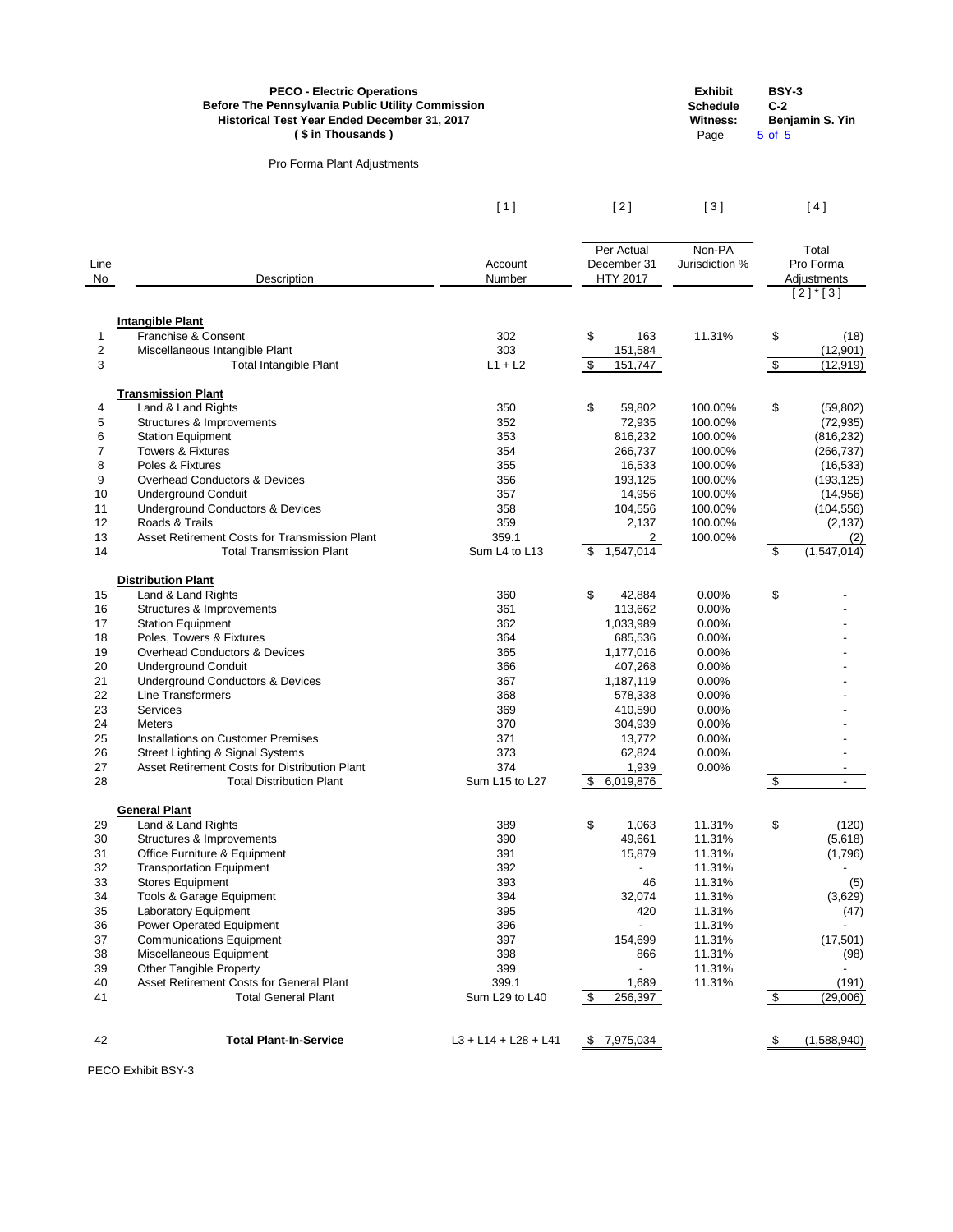| <b>PECO - Electric Operations</b><br><b>Before The Pennsylvania Public Utility Commission</b><br><b>Historical Test Year Ended December 31, 2017</b><br>(\$ in Thousands) |     |     | <b>Exhibit</b><br><b>Schedule</b><br>Witness:<br>Page | <b>BSY-3</b><br>$C-3$<br>Benjamin S. Yin<br>1 of 4 |
|---------------------------------------------------------------------------------------------------------------------------------------------------------------------------|-----|-----|-------------------------------------------------------|----------------------------------------------------|
| Summary of Accumulated Depreciation                                                                                                                                       |     |     |                                                       |                                                    |
|                                                                                                                                                                           | [1] | [2] | [3]                                                   | 4                                                  |

| Line<br>No     | Account<br>Description<br>Number                         |              | Per Actual<br>December 31<br><b>HTY 2017</b> |                           | Adjustments |    | Adjusted<br>December 31<br><b>HTY 2017</b><br>$[2]+[3]$ |
|----------------|----------------------------------------------------------|--------------|----------------------------------------------|---------------------------|-------------|----|---------------------------------------------------------|
| 1              | Intangible Plant                                         |              | \$<br>(93, 824)                              | \$                        | 4,588       | \$ | (89, 236)                                               |
| $\overline{2}$ | <b>Transmission Plant</b>                                |              | (496, 658)                                   |                           | 496,658     |    |                                                         |
| 3              | <b>Distribution Plant</b>                                |              | (1,676,034)                                  |                           |             |    | (1,676,034)                                             |
| 4              | <b>General Plant</b>                                     |              | (63, 476)                                    |                           | 7,181       |    | (56, 295)                                               |
| 5              | <b>Accumulated Depreciation</b>                          | Sum L1 to L4 | (2,329,992)<br>\$                            | \$                        | 508,427     | \$ | (1,821,565)                                             |
| 6              | <b>Completed Construction Not Classified</b>             |              |                                              |                           |             |    |                                                         |
| 7              | <b>Other Utility Plant</b>                               |              |                                              |                           |             |    |                                                         |
| 8              | Transportation                                           |              |                                              |                           |             |    |                                                         |
| 9              | <b>Total Accumulated Depreciation</b>                    | Sum L5 to L8 | (2,329,992)<br>\$                            | $\sqrt[6]{\frac{1}{2}}$   | 508,427     | \$ | (1,821,565)                                             |
| 10             | <b>Accumulated Amortization</b>                          |              |                                              |                           |             |    |                                                         |
| 11             | <b>Total Accumulated Depreciation &amp; Amortization</b> | $L9 + L10$   | (2,329,992)<br>- \$                          | $\boldsymbol{\mathsf{S}}$ | 508,427     | \$ | (1,821,565)                                             |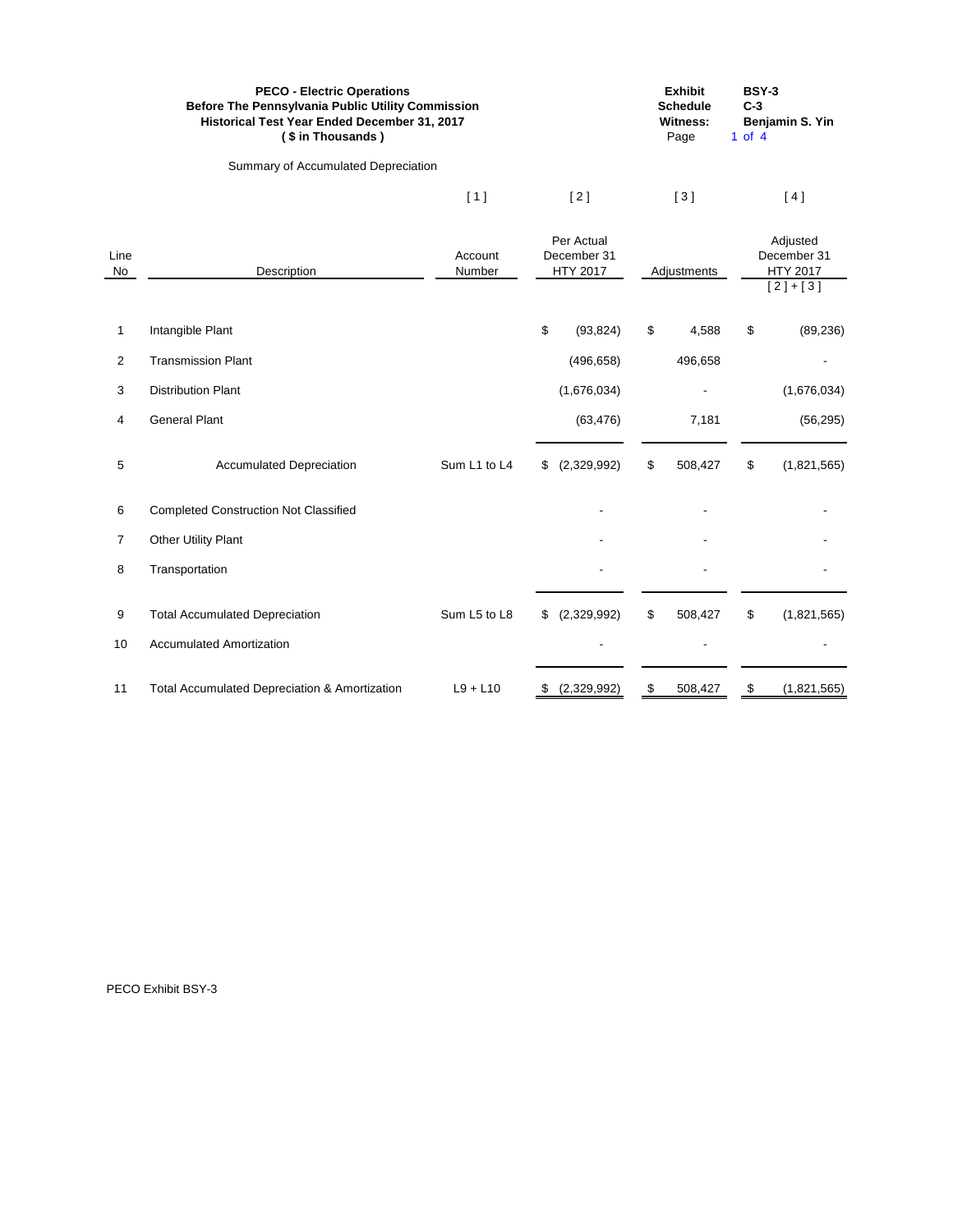Accumulated Provision for Depreciation

| Schedule | $C-3$ |
|----------|-------|
| Witness: | Ber   |
|          |       |

**Exhibit BSY-3**

**Witness: Benjamin S. Yin** Page 2 of 4

|              |                                                     | [1]                    |                           | [2]                                          |                         | [3]        |                            | [ 4 ]                                      |
|--------------|-----------------------------------------------------|------------------------|---------------------------|----------------------------------------------|-------------------------|------------|----------------------------|--------------------------------------------|
| Line<br>No   | Description                                         | Account<br>Number      |                           | Per Actual<br>December 31<br><b>HTY 2017</b> |                         | Adjustment |                            | Adjusted<br>December 31<br><b>HTY 2017</b> |
|              |                                                     |                        |                           |                                              |                         |            |                            | $[2]+[3]$                                  |
|              |                                                     |                        |                           |                                              |                         |            |                            |                                            |
| 1            | <b>Intangible Plant</b><br>Franchise & Consent      | 302                    | \$                        |                                              | \$                      |            | \$                         |                                            |
| $\mathbf{2}$ | Miscellaneous Intangible Plant                      | 303                    |                           | (93, 824)                                    |                         | 4,588      |                            | (89, 236)                                  |
| 3            | <b>Total Intangible Plant</b>                       | $L1 + L2$              | \$                        | (93, 824)                                    | \$                      | 4,588      | $\,$                       | (89, 236)                                  |
|              |                                                     |                        |                           |                                              |                         |            |                            |                                            |
|              | <b>Transmission Plant</b>                           |                        |                           |                                              |                         |            |                            |                                            |
| 4            | Land & Land Rights                                  | 350                    | \$                        |                                              | \$                      |            | \$                         |                                            |
| 5            | Structures & Improvements                           | 352                    |                           | (19, 892)                                    |                         | 19,892     |                            |                                            |
| 6            | <b>Station Equipment</b>                            | 353                    |                           | (187, 978)                                   |                         | 187,978    |                            |                                            |
| 7            | <b>Towers &amp; Fixtures</b>                        | 354                    |                           | (155, 693)                                   |                         | 155,693    |                            |                                            |
| 8            | Poles & Fixtures                                    | 355                    |                           | (2,841)                                      |                         | 2,841      |                            |                                            |
| 9            | <b>Overhead Conductors &amp; Devices</b>            | 356                    |                           | (80, 958)                                    |                         | 80,958     |                            |                                            |
| 10           | <b>Underground Conduit</b>                          | 357                    |                           | (4, 757)                                     |                         | 4,757      |                            |                                            |
| 11           | <b>Underground Conductors &amp; Devices</b>         | 358                    |                           | (42, 491)                                    |                         | 42,491     |                            |                                            |
| 12           | Roads & Trails                                      | 359                    |                           | (2,048)                                      |                         | 2,048      |                            |                                            |
| 13           | Asset Retirement Costs for Transmission Plant       | 359.1                  |                           |                                              |                         |            |                            |                                            |
| 14           | <b>Total Transmission Plant</b>                     | Sum L4 to L13          | $\boldsymbol{\mathsf{S}}$ | (496, 658)                                   |                         | \$496,658  | $\boldsymbol{\mathsf{\$}}$ | $\blacksquare$                             |
|              | <b>Distribution Plant</b>                           |                        |                           |                                              |                         |            |                            |                                            |
| 15           | Land & Land Rights                                  | 360                    | \$                        |                                              | \$                      |            | \$                         |                                            |
| 16           | Structures & Improvements                           | 361                    |                           | (37, 111)                                    |                         |            |                            | (37, 111)                                  |
| 17           | <b>Station Equipment</b>                            | 362                    |                           | (432, 747)                                   |                         |            |                            | (432, 747)                                 |
| 18           | Poles, Towers & Fixtures                            | 364                    |                           | (144, 204)                                   |                         |            |                            | (144, 204)                                 |
| 19           | <b>Overhead Conductors &amp; Devices</b>            | 365                    |                           | (256, 315)                                   |                         |            |                            | (256, 315)                                 |
| 20           | <b>Underground Conduit</b>                          | 366                    |                           | (156, 650)                                   |                         |            |                            | (156, 650)                                 |
| 21           | <b>Underground Conductors &amp; Devices</b>         | 367                    |                           | (187, 943)                                   |                         |            |                            | (187, 943)                                 |
| 22           | <b>Line Transformers</b>                            | 368                    |                           | (186, 556)                                   |                         |            |                            | (186, 556)                                 |
| 23           | Services                                            | 369                    |                           | (154, 172)                                   |                         |            |                            | (154, 172)                                 |
| 24           | <b>Meters</b>                                       | 370                    |                           | (77, 710)                                    |                         |            |                            | (77, 710)                                  |
| 25           | <b>Installations on Customer Premises</b>           | 371                    |                           | (6, 313)                                     |                         |            |                            | (6,313)                                    |
| 26           | <b>Street Lighting &amp; Signal Systems</b>         | 373                    |                           | (34, 041)                                    |                         |            |                            | (34, 041)                                  |
| 27           | Asset Retirement Costs for Distribution Plant       | 374                    |                           | (2, 271)                                     |                         |            |                            | (2, 271)                                   |
| 28           | <b>Total Distribution Plant</b>                     | Sum L15 to L27         | \$                        | (1,676,034)                                  | $\overline{\mathbf{e}}$ |            | $\overline{\mathbf{e}}$    | (1,676,034)                                |
|              |                                                     |                        |                           |                                              |                         |            |                            |                                            |
| 29           | <b>General Plant</b><br>Land & Land Rights          | 389                    | \$                        |                                              | \$                      |            | \$                         |                                            |
| 30           | Structures & Improvements                           | 390                    |                           | (11, 273)                                    |                         | 1,275      |                            | (9,997)                                    |
| 31           | Office Furniture & Equipment                        | 391                    |                           | (5,403)                                      |                         | 611        |                            | (4, 792)                                   |
| 32           | <b>Transportation Equipment</b>                     | 392                    |                           |                                              |                         |            |                            |                                            |
| 33           | <b>Stores Equipment</b>                             | 393                    |                           | (3)                                          |                         | 0          |                            | (3)                                        |
| 34           | Tools & Garage Equipment                            | 394                    |                           | (8,989)                                      |                         | 1,017      |                            | (7, 972)                                   |
| 35           | Laboratory Equipment                                | 395                    |                           | (277)                                        |                         | 31         |                            | (246)                                      |
| 36           | <b>Power Operated Equipment</b>                     | 396                    |                           |                                              |                         |            |                            |                                            |
| 37           | <b>Communications Equipment</b>                     | 397                    |                           | (36, 501)                                    |                         | 4,129      |                            | (32, 371)                                  |
| 38           | Miscellaneous Equipment                             | 398                    |                           | (726)                                        |                         | 82         |                            | (644)                                      |
| 39           | <b>Other Tangible Property</b>                      | 399                    |                           |                                              |                         |            |                            |                                            |
| 40           | Asset Retirement Costs for General Plant            | 399.1                  |                           | (304)                                        |                         | 34         |                            | (270)                                      |
| 41           | <b>Total General Plant</b>                          | Sum L29 to L40         | $\frac{1}{2}$             | (63, 476)                                    | \$                      | 7,181      | $\boldsymbol{\mathsf{\$}}$ | (56, 295)                                  |
|              |                                                     |                        |                           |                                              |                         |            |                            |                                            |
|              |                                                     |                        |                           |                                              |                         |            |                            |                                            |
| 42           | <b>Total Accumulated Provision For Depreciation</b> | $L3 + L14 + L28 + L41$ |                           | \$ (2,329,992)                               |                         | \$508,427  | \$                         | (1,821,565)                                |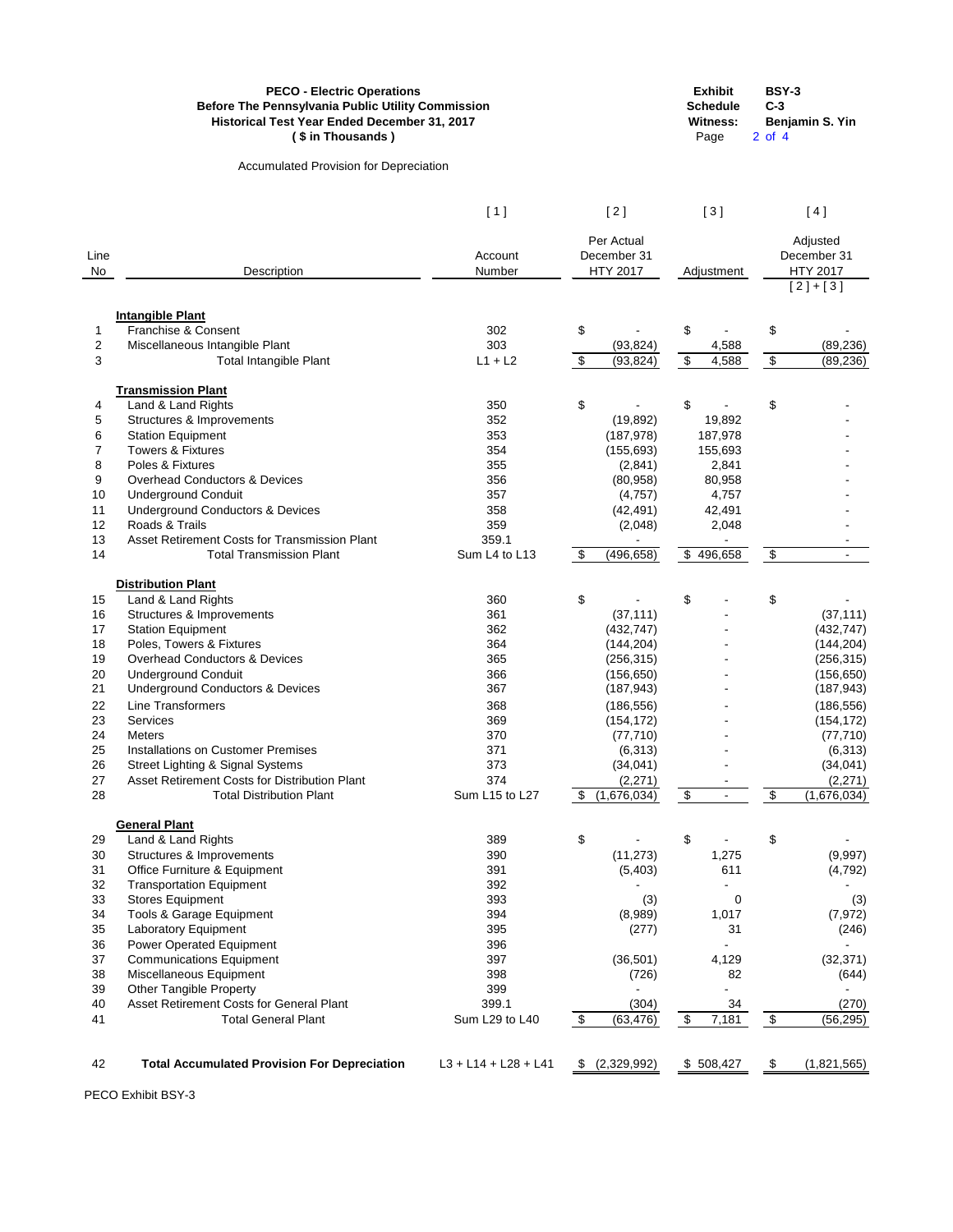**PECO - Electric Operations EXHIBIT <b>EXHIBIT EXHIBIT BSY-3 Before The Pennsylvania Public Utility Commission Schedule** C-3 **Historical Test Year Ended December 31, 2017 Witness: Benjamin S. Yin**<br>
(\$ in Thousands) Page 3 of 4 **(\$in Thousands)** 

OPEN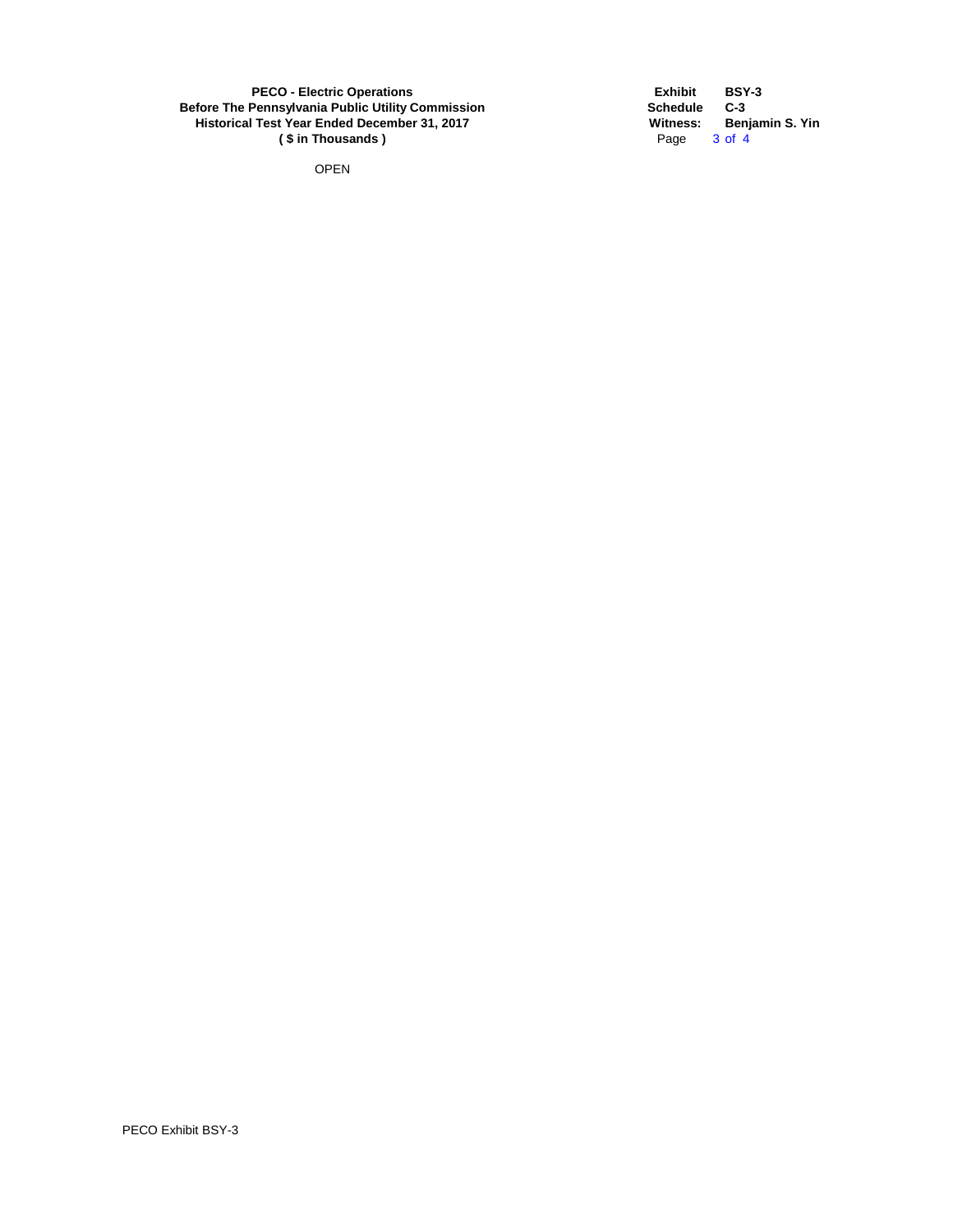|          | <b>Before The Pennsylvania Public Utility Commission</b><br>Historical Test Year Ended December 31, 2017 | <b>PECO - Electric Operations</b><br>(\$ in Thousands) |                            |                       | <b>Exhibit</b><br><b>Schedule</b><br><b>Witness:</b><br>Page | <b>BSY-3</b><br>$C-3$<br>4 of 4 | Benjamin S. Yin                         |
|----------|----------------------------------------------------------------------------------------------------------|--------------------------------------------------------|----------------------------|-----------------------|--------------------------------------------------------------|---------------------------------|-----------------------------------------|
|          |                                                                                                          | <b>Accumulated Depreciation Adjustments</b>            |                            |                       |                                                              |                                 |                                         |
|          |                                                                                                          | [1]                                                    |                            | [2]                   | [3]                                                          |                                 | [4]                                     |
|          |                                                                                                          |                                                        |                            | Per Actual            | Non-PA                                                       |                                 | Total                                   |
| Line     |                                                                                                          | Account                                                |                            | December 31           | Jurisdiction %                                               |                                 | Pro Forma                               |
| No       | Description                                                                                              | Number                                                 |                            | HTY 2017              |                                                              |                                 | Adjustments<br>$[2]$ <sup>*</sup> $[3]$ |
|          | <b>Intangible Plant</b>                                                                                  |                                                        |                            |                       |                                                              |                                 |                                         |
| 1        | Franchise & Consent                                                                                      | 302                                                    | \$                         |                       | 11.31%                                                       | \$                              |                                         |
| 2        | Miscellaneous Intangible Plant                                                                           | 303                                                    |                            | (93, 824)             |                                                              |                                 | 4,588                                   |
| 3        | <b>Total Intangible Plant</b>                                                                            | $L1 + L2$                                              | $\overline{\mathbf{e}}$    | (93, 824)             |                                                              | $\overline{\mathcal{G}}$        | 4,588                                   |
|          | <b>Transmission Plant</b>                                                                                |                                                        |                            |                       |                                                              |                                 |                                         |
| 4        | Land & Land Rights                                                                                       | 350                                                    | \$                         |                       | 100.00%                                                      | \$                              |                                         |
| 5        | Structures & Improvements                                                                                | 352                                                    |                            | (19, 892)             | 100.00%                                                      |                                 | 19,892                                  |
| 6        | <b>Station Equipment</b>                                                                                 | 353                                                    |                            | (187, 978)            | 100.00%                                                      |                                 | 187,978                                 |
| 7        | <b>Towers &amp; Fixtures</b>                                                                             | 354                                                    |                            | (155, 693)            | 100.00%                                                      |                                 | 155,693                                 |
| 8        | Poles & Fixtures                                                                                         | 355                                                    |                            | (2,841)               | 100.00%                                                      |                                 | 2,841                                   |
| 9        | <b>Overhead Conductors &amp; Devices</b>                                                                 | 356                                                    |                            | (80, 958)             | 100.00%                                                      |                                 | 80,958                                  |
| 10       | <b>Underground Conduit</b>                                                                               | 357                                                    |                            | (4, 757)              | 100.00%                                                      |                                 | 4,757                                   |
| 11<br>12 | <b>Underground Conductors &amp; Devices</b><br>Roads & Trails                                            | 358                                                    |                            | (42, 491)             | 100.00%                                                      |                                 | 42,491                                  |
| 13       | Asset Retirement Costs for Transmission Plant                                                            | 359<br>359.1                                           |                            | (2,048)               | 100.00%<br>100.00%                                           |                                 | 2,048                                   |
| 14       | <b>Total Transmission Plant</b>                                                                          | Sum L4 to L13                                          | $\boldsymbol{\mathsf{\$}}$ | (496, 658)            |                                                              | $\frac{1}{2}$                   | 496,658                                 |
|          |                                                                                                          |                                                        |                            |                       |                                                              |                                 |                                         |
|          | <b>Distribution Plant</b>                                                                                |                                                        |                            |                       |                                                              |                                 |                                         |
| 15       | Land & Land Rights                                                                                       | 360                                                    | \$                         |                       | 0.00%                                                        | \$                              |                                         |
| 16       | Structures & Improvements                                                                                | 361                                                    |                            | (37, 111)             | 0.00%                                                        |                                 |                                         |
| 17       | <b>Station Equipment</b>                                                                                 | 362                                                    |                            | (432, 747)            | 0.00%                                                        |                                 |                                         |
| 18       | Poles, Towers & Fixtures                                                                                 | 364                                                    |                            | (144, 204)            | 0.00%                                                        |                                 |                                         |
| 19       | <b>Overhead Conductors &amp; Devices</b>                                                                 | 365                                                    |                            | (256, 315)            | 0.00%                                                        |                                 |                                         |
| 20       | <b>Underground Conduit</b>                                                                               | 366                                                    |                            | (156, 650)            | 0.00%                                                        |                                 |                                         |
| 21       | <b>Underground Conductors &amp; Devices</b>                                                              | 367                                                    |                            | (187, 943)            | 0.00%                                                        |                                 |                                         |
| 22       | <b>Line Transformers</b>                                                                                 | 368                                                    |                            | (186, 556)            | 0.00%                                                        |                                 |                                         |
| 23       | Services                                                                                                 | 369                                                    |                            | (154, 172)            | 0.00%                                                        |                                 |                                         |
| 24       | Meters<br><b>Installations on Customer Premises</b>                                                      | 370                                                    |                            | (77, 710)             | 0.00%                                                        |                                 |                                         |
| 25       |                                                                                                          | 371                                                    |                            | (6, 313)              | 0.00%                                                        |                                 |                                         |
| 26<br>27 | <b>Street Lighting &amp; Signal Systems</b><br>Asset Retirement Costs for Distribution Plant             | 373<br>374                                             |                            | (34, 041)<br>(2, 271) | 0.00%<br>0.00%                                               |                                 |                                         |
| 28       | <b>Total Distribution Plant</b>                                                                          | Sum L15 to L27                                         | \$                         | (1,676,034)           |                                                              | $\boldsymbol{\mathsf{\$}}$      |                                         |
|          |                                                                                                          |                                                        |                            |                       |                                                              |                                 |                                         |
|          | <b>General Plant</b>                                                                                     |                                                        |                            |                       |                                                              |                                 |                                         |
| 29       | Land & Land Rights                                                                                       | 389                                                    | \$                         |                       | 11.31%                                                       | \$                              |                                         |
| 30       | Structures & Improvements                                                                                | 390                                                    |                            | (11, 273)             | 11.31%                                                       |                                 | 1,275                                   |
| 31       | Office Furniture & Equipment                                                                             | 391                                                    |                            | (5,403)               | 11.31%                                                       |                                 | 611                                     |
| 32       | <b>Transportation Equipment</b>                                                                          | 392                                                    |                            |                       | 11.31%                                                       |                                 |                                         |
| 33       | <b>Stores Equipment</b>                                                                                  | 393                                                    |                            | (3)                   | 11.31%                                                       |                                 | 0                                       |
| 34       | Tools & Garage Equipment                                                                                 | 394                                                    |                            | (8,989)               | 11.31%                                                       |                                 | 1,017                                   |
| 35       | <b>Laboratory Equipment</b>                                                                              | 395                                                    |                            | (277)                 | 11.31%                                                       |                                 | 31                                      |
| 36       | Power Operated Equipment                                                                                 | 396                                                    |                            |                       | 11.31%                                                       |                                 |                                         |
| 37       | <b>Communications Equipment</b>                                                                          | 397                                                    |                            | (36, 501)             | 11.31%                                                       |                                 | 4,129                                   |
| 38       | Miscellaneous Equipment                                                                                  | 398                                                    |                            | (726)                 | 11.31%                                                       |                                 | 82                                      |
| 39       | <b>Other Tangible Property</b>                                                                           | 399                                                    |                            |                       | 11.31%                                                       |                                 |                                         |
| 40       | Asset Retirement Costs for General Plant                                                                 | 399.1                                                  |                            | (304)                 | 11.31%                                                       |                                 | 34                                      |
| 41       | <b>Total General Plant</b>                                                                               | Sum L29 to L40                                         | $\boldsymbol{\mathsf{S}}$  | (63, 476)             |                                                              | $\boldsymbol{\mathsf{S}}$       | 7,181                                   |
|          |                                                                                                          |                                                        |                            |                       |                                                              |                                 |                                         |
| 42       | <b>Total Accumulated Depreciation Adjustments</b>                                                        | $L3 + L14 + L28 + L41$                                 | \$                         | (2,329,992)           |                                                              | \$                              | 508,427                                 |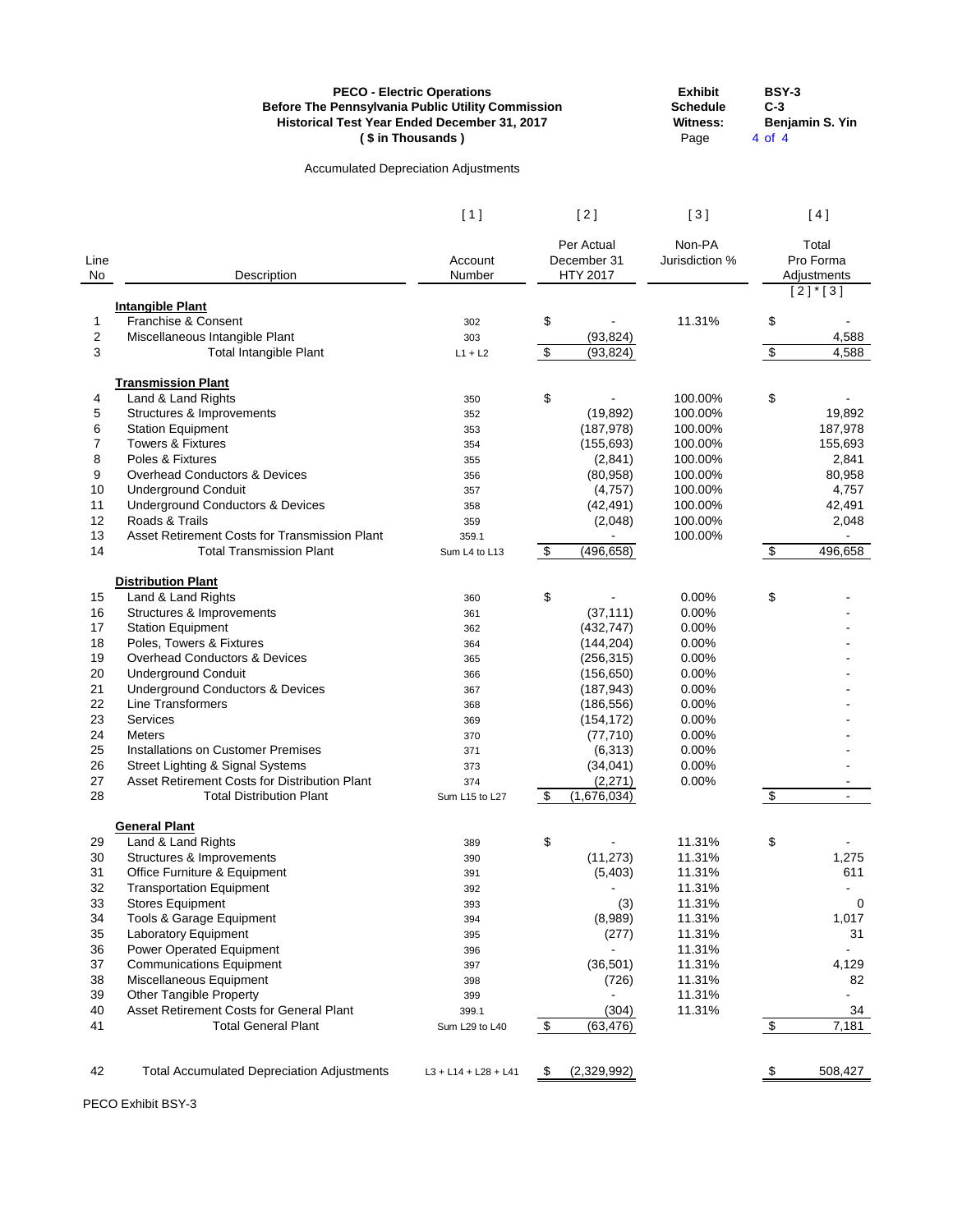|                | <b>PECO - Electric Operations</b><br><b>Before The Pennsylvania Public Utility Commission</b><br>Historical Test Year Ended December 31, 2017<br>(\$ in Thousands) | <b>Exhibit</b><br><b>Schedule</b><br>Witness:<br>Page | <b>BSY-3</b><br>$C-4$<br>Benjamin S. Yin<br>1 of 10 |
|----------------|--------------------------------------------------------------------------------------------------------------------------------------------------------------------|-------------------------------------------------------|-----------------------------------------------------|
|                | <b>Working Capital Summary</b>                                                                                                                                     |                                                       |                                                     |
|                |                                                                                                                                                                    | [1]                                                   | $[2]$                                               |
| Line<br>No     | Description                                                                                                                                                        | Actual<br><b>HTY 2017</b>                             | Reference                                           |
|                |                                                                                                                                                                    |                                                       |                                                     |
| 1              | Operating & Maintenance Expenses                                                                                                                                   | \$<br>91,538                                          | C-4 Page 2                                          |
| $\overline{2}$ | <b>Accrued Taxes</b>                                                                                                                                               | 59,231                                                | C-4 Page 6                                          |
| 3              | <b>Interest Payments</b>                                                                                                                                           | (10, 464)                                             | C-4 Page 8                                          |
| 4              | <b>Average Prepayments</b>                                                                                                                                         | 7,018                                                 | C-4 Page 9                                          |
| 5              | <b>Total Working Capital Requirement</b>                                                                                                                           | 147,323                                               |                                                     |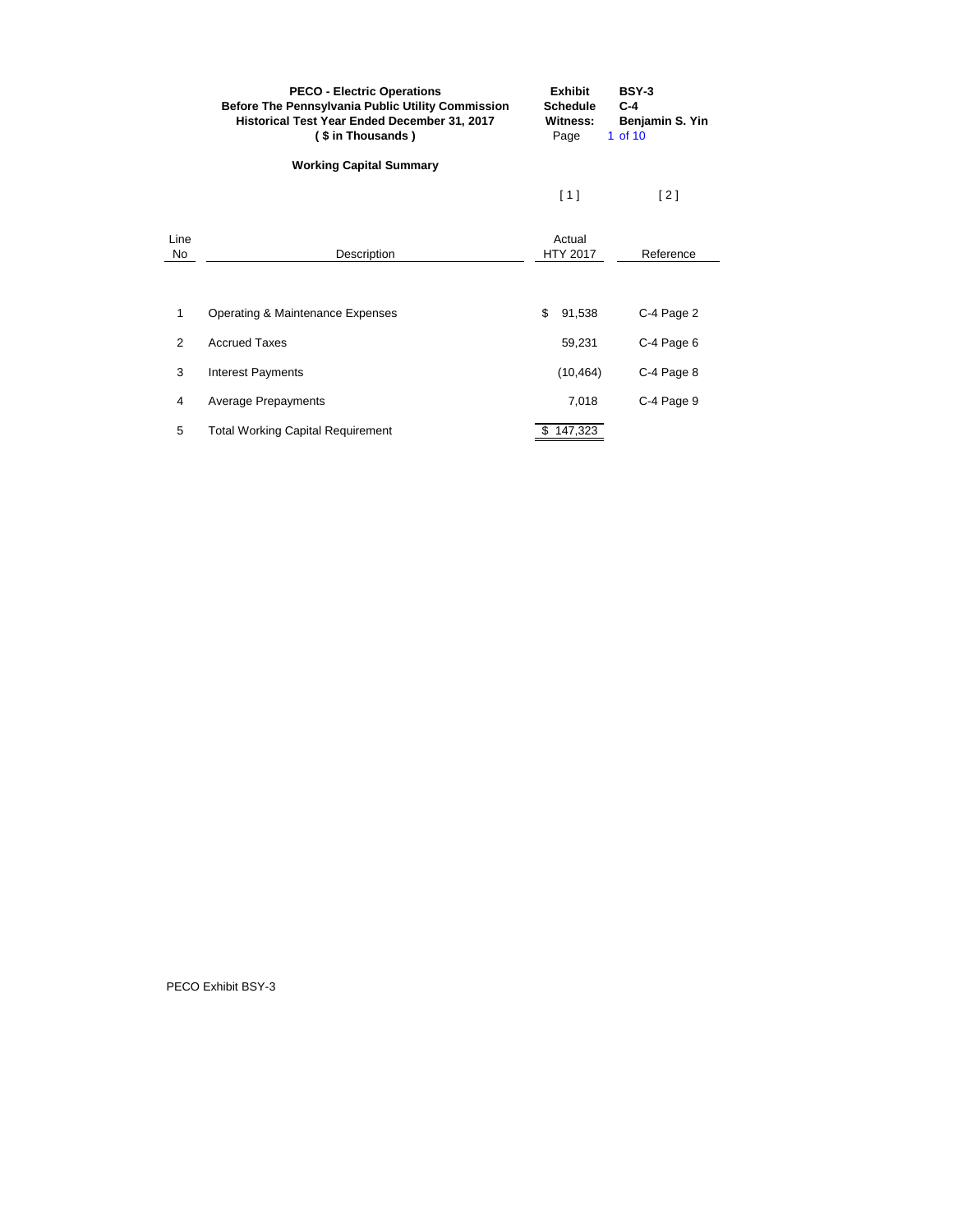|                                                               | <b>PECO - Electric Operations</b><br>Before The Pennsylvania Public Utility Commission<br>Historical Test Year Ended December 31, 2017<br>(\$ in Thousands)                                                                                                                                                       |                                                                                                                                                         |                                                       |                                                                       |                                                                          |                | <b>Exhibit</b><br><b>Schedule</b><br><b>Witness:</b><br>Page                                                                     | <b>BSY-3</b><br>$C-4$<br>2 of 10 | Benjamin S. Yin |
|---------------------------------------------------------------|-------------------------------------------------------------------------------------------------------------------------------------------------------------------------------------------------------------------------------------------------------------------------------------------------------------------|---------------------------------------------------------------------------------------------------------------------------------------------------------|-------------------------------------------------------|-----------------------------------------------------------------------|--------------------------------------------------------------------------|----------------|----------------------------------------------------------------------------------------------------------------------------------|----------------------------------|-----------------|
|                                                               | <b>Detail of Working Capital Summary</b>                                                                                                                                                                                                                                                                          |                                                                                                                                                         |                                                       |                                                                       |                                                                          |                |                                                                                                                                  |                                  |                 |
|                                                               |                                                                                                                                                                                                                                                                                                                   | [1]                                                                                                                                                     | [2]                                                   |                                                                       | [3]                                                                      |                | [4]                                                                                                                              |                                  | [5]             |
| Line<br>No                                                    | Description<br><b>Working Capital Requirement</b>                                                                                                                                                                                                                                                                 | Reference                                                                                                                                               | Actual<br><b>HTY 2017</b><br>Expenses                 |                                                                       | Factor<br>C-4 Page 4<br>Col 5                                            |                | (Lead) / Lag<br><b>Dollar Amounts</b><br>$[2]$ <sup>*</sup> [3]                                                                  |                                  | <b>Totals</b>   |
| $\mathbf 1$                                                   | Revenue Lag Days                                                                                                                                                                                                                                                                                                  | C-4 Page 3                                                                                                                                              |                                                       |                                                                       |                                                                          |                |                                                                                                                                  |                                  | 47.25           |
| 2<br>3<br>4<br>5<br>6<br>$\overline{7}$<br>8<br>9<br>10<br>11 | Expense Lag Days<br>Payroll (Dist only)<br>Pension Expense<br>Commodity Purchased - [A]<br>Commodity Purchased - [B]<br>PJM Transmission Purchased - By-passable<br>PJM Transmission Purchased - Non By-passable<br><b>Other Expenses</b><br>Sub - Total O&M<br>POR Payments to EGS<br>Total O&M and POR Payments | D-6 & C-4<br>D-9 & C-4<br>D-2 & C-4<br>B-3 & C-4<br>D-3 & C-4<br>D-3 & C-4<br>L23 - Sum L2 to L7<br>Sum L <sub>2</sub> to L <sub>8</sub><br>C-4 Page 10 | \$<br>\$<br>1,347,991<br>1,100,721<br>S.<br>2,448,712 | 148,036<br>11,066<br>643,798<br>5,114<br>35,859<br>100,447<br>403,671 | 16.00<br>$-167.00$<br>35.46<br>12.50<br>12.50<br>12.50<br>37.63<br>38.14 | \$<br>\$<br>\$ | 2,368,575<br>(1,848,023)<br>22,828,004<br>63,930<br>448,232<br>1,255,590<br>15,190,133<br>40,306,441<br>41,984,747<br>82,291,189 |                                  |                 |
| 12                                                            | O & M Expense / POR Payment Lag Days                                                                                                                                                                                                                                                                              | L11 [4]/[2]                                                                                                                                             |                                                       |                                                                       |                                                                          |                |                                                                                                                                  |                                  | 33.606          |
| 13                                                            | Net (Lead) Lag Days                                                                                                                                                                                                                                                                                               | $L1 - L12$                                                                                                                                              |                                                       |                                                                       |                                                                          |                |                                                                                                                                  |                                  | 13.64           |
| 14                                                            | <b>Operating Expenses Per Day</b>                                                                                                                                                                                                                                                                                 | L11 [2] / 365                                                                                                                                           |                                                       |                                                                       |                                                                          |                |                                                                                                                                  | \$                               | 6,709           |
| 15                                                            | Working Capital for O & M Expense                                                                                                                                                                                                                                                                                 | L 13 * L 14                                                                                                                                             |                                                       |                                                                       |                                                                          |                |                                                                                                                                  | \$                               | 91,538          |
| 16                                                            | <b>Average Prepayments</b>                                                                                                                                                                                                                                                                                        | C-4 Page 9                                                                                                                                              |                                                       |                                                                       |                                                                          |                |                                                                                                                                  |                                  | 7,018           |
| 17                                                            | <b>Accrued Taxes</b>                                                                                                                                                                                                                                                                                              | C-4 Page 6                                                                                                                                              |                                                       |                                                                       |                                                                          |                |                                                                                                                                  |                                  | 59,231          |
| 18                                                            | Interest Payments                                                                                                                                                                                                                                                                                                 | C-4 Page 8                                                                                                                                              |                                                       |                                                                       |                                                                          |                |                                                                                                                                  |                                  | (10, 464)       |
| 19                                                            | <b>Total Working Capital Requirement</b>                                                                                                                                                                                                                                                                          | Sum L15 to L18                                                                                                                                          |                                                       |                                                                       |                                                                          |                |                                                                                                                                  | - \$                             | 147,323         |
| 20                                                            | Pro Forma O & M Expense<br>Less:                                                                                                                                                                                                                                                                                  | $D-1$                                                                                                                                                   | $\frac{1}{2}$<br>1,385,705                            |                                                                       |                                                                          |                |                                                                                                                                  |                                  |                 |
| 21<br>22                                                      | Uncollectible Expense<br>Sub-Total                                                                                                                                                                                                                                                                                | $D-1$<br>L21                                                                                                                                            | \$                                                    | (37, 714)<br>(37, 714)                                                |                                                                          |                |                                                                                                                                  |                                  |                 |
| 23                                                            | Pro Forma Cash O&M Expense                                                                                                                                                                                                                                                                                        | $L20 + L22$                                                                                                                                             | 1,347,991<br>\$                                       |                                                                       |                                                                          |                |                                                                                                                                  |                                  |                 |

[ A ] Contract Purchases of Electricity - All Except [ B ]

[ B ] Spot Market Purchases of Electricity - 1% of Total Residential Requirement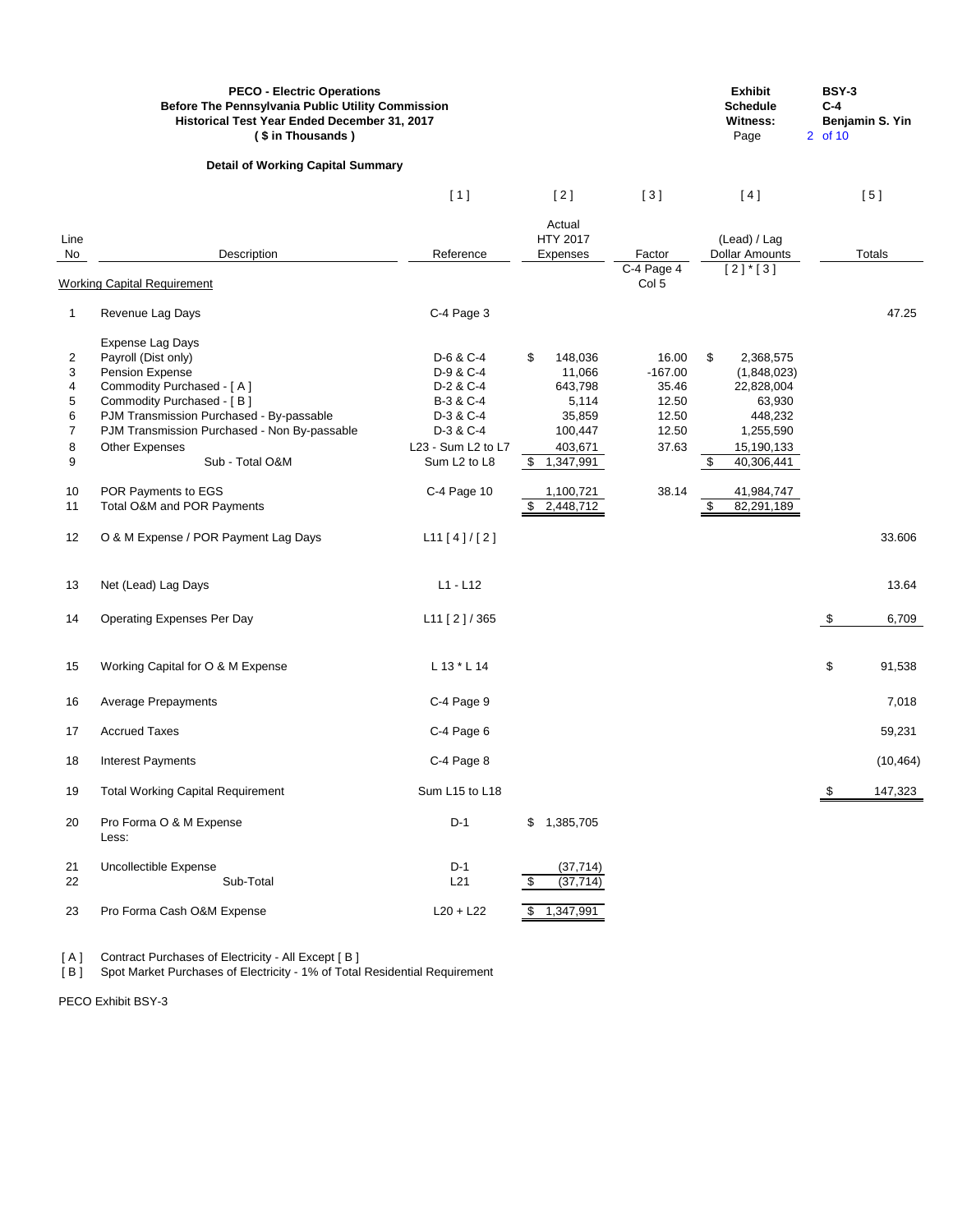|                | <b>PECO - Electric Operations</b><br><b>Before The Pennsylvania Public Utility Commission</b><br>Historical Test Year Ended December 31, 2017<br>(\$ in Thousands) | <b>BSY-3</b><br><b>Exhibit</b><br><b>Schedule</b><br>$C-4$<br><b>Witness:</b><br><b>Benjamin S.Yin</b><br>Page<br>3 of 10 |                                 |                           |            |              |  |  |
|----------------|--------------------------------------------------------------------------------------------------------------------------------------------------------------------|---------------------------------------------------------------------------------------------------------------------------|---------------------------------|---------------------------|------------|--------------|--|--|
|                | Revenue Lag                                                                                                                                                        |                                                                                                                           |                                 |                           |            |              |  |  |
|                |                                                                                                                                                                    | [1]<br>Reference                                                                                                          | $[2]$<br>Accounts<br>Receivable | $[3]$<br>Total<br>Monthly | [4]        | [5]          |  |  |
| Line           |                                                                                                                                                                    | Or                                                                                                                        | <b>Balance</b>                  | <b>Billing</b>            | A/R        | Days         |  |  |
| No             | Description                                                                                                                                                        | Factor                                                                                                                    | End of Month                    | Revenue (A)               | Turnover   | Lag          |  |  |
|                |                                                                                                                                                                    |                                                                                                                           |                                 |                           | [3]/[2]    | L1 / L17 [4] |  |  |
| 1              | Annual Number of Days                                                                                                                                              |                                                                                                                           |                                 |                           |            | 365          |  |  |
| $\overline{2}$ | December, 2016                                                                                                                                                     |                                                                                                                           | \$<br>270,126                   |                           |            |              |  |  |
| 3              | January, 2017                                                                                                                                                      |                                                                                                                           | 329,966                         | \$<br>329,844             |            |              |  |  |
| 4              | February                                                                                                                                                           |                                                                                                                           | 332,132                         | 281,728                   |            |              |  |  |
| 5              | March                                                                                                                                                              |                                                                                                                           | 301,152                         | 263,667                   |            |              |  |  |
| 6              | April                                                                                                                                                              |                                                                                                                           | 302,067                         | 246,439                   |            |              |  |  |
| $\overline{7}$ | May                                                                                                                                                                |                                                                                                                           | 260,081                         | 223,206                   |            |              |  |  |
| 8              | June                                                                                                                                                               |                                                                                                                           | 273,784                         | 258,967                   |            |              |  |  |
| 9              | July                                                                                                                                                               |                                                                                                                           | 333,081                         | 331,204                   |            |              |  |  |
| 10             | August                                                                                                                                                             |                                                                                                                           | 295,554                         | 318,108                   |            |              |  |  |
| 11             | September                                                                                                                                                          |                                                                                                                           | 255,677                         | 268,092                   |            |              |  |  |
| 12<br>13       | October<br>November                                                                                                                                                |                                                                                                                           | 227,365<br>200,617              | 261,345<br>230,187        |            |              |  |  |
| 14             | December, 2017                                                                                                                                                     |                                                                                                                           | 253,603                         | 276,513                   |            |              |  |  |
|                |                                                                                                                                                                    |                                                                                                                           |                                 |                           |            |              |  |  |
| 15             | Total                                                                                                                                                              | Sum L <sub>2</sub> to L <sub>14</sub>                                                                                     | 3,635,204<br>\$                 | \$3,289,298               |            |              |  |  |
| 16             | Average A/R Balance                                                                                                                                                | 13                                                                                                                        |                                 |                           |            |              |  |  |
| 17             | Factor                                                                                                                                                             |                                                                                                                           | \$<br>279,631                   |                           | 11.76      | 31.04        |  |  |
|                |                                                                                                                                                                    |                                                                                                                           |                                 |                           |            |              |  |  |
| 18             | <b>Collection Days Lag</b>                                                                                                                                         | L17[5]                                                                                                                    |                                 |                           |            | 31.04        |  |  |
| 19             | Billing and Revenue Recording Days Lag                                                                                                                             |                                                                                                                           |                                 |                           |            | 1.000        |  |  |
| 20             | Billing Lag (Average Period)                                                                                                                                       |                                                                                                                           | 365                             | 12<br>*<br>$\sqrt{2}$     | 0.5<br>$=$ | 15.21        |  |  |
| 21             | <b>Total Revenue Lag Days</b>                                                                                                                                      | Sum L18 to L20                                                                                                            |                                 |                           |            | 47.25        |  |  |

(A) Monthly billing revenue includes revenues PECO billed for suppliers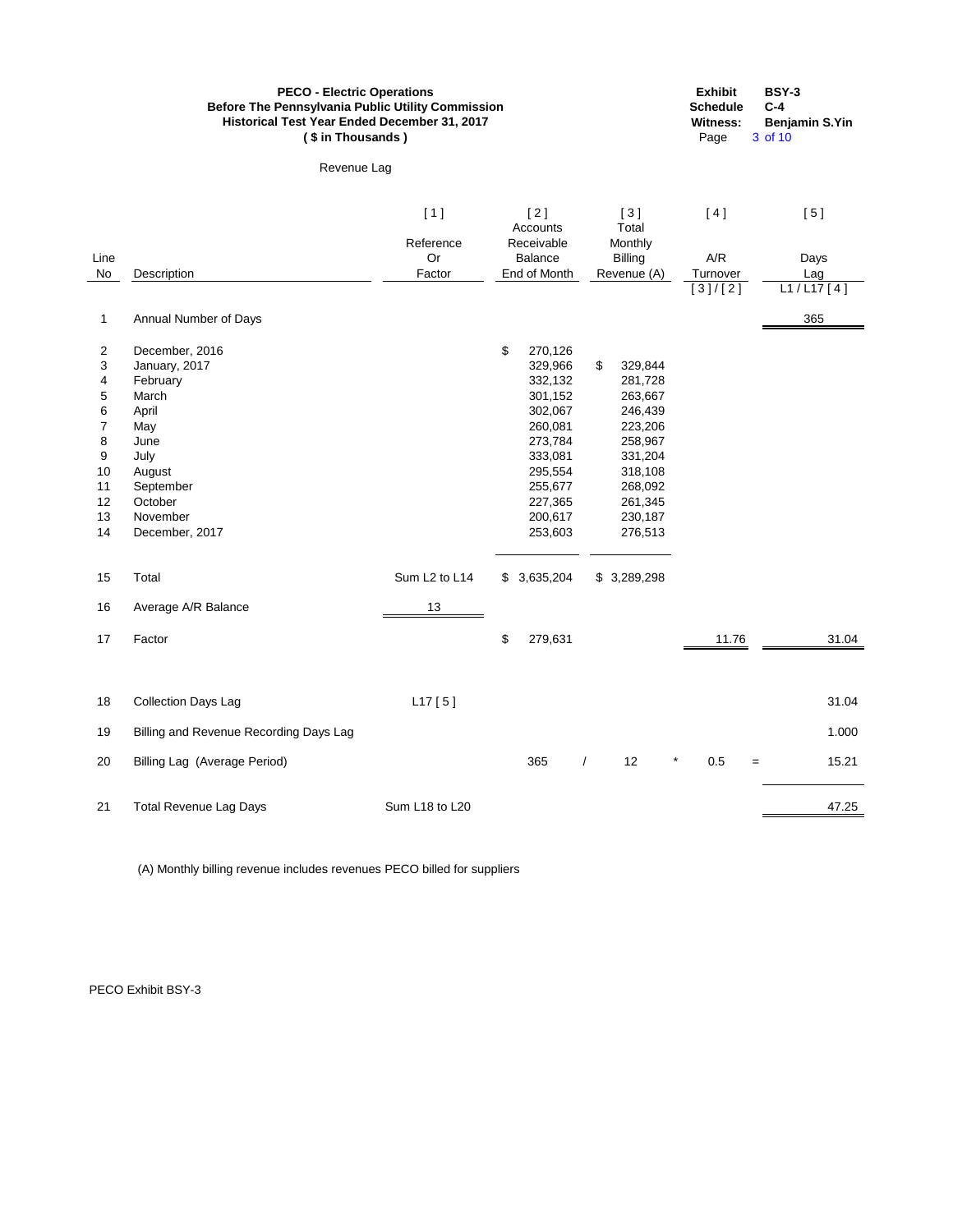|                                 | <b>PECO - Electric Operations</b><br><b>Before The Pennsylvania Public Utility Commission</b><br>Historical Test Year Ended December 31, 2017<br>(\$ in Thousands) | <b>Exhibit</b><br><b>Schedule</b><br><b>Witness:</b><br>Page | <b>BSY-3</b><br>$C-4$<br>Benjamin S. Yin<br>4 of 10 |                      |                             |                      |
|---------------------------------|--------------------------------------------------------------------------------------------------------------------------------------------------------------------|--------------------------------------------------------------|-----------------------------------------------------|----------------------|-----------------------------|----------------------|
|                                 | <b>Summary of Expense Lag Calculations</b>                                                                                                                         |                                                              |                                                     |                      |                             |                      |
|                                 |                                                                                                                                                                    | [1]                                                          | $[2]$                                               | $[3]$                | [4]                         | [5]                  |
| Line<br>No                      | Description                                                                                                                                                        | Reference<br>Or<br>Factor                                    | Amount                                              | (Lead) / Lag<br>Days | Weighted<br>Dollar<br>Value | (Lead) / Lag<br>Days |
|                                 |                                                                                                                                                                    |                                                              |                                                     |                      | $[2]$ * $[3]$               | [4]/[2]              |
| Payroll<br>-1<br>$\overline{2}$ | Union & Non-Union Payroll<br>Paid Bi-Weekly with nine-day lag $(14 \text{ days} / 2 + 9 \text{ days})$                                                             |                                                              | \$<br>140,818                                       | 16.00                |                             |                      |
| 3                               | Weighted Payroll Dollar Value                                                                                                                                      |                                                              |                                                     |                      | \$<br>2,253,082             |                      |
| 4                               | Payroll Lag                                                                                                                                                        | Sum L1 to L3                                                 | \$<br>140,818                                       |                      | \$<br>2,253,082             | 16.00                |
|                                 | <b>Pension Payments</b>                                                                                                                                            |                                                              |                                                     |                      |                             |                      |
| 5                               | Payment                                                                                                                                                            | 01/15/17                                                     | \$<br>23,898                                        | (167.0)              | \$<br>(3,990,966)           |                      |
| 6                               | Sub-Total                                                                                                                                                          |                                                              | \$<br>23,898                                        |                      | \$<br>(3,990,966)           |                      |
| 7                               | Mid-point of Service Period                                                                                                                                        | 07/01/17                                                     |                                                     |                      |                             |                      |
| 8                               | Lag Days for Pension Payment                                                                                                                                       | L6[4]/[2]                                                    |                                                     |                      |                             | (167.00)             |
|                                 | <b>Purchased Power Costs</b>                                                                                                                                       |                                                              |                                                     |                      |                             |                      |
| 9                               | Payment Lag - Contract Purchases                                                                                                                                   |                                                              |                                                     | C-4 Pg 10            |                             | 35.46                |
| 10                              | Payment Lag - Spot Market/PJM Transmission Purchases                                                                                                               |                                                              |                                                     | C-4 Pg 10            |                             | 12.50                |
| 11                              | Payment Lag - POR Payment to EGS                                                                                                                                   |                                                              |                                                     | C-4 Pg 10            |                             | 38.14                |
|                                 | <b>Other O&amp;M Expenses</b>                                                                                                                                      |                                                              |                                                     |                      |                             |                      |
| 12                              | December 2016                                                                                                                                                      | $C-4p5$                                                      | \$<br>16,078,647                                    |                      | \$<br>621,303,630           |                      |
| 13<br>14                        | March 2017<br>June 2017                                                                                                                                            | $C-4p5$<br>C-4 p5                                            | 14,808,344<br>22,968,377                            |                      | 525,064,241<br>869,858,852  |                      |
| 15                              | September 2017                                                                                                                                                     | C-4 p5                                                       | 15,570,406                                          |                      | 595,927,465                 |                      |
| 16                              | Total                                                                                                                                                              | Sum L12 to L15                                               | \$69,425,774                                        |                      | 2,612,154,188               | 37.63                |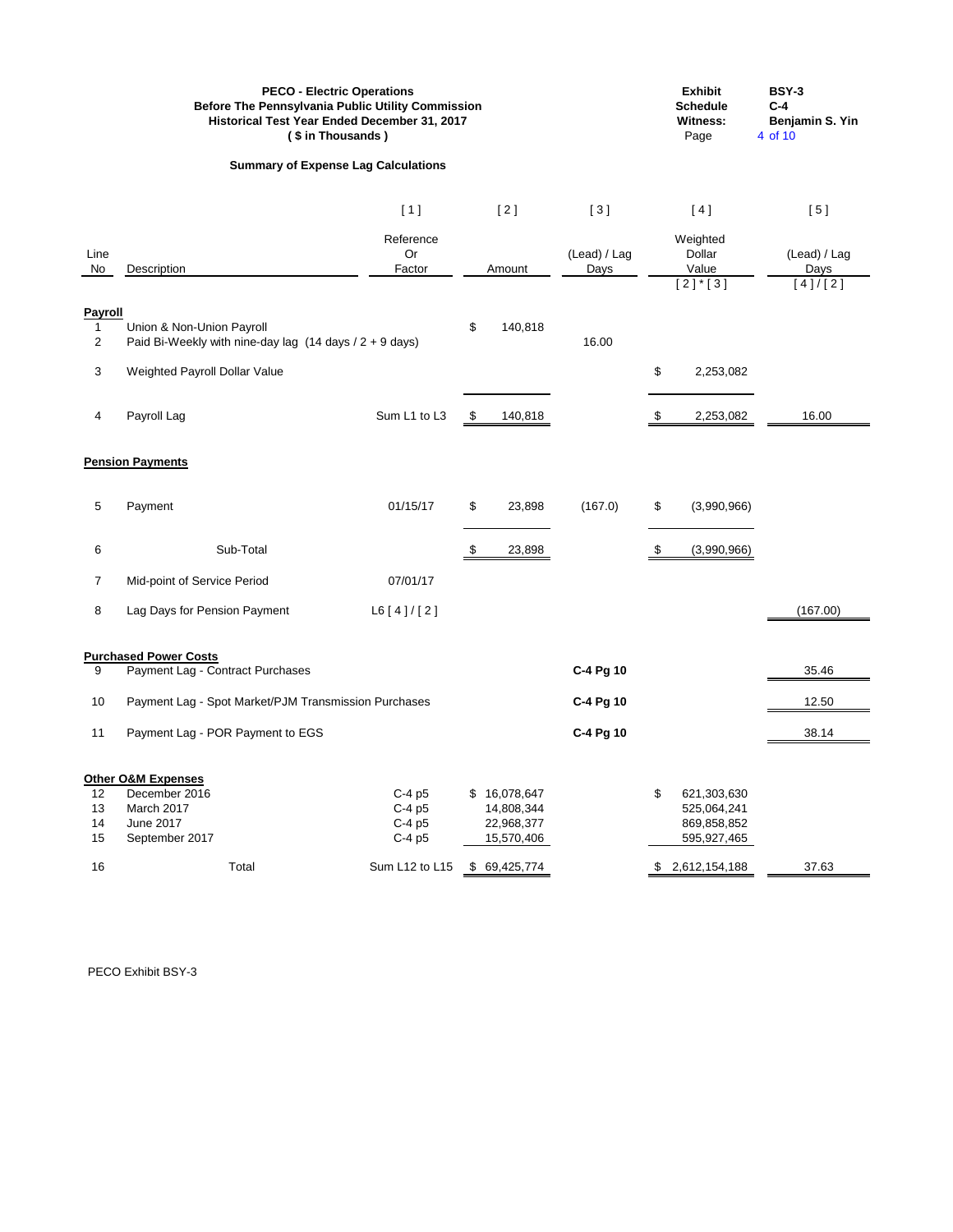|                        | <b>PECO - Electric Operations</b><br>Before The Pennsylvania Public Utility Commission<br>Historical Test Year Ended December 31, 2017<br>(\$ in Thousands) |                  | <b>Exhibit</b><br><b>Schedule</b><br><b>Witness:</b><br>Page | <b>BSY-3</b><br>$C-4$<br>Benjamin S. Yin<br>5 of 10 |                                |
|------------------------|-------------------------------------------------------------------------------------------------------------------------------------------------------------|------------------|--------------------------------------------------------------|-----------------------------------------------------|--------------------------------|
|                        | <b>General Disbursements Lag</b>                                                                                                                            |                  |                                                              |                                                     |                                |
|                        |                                                                                                                                                             | [1]              | [2]                                                          | [3]                                                 | [4]                            |
| Line<br>No             | Description                                                                                                                                                 | Number<br>of CDs | Cash<br>Disbursements                                        | Dollar-Days                                         | Expense<br>Lag-Days<br>[3]/[2] |
| 1                      | December 2016<br><b>Total Disbursements for Month</b>                                                                                                       | 20,171           | 107,601,263<br>\$                                            |                                                     |                                |
| $\overline{2}$         | <b>Total Disbursements for Expenses</b>                                                                                                                     | 1,339            | $\frac{1}{2}$<br>16,078,647                                  | $\boldsymbol{\mathsf{S}}$<br>621,303,630            | 38.64                          |
| <b>March 2017</b><br>3 | <b>Total Disbursements for Month</b>                                                                                                                        | 17,532           | 126,469,124<br>\$                                            |                                                     |                                |
| 4                      | <b>Total Disbursements for Expenses</b>                                                                                                                     | 1,221            | $\boldsymbol{\mathsf{S}}$<br>14,808,344                      | \$<br>525,064,241                                   | 35.46                          |
| June 2017<br>5         | <b>Total Disbursements for Month</b>                                                                                                                        | 22,088           | 110,892,671<br>\$                                            |                                                     |                                |
| 6                      | <b>Total Disbursements for Expenses</b>                                                                                                                     | 1,316            | \$<br>22,968,377                                             | \$<br>869,858,852                                   | 37.87                          |
| $\overline{7}$         | September 2017<br><b>Total Disbursements for Month</b>                                                                                                      | 18,338           | 114,570,700<br>\$                                            |                                                     |                                |
| 8                      | <b>Total Disbursements for Expenses</b>                                                                                                                     | 1,234            | 15,570,406<br>\$                                             | 595,927,465<br>-\$                                  | 38.27                          |

# **Total Four Test Months**

| ∣otal<br>. Month<br><b>Disbursement</b><br>i est<br>Expense | 111 | $\cdot$ | $- -$<br>69<br>$\overline{\phantom{a}}$ | . | 188<br>$\overline{a}$<br>54 | 37.63 |
|-------------------------------------------------------------|-----|---------|-----------------------------------------|---|-----------------------------|-------|
|                                                             |     |         |                                         |   |                             |       |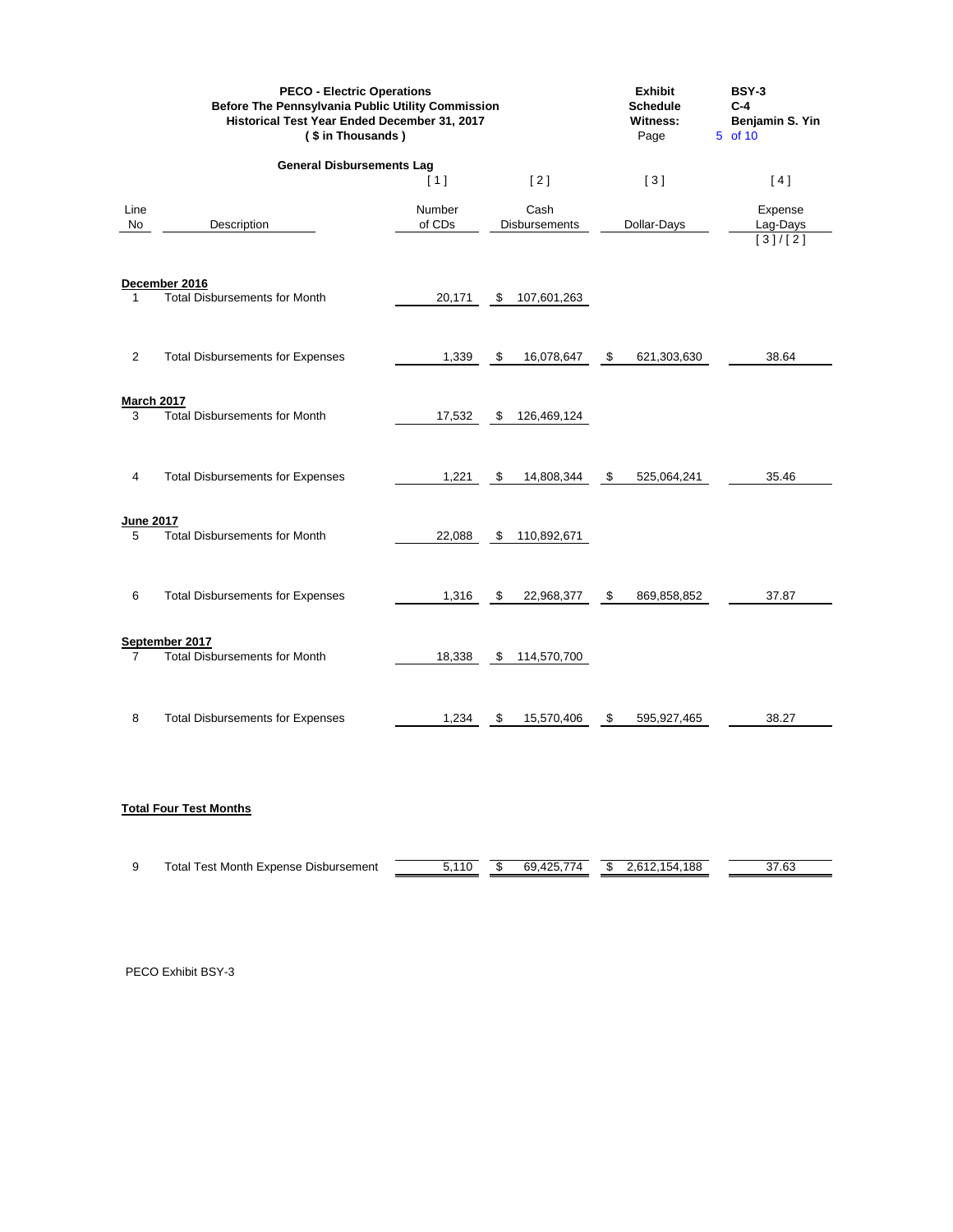|                | <b>PECO - Electric Operations</b><br><b>Before The Pennsylvania Public Utility Commission</b><br>Historical Test Year Ended December 31, 2017<br>(\$ in Thousands) | <b>Exhibit</b><br><b>Schedule</b><br><b>Witness:</b><br>Page | <b>BSY-3</b><br>$C-4$<br>Benjamin S. Yin<br>6 of 10 |                                     |                         |       |                                                   |
|----------------|--------------------------------------------------------------------------------------------------------------------------------------------------------------------|--------------------------------------------------------------|-----------------------------------------------------|-------------------------------------|-------------------------|-------|---------------------------------------------------|
|                | <b>Tax Expense Working Capital</b>                                                                                                                                 |                                                              |                                                     |                                     |                         |       |                                                   |
|                |                                                                                                                                                                    | [1]                                                          |                                                     | $[2]$                               | $[3]$                   |       | [4]                                               |
| Line<br>No     | Description                                                                                                                                                        | Reference                                                    |                                                     | Adjusted<br>Proposed Rate<br>Amount | Net Revenue<br>Lag-Days |       | Accrued<br><b>Taxes</b><br>$[2]$ <sup>*</sup> [3] |
| $\mathbf{1}$   | <b>Federal Income Taxes</b>                                                                                                                                        |                                                              | $\, \, \raisebox{12pt}{$\scriptstyle \$}$           | 69,234                              | 9.75                    | $\$\$ | 675,032                                           |
| $\overline{2}$ | <b>State Income Taxes</b>                                                                                                                                          |                                                              |                                                     | 25,362                              | 17.25                   |       | 437,489                                           |
| 3              | <b>PURTA Taxes</b>                                                                                                                                                 |                                                              |                                                     | 5,280                               | 108.25                  |       | 571,592                                           |
| $\overline{4}$ | PA Property Taxes                                                                                                                                                  |                                                              |                                                     | 3,400                               | 77.25                   |       | 262,673                                           |
| 5              | <b>Gross Receipts Tax</b>                                                                                                                                          |                                                              |                                                     | 126,714                             | 155.25                  |       | 19,672,407                                        |
| 6              | <b>Total</b>                                                                                                                                                       | Sum L1 to L5                                                 |                                                     |                                     |                         | \$    | 21,619,194                                        |
| $\overline{7}$ | Days in Year                                                                                                                                                       |                                                              |                                                     |                                     |                         |       | 365                                               |
| 8              | Average Daily Amount for Working Capital                                                                                                                           | L6/L7                                                        |                                                     |                                     |                         | \$    | 59,231                                            |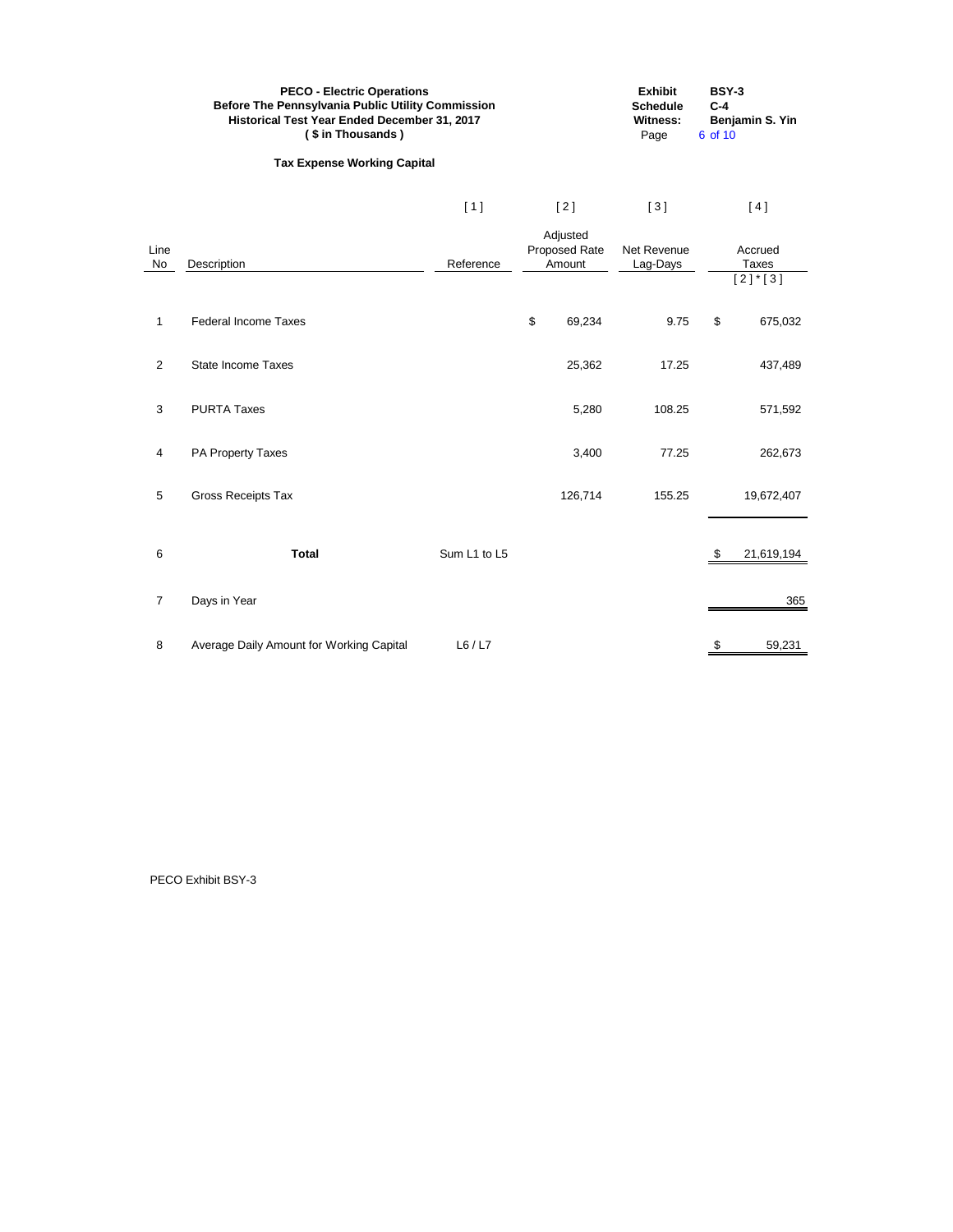# **Tax Expense - Lag Days**

**Exhibit BSY-3 Schedule C-4 Benjamin S. Yin** Page 7 of 10

| Line<br><b>No</b>  | Description                                                                      | [1]<br>Payment<br>Dates                           | [2]<br>Mid-Point<br>of Service<br>Period     | [3]<br>Lead (Lag)<br>Payment<br>Days<br>$[2] - [1]$ | [4]<br>Payment<br>Amount                               | [5]<br>Weighted<br>Lead (Lag)<br><b>Dollars</b><br>$[3]$ <sup>*</sup> [4] | [6]<br>Payment<br>Lead (Lag)<br>Days<br>[5]/[4] | [7]<br>Revenue<br>(Lag)<br>Days<br>C-4, Pg3 | [8]<br>Net Payment<br>Lead (Lag)<br>Days<br>$[6] - [7]$ |
|--------------------|----------------------------------------------------------------------------------|---------------------------------------------------|----------------------------------------------|-----------------------------------------------------|--------------------------------------------------------|---------------------------------------------------------------------------|-------------------------------------------------|---------------------------------------------|---------------------------------------------------------|
| 1                  | <b>Federal Income Tax</b>                                                        | 25%                                               |                                              |                                                     | (69, 234)<br>\$                                        |                                                                           |                                                 |                                             |                                                         |
| 2<br>3<br>4<br>5   | <b>First Payment</b><br>Second Payment<br><b>Third Payment</b><br>Fourth Payment | 4/15/2017<br>6/15/2017<br>9/15/2017<br>12/15/2017 | 07/01/17<br>07/01/17<br>07/01/17<br>07/01/17 | 77.00<br>16.00<br>(76.00)<br>(167.00)               | (17, 309)<br>\$<br>(17, 309)<br>(17, 309)<br>(17, 309) | (1,332,756)<br>\$<br>(276, 936)<br>1,315,447<br>2,890,522                 |                                                 |                                             |                                                         |
| 6                  | Total                                                                            |                                                   |                                              |                                                     | \$ (69,234)                                            | 2,596,277<br>\$                                                           | (37.50)                                         | 47.25                                       | 9.75                                                    |
| $\overline{7}$     | <b>State Income Tax</b>                                                          | 25%                                               |                                              |                                                     | (25, 362)<br>$\boldsymbol{\mathsf{S}}$                 |                                                                           |                                                 |                                             |                                                         |
| 8<br>9<br>10<br>11 | <b>First Payment</b><br>Second Payment<br><b>Third Payment</b><br>Fourth Payment | 03/16/17<br>06/15/17<br>09/15/17<br>12/15/17      | 07/01/17<br>07/01/17<br>07/01/17<br>07/01/17 | 107.00<br>16.00<br>(76.00)<br>(167.00)              | \$<br>(6, 340)<br>(6, 340)<br>(6, 340)<br>(6, 340)     | \$<br>(678, 425)<br>(101, 447)<br>481,872<br>1,058,851                    |                                                 |                                             |                                                         |
| 12                 | Total                                                                            |                                                   |                                              |                                                     | (25, 362)                                              | 760,851<br>\$                                                             | (30.00)                                         | 47.25                                       | 17.25                                                   |
| 13                 | <b>PURTA</b>                                                                     |                                                   |                                              |                                                     | \$<br>5,280                                            |                                                                           |                                                 |                                             |                                                         |
| 14                 | Payment                                                                          | 05/01/17                                          | 07/01/17                                     | 61.00                                               | 5,280<br>\$                                            | 322,098<br>\$                                                             | 61.00                                           | 47.25                                       | 108.25                                                  |
| 15                 | <b>PA Property Tax</b>                                                           | 50%                                               |                                              |                                                     | \$<br>3,400                                            |                                                                           |                                                 |                                             |                                                         |
| 16                 | Payment                                                                          | 06/01/17                                          | 07/01/17                                     | 30.00                                               | \$<br>1,700                                            | \$<br>51,004                                                              |                                                 |                                             |                                                         |
| 17                 | Total                                                                            |                                                   |                                              |                                                     | \$<br>1,700                                            | \$<br>51,004                                                              | 30.00                                           | 47.25                                       | 77.25                                                   |
| 18                 | <b>Gross Receipts Tax</b>                                                        |                                                   |                                              |                                                     |                                                        |                                                                           |                                                 |                                             |                                                         |
| 19                 | Payment                                                                          | 03/15/17                                          | 07/01/17                                     | 108.00                                              | \$124,211                                              | \$13,414,763                                                              | 108.00                                          | 47.25                                       | 155.25                                                  |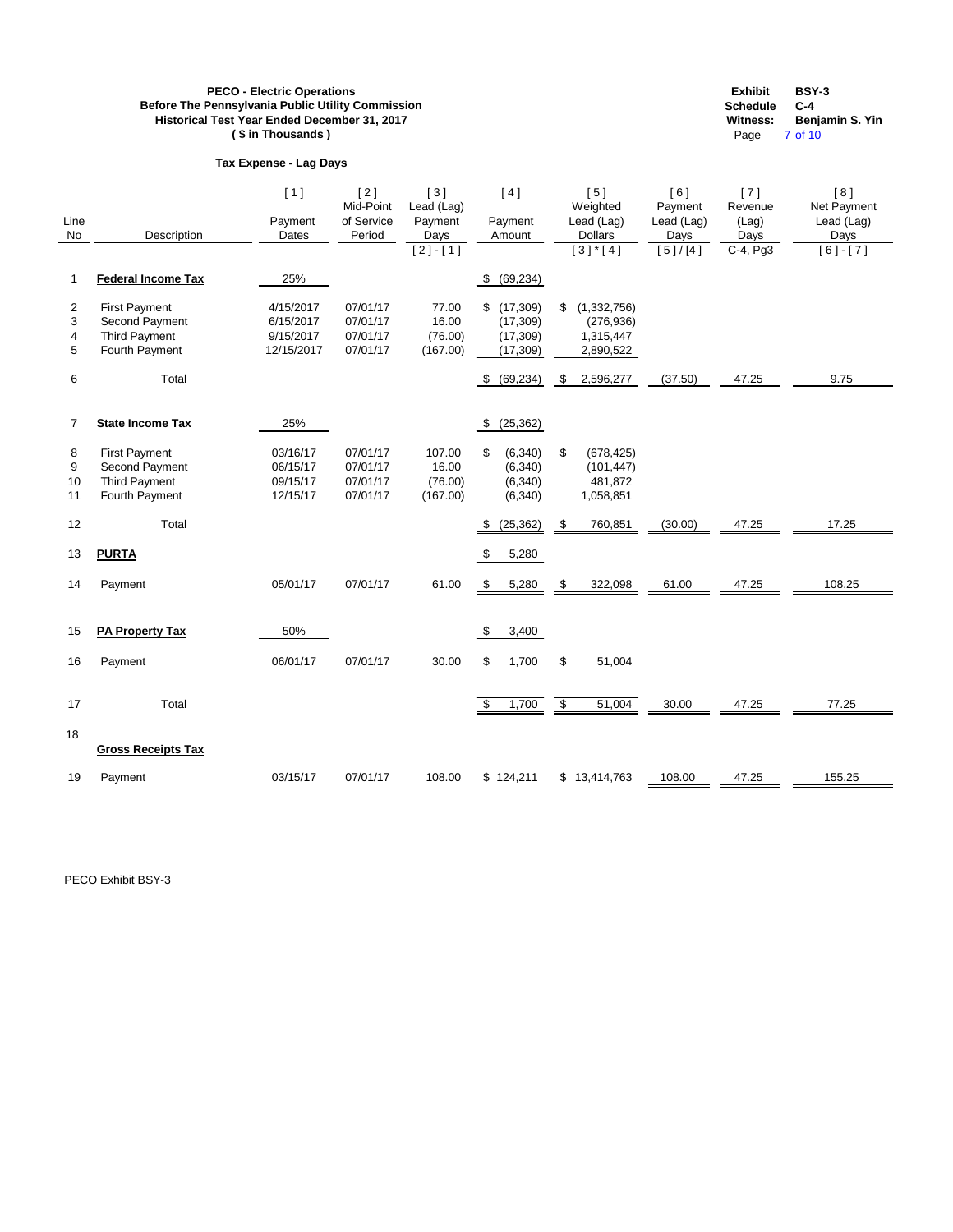|                | <b>PECO - Electric Operations</b><br>Before The Pennsylvania Public Utility Commission<br>Historical Test Year Ended December 31, 2017<br>(\$ in Thousands) |              | <b>Exhibit</b><br><b>Schedule</b><br><b>Witness:</b><br>Page | <b>BSY-3</b><br>Benjamin S. Yin<br>8 of 10 |    |           |
|----------------|-------------------------------------------------------------------------------------------------------------------------------------------------------------|--------------|--------------------------------------------------------------|--------------------------------------------|----|-----------|
|                | <b>Interest Payments</b>                                                                                                                                    |              |                                                              |                                            |    |           |
|                |                                                                                                                                                             | $[1]$        | $[2]$                                                        | $[3]$                                      |    | [4]       |
| Line<br>No     | Description                                                                                                                                                 | Reference    | No. of Days<br>In The Year                                   | Number of<br>Days                          |    | Total     |
| $\mathbf{1}$   | Measures of Value at December 31, 2017                                                                                                                      | $A-1$        |                                                              |                                            | \$ | 4,219,547 |
| $\overline{2}$ | Long-Term Debt Ratio                                                                                                                                        | $B-7$        |                                                              |                                            |    | 46.41%    |
| 3              | Embedded Cost of Long-Term Debt                                                                                                                             | $B-7$        |                                                              |                                            |    | 4.43%     |
| $\overline{4}$ | Pro forma Interest Expense                                                                                                                                  | L1* L2* L3   |                                                              |                                            | \$ | 86,806    |
| 5              | Daily Amount                                                                                                                                                | L4 / L5 [2]  | 365                                                          |                                            | \$ | 238       |
| 6              | Days to mid-point of interest payments                                                                                                                      | $L5$ [2] / 4 |                                                              | 91.25                                      |    |           |
| $\overline{7}$ | Less: Revenue Lag Days                                                                                                                                      | $C-4$        |                                                              | 47.25                                      |    |           |
| 8              | Interest Payment Lag Days                                                                                                                                   | $L7 - L6$    |                                                              |                                            |    | (44.0)    |
| 9              | <b>Total Interest for Working Capital</b>                                                                                                                   | L5 * L8      |                                                              |                                            | \$ | (10, 464) |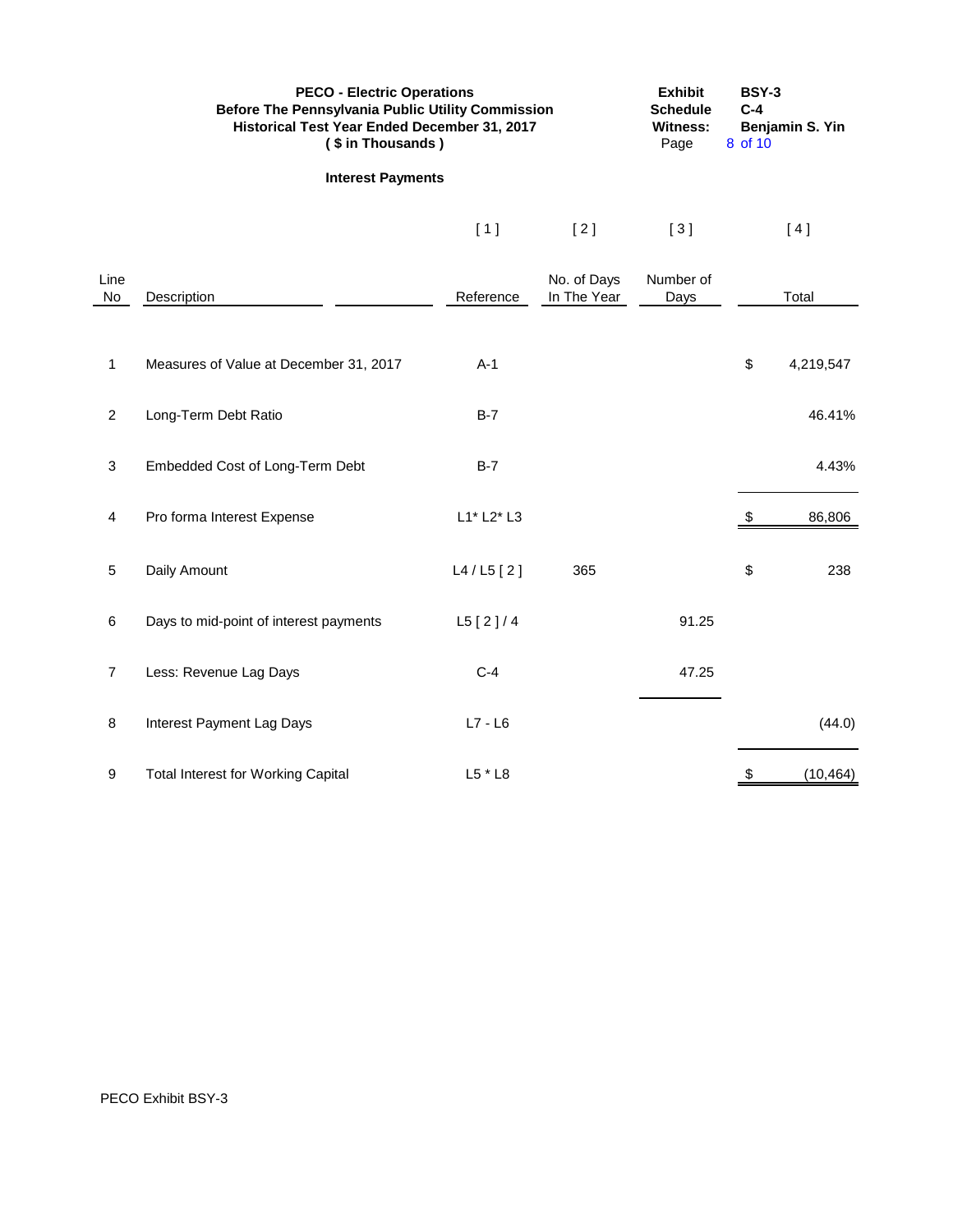|                                                                                                |                                                                                                                                                               |                                                                                                                                       |                      |                                                                                               |                                            | <b>PECO - Electric Operations</b><br>(\$ in Thousands)                                           | Before The Pennsylvania Public Utility Commission<br>Historical Test Year Ended December 31, 2017   |                      |                                                                                                                           |                |                                                                                                      |                                                                                                                      |                |                                                                                             |                                                                                                                       |                      |                                                                                                  |                                 |                                                                                   |                     | <b>Exhibit</b><br><b>Schedule</b><br><b>Witness:</b><br>Page                                   | $C-4$<br>9 of 10                            | <b>BSY-3</b><br>Benjamin S. Yin                                                                  |
|------------------------------------------------------------------------------------------------|---------------------------------------------------------------------------------------------------------------------------------------------------------------|---------------------------------------------------------------------------------------------------------------------------------------|----------------------|-----------------------------------------------------------------------------------------------|--------------------------------------------|--------------------------------------------------------------------------------------------------|-----------------------------------------------------------------------------------------------------|----------------------|---------------------------------------------------------------------------------------------------------------------------|----------------|------------------------------------------------------------------------------------------------------|----------------------------------------------------------------------------------------------------------------------|----------------|---------------------------------------------------------------------------------------------|-----------------------------------------------------------------------------------------------------------------------|----------------------|--------------------------------------------------------------------------------------------------|---------------------------------|-----------------------------------------------------------------------------------|---------------------|------------------------------------------------------------------------------------------------|---------------------------------------------|--------------------------------------------------------------------------------------------------|
|                                                                                                |                                                                                                                                                               |                                                                                                                                       |                      |                                                                                               |                                            | <b>Average Prepaid Expense</b>                                                                   |                                                                                                     |                      |                                                                                                                           |                |                                                                                                      |                                                                                                                      |                |                                                                                             |                                                                                                                       |                      |                                                                                                  |                                 |                                                                                   |                     |                                                                                                |                                             |                                                                                                  |
|                                                                                                |                                                                                                                                                               | [1]                                                                                                                                   |                      | $[2]$                                                                                         |                                            | $[3]$                                                                                            | [4]                                                                                                 |                      | [5]                                                                                                                       |                | [6]                                                                                                  | $[7]$                                                                                                                |                | [8]                                                                                         | $[9]$                                                                                                                 |                      | [10]                                                                                             |                                 | $[11]$                                                                            |                     | $[12]$                                                                                         |                                             | [13]                                                                                             |
|                                                                                                |                                                                                                                                                               |                                                                                                                                       |                      | <b>ELECTRIC</b>                                                                               |                                            |                                                                                                  | <b>DISTRIBUTION ELECTRIC</b>                                                                        |                      |                                                                                                                           |                |                                                                                                      |                                                                                                                      |                | <b>ELECTRIC &amp; GAS</b>                                                                   |                                                                                                                       |                      |                                                                                                  |                                 |                                                                                   |                     | <b>ELECTRIC DIST &amp; GAS</b>                                                                 |                                             |                                                                                                  |
| Line<br>No                                                                                     | Description                                                                                                                                                   | <b>TOTAL</b>                                                                                                                          |                      | EPRI<br><b>Dues</b>                                                                           |                                            | Prepaid<br>Rents & Pole<br>Attachments                                                           | EEI<br>Dues                                                                                         |                      | <b>PUC</b><br>Assessment<br>Electric                                                                                      |                | <b>Business</b><br>Support<br>Systems                                                                | <b>VEBA</b><br>Adjust                                                                                                |                | Facilities<br>Contracts                                                                     | <b>IT Service</b><br>Contracts                                                                                        |                      | Fleet<br>Activities                                                                              |                                 | Land<br>Leasing                                                                   |                     | Customer &<br>Research                                                                         |                                             | Postage                                                                                          |
|                                                                                                |                                                                                                                                                               | Sum [2] to [13]                                                                                                                       |                      |                                                                                               |                                            |                                                                                                  |                                                                                                     |                      |                                                                                                                           |                |                                                                                                      |                                                                                                                      |                |                                                                                             |                                                                                                                       |                      |                                                                                                  |                                 |                                                                                   |                     |                                                                                                |                                             |                                                                                                  |
| - 1<br>$\overline{2}$<br>3<br>$\overline{4}$<br>5<br>6<br>8<br>9<br>10<br>11<br>12<br>13<br>14 | December, 2016<br>January, 2017<br>February<br>March<br>April<br>May<br>June<br>July<br>August<br>September<br>October<br>November<br>December, 2017<br>Total | \$<br>6,740<br>8,199<br>8,055<br>7,446<br>6,562<br>5,498<br>8,852<br>8,955<br>7,679<br>10,038<br>9,171<br>8,188<br>6,605<br>\$101,988 | \$<br>$\mathfrak{F}$ | 0<br>395<br>395<br>395<br>264<br>264<br>264<br>132<br>132<br>132<br>$\mathbf 0$<br>0<br>2,373 | $\boldsymbol{\mathsf{S}}$<br>$\sqrt[6]{3}$ | 393<br>731<br>599<br>516<br>373<br>238<br>181<br>647<br>502<br>438<br>479<br>362<br>241<br>5,699 | \$<br>0<br>599<br>545<br>490<br>436<br>381<br>327<br>272<br>218<br>163<br>109<br>54<br>0<br>\$3,594 | \$<br>$\mathfrak{S}$ | 4,055<br>3,379<br>2,703<br>2,027<br>1,352<br>676<br>5,200<br>4,340<br>3,848<br>6,127<br>5,446<br>4,765<br>4,084<br>48,002 | $\mathfrak{L}$ | $\sim$<br>852<br>694<br>535<br>475<br>416<br>356<br>297<br>238<br>178<br>119<br>159<br>22<br>\$4,342 | $\mathfrak{S}$<br>798<br>798<br>798<br>606<br>606<br>606<br>145<br>145<br>145<br>358<br>358<br>358<br>(0)<br>\$5,719 | $\mathfrak{S}$ | 38<br>211<br>188<br>165<br>143<br>120<br>98<br>75<br>52<br>106<br>83<br>61<br>38<br>\$1,379 | \$<br>712<br>526<br>693<br>1,302<br>1,518<br>1,569<br>1,163<br>1,164<br>937<br>1,017<br>904<br>857<br>625<br>\$12,988 | \$<br>$\mathfrak{S}$ | 294<br>301<br>304<br>311<br>321<br>320<br>295<br>293<br>271<br>275<br>277<br>304<br>310<br>3,877 | $\boldsymbol{\mathsf{S}}$<br>\$ | 28<br>27<br>27<br>27<br>27<br>27<br>27<br>26<br>26<br>26<br>26<br>26<br>26<br>345 | \$<br>$\sqrt[6]{3}$ | 81<br>28<br>460<br>327<br>495<br>350<br>202<br>669<br>715<br>568<br>705<br>572<br>676<br>5,851 | $\boldsymbol{\mathsf{S}}$<br>$\mathfrak{S}$ | 341<br>745<br>648<br>744<br>422<br>530<br>595<br>762<br>594<br>651<br>533<br>670<br>583<br>7,818 |
| 15                                                                                             | Distribution Pct.                                                                                                                                             | Exp Factor                                                                                                                            |                      | 88.69%                                                                                        |                                            | 100.00%                                                                                          | 100.00%                                                                                             |                      | 100.00%                                                                                                                   |                | 100.00%                                                                                              | 69.876%                                                                                                              |                | 69.876%                                                                                     | 69.876%                                                                                                               |                      | 69.876%                                                                                          |                                 | 76.714%                                                                           |                     | 76.714%                                                                                        |                                             | 76.714%                                                                                          |
|                                                                                                | 16 Distribution Amt.                                                                                                                                          | L14 * L15 \$ 2,105 \$ 5,699 \$ 3,594 \$ 48,002 \$ 4,342 \$ 3,996 \$ 964 \$ 9,076 \$                                                   |                      |                                                                                               |                                            |                                                                                                  |                                                                                                     |                      |                                                                                                                           |                |                                                                                                      |                                                                                                                      |                |                                                                                             |                                                                                                                       |                      | $2,709$ \$                                                                                       |                                 | 265                                                                               | <b>S</b>            | 4,488                                                                                          |                                             | 5,997                                                                                            |
|                                                                                                | 17 Number of Months                                                                                                                                           | 13                                                                                                                                    |                      |                                                                                               |                                            |                                                                                                  |                                                                                                     |                      |                                                                                                                           |                |                                                                                                      |                                                                                                                      |                |                                                                                             |                                                                                                                       |                      |                                                                                                  |                                 |                                                                                   |                     |                                                                                                |                                             |                                                                                                  |
|                                                                                                | 18 Monthly Average                                                                                                                                            | L16/L17 \$ 162 \$ 438 \$ 276 \$ 3,692 \$ 334 \$ 307 \$ 74 \$                                                                          |                      |                                                                                               |                                            |                                                                                                  |                                                                                                     |                      |                                                                                                                           |                |                                                                                                      |                                                                                                                      |                |                                                                                             | <u>698 \$</u>                                                                                                         |                      | <u>208 \$</u>                                                                                    |                                 | $\frac{20}{5}$ \$                                                                 |                     | <u>345</u>                                                                                     |                                             | <u>461</u>                                                                                       |
|                                                                                                | 19 Rate Case Amount                                                                                                                                           | Sum L18 \$ 7,018                                                                                                                      |                      |                                                                                               |                                            |                                                                                                  |                                                                                                     |                      |                                                                                                                           |                |                                                                                                      |                                                                                                                      |                |                                                                                             |                                                                                                                       |                      |                                                                                                  |                                 |                                                                                   |                     |                                                                                                |                                             |                                                                                                  |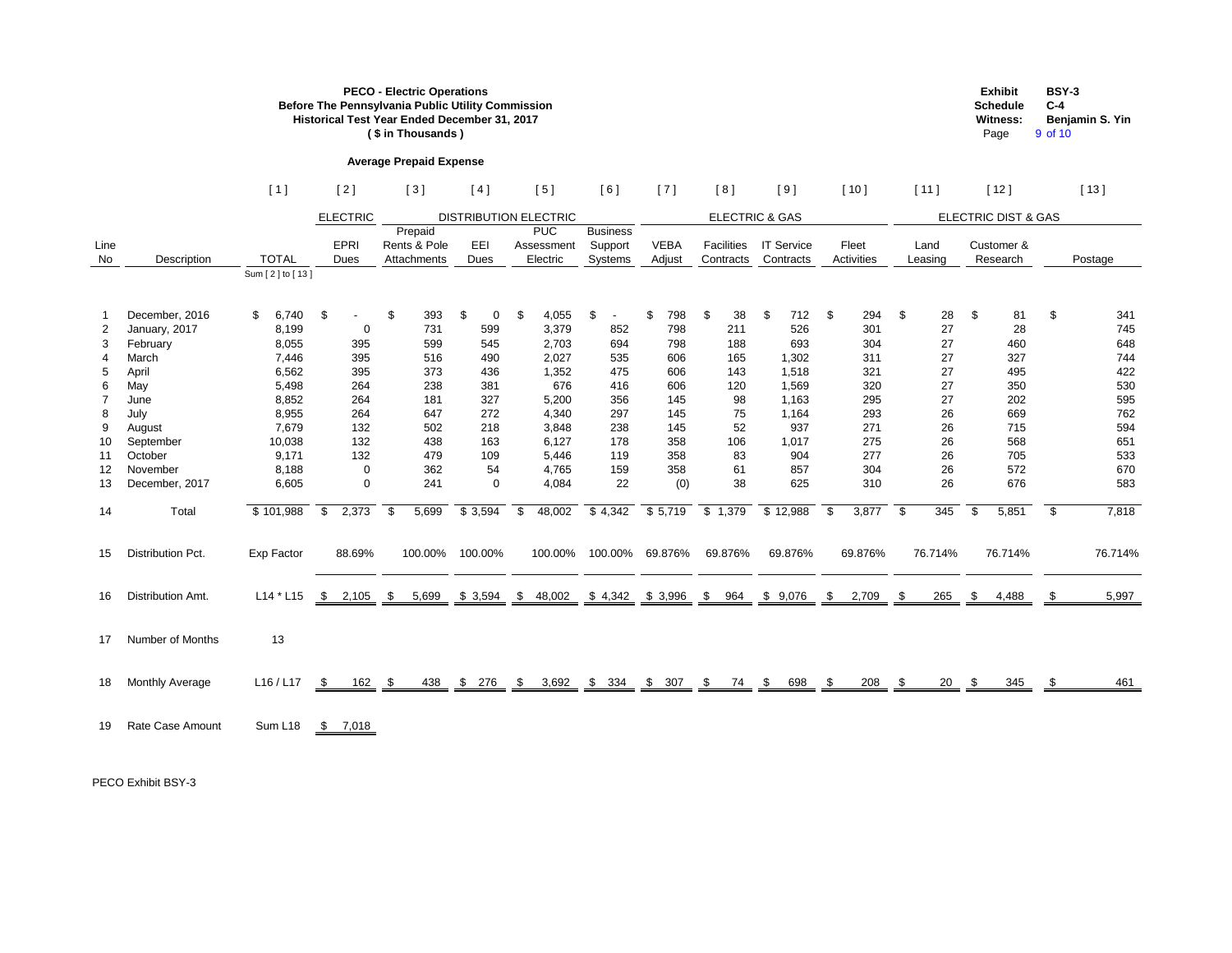|                | <b>Before The Pennsylvania Public Utility Commission</b>                                                | <b>PECO - Electric Operations</b><br>Historical Test Year Ended December 31, 2017<br>(\$ in Thousands) |                                                  |                                                                   | <b>Exhibit</b><br><b>Schedule</b><br><b>Witness:</b><br>Page | <b>BSY-3</b><br>$C-4$<br>Benjamin S. Yin<br>10 of 10 |
|----------------|---------------------------------------------------------------------------------------------------------|--------------------------------------------------------------------------------------------------------|--------------------------------------------------|-------------------------------------------------------------------|--------------------------------------------------------------|------------------------------------------------------|
|                |                                                                                                         | <b>Electric Energy Purchase / POR Lag</b>                                                              |                                                  |                                                                   |                                                              |                                                      |
|                |                                                                                                         | [1]                                                                                                    | $[2]$                                            | $[3]$                                                             | [4]                                                          | [5]                                                  |
| Line<br>No     | Description                                                                                             | Midpoint<br>of Prior Month<br>Service Period<br>To End of<br>Month                                     | Payment Date<br>Month After<br>Service<br>Period | Additional<br>Weekend or<br>Holidays<br>Extending<br>Payment Date | Total<br>Working<br>Capital<br>Lag Days                      | Average                                              |
|                | <b>Contract Purchases in 2017</b>                                                                       |                                                                                                        |                                                  |                                                                   | $[1]+[2]+[3]$                                                |                                                      |
| $\mathbf 1$    | January                                                                                                 | 15.50                                                                                                  | 19.00                                            | 1.00                                                              | 35.50                                                        |                                                      |
| 2              | February                                                                                                | 15.50                                                                                                  | 19.00                                            | 1.00                                                              | 35.50                                                        |                                                      |
| 3              | March                                                                                                   | 14.00                                                                                                  | 19.00                                            | 1.00                                                              | 34.00                                                        |                                                      |
| 4              | April                                                                                                   | 15.50                                                                                                  | 19.00                                            | 1.00                                                              | 35.50                                                        |                                                      |
| 5              | May                                                                                                     | 15.00                                                                                                  | 19.00                                            | 3.00                                                              | 37.00                                                        |                                                      |
| 6              | June                                                                                                    | 15.50                                                                                                  | 19.00                                            | 1.00                                                              | 35.50                                                        |                                                      |
| $\overline{7}$ | July                                                                                                    | 15.00                                                                                                  | 19.00                                            | 1.00                                                              | 35.00                                                        |                                                      |
| 8              | August                                                                                                  | 15.50                                                                                                  | 19.00                                            | 2.00                                                              | 36.50                                                        |                                                      |
| 9              | September                                                                                               | 15.50                                                                                                  | 19.00                                            | 1.00                                                              | 35.50                                                        |                                                      |
| 10             | October                                                                                                 | 15.00                                                                                                  | 19.00                                            | 1.00                                                              | 35.00                                                        |                                                      |
| 11             | November                                                                                                | 15.50                                                                                                  | 19.00                                            | 1.00                                                              | 35.50                                                        |                                                      |
| 12<br>13       | December<br>Average Payment Lag Days                                                                    | 15.00                                                                                                  | 19.00                                            | 1.00                                                              | 35.00                                                        | 35.46                                                |
|                |                                                                                                         | <b>Service</b><br><b>Period</b>                                                                        | <b>Units</b>                                     | <b>Service Period</b><br># of Days                                | <b>Lag Days</b>                                              | <b>Total</b>                                         |
|                | Spot Market Purchases in 2017 and PJM Transmission Purchased                                            |                                                                                                        |                                                  |                                                                   |                                                              |                                                      |
| 14             | Service Period Weekly                                                                                   | Wed to Tues                                                                                            | Days                                             | 7.00                                                              |                                                              |                                                      |
| 15             | Days from Midpoint to End of Service                                                                    |                                                                                                        |                                                  |                                                                   | 3.50                                                         |                                                      |
| 16<br>17       | Payment Due on Friday of each Week<br><b>Total Payment Lag Days</b>                                     |                                                                                                        |                                                  |                                                                   | 9.00                                                         | 12.50                                                |
|                |                                                                                                         | <b>Payment</b><br>Lag Days                                                                             | Revenue<br>Percentage                            | Weighted<br><b>Lag Days</b>                                       | <b>Lag Days</b>                                              | <b>Total</b>                                         |
|                | <b>POR Program</b>                                                                                      |                                                                                                        |                                                  |                                                                   |                                                              |                                                      |
| 18<br>19<br>20 | Residential<br>Commercial and Industrial<br>Weighted Payment Lag Days                                   | 25.00<br>20.00                                                                                         | 39%<br>61%                                       | 9.66<br>12.27                                                     | 21.93                                                        |                                                      |
| 21<br>22<br>23 | Billing and Revenue Recording Days Lag<br>Billing Lag (Average Period)<br><b>Total Payment Lag Days</b> |                                                                                                        |                                                  |                                                                   | 1.00<br>15.21                                                | 38.14                                                |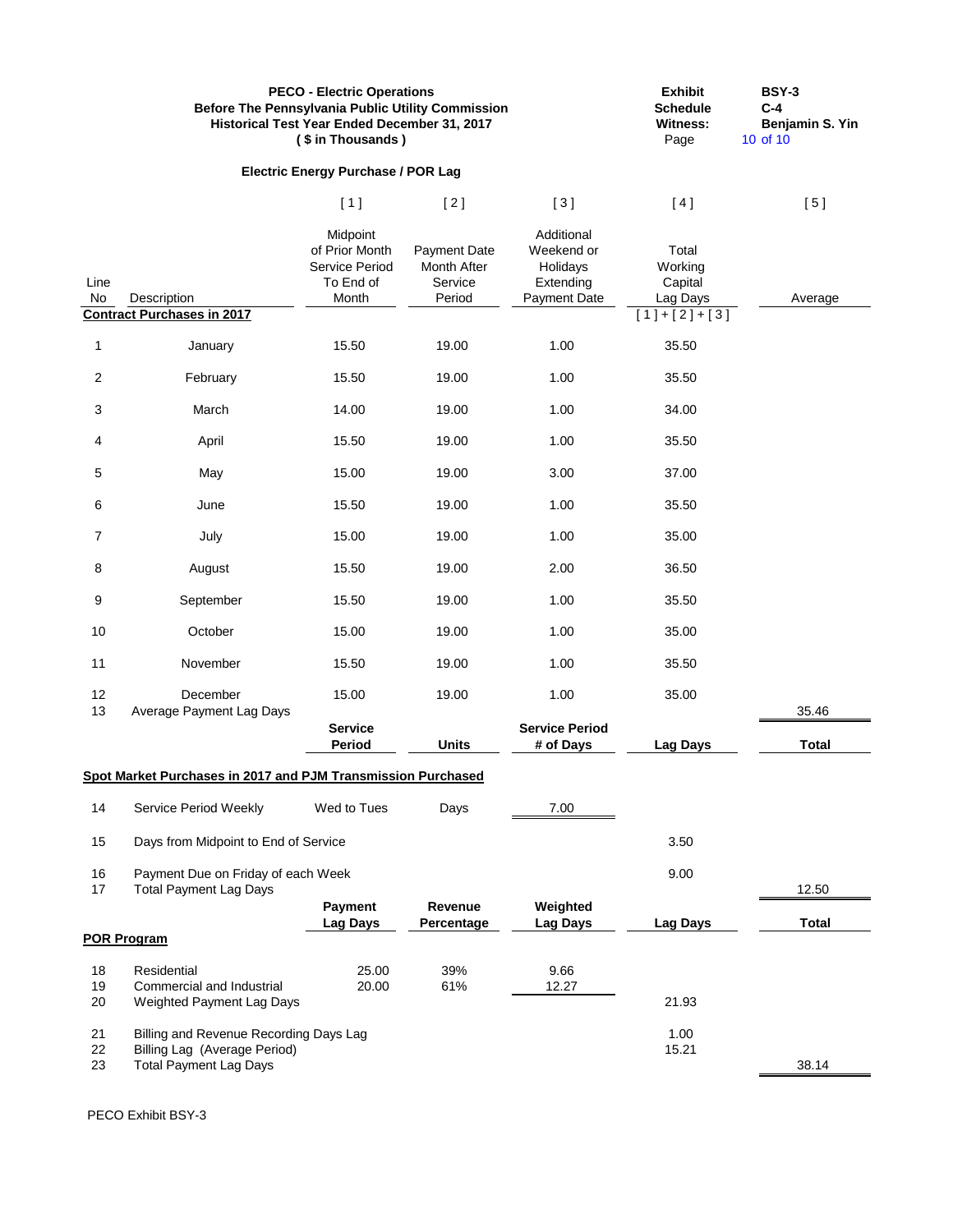|            | <b>PECO Energy Company</b><br><b>Before The Pennsylvania Public Utility Commission</b><br><b>Historical Test Year Ended December 31, 2017</b><br>(\$ in Thousands) |                  |                             | <b>Exhibit</b><br><b>Schedule</b><br>Witness:<br>Page | <b>BSY-3</b><br>$C-5$<br>Benjamin S. Yin<br>of 1<br>$\mathbf 1$ |
|------------|--------------------------------------------------------------------------------------------------------------------------------------------------------------------|------------------|-----------------------------|-------------------------------------------------------|-----------------------------------------------------------------|
|            | <b>Pension Assets / (Liability)</b>                                                                                                                                |                  |                             |                                                       |                                                                 |
| Line<br>No | Description                                                                                                                                                        | [1]<br>Reference | [2]<br><b>Total Amounts</b> | $\lceil 3 \rceil$<br>Allocation<br>Factor             | 4 ]<br><b>Distribution</b><br>Capital                           |
|            |                                                                                                                                                                    |                  |                             |                                                       |                                                                 |
|            | Balance at 12/31/2017 - Total                                                                                                                                      |                  | \$<br>340,268               |                                                       |                                                                 |
| 2          | Allocation % to Electric Distribution Capital                                                                                                                      |                  |                             | 26.36%                                                |                                                                 |
| 3          | Balance at 12/31/2017 - Distribution Capital                                                                                                                       | $L1 * L2$        |                             |                                                       | 89,703                                                          |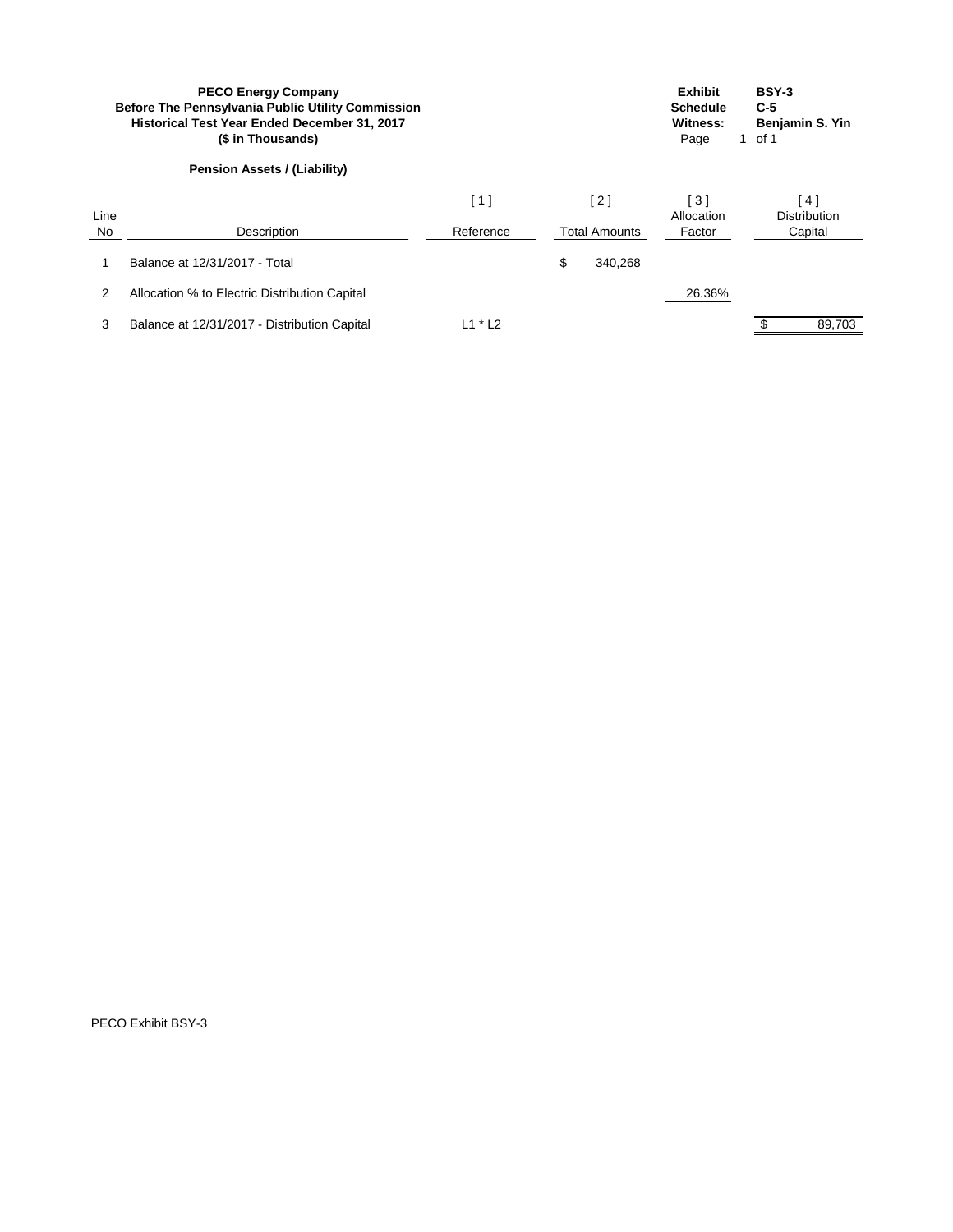|                   | <b>PECO - Electric Operations</b><br><b>Before The Pennsylvania Public Utility Commission</b><br>Historical Test Year Ended December 31, 2017<br>(\$ in Thousands) |                  |                 |                    | <b>Exhibit</b><br><b>Schedule</b><br><b>Witness:</b><br>Page | <b>BSY-3</b><br>$C-6$<br>Benjamin S. Yin<br>$1$ of $1$ |  |
|-------------------|--------------------------------------------------------------------------------------------------------------------------------------------------------------------|------------------|-----------------|--------------------|--------------------------------------------------------------|--------------------------------------------------------|--|
|                   | <b>Accumulated Deferred Income Taxes</b>                                                                                                                           |                  |                 |                    |                                                              |                                                        |  |
|                   |                                                                                                                                                                    | [1]              | $[2]$           | $[3]$<br>Percent   | [4]<br>Electric                                              | [5]                                                    |  |
| Line<br><b>No</b> | Description                                                                                                                                                        | Reference        | Total<br>Amount | to<br>Distribution | <b>Distribution</b><br>Amount                                | Total                                                  |  |
|                   | <b>Accumulated Deferred Income Tax - A/C # 282</b>                                                                                                                 |                  |                 |                    | $[2]$ * $[3]$                                                |                                                        |  |
|                   |                                                                                                                                                                    |                  |                 |                    |                                                              |                                                        |  |
| 1                 | Balance at the end of 2017<br><b>Electric Distribution</b>                                                                                                         |                  | \$956,123       | 100.000%           | \$956,123                                                    |                                                        |  |
| 2                 | Electric Common - a/c # 282                                                                                                                                        |                  | 4,844           | 88.687%            | 4,296                                                        |                                                        |  |
| 3                 | <b>Common Plant</b>                                                                                                                                                |                  | 26,037          | 69.876%            | 18,194                                                       |                                                        |  |
| 4                 | Software - Common                                                                                                                                                  |                  | $\overline{a}$  | 69.876%            |                                                              |                                                        |  |
| 5                 | ADIT on CIAC                                                                                                                                                       |                  | (36,969)        | 100.000%           | (36,969)                                                     |                                                        |  |
| 6                 | <b>ADIT on OPEB Contribution Limitation</b>                                                                                                                        |                  | (99, 299)       | 100.000%           | (99, 299)                                                    |                                                        |  |
| 7                 | <b>NOL</b>                                                                                                                                                         |                  | (2)             | 69.876%            | (1)                                                          |                                                        |  |
| 8                 | Tax Reform - Adjust Deferreds                                                                                                                                      |                  | (336, 502)      | 100.000%           | (336, 502)                                                   |                                                        |  |
| 9                 | Balance at December 31, 2017                                                                                                                                       | Sum L1 to L8 [4] |                 |                    |                                                              | \$<br>505,842                                          |  |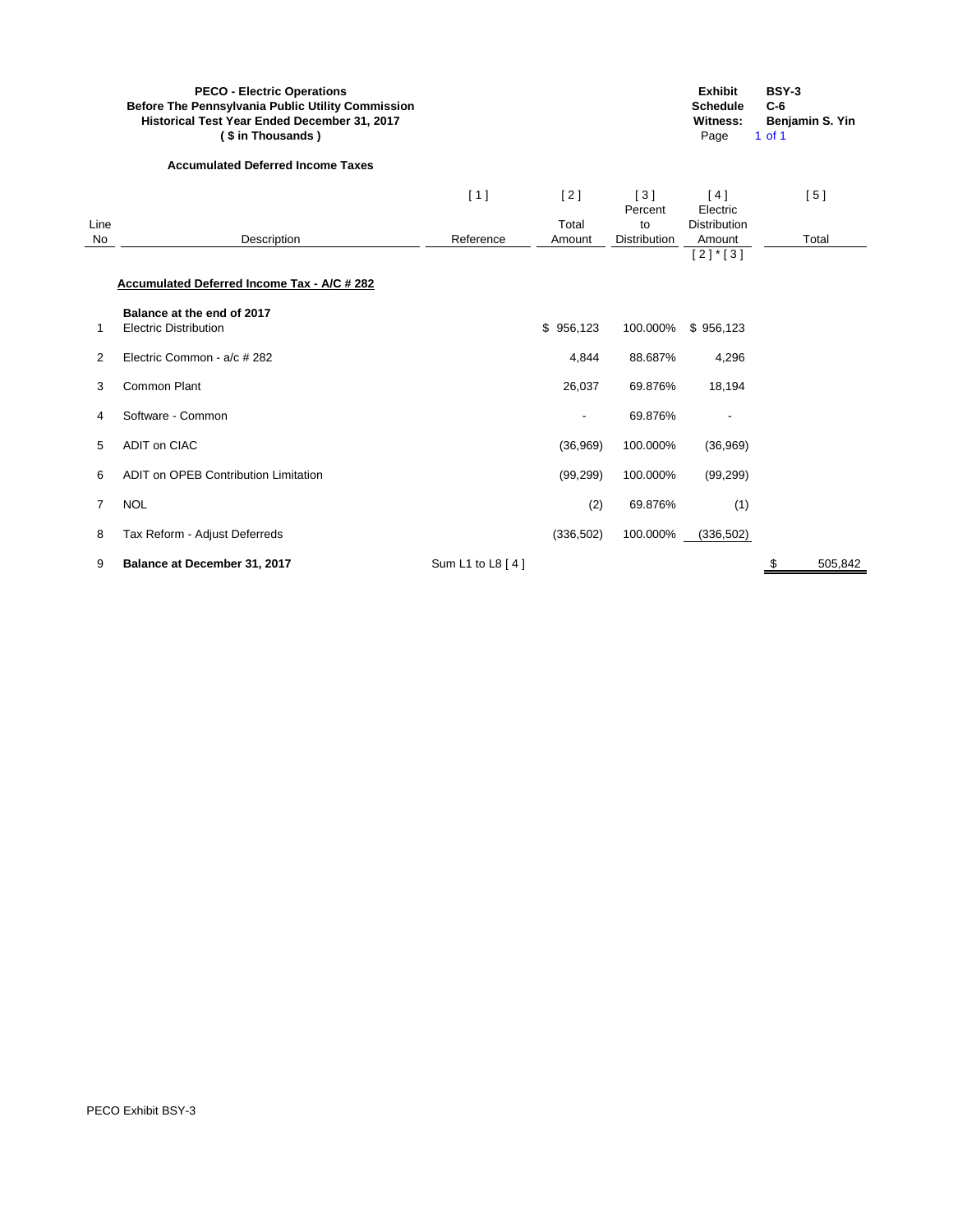|                      | <b>PECO - Electric Operations</b><br><b>Before The Pennsylvania Public Utility Commission</b><br>Historical Test Year Ended December 31, 2017<br>(\$ in Thousands) | <b>Exhibit</b><br><b>Schedule</b><br><b>Witness:</b><br>Page | <b>BSY-3</b><br>$C-7$<br>$1$ of $1$ | Benjamin S. Yin                |
|----------------------|--------------------------------------------------------------------------------------------------------------------------------------------------------------------|--------------------------------------------------------------|-------------------------------------|--------------------------------|
|                      | <b>Customer Deposits</b>                                                                                                                                           |                                                              |                                     |                                |
|                      |                                                                                                                                                                    | [1]                                                          |                                     | $[2]$                          |
| Line<br>No           | Description                                                                                                                                                        | Reference<br>Or<br>Factor                                    |                                     | Total                          |
| $\mathbf{1}$         | December, 2016                                                                                                                                                     |                                                              | \$                                  | 47,424                         |
| $\overline{c}$       | January, 2017                                                                                                                                                      |                                                              |                                     | 48,997                         |
| 3                    | February                                                                                                                                                           |                                                              |                                     | 49,158                         |
| 4                    | March                                                                                                                                                              |                                                              |                                     | 49,704                         |
| $\sqrt{5}$           | April                                                                                                                                                              |                                                              |                                     | 50,120                         |
| 6                    | May                                                                                                                                                                |                                                              |                                     | 50,386                         |
| $\overline{7}$       | June                                                                                                                                                               |                                                              |                                     | 50,756                         |
| 8                    | July                                                                                                                                                               |                                                              |                                     | 50,904                         |
| 9                    | August                                                                                                                                                             |                                                              |                                     | 51,218                         |
| 10                   | September                                                                                                                                                          |                                                              |                                     | 51,368                         |
| 11                   | October                                                                                                                                                            |                                                              |                                     | 51,634                         |
| 12 <sub>2</sub>      | November                                                                                                                                                           |                                                              |                                     | 52,832                         |
| 13                   | December, 2017                                                                                                                                                     |                                                              |                                     | 52,959                         |
| 14                   | Total                                                                                                                                                              | Sum L1 to L13                                                | - \$                                | 657,460                        |
| 15                   | Average Monthly Balance                                                                                                                                            | L14/13                                                       | -\$                                 | 50,574                         |
|                      | <b>Electric Deposits By Customer Classification</b>                                                                                                                |                                                              |                                     |                                |
| 16<br>17<br>18<br>19 | HTY 2017 - Residential<br>- Small C&I<br>- Large C&I<br>- Street Lighting                                                                                          |                                                              | \$                                  | 20,735<br>26,667<br>3,170<br>2 |
| 20                   | Total                                                                                                                                                              | Sum L16 to L19                                               | \$                                  | 50,574                         |
|                      |                                                                                                                                                                    |                                                              |                                     |                                |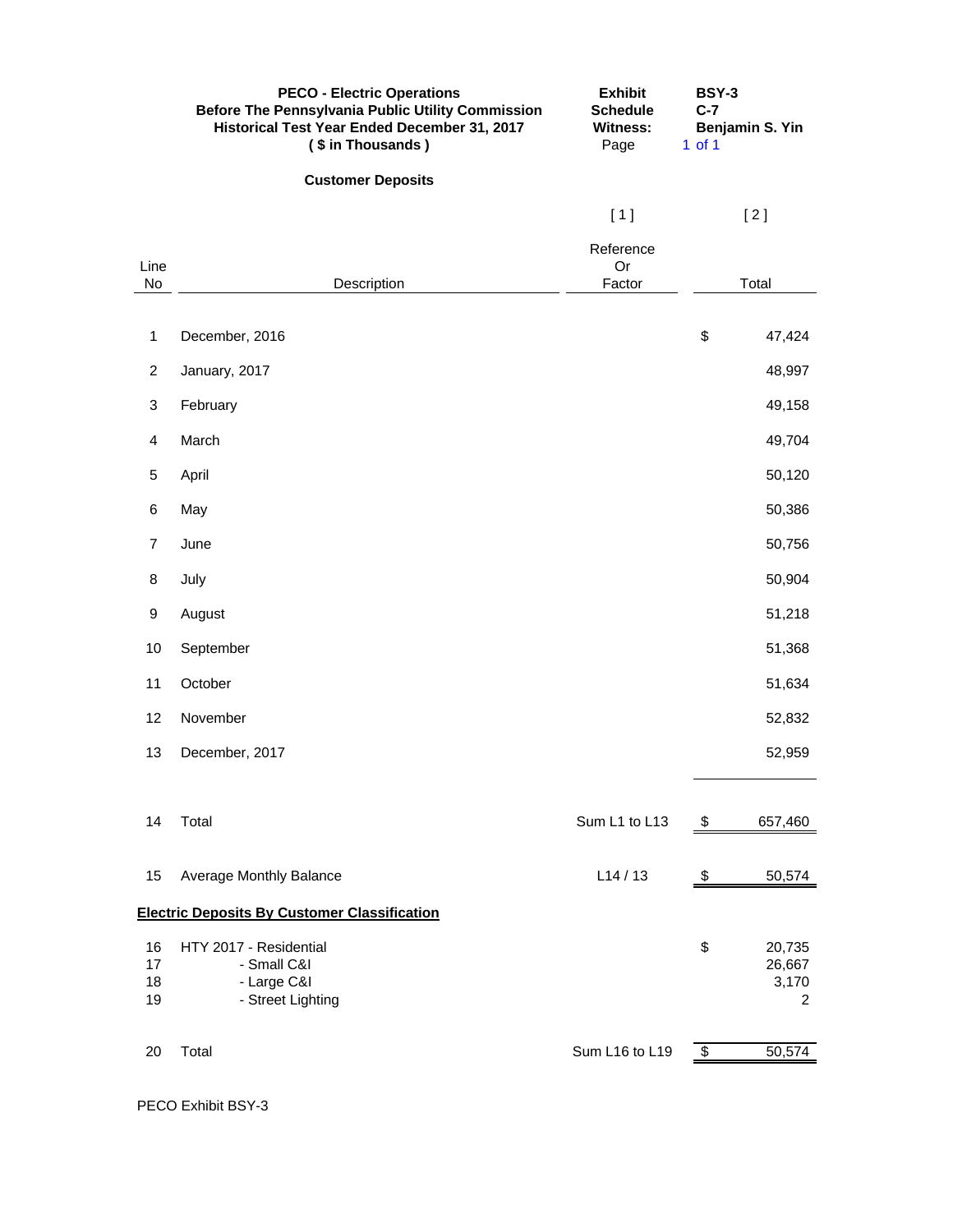|                          | <b>PECO - Electric Operations</b><br><b>Before The Pennsylvania Public Utility Commission</b><br>Historical Test Year Ended December 31, 2017<br>(\$ in Thousands) |                           |                                                 | <b>Exhibit</b><br><b>Schedule</b><br><b>Witness:</b><br>Page | <b>BSY-3</b><br>$C-8$<br>Benjamin S. Yin<br>$1$ of $1$ |
|--------------------------|--------------------------------------------------------------------------------------------------------------------------------------------------------------------|---------------------------|-------------------------------------------------|--------------------------------------------------------------|--------------------------------------------------------|
|                          | <b>Common Plant</b>                                                                                                                                                |                           |                                                 |                                                              |                                                        |
|                          |                                                                                                                                                                    |                           | [1]                                             | [2]                                                          | $[3]$                                                  |
| Line<br>No               | Description                                                                                                                                                        | Reference                 | Total<br>Amount                                 | Percent<br>to<br>Distribution                                | Electric<br><b>Distribution</b><br>Amount              |
|                          | Common Plant at December 31, 2017                                                                                                                                  |                           |                                                 |                                                              | $[1]$ <sup>*</sup> $[2]$                               |
| 1<br>2<br>3<br>4<br>5    | Land<br>Organization<br>Software<br><b>General Plant</b><br>Other                                                                                                  |                           | \$<br>6,783<br>677<br>226,306<br>476,208<br>(0) |                                                              |                                                        |
| 6                        | Total Common Plant at December 31, 2017                                                                                                                            | Sum L1 to L5 \$ 709,975   |                                                 | 69.876%                                                      | 496,105<br>\$                                          |
|                          | Common Plant Accumulated Depreciation at December 31, 2017                                                                                                         |                           |                                                 |                                                              |                                                        |
| $\overline{7}$<br>8<br>9 | Software<br><b>General Plant</b><br>Other                                                                                                                          |                           | \$(180, 170)<br>(155,800)<br>(0)                |                                                              |                                                        |
| 10                       | Total Accumulated Depreciation at December 31, 2017                                                                                                                | Sum L7 to L9              | \$ (335,971)                                    | 69.876%                                                      | (234, 764)<br>\$                                       |
|                          | <b>Net Common Plant</b>                                                                                                                                            |                           |                                                 |                                                              |                                                        |
| 11                       | Net Common Plant                                                                                                                                                   | $L6 + L10$ [1] \$ 374,004 |                                                 |                                                              |                                                        |
| 12                       | <b>Allocation Factor</b>                                                                                                                                           |                           |                                                 | 69.876%                                                      |                                                        |
| 13                       | <b>Total Net Common Plant for Electric</b>                                                                                                                         | $L6 + L10$ [3]            |                                                 |                                                              | \$<br>261,341                                          |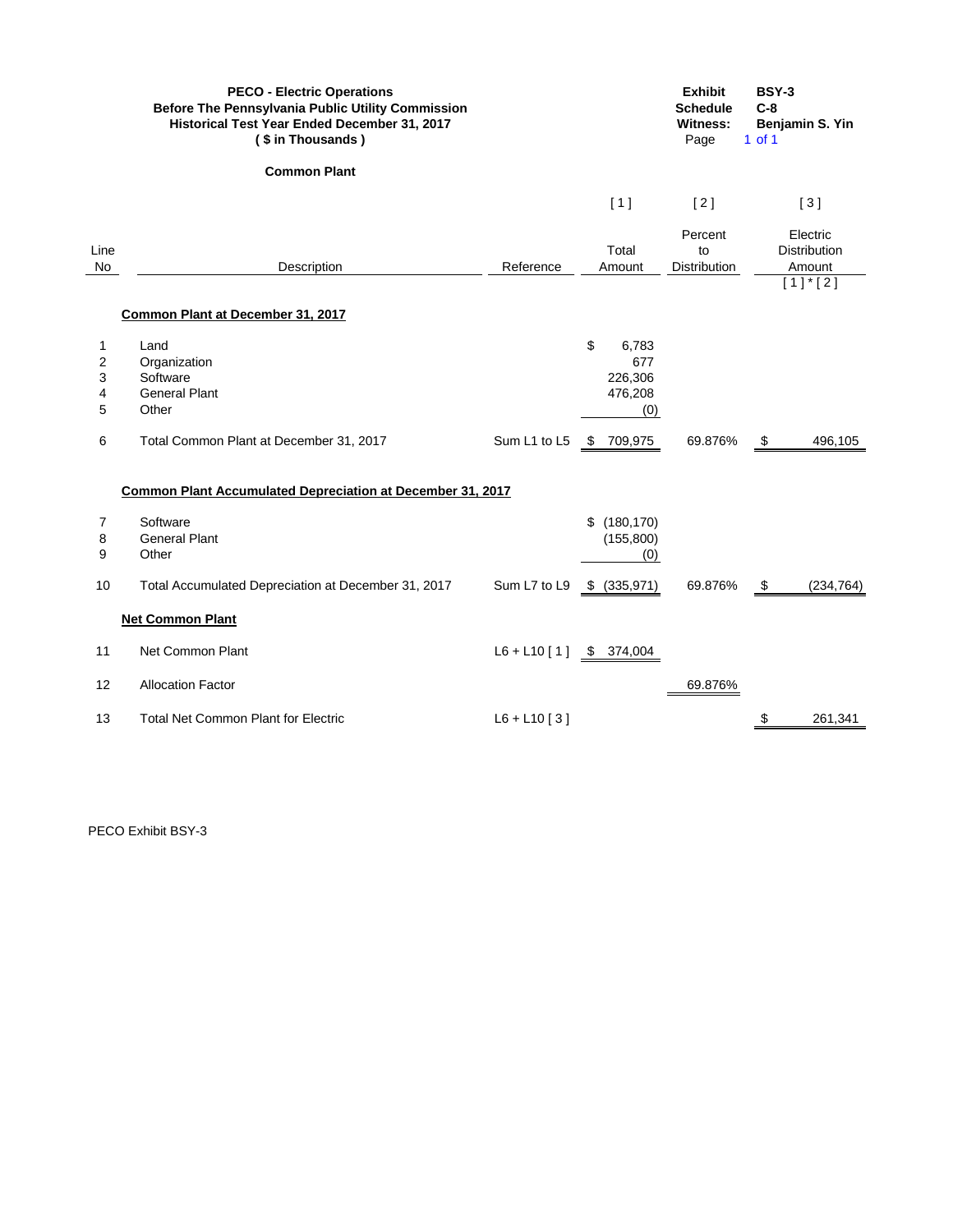|                         | <b>PECO - Electric Operations</b><br><b>Before The Pennsylvania Public Utility Commission</b><br>Historical Test Year Ended December 31, 2017<br>(\$ in Thousands) | <b>Exhibit</b><br><b>Schedule</b><br><b>Witness:</b><br>Page | <b>BSY-3</b><br>$C-9$<br>$1$ of $1$ | Benjamin S. Yin                     |
|-------------------------|--------------------------------------------------------------------------------------------------------------------------------------------------------------------|--------------------------------------------------------------|-------------------------------------|-------------------------------------|
|                         | <b>Customer Advances for Construction</b>                                                                                                                          |                                                              |                                     |                                     |
|                         |                                                                                                                                                                    | $[1]$                                                        |                                     | $[2]$                               |
| Line<br><b>No</b>       | Description                                                                                                                                                        | Reference                                                    |                                     | Total<br><b>Test Year</b><br>Amount |
|                         |                                                                                                                                                                    |                                                              |                                     |                                     |
| $\mathbf 1$             | December, 2016                                                                                                                                                     |                                                              | \$                                  | 426                                 |
| $\overline{2}$          | January, 2017                                                                                                                                                      |                                                              |                                     | 325                                 |
| 3                       | February                                                                                                                                                           |                                                              |                                     | 300                                 |
| $\overline{\mathbf{4}}$ | March                                                                                                                                                              |                                                              |                                     | 300                                 |
| 5                       | April                                                                                                                                                              |                                                              |                                     | 857                                 |
| 6                       | May                                                                                                                                                                |                                                              |                                     | 784                                 |
| $\overline{7}$          | June                                                                                                                                                               |                                                              |                                     | 666                                 |
| 8                       | July                                                                                                                                                               |                                                              |                                     | 1,953                               |
| 9                       | August                                                                                                                                                             |                                                              |                                     | 1,501                               |
| 10                      | September                                                                                                                                                          |                                                              |                                     | 1,615                               |
| 11                      | October                                                                                                                                                            |                                                              |                                     | 1,645                               |
| 12                      | November                                                                                                                                                           |                                                              |                                     | 1,725                               |
| 13                      | December, 2017                                                                                                                                                     |                                                              |                                     | 374                                 |
|                         |                                                                                                                                                                    |                                                              |                                     |                                     |
| 14                      | Total                                                                                                                                                              | Sum L1 to L13                                                | $\frac{1}{2}$                       | 12,471                              |
|                         |                                                                                                                                                                    |                                                              |                                     |                                     |
| 15                      | Average Monthly Balance                                                                                                                                            | L14/13                                                       | \$                                  | 959                                 |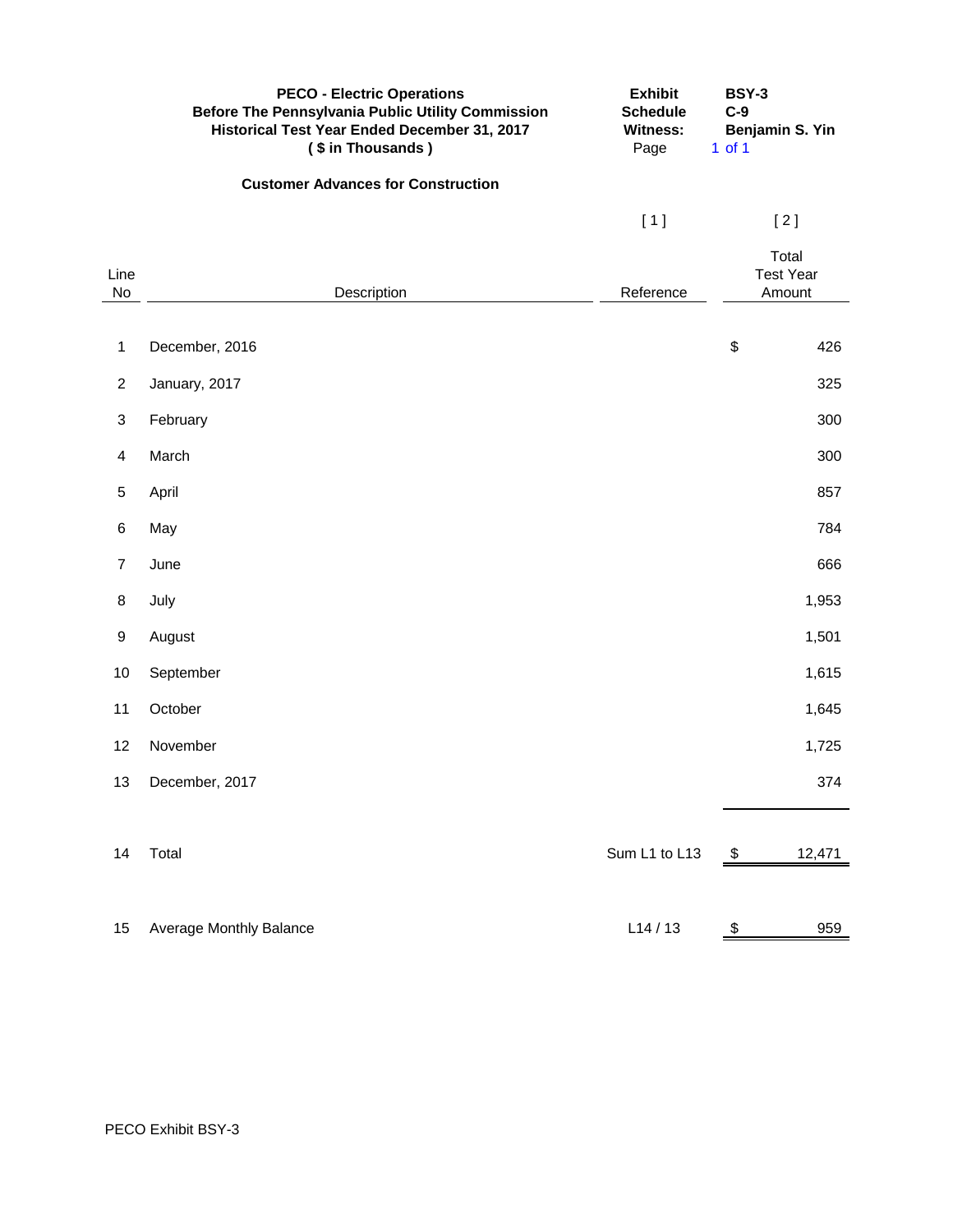|      | <b>PECO - Electric Operations</b><br><b>Historical Test Year Ended December 31, 2017</b><br>(\$ in Thousands) |                   | <b>Exhibit</b><br><b>Schedule</b><br><b>Witness:</b><br>Page | BSY-3<br>$C-10$<br>Benjamin S. Yin<br>1 of 1 |        |
|------|---------------------------------------------------------------------------------------------------------------|-------------------|--------------------------------------------------------------|----------------------------------------------|--------|
|      | <b>Unamortized AMR Investment</b>                                                                             |                   |                                                              |                                              |        |
| Line |                                                                                                               | $\lceil 1 \rceil$ | $\lceil 2 \rceil$                                            | [3]                                          |        |
| No   | Description                                                                                                   | Reference         | Amount                                                       | <b>Balance</b>                               |        |
|      | AMR Unamortized Balance as of 12/31/17                                                                        |                   |                                                              | \$                                           | 34,652 |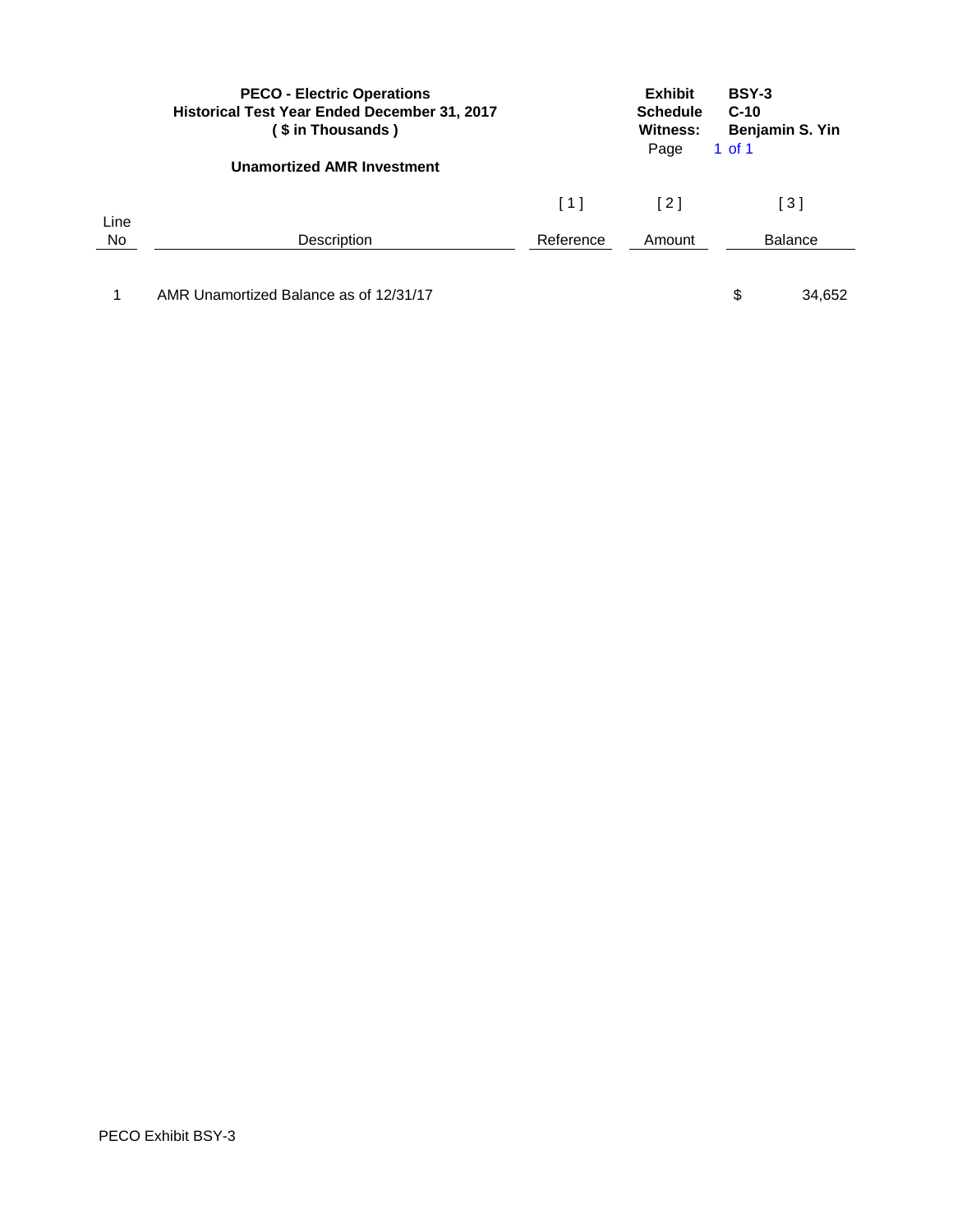|                | <b>PECO - Electric Operations</b><br><b>Before The Pennsylvania Public Utility Commission</b><br>Historical Test Year Ended December 31, 2017<br>(\$ in Thousands) |               |                                   | <b>Exhibit</b><br><b>Schedule</b><br><b>Witness:</b><br>Page | <b>BSY-3</b><br>$C-11$<br>Benjamin S. Yin<br>$1$ of $1$ |
|----------------|--------------------------------------------------------------------------------------------------------------------------------------------------------------------|---------------|-----------------------------------|--------------------------------------------------------------|---------------------------------------------------------|
|                | <b>Materials and Supplies</b>                                                                                                                                      |               |                                   |                                                              |                                                         |
|                |                                                                                                                                                                    |               | [1]                               | $[2]$                                                        | $[3]$                                                   |
| Line<br>No     | Description                                                                                                                                                        | Reference     | <b>Materials</b><br>&<br>Supplies | Undistributed<br><b>Stores</b><br>Expense                    | Total<br>$[1]+[2]$                                      |
| 1              | December, 2016                                                                                                                                                     |               | 13,377<br>\$                      | \$<br>(0)                                                    |                                                         |
| $\overline{2}$ | January, 2017                                                                                                                                                      |               | 13,295                            | 254                                                          |                                                         |
| 3              | February                                                                                                                                                           |               | 15,091                            | 143                                                          |                                                         |
| 4              | March                                                                                                                                                              |               | 15,853                            | 0                                                            |                                                         |
| $\sqrt{5}$     | April                                                                                                                                                              |               | 15,846                            | (75)                                                         |                                                         |
| 6              | May                                                                                                                                                                |               | 15,975                            | (211)                                                        |                                                         |
| 7              | June                                                                                                                                                               |               | 16,474                            | 0                                                            |                                                         |
| 8              | July                                                                                                                                                               |               | 16,790                            | (110)                                                        |                                                         |
| 9              | August                                                                                                                                                             |               | 16,716                            | 490                                                          |                                                         |
| 10             | September                                                                                                                                                          |               | 17,008                            | 0                                                            |                                                         |
| 11             | October                                                                                                                                                            |               | 16,260                            | (184)                                                        |                                                         |
| 12             | November                                                                                                                                                           |               | 16,562                            | (72)                                                         |                                                         |
| 13             | December, 2017                                                                                                                                                     |               | 16,982                            |                                                              |                                                         |
|                |                                                                                                                                                                    |               |                                   |                                                              |                                                         |
| 14             | Total                                                                                                                                                              | Sum L1 to L13 | $$206,227$ \,                     | 235                                                          |                                                         |
| 15             | Distribution Expense Allocation Factor                                                                                                                             |               | 100.00%                           | 69.876%                                                      |                                                         |
| 16             | Allocation to Distribution                                                                                                                                         | $L14 * L15$   | $$206,227$ \, \$                  | 164                                                          |                                                         |
| 17             | Average Monthly Balance                                                                                                                                            | L16/13        | \$15,864                          | 13<br>\$                                                     | 15,876<br>\$                                            |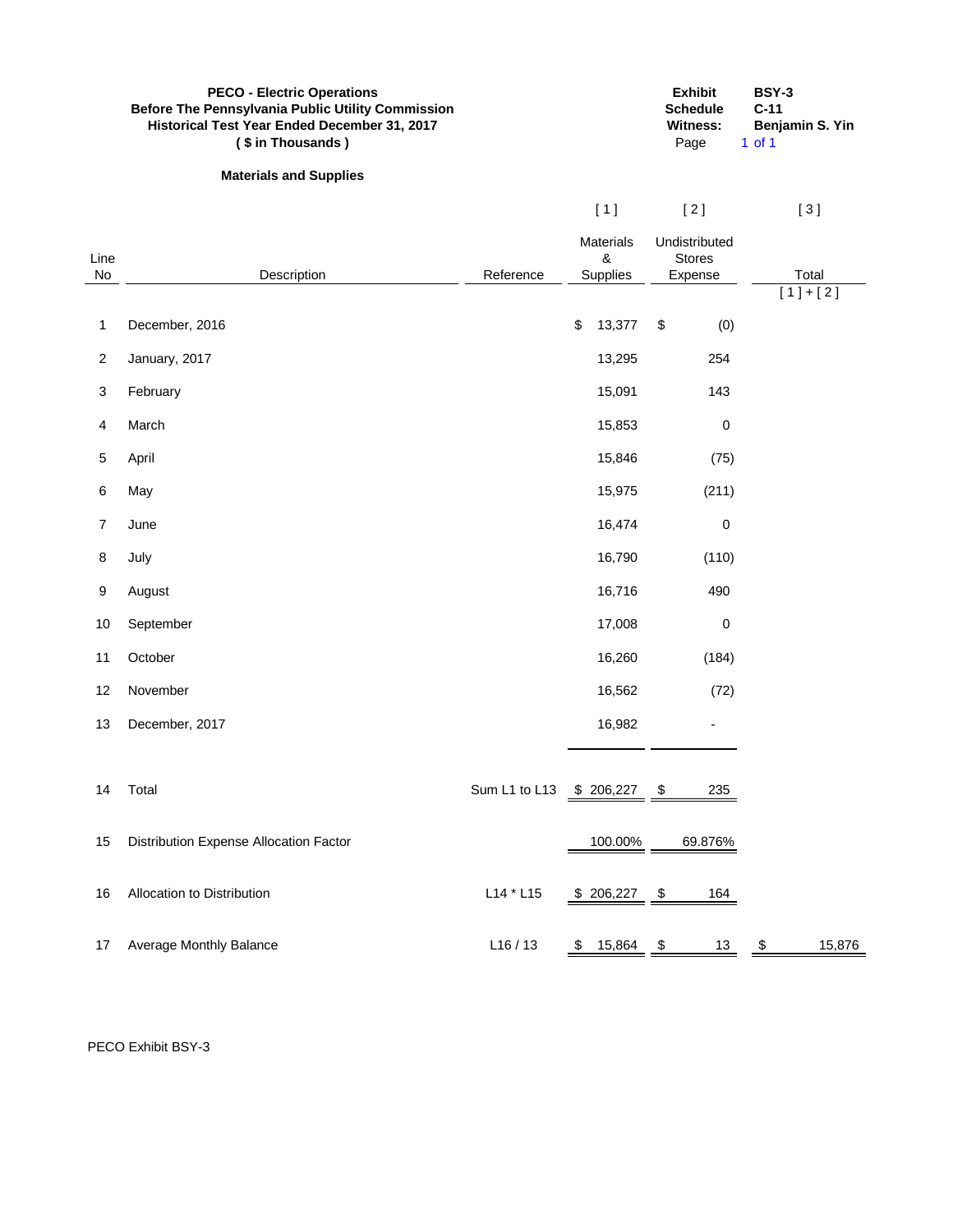|                | <b>PECO - Electric Operations</b><br><b>Before The Pennsylvania Public Utility Commission</b><br>Historical Test Year Ended December 31, 2017<br>(\$ in Thousands ) |                  |           |                     | <b>Exhibit</b><br><b>Schedule</b><br>Witness:<br>Page | <b>BSY-3</b><br>$C-12$<br>1 of 1 | Benjamin S. Yin |
|----------------|---------------------------------------------------------------------------------------------------------------------------------------------------------------------|------------------|-----------|---------------------|-------------------------------------------------------|----------------------------------|-----------------|
|                | <b>Accumulated Deferred Income Taxes - Reg Liability</b>                                                                                                            |                  |           |                     |                                                       |                                  |                 |
|                |                                                                                                                                                                     | [1]              | [2]       | [3]<br>Percent      | [4]<br>Electric                                       |                                  | [5]             |
| Line           |                                                                                                                                                                     |                  | Total     | to                  | <b>Distribution</b>                                   |                                  |                 |
| No             | Description                                                                                                                                                         | Reference        | Amount    | <b>Distribution</b> | Amount                                                |                                  | Total           |
|                | <b>Accumulated Deferred Income Tax - Reg Liability</b><br>Balance at the end of 2017                                                                                |                  |           |                     |                                                       |                                  |                 |
| 1              | <b>Property Related</b>                                                                                                                                             |                  | \$367,334 | 100.00%             | \$367,334                                             |                                  |                 |
| $\overline{2}$ | <b>OPEB Related</b>                                                                                                                                                 |                  | (30, 157) | 100.00%             | (30, 157)                                             |                                  |                 |
| 3              | <b>NOL</b>                                                                                                                                                          |                  | (675)     | 100.00%             | (675)                                                 |                                  |                 |
| 4              | Total Balance at the End of 2017                                                                                                                                    | Sum L1 to L3 [4] |           |                     |                                                       |                                  | 336,502         |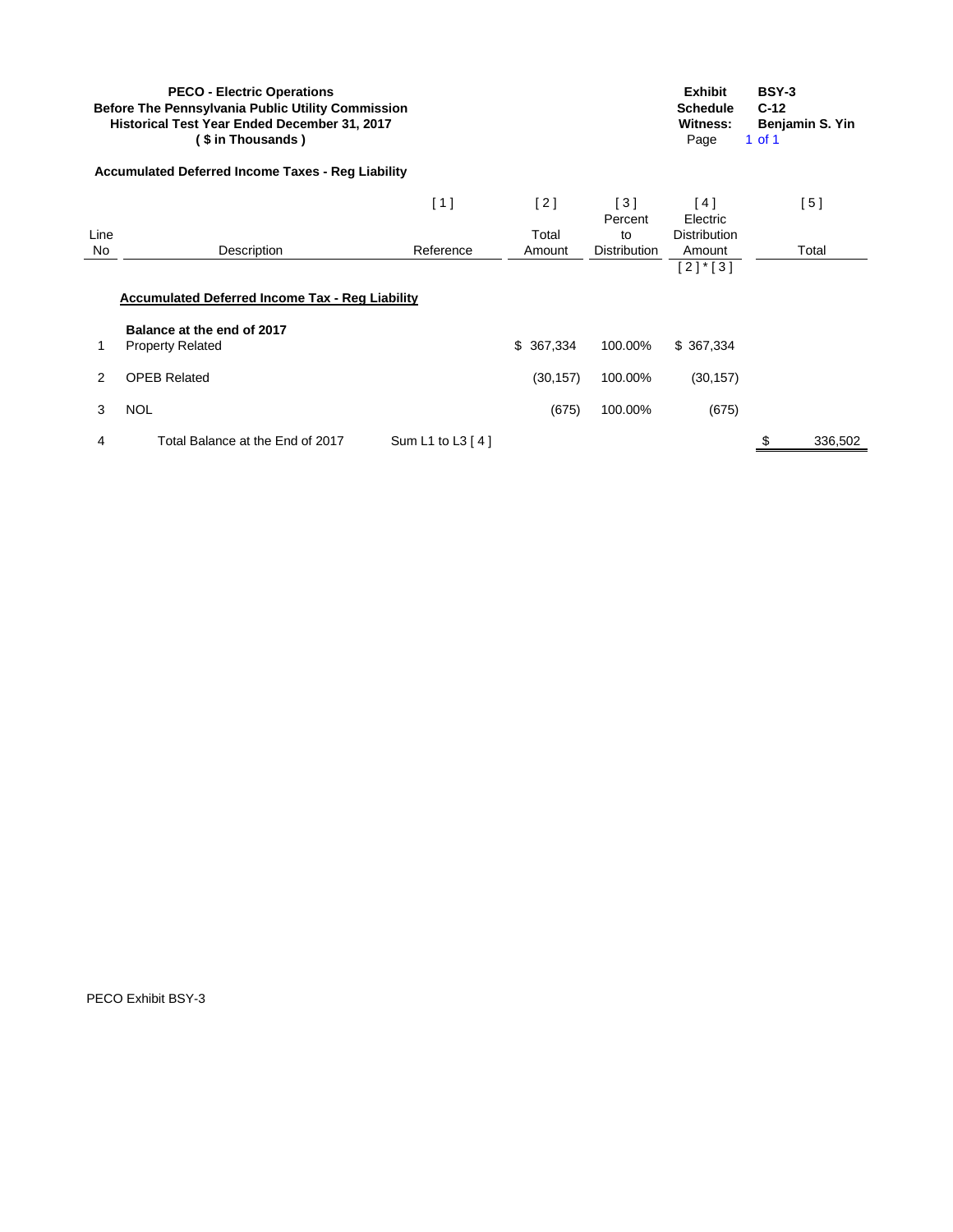|                      | <b>PECO - Electric Operations</b><br><b>Before The Pennsylvania Public Utility Commission</b><br>Historical Test Year Ended December 31, 2017<br>(\$ in Thousands) |                    |                                           |         | <b>Exhibit</b><br><b>Schedule</b><br>Witness:<br>Page | <b>BSY-3</b><br>$D-1$<br>$1$ of $1$ | Benjamin S. Yin                           |
|----------------------|--------------------------------------------------------------------------------------------------------------------------------------------------------------------|--------------------|-------------------------------------------|---------|-------------------------------------------------------|-------------------------------------|-------------------------------------------|
|                      | Net Operating Income and Revenue Increase At Proposed Rates                                                                                                        |                    |                                           |         |                                                       |                                     |                                           |
|                      |                                                                                                                                                                    |                    | [1]                                       |         | [2]                                                   |                                     | [3]                                       |
| Line                 |                                                                                                                                                                    | Factor<br>Or       | Pro Forma<br><b>HTY 2017</b>              | Revenue |                                                       |                                     | Pro Forma<br><b>HTY 2017</b>              |
| No                   | Description                                                                                                                                                        | Reference          | <b>Present Rates</b>                      |         | Increase                                              |                                     | <b>Proposed Rates</b><br>$[1]+[2]$        |
|                      | <b>Operating Revenues</b>                                                                                                                                          |                    |                                           |         |                                                       |                                     |                                           |
| 1<br>2<br>3          | <b>Customer &amp; Distribution Revenue</b><br>Electric Supply & Cost Adjustment Revenue<br><b>Other Revenues</b><br>Revenue Increase                               |                    | \$<br>1,293,877<br>688,673<br>171,124     | \$      | 230                                                   | \$                                  | 1,293,877<br>688,673<br>171,354<br>42,434 |
| 4<br>5               | <b>Total Operating Revenues</b>                                                                                                                                    | Sum L1 to L4       | \$<br>2,153,675                           |         | 42,434<br>\$42,664                                    | \$                                  | 2,196,339                                 |
|                      | <b>Operating Expenses</b>                                                                                                                                          |                    |                                           |         |                                                       |                                     |                                           |
| 6<br>7<br>8<br>9     | Power Supply<br><b>Transmission Expense</b><br><b>Regional Market</b><br><b>Distribution Expense</b>                                                               |                    | \$<br>648,913<br>136,281<br>25<br>302,565 | \$      |                                                       | \$                                  | 648,913<br>136,281<br>25<br>302,565       |
| 10<br>11<br>12<br>13 | <b>Total Customer Accounts</b><br><b>Uncollectible Accounts</b><br><b>Total Customer Service &amp; Information</b><br><b>Total Sales</b>                           | 0.8857%            | 78,093<br>37,714<br>8,546<br>762          |         | 376<br>$\blacksquare$<br>$\blacksquare$               |                                     | 78,093<br>38,090<br>8,546<br>762          |
| 14<br>15<br>16<br>17 | Administrative & General<br>Depreciation & Amortization Expense<br>Amortization of Regulatory Expense<br><b>Taxes Other Than Income Taxes</b>                      | 0.3557%<br>5.9000% | 172,805<br>190,303<br>10,251<br>144,279   |         | 151<br>2,504                                          |                                     | 172,956<br>190,303<br>10,251<br>146,783   |
| 18                   | Other                                                                                                                                                              |                    |                                           |         |                                                       |                                     |                                           |
| 19                   | <b>Total Operating Expenses</b>                                                                                                                                    | Sum L6 to L18      | \$<br>1,730,539                           | \$      | 3,030                                                 | \$                                  | 1,733,569                                 |
| 20                   | Net Operating Income Before Income Tax                                                                                                                             | $L5 - L19$         | \$<br>423,136                             |         | \$39,633                                              | \$                                  | 462,770                                   |
| 21                   | <b>Income Taxes</b><br>Pro Forma Income Tax At Present Rates                                                                                                       |                    | \$<br>111,757                             |         |                                                       | \$                                  | 111,757                                   |
| 22                   | Pro Forma Income Tax on Revenue Increase                                                                                                                           |                    |                                           |         | 16,445                                                |                                     | 16,445                                    |
| 23                   | <b>Net Operating Income</b>                                                                                                                                        | L20 - L21 - L22    | \$<br>311,380                             |         | \$23,188                                              | \$                                  | 334,568                                   |
| 24<br>25             | Other Income<br><b>Other Deductions</b>                                                                                                                            |                    |                                           |         |                                                       |                                     |                                           |
| 26                   | Net Income (Loss)                                                                                                                                                  | Sum L23 to L25     | \$<br>311,380                             |         | \$23,188                                              |                                     | 334,568                                   |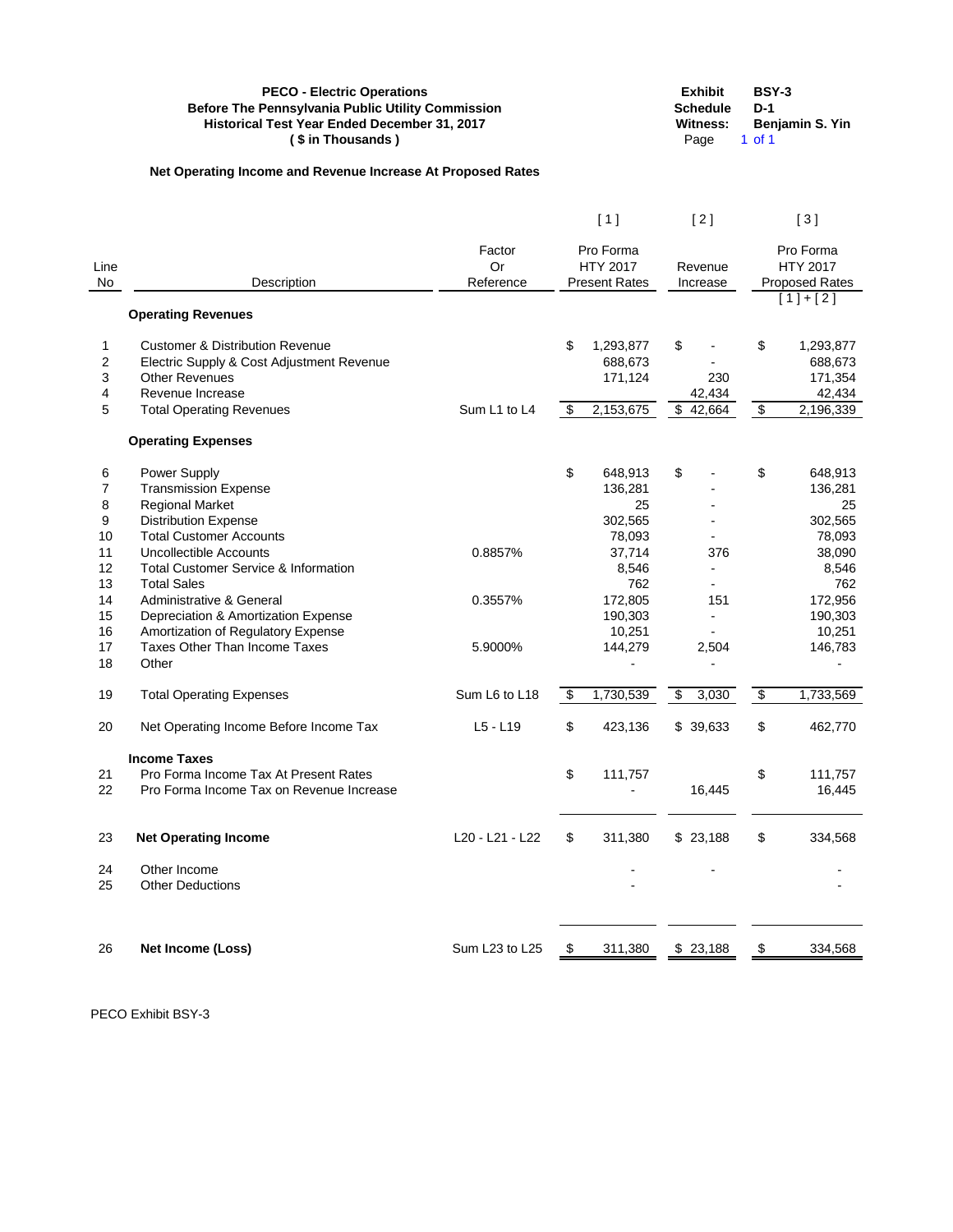| <b>PECO - Electric Operations</b>                        | <b>Exhibit</b>  | <b>BSY-3</b>    |
|----------------------------------------------------------|-----------------|-----------------|
| <b>Before The Pennsylvania Public Utility Commission</b> | <b>Schedule</b> | $D-2$           |
| Historical Test Year Ended December 31, 2017             | Witness:        | Benjamin S. Yin |
| (\$ in Thousands)                                        | Page            | 1 of 1          |
| <b>Adjusted Net Operating Income At Present Rates</b>    |                 |                 |

 $[2] \qquad [3]$ 

| Line<br><b>No</b>       | Description                                     | Account<br>Number | Actual<br><b>HTY 2017</b> | Adjustments                          |                         | Adjusted<br><b>Present Rates</b><br><b>HTY 2017</b> |
|-------------------------|-------------------------------------------------|-------------------|---------------------------|--------------------------------------|-------------------------|-----------------------------------------------------|
|                         | <b>Operating Revenues</b>                       |                   |                           |                                      |                         |                                                     |
| 1                       | Residential                                     | 440               | \$1,416,148               | \$<br>(33,909)                       | \$                      | 1,382,239                                           |
| $\overline{2}$          | Small C & I                                     | 442               | 370,057                   | 15,564                               |                         | 385,621                                             |
| $\mathfrak{S}$          | Large C & I                                     | 442               | 197,111                   | (11, 884)                            |                         | 185,227                                             |
| $\overline{\mathbf{4}}$ | Railroads & Railways                            | 444               | 8,411                     | (539)                                |                         | 7,871                                               |
| 5                       | <b>Street Lighting</b>                          | 446               | 20,004                    | 1,443                                |                         | 21,447                                              |
| 6                       | Inter-Company                                   |                   | 145                       |                                      |                         | 145                                                 |
| $\overline{7}$          | Transmission - All Classes                      |                   | 148,026                   |                                      |                         | 148,026                                             |
| 8                       | Sales For Resale                                | 447               | 135                       |                                      |                         | 135                                                 |
| 9                       | <b>Forfeited Discounts</b>                      | 450               | 11,699                    |                                      |                         | 11,699                                              |
| 10                      | Miscellaneous Service Revenues                  | 451               | 5,040                     |                                      |                         | 5,040                                               |
| 11                      | <b>Rent For Electric Property</b>               | 454               | 17,695                    |                                      |                         | 17,695                                              |
| 12                      | <b>Decommissioning Payment</b>                  |                   | (23, 455)                 |                                      |                         | (23, 455)                                           |
| 13                      | <b>Other Electric Revenues</b>                  | 456.1             | 11,983                    |                                      |                         | 11,983                                              |
| 14                      | Transmission of Electricity for Others          |                   |                           |                                      |                         |                                                     |
| 15                      | <b>Total Operating Revenues</b>                 | Sum L1 to L13     | \$2,183,000               | $\overline{\mathbf{S}}$<br>(29, 325) | $\overline{\bullet}$    | 2,153,675                                           |
|                         | <b>Operating Expenses</b>                       |                   |                           |                                      |                         |                                                     |
| 16                      | Power Supply                                    |                   | \$<br>648,913             | \$                                   | \$                      | 648,913                                             |
| 17                      | <b>Transmission Expense</b>                     |                   | 136,281                   |                                      |                         | 136,281                                             |
| 18                      | <b>Regional Market</b>                          |                   | 25                        |                                      |                         | 25                                                  |
| 19                      | <b>Distribution Expense</b>                     |                   | 261,345                   | 41,220                               |                         | 302,565                                             |
| 20                      | <b>Total Customer Accounts</b>                  |                   | 72,892                    | 5,201                                |                         | 78,093                                              |
| 21                      | <b>Uncollectible Accounts</b>                   | 0.8857%           | 25,317                    | 12,397                               |                         | 37,714                                              |
| 22                      | <b>Total Customer Service &amp; Information</b> |                   | 68,108                    | (59, 561)                            |                         | 8,546                                               |
| 23                      | <b>Total Sales</b>                              |                   | 737                       | 25                                   |                         | 762                                                 |
| 24                      | <b>Administrative &amp; General</b>             | 0.3557%           | 171,254                   | 1,552                                |                         | 172,805                                             |
| 25                      | Depreciation & Amortization Expense             |                   | 179,135                   | 11,168                               |                         | 190,303                                             |
| 26                      | Amortization of Regulatory Expense              |                   | 12,323                    | (2,072)                              |                         | 10,251                                              |
| 27                      | Taxes Other Than Income Taxes                   | 5.9000%           | 144,582                   | (302)                                |                         | 144,279                                             |
| 28                      | Other                                           |                   |                           |                                      |                         |                                                     |
| 29                      | <b>Total Operating Expenses</b>                 | Sum L15 to L27    | \$1,720,911               | $\overline{\mathbf{S}}$<br>9,627     | $\overline{\mathbf{3}}$ | 1,730,539                                           |
| 30                      | <b>Net Operating Income - BIT</b>               | L14 - L28         | \$<br>462,088             | \$<br>(38, 952)                      | $\overline{\mathbf{e}}$ | 423,136                                             |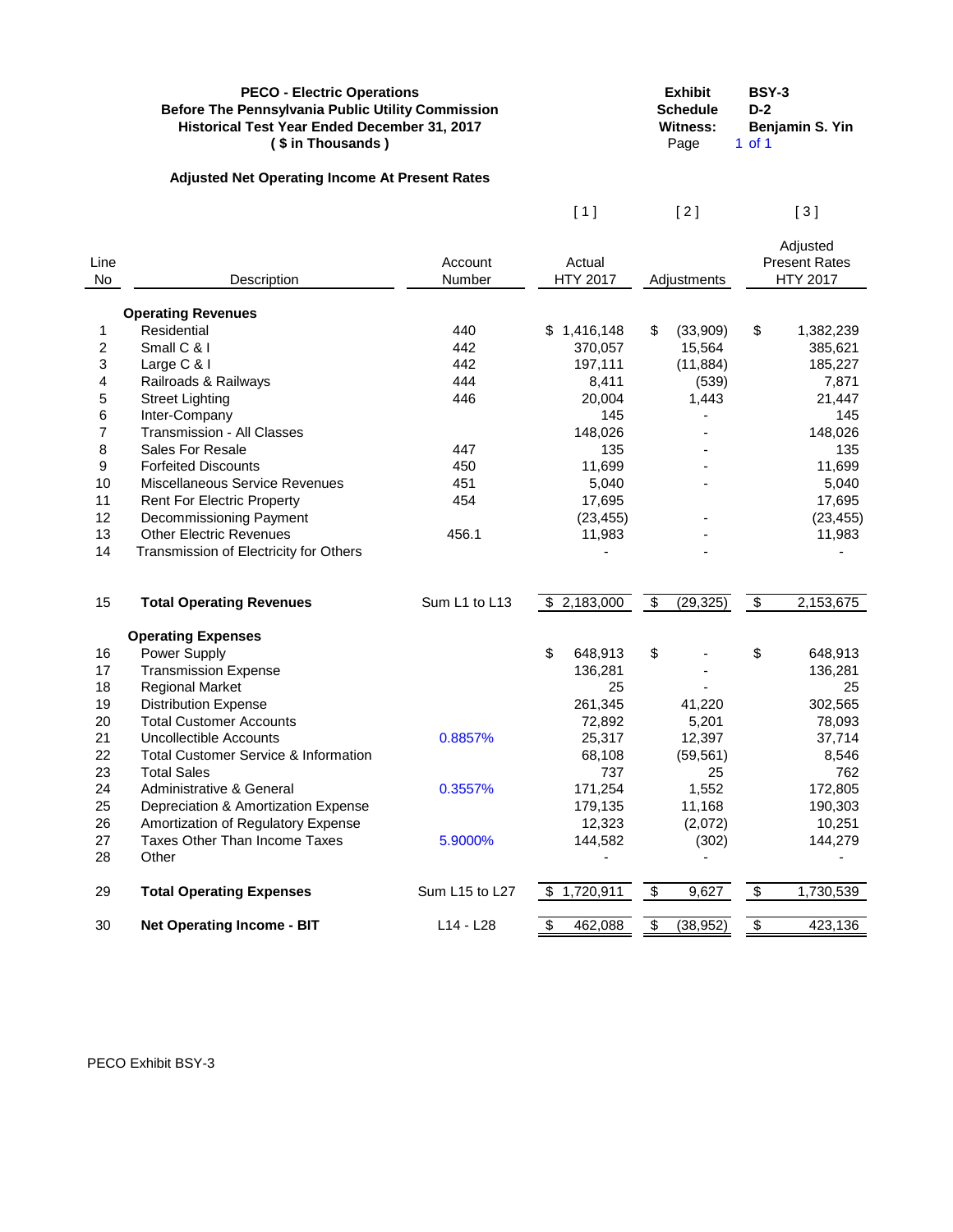|                |                                                                  |                             |               |                           | <b>Before The Pennsylvania Public Utility Commission</b><br>Historical Test Year Ended December 31, 2017<br>Adjustments to Net Operating Income | <b>PECO - Electric Operations</b><br>(\$ in Thousands) |              |                |                    |                           |                 |               |                |               |                       |                | <b>Exhibit</b><br><b>Schedule</b><br><b>Witness:</b><br>Page | <b>BSY-3</b><br>$D-3$<br>of 2 | Benjamin S. Yin    |
|----------------|------------------------------------------------------------------|-----------------------------|---------------|---------------------------|-------------------------------------------------------------------------------------------------------------------------------------------------|--------------------------------------------------------|--------------|----------------|--------------------|---------------------------|-----------------|---------------|----------------|---------------|-----------------------|----------------|--------------------------------------------------------------|-------------------------------|--------------------|
|                |                                                                  |                             | [1]           |                           | [2]                                                                                                                                             | [3]                                                    |              |                | [4]<br>Adjustments |                           | [5]             |               | [6]            |               | $[7]$                 |                | [8]                                                          |                               | $[9]$              |
| Line           |                                                                  | Account                     | Actual        |                           |                                                                                                                                                 | <b>Salaries &amp;</b>                                  |              |                | <b>Rate Case</b>   |                           | <b>Employee</b> |               |                |               |                       |                | <b>IPA</b>                                                   |                               | Sub-Total          |
| No             | Description                                                      | Number                      | HTY 2017      |                           | Revenues                                                                                                                                        | Wages                                                  |              |                | Normalization      |                           | <b>Benefits</b> |               | <b>Pension</b> |               | <b>Uncollectibles</b> |                | Recovery                                                     |                               | Proforma           |
|                | <b>Operating Revenues</b>                                        |                             |               |                           | $D-5$                                                                                                                                           | $D-6$                                                  |              |                | $D-7$              |                           | $D-8$           |               | $D-9$          |               | $D-10$                |                | $D-11$                                                       |                               | Sum $[1]$ to $[8]$ |
|                | <b>Customer &amp; Distribution Revenue</b>                       |                             |               |                           |                                                                                                                                                 |                                                        |              |                |                    |                           |                 |               |                |               |                       |                |                                                              |                               |                    |
|                | Residential                                                      | 440                         | \$<br>872,642 | \$                        | (33,909)                                                                                                                                        |                                                        |              |                |                    |                           |                 |               |                |               |                       |                |                                                              | \$                            | 838,733            |
| $\overline{2}$ | Small C & I                                                      | 442                         | 245,591       |                           | 15,564                                                                                                                                          |                                                        |              |                |                    |                           |                 |               |                |               |                       |                |                                                              |                               | 261,154            |
| 3              | Large C & I                                                      | 442                         | 177,080       |                           | (11, 884)                                                                                                                                       |                                                        |              |                |                    |                           |                 |               |                |               |                       |                |                                                              |                               | 165,196            |
|                | Railroads & Railways                                             | 444                         | 8,411         |                           | (539)                                                                                                                                           |                                                        |              |                |                    |                           |                 |               |                |               |                       |                |                                                              |                               | 7,871              |
| 5              | <b>Street Lighting</b>                                           | 446                         | 19,297<br>182 |                           | 1,443                                                                                                                                           |                                                        |              |                |                    |                           |                 |               |                |               |                       |                |                                                              |                               | 20,741<br>182      |
| 6              | Inter-Company<br><b>Transmission - All Classes</b>               |                             |               |                           | $\sim$                                                                                                                                          |                                                        |              |                |                    |                           |                 |               |                |               |                       |                |                                                              |                               |                    |
|                | <b>Electric Cost Revenue</b>                                     |                             | 148,026       |                           | $\overline{\phantom{a}}$                                                                                                                        |                                                        |              |                |                    |                           |                 |               |                |               |                       |                |                                                              |                               | 148,026            |
|                | Residential                                                      | 440                         | 543,506       |                           |                                                                                                                                                 |                                                        |              |                |                    |                           |                 |               |                |               |                       |                |                                                              |                               | 543,506            |
| 8<br>9         | Small C & I                                                      | 442                         | 124,466       |                           |                                                                                                                                                 |                                                        |              |                |                    |                           |                 |               |                |               |                       |                |                                                              |                               |                    |
|                | Large C & I                                                      | 442                         |               |                           |                                                                                                                                                 |                                                        |              |                |                    |                           |                 |               |                |               |                       |                |                                                              |                               | 124,466            |
| 10             | Railroads & Railways                                             | 444                         | 20,031        |                           |                                                                                                                                                 |                                                        |              |                |                    |                           |                 |               |                |               |                       |                |                                                              |                               | 20,031             |
| 11             | <b>Street Lighting</b>                                           | 446                         | 706           |                           |                                                                                                                                                 |                                                        |              |                |                    |                           |                 |               |                |               |                       |                |                                                              |                               | 706                |
| 12<br>13       | Inter-Company                                                    |                             |               |                           |                                                                                                                                                 |                                                        |              |                |                    |                           |                 |               |                |               |                       |                |                                                              |                               |                    |
| 14             | Sales For Resale                                                 | 447                         | (37)<br>135   |                           | $\blacksquare$                                                                                                                                  |                                                        |              |                |                    |                           |                 |               |                |               |                       |                |                                                              |                               | (37)<br>135        |
|                | <b>Forfeited Discounts</b>                                       |                             |               |                           |                                                                                                                                                 |                                                        |              |                |                    |                           |                 |               |                |               |                       |                |                                                              |                               |                    |
| 15             |                                                                  | 450                         | 11,699        |                           |                                                                                                                                                 |                                                        |              |                |                    |                           |                 |               |                |               |                       |                |                                                              |                               | 11,699             |
| 16             | Miscellaneous Service Revenues                                   | 451                         | 5,040         |                           |                                                                                                                                                 |                                                        |              |                |                    |                           |                 |               |                |               |                       |                |                                                              |                               | 5,040              |
| 17             | <b>Rent For Electric Property</b>                                | 454                         | 17,695        |                           |                                                                                                                                                 |                                                        |              |                |                    |                           |                 |               |                |               |                       |                |                                                              |                               | 17,695             |
| 18             | <b>Decommissioning Payment</b><br><b>Other Electric Revenues</b> |                             | (23, 455)     |                           |                                                                                                                                                 |                                                        |              |                |                    |                           |                 |               |                |               |                       |                |                                                              |                               | (23, 455)          |
| 19             |                                                                  | 456.1                       | 11,983        |                           | $\blacksquare$                                                                                                                                  |                                                        |              |                |                    |                           |                 |               |                |               |                       |                |                                                              |                               | 11,983             |
| 20             | Transmission of Electricity for Others                           | 456                         |               |                           | $\overline{\phantom{a}}$                                                                                                                        |                                                        |              |                |                    |                           |                 |               |                |               |                       |                |                                                              |                               |                    |
| 21             | <b>Total Operating Revenues</b>                                  | Sum L1 to L19               | \$2,183,000   | $\boldsymbol{\mathsf{S}}$ | (29, 325)                                                                                                                                       | \$                                                     |              | $\mathfrak{S}$ |                    | $\boldsymbol{\mathsf{S}}$ |                 | \$            |                | $\mathfrak s$ |                       | $\mathfrak{S}$ | $\sim$                                                       | \$                            | 2,153,675          |
|                | <b>Operating Expenses</b>                                        |                             |               |                           |                                                                                                                                                 |                                                        |              |                |                    |                           |                 |               |                |               |                       |                |                                                              |                               |                    |
| 22             | Power Supply                                                     |                             | \$<br>648,913 |                           |                                                                                                                                                 |                                                        |              |                |                    |                           |                 |               |                |               |                       |                |                                                              | $\frac{1}{2}$                 | 648,913            |
| 23             | <b>Transmission Expense</b>                                      |                             | 136,281       |                           |                                                                                                                                                 |                                                        |              |                |                    |                           |                 |               |                |               |                       |                |                                                              |                               | 136,281            |
| 24             | <b>Regional Market</b>                                           |                             | 25            |                           |                                                                                                                                                 |                                                        |              |                |                    |                           |                 |               |                |               |                       |                |                                                              |                               | 25                 |
| 25             | <b>Distribution Expense</b>                                      |                             | 261,345       |                           |                                                                                                                                                 |                                                        | 3,613        |                |                    |                           |                 |               |                |               |                       |                | 3,647                                                        |                               | 268,606            |
| 26             | <b>Total Customer Accounts</b>                                   |                             | 72,892        |                           |                                                                                                                                                 |                                                        | 1,383        |                |                    |                           |                 |               |                |               |                       |                |                                                              |                               | 74,275             |
| 27             | <b>Uncollectible Accounts</b>                                    |                             | 25,317        |                           |                                                                                                                                                 |                                                        |              |                |                    |                           |                 |               |                |               | 12,397                |                |                                                              |                               | 37,714             |
| 28             | <b>Total Customer Service &amp; Information</b>                  |                             | 68,108        |                           |                                                                                                                                                 |                                                        | 57           |                |                    |                           |                 |               |                |               |                       |                |                                                              |                               | 68,164             |
| 29             | <b>Total Sales</b>                                               |                             | 737           |                           |                                                                                                                                                 |                                                        | 25           |                |                    |                           |                 |               |                |               |                       |                |                                                              |                               | 762                |
| 30             | Administrative & General                                         |                             | 171,254       |                           |                                                                                                                                                 |                                                        | 2,140        |                | 867                |                           | 446             |               | (1,901)        |               |                       |                |                                                              |                               | 172,805            |
| 31             | Depreciation & Amortization Expense                              |                             | 179,135       |                           |                                                                                                                                                 |                                                        |              |                |                    |                           |                 |               |                |               |                       |                |                                                              |                               | 179,135            |
| 32             | Amortization of Regulatory Expense                               |                             | 12,323        |                           |                                                                                                                                                 |                                                        |              |                |                    |                           |                 |               |                |               |                       |                |                                                              |                               | 12,323             |
| 33             | Taxes Other Than Income Taxes                                    |                             | 144,582       |                           |                                                                                                                                                 |                                                        |              |                |                    |                           |                 |               |                |               |                       |                |                                                              |                               | 144,582            |
| 34             | Other                                                            |                             |               |                           |                                                                                                                                                 |                                                        |              |                |                    |                           |                 |               |                |               |                       |                |                                                              |                               |                    |
| 35             | <b>Total Operating Expenses</b>                                  | Sum L21 to L33 \$ 1,720,911 |               | \$                        |                                                                                                                                                 | \$.                                                    | 7,218        | \$             | 867                | \$                        | 446             | S.            | (1,901)        | \$            | 12,397                | -S             | 3,647                                                        | \$.                           | 1,743,585          |
|                |                                                                  |                             |               |                           |                                                                                                                                                 |                                                        |              |                |                    |                           |                 |               |                |               |                       |                |                                                              |                               |                    |
| 36             | Net Operating Income Before Income Tax                           | L20 - L34                   | \$<br>462,088 | \$                        | (29, 325)                                                                                                                                       | $\frac{1}{2}$                                          | $(7,218)$ \$ |                | (867)              | \$                        | (446)           | $\frac{1}{2}$ | 1,901          | \$            | (12, 397)             | \$             | (3,647)                                                      | \$                            | 410,089            |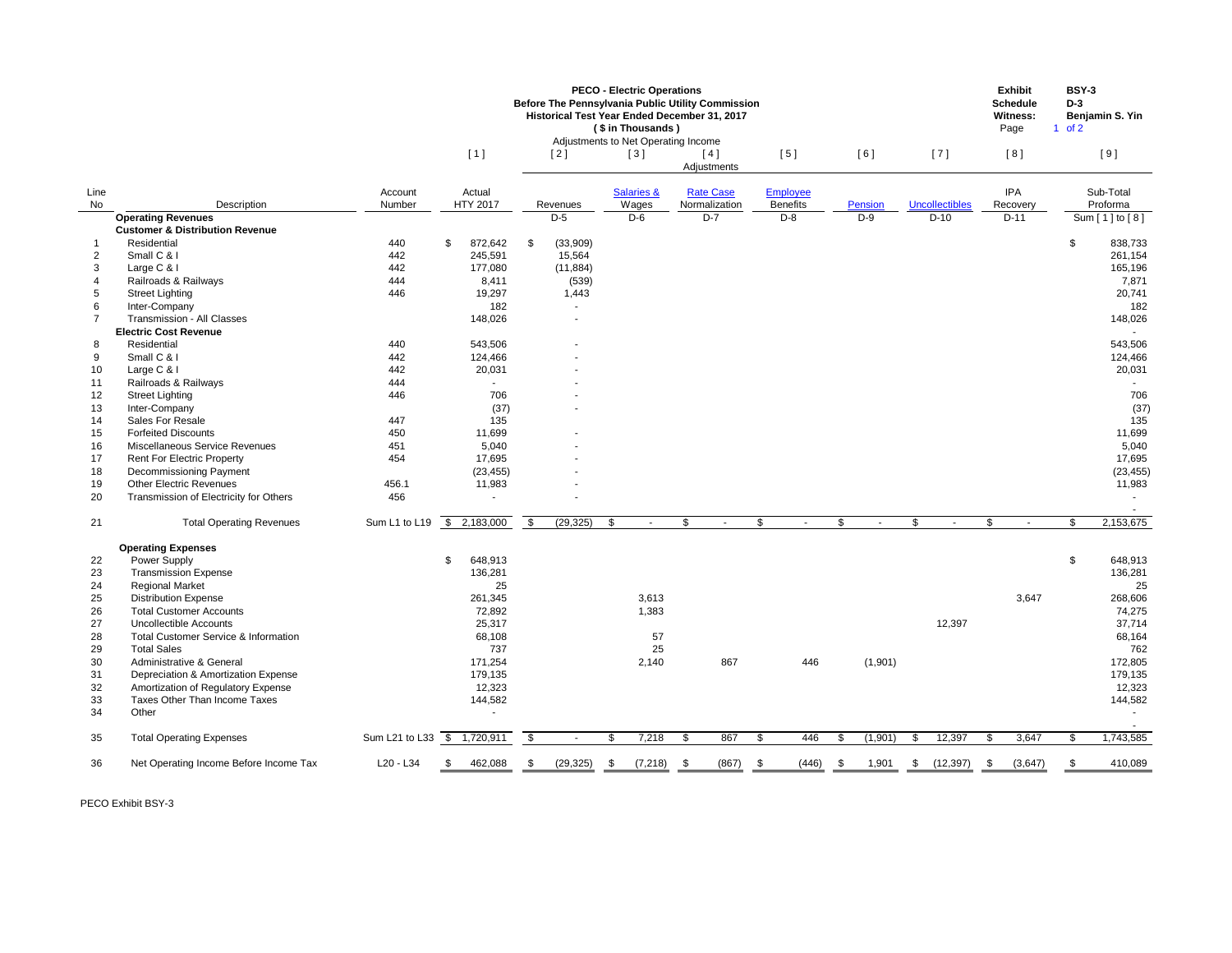|      |                                                 |                             |                |                          | <b>PECO - Electric Operations</b><br>Before The Pennsylvania Public Utility Commission<br>Historical Test Year Ended December 31, 2017<br>(\$ in Thousands)<br>Adjustments to Net Operating Income |                                  |                          |                           |                                   | <b>Exhibit</b><br><b>Schedule</b><br><b>Witness:</b><br>Page | <b>BSY-2</b><br>$D-3$<br>$2$ of $2$ | Benjamin S. Yin  |
|------|-------------------------------------------------|-----------------------------|----------------|--------------------------|----------------------------------------------------------------------------------------------------------------------------------------------------------------------------------------------------|----------------------------------|--------------------------|---------------------------|-----------------------------------|--------------------------------------------------------------|-------------------------------------|------------------|
|      |                                                 |                             | $[10]$         | $[11]$                   | $[12]$                                                                                                                                                                                             | $[13]$<br>Adjustments            | $[14]$                   | [15]                      | $[16]$<br>Adjustments             | [17]                                                         |                                     | $[18]$           |
| Line |                                                 | Account                     | From<br>Page 1 | Interest on              | Storm<br>Recovery                                                                                                                                                                                  | Regulatory<br><b>Initiatives</b> | Energy<br>Efficiency     | Costs<br>To               | <b>Taxes</b><br>Other Than        | <b>Depreciation</b>                                          |                                     | Total            |
| No   | Description                                     | Number                      | Sub-total      | <b>Cust Deposits</b>     | Normalization                                                                                                                                                                                      | Program                          | Program                  | Achieve                   | Income                            | Annualization                                                |                                     | Adjusted         |
|      | <b>Operating Revenues</b>                       |                             |                | $D-12$                   | $D-13$                                                                                                                                                                                             | $D-14$                           | $D-5D$                   | $D-15$                    | $D-16$                            | $D-17$                                                       |                                     | Sum [10] to [17] |
|      | <b>Customer &amp; Distribution Revenue</b>      |                             |                |                          |                                                                                                                                                                                                    |                                  |                          |                           |                                   |                                                              |                                     |                  |
| 37   | Residential                                     | 440                         | \$<br>838,733  |                          |                                                                                                                                                                                                    |                                  |                          |                           |                                   |                                                              | \$                                  | 838,733          |
| 38   | Small C & I                                     | 442                         | 261,154        |                          |                                                                                                                                                                                                    |                                  |                          |                           |                                   |                                                              |                                     | 261,154          |
| 39   | Large C & I                                     | 442                         | 165,196        |                          |                                                                                                                                                                                                    |                                  |                          |                           |                                   |                                                              |                                     | 165,196          |
| 40   | Railroads & Railways                            | 444                         | 7,871          |                          |                                                                                                                                                                                                    |                                  |                          |                           |                                   |                                                              |                                     | 7,871            |
| 41   | <b>Street Lighting</b>                          | 446                         | 20,741         |                          |                                                                                                                                                                                                    |                                  |                          |                           |                                   |                                                              |                                     | 20,741           |
| 42   | Inter-Company                                   |                             | 182            |                          |                                                                                                                                                                                                    |                                  |                          |                           |                                   |                                                              |                                     | 182              |
| 43   | <b>Transmission - All Classes</b>               |                             | 148,026        |                          |                                                                                                                                                                                                    |                                  |                          |                           |                                   |                                                              |                                     | 148,026          |
|      | <b>Electric Cost Revenue</b>                    |                             | $\sim$         |                          |                                                                                                                                                                                                    |                                  |                          |                           |                                   |                                                              |                                     |                  |
| 44   | Residential                                     | 440                         | 543,506        |                          |                                                                                                                                                                                                    |                                  |                          |                           |                                   |                                                              |                                     | 543,506          |
| 45   | Small C & I                                     | 442                         | 124,466        |                          |                                                                                                                                                                                                    |                                  |                          |                           |                                   |                                                              |                                     | 124,466          |
| 46   | Large C & I                                     | 442                         | 20,031         |                          |                                                                                                                                                                                                    |                                  |                          |                           |                                   |                                                              |                                     | 20,031           |
| 47   | Railroads & Railways                            | 444                         |                |                          |                                                                                                                                                                                                    |                                  |                          |                           |                                   |                                                              |                                     |                  |
| 48   | <b>Street Lighting</b>                          | 446                         | 706            |                          |                                                                                                                                                                                                    |                                  |                          |                           |                                   |                                                              |                                     | 706              |
| 49   | Inter-Company                                   |                             | (37)           |                          |                                                                                                                                                                                                    |                                  |                          |                           |                                   |                                                              |                                     | (37)             |
| 50   | Sales For Resale                                | 447                         | 135            |                          |                                                                                                                                                                                                    |                                  |                          |                           |                                   |                                                              |                                     | 135              |
| 51   | <b>Forfeited Discounts</b>                      | 450                         | 11,699         |                          |                                                                                                                                                                                                    |                                  |                          |                           |                                   |                                                              |                                     | 11,699           |
| 52   | Miscellaneous Service Revenues                  | 451                         | 5,040          |                          |                                                                                                                                                                                                    |                                  |                          |                           |                                   |                                                              |                                     | 5,040            |
| 53   | <b>Rent For Electric Property</b>               | 454                         | 17,695         |                          |                                                                                                                                                                                                    |                                  |                          |                           |                                   |                                                              |                                     | 17,695           |
| 54   | <b>Decommissioning Payment</b>                  |                             | (23, 455)      |                          |                                                                                                                                                                                                    |                                  |                          |                           |                                   |                                                              |                                     | (23, 455)        |
|      | <b>Other Electric Revenues</b>                  |                             |                |                          |                                                                                                                                                                                                    |                                  |                          |                           |                                   |                                                              |                                     |                  |
| 55   |                                                 | 456                         | 11,983         |                          |                                                                                                                                                                                                    |                                  |                          |                           |                                   |                                                              |                                     | 11,983           |
| 56   | Transmission of Electricity for Others          | 456                         | $\blacksquare$ |                          |                                                                                                                                                                                                    |                                  |                          |                           |                                   |                                                              |                                     |                  |
| 57   | <b>Total Operating Revenues</b>                 | Sum L36 to L54 \$ 2,153,675 |                | $\mathfrak{F}$<br>$\sim$ | $\$\$<br>$\sim$                                                                                                                                                                                    | $\sqrt[6]{2}$<br>$\sim$          | $\$\$<br>$\sim$ 10 $\pm$ | $\mathbb{S}$<br>$\sim$    | $\sqrt[6]{\frac{1}{2}}$<br>$\sim$ | $\boldsymbol{\mathsf{S}}$                                    | $\boldsymbol{\mathsf{S}}$           | 2,153,675        |
|      | <b>Operating Expenses</b>                       |                             |                |                          |                                                                                                                                                                                                    |                                  |                          |                           |                                   |                                                              |                                     |                  |
| 58   | Power Supply                                    |                             | \$<br>648,913  |                          |                                                                                                                                                                                                    |                                  |                          |                           |                                   |                                                              | $\mathfrak{S}$                      | 648,913          |
| 59   | <b>Transmission Expense</b>                     |                             | 136,281        |                          |                                                                                                                                                                                                    |                                  |                          |                           |                                   |                                                              |                                     | 136,281          |
| 60   | <b>Regional Market</b>                          |                             | 25             |                          |                                                                                                                                                                                                    |                                  |                          |                           |                                   |                                                              |                                     | 25               |
| 61   | <b>Distribution Expense</b>                     |                             | 268,606        |                          | 33,960                                                                                                                                                                                             |                                  |                          |                           |                                   |                                                              |                                     | 302,565          |
| 62   | <b>Total Customer Accounts</b>                  |                             | 74,275         | 1,258                    |                                                                                                                                                                                                    |                                  |                          | 2,560                     |                                   |                                                              |                                     | 78,093           |
| 63   | <b>Uncollectible Accounts</b>                   |                             | 37,714         |                          |                                                                                                                                                                                                    |                                  |                          |                           |                                   |                                                              |                                     | 37,714           |
| 64   | <b>Total Customer Service &amp; Information</b> |                             | 68,164         |                          |                                                                                                                                                                                                    |                                  | (59, 618)                |                           |                                   |                                                              |                                     | 8,546            |
| 65   | <b>Total Sales</b>                              |                             | 762            |                          |                                                                                                                                                                                                    |                                  |                          |                           |                                   |                                                              |                                     | 762              |
| 66   | Administrative & General                        |                             | 172,805        |                          |                                                                                                                                                                                                    |                                  |                          |                           |                                   |                                                              |                                     | 172,805          |
| 67   | Depreciation & Amortization Expense             |                             | 179,135        |                          |                                                                                                                                                                                                    |                                  |                          |                           |                                   | 11,168                                                       |                                     | 190,303          |
| 68   | Amortization of Regulatory Expense              |                             | 12,323         |                          |                                                                                                                                                                                                    |                                  | (2,072)                  |                           |                                   |                                                              |                                     | 10,251           |
| 69   | Taxes Other Than Income Taxes                   |                             | 144,582        |                          |                                                                                                                                                                                                    |                                  |                          |                           | (302)                             |                                                              |                                     | 144,279          |
| 70   | Other                                           |                             |                |                          |                                                                                                                                                                                                    |                                  |                          |                           |                                   |                                                              |                                     |                  |
| 71   | <b>Total Operating Expenses</b>                 | Sum L56 to L68 \$ 1,743,585 |                | 1,258<br>\$              | \$<br>33,960                                                                                                                                                                                       | \$<br>$\sim$                     | \$<br>(61, 690)          | \$<br>2,560               | $\sqrt[6]{3}$<br>(302)            | \$<br>11,168                                                 | \$                                  | 1,730,539        |
| 72   | Net Operating Income Before Income Tax          | L55 - L69                   | 410,089<br>\$  | (1,258)<br>\$            | (33,960)<br>$\frac{1}{2}$                                                                                                                                                                          | \$                               | 61,690<br>-\$            | (2,560)<br>$\mathfrak{S}$ | 302<br>$\mathcal{S}$              | (11, 168)<br>\$                                              |                                     | 423,136          |
|      |                                                 |                             |                |                          |                                                                                                                                                                                                    |                                  |                          |                           |                                   |                                                              |                                     |                  |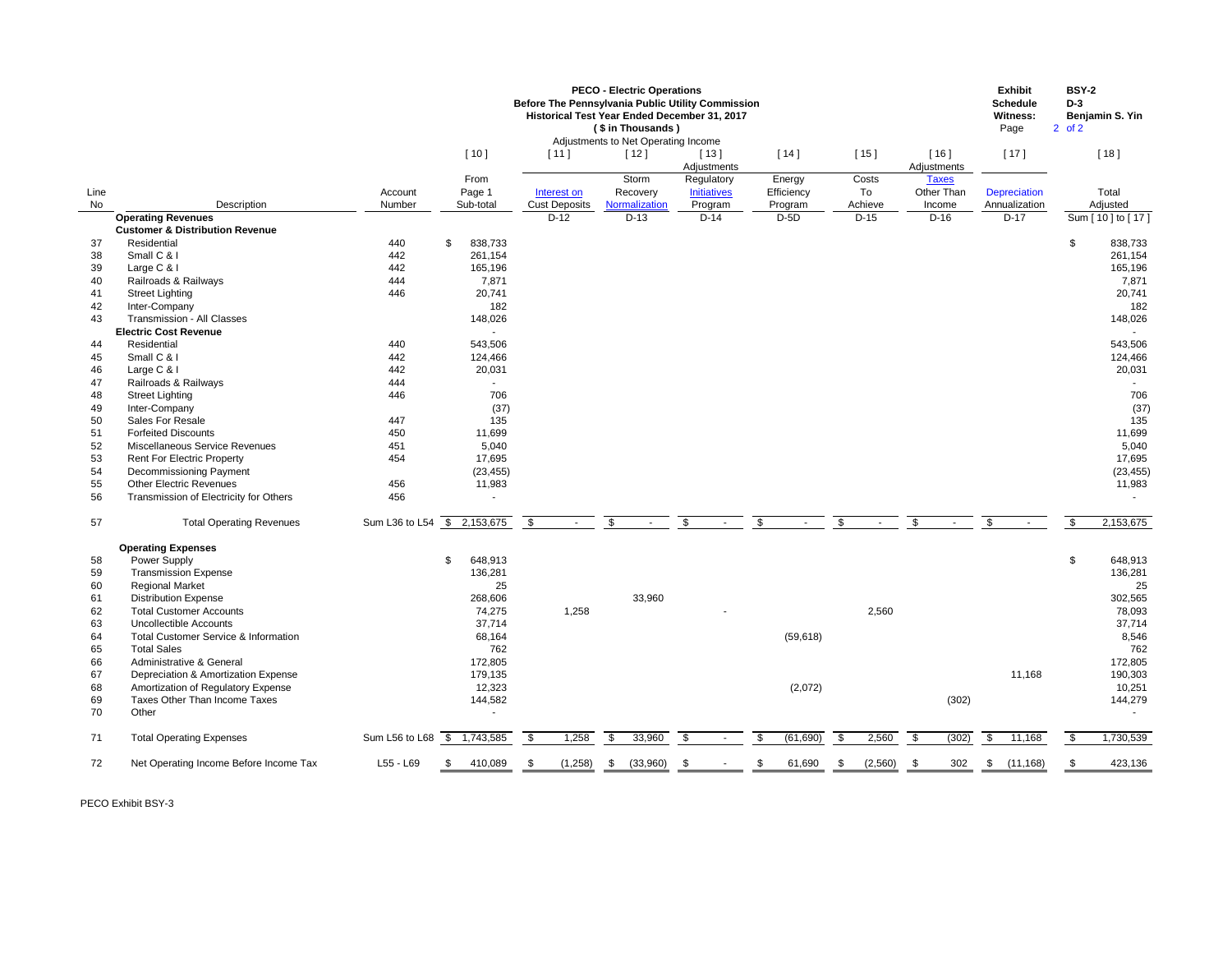|            | <b>PECO - Electric Operations</b><br><b>Before The Pennsylvania Public Utility Commission</b><br>Historical Test Year Ended December 31, 2017<br>(\$ in Thousands) |                       |                                       |                            | <b>Exhibit</b><br><b>Schedule</b><br><b>Witness:</b><br>Page | <b>BSY-3</b><br>$D-4$<br>$1$ of $2$ | Benjamin S. Yin       |
|------------|--------------------------------------------------------------------------------------------------------------------------------------------------------------------|-----------------------|---------------------------------------|----------------------------|--------------------------------------------------------------|-------------------------------------|-----------------------|
|            | <b>Summary of Adjustments by FERC Account</b>                                                                                                                      |                       |                                       |                            |                                                              |                                     |                       |
|            |                                                                                                                                                                    | [1]                   | [2]                                   |                            | [3]                                                          |                                     | [4]                   |
| Line<br>No | Description                                                                                                                                                        | Account<br>Number     | Actual<br><b>HTY 2017</b>             |                            | Adjustments                                                  |                                     | Pro Forma<br>Adjusted |
|            |                                                                                                                                                                    |                       |                                       |                            |                                                              |                                     | $[2]+[3]$             |
| 1          | <b>Customer &amp; Distribution Revenue</b><br>Residential                                                                                                          |                       | \$<br>872,642                         | \$                         | (33,909)                                                     | \$                                  | 838,733               |
| 2          | Small C & I                                                                                                                                                        |                       | 245,591                               |                            | 15,564                                                       |                                     | 261,154               |
| 3          | Large C & I                                                                                                                                                        |                       | 177,080                               |                            | (11, 884)                                                    |                                     | 165,196               |
| 4          | Railroads & Railways                                                                                                                                               |                       | 8,411                                 |                            | (539)                                                        |                                     | 7,871                 |
| 5          | <b>Street Lighting</b>                                                                                                                                             |                       | 19,297                                |                            | 1,443                                                        |                                     | 20,741                |
| 6          | Inter-Company                                                                                                                                                      |                       | 182                                   |                            |                                                              |                                     | 182                   |
| 7          | <b>Transmission - All Classes</b>                                                                                                                                  |                       | 148,026                               |                            |                                                              |                                     | 148,026               |
| 8          | <b>Cust Chg &amp; Distrib Revenue</b>                                                                                                                              | Sum L1 to L7          | \$1,471,228                           | \$                         | (29, 325)                                                    | $\sqrt[6]{3}$                       | 1,441,904             |
|            | <b>Electric Cost Revenue</b>                                                                                                                                       |                       |                                       |                            |                                                              |                                     |                       |
| 9          | Residential                                                                                                                                                        |                       | \$<br>543,506                         | \$                         |                                                              | \$                                  | 543,506               |
| 10         | Small C & I                                                                                                                                                        |                       | 124,466                               |                            |                                                              |                                     | 124,466               |
| 11         | Large C & I                                                                                                                                                        |                       | 20,031                                |                            |                                                              |                                     | 20,031                |
| 12         | Railroads & Railways                                                                                                                                               |                       |                                       |                            |                                                              |                                     |                       |
| 13         | <b>Street Lighting</b>                                                                                                                                             |                       | 706                                   |                            |                                                              |                                     | 706                   |
| 14         | Inter-Company                                                                                                                                                      |                       | (37)                                  |                            |                                                              |                                     | (37)                  |
| 15         | <b>Revenue for Cost of Electric</b>                                                                                                                                | Sum L9 to L14         | \$<br>688,673                         | $\boldsymbol{\$}$          | $\blacksquare$                                               | $\boldsymbol{\mathsf{\$}}$          | 688,673               |
|            | <b>Other Revenue</b>                                                                                                                                               |                       |                                       |                            |                                                              |                                     |                       |
| 16         | <b>Forfeited Discounts</b>                                                                                                                                         |                       | 11,699                                |                            |                                                              |                                     | 11,699                |
| 17         | Miscellaneous Service Revenues                                                                                                                                     |                       | 5,040                                 |                            |                                                              |                                     | 5,040                 |
| 18         | <b>Rent For Electric Property</b>                                                                                                                                  |                       | 17,695                                |                            |                                                              |                                     | 17,695                |
| 19         | Decommissioning Payment                                                                                                                                            |                       | (23, 455)                             |                            |                                                              |                                     | (23, 455)             |
| 20         | <b>Other Electric Revenues</b>                                                                                                                                     |                       | 11,983                                |                            |                                                              |                                     | 11,983                |
| 21         | Transmission of Electricity for Others                                                                                                                             |                       |                                       |                            |                                                              |                                     |                       |
| 22         | <b>Other Revenue</b>                                                                                                                                               | Sum L16 to L21        | $\sqrt[6]{\frac{1}{2}}$<br>22,963     | $\frac{1}{2}$              |                                                              | \$                                  | 22,963                |
| 23         | <b>Total Operating Revenue</b>                                                                                                                                     | $L8 + L15 + L22$      | \$2,182,865                           | $\boldsymbol{\mathsf{\$}}$ | (29, 325)                                                    | $\boldsymbol{\mathsf{\$}}$          | 2,153,540             |
|            |                                                                                                                                                                    |                       |                                       |                            |                                                              |                                     |                       |
| 24a        | <b>POWER SUPPLY EXPENSES</b><br><b>Maintenance of Structures</b>                                                                                                   | 529                   |                                       |                            |                                                              |                                     |                       |
| 24         | <b>Purchased Power</b>                                                                                                                                             | 555                   | 646,922<br>\$                         | \$                         |                                                              | \$                                  | 646,922               |
| 25         | <b>Other Expenses</b>                                                                                                                                              | 557                   | 1,966                                 |                            |                                                              |                                     | 1,966                 |
| 26         | <b>Total Power Supply</b>                                                                                                                                          | $L24a + L25$          | \$<br>648,888                         | $\overline{\mathbf{e}}$    | $\blacksquare$                                               | $\frac{1}{2}$                       | 648,888               |
|            | <b>Transmission Expense</b>                                                                                                                                        |                       |                                       |                            |                                                              |                                     |                       |
|            | Operation                                                                                                                                                          |                       |                                       |                            |                                                              |                                     |                       |
| 27         | Operation & Supervision                                                                                                                                            | 560                   | \$                                    | \$                         |                                                              | \$                                  |                       |
| 28         | Load Dispatching                                                                                                                                                   | 561                   |                                       |                            |                                                              |                                     |                       |
| 29         | Scheduling, System Control & Dispatch                                                                                                                              | 561.4                 | 63,315                                |                            |                                                              |                                     | 63,315                |
| 30         | <b>Transmission Service Studies</b>                                                                                                                                | 561.6                 |                                       |                            |                                                              |                                     |                       |
| 31         | <b>Generation Service Studies</b>                                                                                                                                  | 561.7                 |                                       |                            |                                                              |                                     |                       |
| 32         | Reliability, Planning & Standard Development                                                                                                                       | 561.8                 | 72,966                                |                            |                                                              |                                     | 72,966                |
| 33         | <b>Station Expnese</b>                                                                                                                                             | 562                   |                                       |                            |                                                              |                                     |                       |
| 34         | <b>Overhead Lines</b>                                                                                                                                              | 563                   |                                       |                            |                                                              |                                     |                       |
| 35         | <b>Underground Lines Expense</b>                                                                                                                                   | 564                   |                                       |                            |                                                              |                                     |                       |
| 36<br>37   | Miscellaneous Expense                                                                                                                                              | 566                   |                                       |                            |                                                              |                                     |                       |
| 38         | Rents<br><b>Total Transmission Operation Expense</b>                                                                                                               | 567<br>Sum L27 to L37 | $\boldsymbol{\mathsf{\$}}$<br>136,281 | $$\mathbb{S}$$             |                                                              | \$                                  | 136,281               |
|            |                                                                                                                                                                    |                       |                                       |                            |                                                              |                                     |                       |

## **Maintenance**

| 39 | Maintenance of Structures              | 569            |         |  |         |
|----|----------------------------------------|----------------|---------|--|---------|
| 40 | Maintenance of Computer Hardware       | 569.1          |         |  |         |
| 41 | Maintenance of Computer Software       | 569.2          |         |  |         |
| 42 | Maintenance of Communicaiton Equipment | 569.3          |         |  |         |
| 43 | Maintenance of Station Equipment       | 570            |         |  |         |
| 44 | Maintenance Overhead Lines             | 571            |         |  |         |
| 45 | Maintenance of Underground Lines       | 572            |         |  |         |
| 46 | Maintenance of Misc Transmission Plant | 573            |         |  |         |
| 47 | <b>Total Transmission Maintenance</b>  | Sum L39 to L46 |         |  |         |
| 48 | <b>Total Transmission Expense</b>      | $L38 + L47$    | 136.281 |  | 136.281 |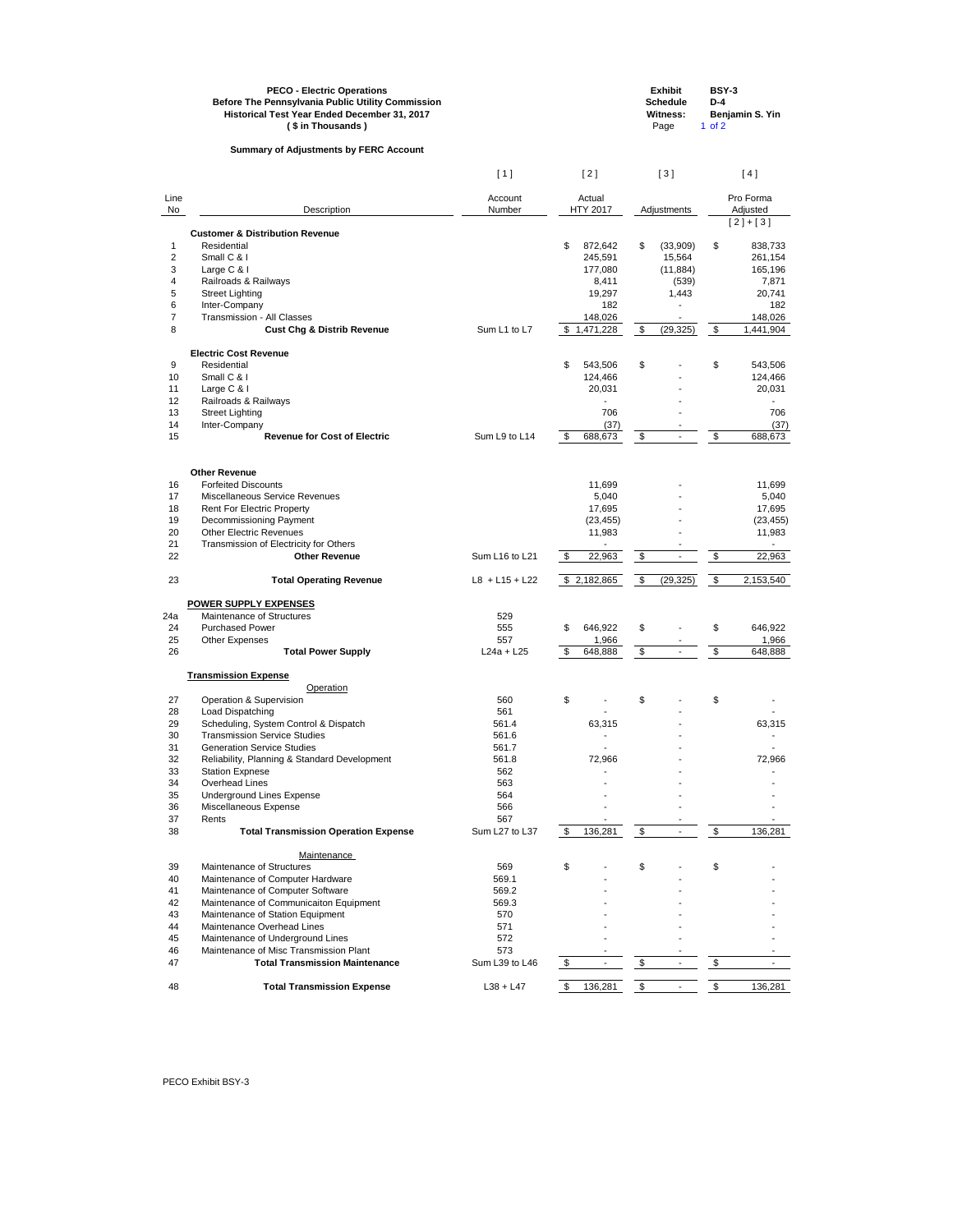|          | <b>PECO - Electric Operations</b><br><b>Before The Pennsylvania Public Utility Commission</b><br>Historical Test Year Ended December 31, 2017<br>(\$ in Thousands) |                |               |                 |                | <b>Exhibit</b><br><b>Schedule</b><br><b>Witness:</b><br>Page | <b>BSY-3</b><br>$D-4$<br>$2$ of $2$ | Benjamin S. Yin |
|----------|--------------------------------------------------------------------------------------------------------------------------------------------------------------------|----------------|---------------|-----------------|----------------|--------------------------------------------------------------|-------------------------------------|-----------------|
|          | <b>Summary of Adjustments by FERC Account</b>                                                                                                                      |                |               |                 |                |                                                              |                                     |                 |
|          |                                                                                                                                                                    | [1]            |               | [2]             |                | $[3]$                                                        |                                     | [4]             |
| Line     |                                                                                                                                                                    | Account        |               | Actual          |                |                                                              |                                     | Pro Forma       |
| No       | Description                                                                                                                                                        | Number         |               | <b>HTY 2017</b> |                | Adjustments                                                  |                                     | Adjusted        |
|          |                                                                                                                                                                    |                |               |                 |                |                                                              |                                     | $[2]+[3]$       |
|          | <b>Regional Market Expenses</b>                                                                                                                                    |                |               |                 |                |                                                              |                                     |                 |
| 49<br>50 | Market Facilitation, Monitoring & Compliance<br>Other                                                                                                              | 575.7          | \$            | 25              | \$             |                                                              | \$                                  | 25              |
| 51       | <b>Total Regional Market</b>                                                                                                                                       | $L49 + L50$    | $\sqrt[6]{3}$ | 25              | \$             | $\blacksquare$                                               | $\frac{1}{2}$                       | 25              |
|          | <b>Distribution Expense</b>                                                                                                                                        |                |               |                 |                |                                                              |                                     |                 |
|          | <b>Operations</b>                                                                                                                                                  |                |               |                 |                |                                                              |                                     |                 |
| 52       | Operation & Supervision                                                                                                                                            | 580            | \$            | 389             | \$             | 12                                                           | \$                                  | 401             |
| 53       | Load Dispatching                                                                                                                                                   | 581            |               | 21              |                |                                                              |                                     | 21              |
| 54       | <b>Station Expense</b>                                                                                                                                             | 582            |               | 2,161           |                | 1                                                            |                                     | 2,162           |
| 55       | <b>Overhead Lines Expenss</b>                                                                                                                                      | 583            |               | 5,750           |                | 85                                                           |                                     | 5,834           |
| 56       | <b>Underground Lines Expense</b>                                                                                                                                   | 584            |               | 7,420           |                | 102                                                          |                                     | 7,522           |
| 57       | Meter Expenses                                                                                                                                                     | 586            |               | 10,548          |                | 103                                                          |                                     | 10,651          |
| 58       | <b>Customer Installations Expense</b>                                                                                                                              | 587            |               | 8,324           |                | 204                                                          |                                     | 8,527           |
| 59       | Miscellaneous Expense                                                                                                                                              | 588            |               | 50,355          |                | 312                                                          |                                     | 50,667          |
| 60       | Rents                                                                                                                                                              | 589            |               | 221             |                |                                                              |                                     | 221             |
| 61       | <b>Total Distribution Operations</b>                                                                                                                               | Sum L52 to L60 | $\frac{3}{2}$ | 85,188          | $\$\$          | 819                                                          | $\boldsymbol{\mathsf{\$}}$          | 86,007          |
|          | Maintenance                                                                                                                                                        |                |               |                 |                |                                                              |                                     |                 |
| 62       | Maintenance - Energy Efficiency Programs                                                                                                                           |                | \$            |                 | \$             |                                                              | \$                                  |                 |
| 63       | Maintenance of Structures                                                                                                                                          | 591            |               | 4,077           |                | 59                                                           |                                     | 4,136           |
| 64       | Maintenance of Station Equipment                                                                                                                                   | 592            |               | 16,408          |                | 290                                                          |                                     | 16,699          |
| 65       | Maintenance of Overhead Lines                                                                                                                                      | 593            |               | 104,175         |                | 35,521                                                       |                                     | 139,695         |
| 66       | Maintenance of Underground Lines                                                                                                                                   | 594            |               | 33,354          |                | 734                                                          |                                     | 34,088          |
| 67       | Maintenance of Line Transformers                                                                                                                                   | 595            |               | 1,271           |                | 14                                                           |                                     | 1,285           |
| 68       | Maintenance of Street Lighting & Signal Systems                                                                                                                    | 596            |               | 1,096           |                | 5                                                            |                                     | 1,101           |
| 69       | Maintenance of Misc. Distribution                                                                                                                                  | 598            |               | 15,777          |                | 131                                                          |                                     | 15,908          |
| 70       | <b>Total Distribution Maintenance</b>                                                                                                                              | Sum L62 to L69 | \$            | 176,157         | $\mathfrak{F}$ | 36,754                                                       | $\frac{1}{2}$                       | 212,911         |
| 71       | <b>Total Distribution Expense</b>                                                                                                                                  | $L61 + L70$    | \$            | 261,345         | \$             | 37,573                                                       | $\boldsymbol{\mathsf{\$}}$          | 298,918         |
|          | <b>Customer Accounts</b>                                                                                                                                           |                |               |                 |                |                                                              |                                     |                 |
| 72       | Supervision                                                                                                                                                        | 901            | \$            |                 | \$             |                                                              | \$                                  |                 |
| 73       | Meter Reading                                                                                                                                                      | 902            |               | 544             |                | 1                                                            |                                     | 545             |
| 74       | <b>Customer Records and Collection</b>                                                                                                                             | 903            |               | 68,456          |                | 1,339                                                        |                                     | 69,796          |
| 75       | <b>Uncollectible Accounts</b>                                                                                                                                      | 904            |               | 25,317          |                | 12,397                                                       |                                     | 37,714          |
| 76       | Miscellaneous Customer Accounts                                                                                                                                    | 905            |               | 3,892           |                | 4,948                                                        |                                     | 8,840           |
| 77       | <b>Total Customer Accounts</b>                                                                                                                                     | Sum L72 to L76 | \$            | 98,209          | \$             | 18,685                                                       | $\boldsymbol{\mathsf{\$}}$          | 116,894         |
|          | <b>Customer Service &amp; Information</b>                                                                                                                          |                |               |                 |                |                                                              |                                     |                 |
| 78       | <b>Customer Assistance</b>                                                                                                                                         | 908            | \$            | 66,551          | \$             | (59, 561)                                                    | \$                                  | 6,990           |
| 79       | Informational & Instructional                                                                                                                                      | 909            |               | 1,226           |                |                                                              |                                     | 1,226           |
| 80       | Miscellaneous Customer & Informational                                                                                                                             | 910            |               | 331             |                | 0                                                            |                                     | 331             |
| 81       | <b>Total Customer Service &amp; Information</b>                                                                                                                    | Sum L78 to L80 | $\frac{1}{2}$ | 68,108          | $\frac{1}{2}$  | (59, 561)                                                    | $\boldsymbol{\mathsf{\$}}$          | 8,546           |
|          | <b>Sales</b>                                                                                                                                                       |                |               |                 |                |                                                              |                                     |                 |
| 82       | Demonstrating & Selling                                                                                                                                            | 912            | \$            | 737             | \$             | 25                                                           | \$                                  | 762             |
| 83       | <b>Miscellneous Sales</b>                                                                                                                                          | 916            |               |                 |                |                                                              |                                     |                 |
| 84       | <b>Total Sales</b>                                                                                                                                                 | $L82 + L83$    | \$            | 737             | \$             | 25                                                           | \$                                  | 762             |

|     | <b>Administration &amp; General - General</b>       |                |                 |             |                            |           |
|-----|-----------------------------------------------------|----------------|-----------------|-------------|----------------------------|-----------|
|     | Operation                                           |                |                 |             |                            |           |
| 85  | <b>Administrative and General Salaries</b>          | 920            | \$<br>22,927    | \$<br>2,017 | \$                         | 24,944    |
| 86  | Office Supplies and Expenses                        | 921            | 11,172          |             |                            | 11,172    |
| 87  | Administrative Expenses Transferred-Credit          | 922            |                 |             |                            |           |
| 88  | <b>Outside Service Employed</b>                     | 923            | 78,193          | 2,559       |                            | 80,752    |
| 89  | Property Insurance                                  | 924            | 219             |             |                            | 219       |
| 90  | Injuries and Damages                                | 925            | 13,782          | 71          |                            | 13,853    |
| 91  | <b>Employee Pensions and Benefits</b>               | 926            | 31,927          | (1, 454)    |                            | 30,473    |
| 92  | <b>Franchise Requirements</b>                       | 927            |                 |             |                            |           |
| 93  | <b>Regulatory Commission Expenses</b>               | 928            | 8,612           | 867         |                            | 9,479     |
| 94  | <b>Duplicate Charges-Credit</b>                     | 929            | (3, 167)        |             |                            | (3, 167)  |
| 95  | <b>General Advertising Expenses</b>                 | 930.1          |                 |             |                            |           |
| 96  | Miscellaneous General Expenses                      | 930.2          | 2,965           | 0           |                            | 2,965     |
| 97  | Rents                                               | 931            |                 |             |                            |           |
| 98  | A & G Operation Expenses                            | Sum L85 to L97 | \$<br>166,630   | \$<br>4,061 | \$                         | 170,691   |
|     | Maintenance                                         |                |                 |             |                            |           |
| 99  | Maintenance of General Plant                        | 935            | 4,623           | 51          |                            | 4,674     |
| 100 | <b>Total Administrative &amp; General</b>           | $L98 + L99$    | \$<br>171,254   | \$<br>4,112 | $\boldsymbol{\mathsf{\$}}$ | 175,365   |
| 101 | <b>Total O&amp;M Expenses</b>                       |                |                 |             |                            |           |
|     | L26 + L48 + L51 + L71 + L77 + L81 + L84 + L98 + L99 |                | \$<br>1,384,847 | \$<br>834   | \$                         | 1,385,680 |
|     | PECO Exhibit BSY-3                                  |                |                 |             |                            |           |
|     |                                                     |                |                 |             |                            |           |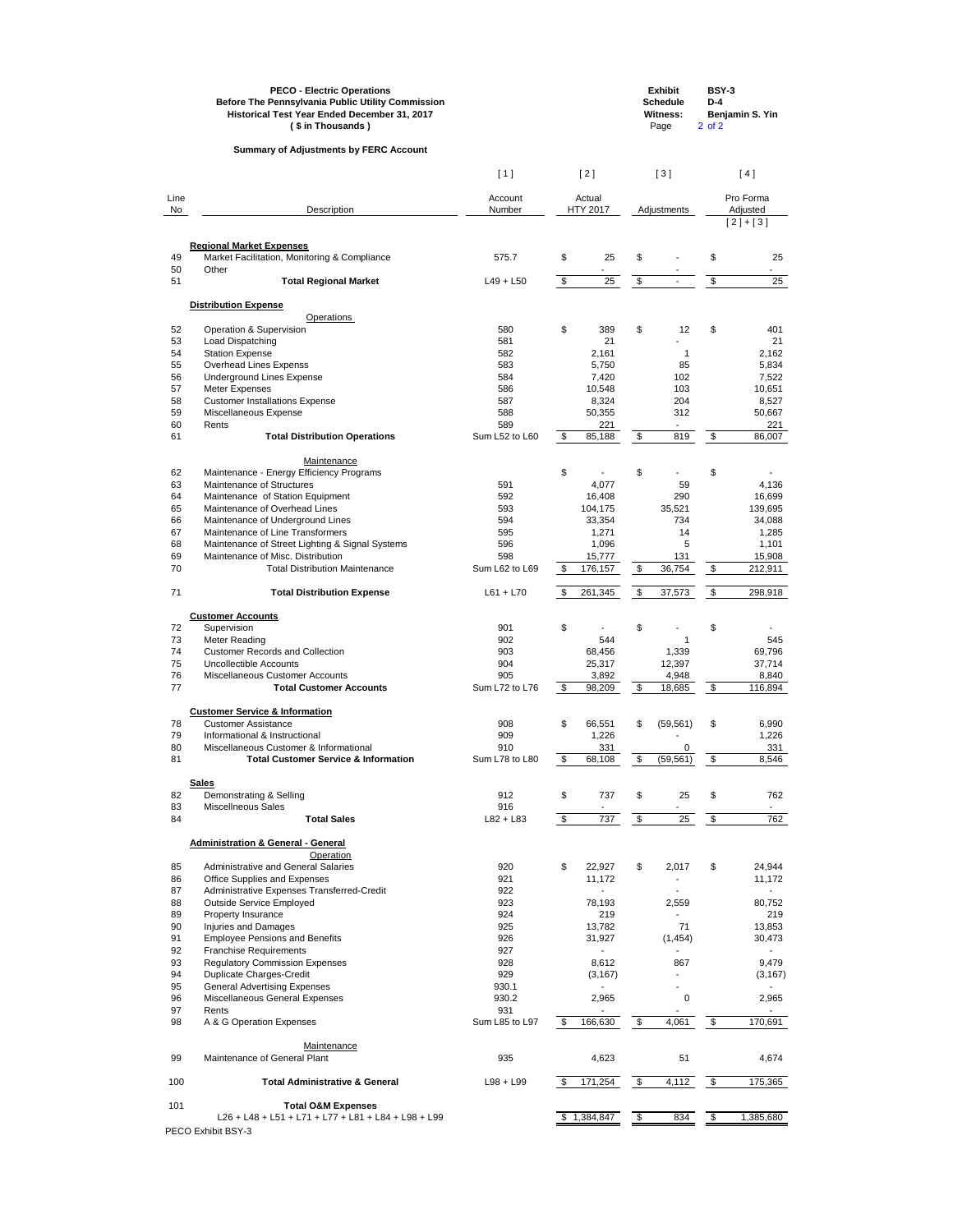## **PECO - Electric Operations Exhibit BSY-3 Before The Pennsylvania Public Utility Commission Schedule D-5 Historical Test Year Ended December 31, 2017 Witness: Benjamin S. Yin ( \$ in Thousands )** Page 1 of 1

# **Revenue Adjustments Summary**

|                |                                            | $[1]$                             | $[2]$            | $[3]$                    |       |      | [4]               |      | $[5]$                     |           | [6]                                |            | $[7]$                                       |      | [8]                               |            | [9]                      |      | [ 10 ]                          |
|----------------|--------------------------------------------|-----------------------------------|------------------|--------------------------|-------|------|-------------------|------|---------------------------|-----------|------------------------------------|------------|---------------------------------------------|------|-----------------------------------|------------|--------------------------|------|---------------------------------|
|                |                                            |                                   |                  |                          |       |      |                   |      |                           |           | Adjustments                        |            |                                             |      |                                   |            |                          |      | Proforma                        |
| Line<br>No     | Description                                | Reference or<br>Account<br>Number | 2017<br>Actual   | Revenue<br>Annualization |       |      | CAP Rev<br>Credit |      | Act 129 Load<br>Reduction |           | Energy<br>Efficiency<br>Adjustment |            | <b>Tax Repair</b><br>Catch-up<br>Adjustment |      | Leap Year<br>Adj to<br>Pres Rates |            | Weather<br>Normalization |      | Adjusted At<br>Present<br>Rates |
|                | <b>Customer &amp; Distribution Revenue</b> |                                   |                  | $D-5A$                   |       |      | $D-5B$            |      | $D-5C$                    |           | $D-5D$                             |            | $D-5E$                                      |      | $D-5F$                            |            | $D-5G$                   |      | SUM [2] to [9]                  |
| $\mathbf 1$    | Residential                                | 440                               | 872,642 \$<br>\$ |                          | 3,977 | \$   | 2,457             | - \$ | (17, 254)                 | -\$       | (54, 488)                          | $^{\circ}$ | 21,029                                      | \$   | 478                               | $\sqrt{3}$ | 9,892                    | \$   | 838,733                         |
| $\overline{2}$ | Small C & I                                | 442                               | 245,591          |                          | 1,265 |      |                   |      | (2,030)                   |           | 6,421                              |            | 8,765                                       |      |                                   |            | 1,142                    |      | 261,154                         |
| $\mathbf{3}$   | Large C & I                                | 442                               | 177,080          |                          | 405   |      |                   |      | (2,320)                   |           | (14, 532)                          |            | 5,438                                       |      |                                   |            | (875)                    |      | 165,196                         |
| 4              | Railroads & Railways                       | 444                               | 8,411            |                          |       |      |                   |      |                           |           | (752)                              |            | 212                                         |      |                                   |            |                          |      | 7,871                           |
| $\overline{5}$ | <b>Street Lighting</b>                     | 446                               | 19,297           |                          |       |      |                   |      | (18)                      |           | 150                                |            | 1,311                                       |      |                                   |            |                          |      | 20,741                          |
| 6              | Inter-Company                              |                                   | 182              |                          |       |      |                   |      |                           |           |                                    |            |                                             |      |                                   |            |                          |      | 182                             |
| $\overline{7}$ | <b>Transmission - All Classes</b>          |                                   | 148,026          |                          |       |      |                   |      |                           |           |                                    |            |                                             |      |                                   |            |                          |      | 148,026                         |
| 8              | Cust Chg & Distrib Revenue                 | Sum L1 to L7                      | 1,471,228        |                          | 5,648 |      | 2,457             |      | (21, 622)                 |           | (63, 201)                          |            | 36,756                                      |      | 478                               |            | 10,160                   |      | 1,441,904                       |
|                | <b>Electric Cost Revenue</b>               |                                   |                  |                          |       |      |                   |      |                           |           |                                    |            |                                             |      |                                   |            |                          |      |                                 |
| 9              | Residential                                |                                   | 543,506          |                          |       |      |                   |      |                           |           |                                    |            |                                             |      |                                   |            |                          |      | 543,506                         |
| 10             | Small C & I                                |                                   | 124,466          |                          |       |      |                   |      |                           |           |                                    |            |                                             |      |                                   |            |                          |      | 124,466                         |
| 11             | Large C & I                                |                                   | 20,031           |                          |       |      |                   |      |                           |           |                                    |            |                                             |      |                                   |            |                          |      | 20,031                          |
| 12             | Railroads & Railways                       |                                   |                  |                          |       |      |                   |      |                           |           |                                    |            |                                             |      |                                   |            |                          |      |                                 |
| 13             | <b>Street Lighting</b>                     |                                   | 706              |                          |       |      |                   |      |                           |           |                                    |            |                                             |      |                                   |            |                          |      | 706                             |
| 14             | Inter-Company                              |                                   | (37)             |                          |       |      |                   |      |                           |           |                                    |            |                                             |      |                                   |            |                          |      | (37)                            |
| 15             | <b>Transmission - All Classes</b>          |                                   |                  |                          |       |      |                   |      |                           |           |                                    |            |                                             |      |                                   |            |                          |      |                                 |
| 16             | Revenue for Cost of Electric               | Sum L9 to L15                     | 688,673          |                          |       |      |                   |      |                           |           |                                    |            |                                             |      |                                   |            |                          |      | 688,673                         |
| 17             | Test Year STAS Revenue - Reclass           |                                   |                  |                          |       |      |                   |      |                           |           |                                    |            |                                             |      |                                   |            |                          |      |                                 |
| 18             | <b>Total Customer Revenue</b>              | $L8 + L16$                        | 2,159,902        |                          | 5,648 |      | 2,457             |      | (21, 622)                 |           | (63, 201)                          |            | 36,756                                      |      | 478                               |            | 10,160                   |      | 2,130,577                       |
| 19             | Sales For Resale                           | 447                               | 135              |                          |       |      |                   |      |                           |           |                                    |            |                                             |      |                                   |            |                          |      | 135                             |
| 20             |                                            |                                   |                  |                          |       |      |                   |      |                           |           |                                    |            |                                             |      |                                   |            |                          |      |                                 |
| 21             | <b>Forfeited Discounts</b>                 | 450                               | 11,699           |                          |       |      |                   |      |                           |           |                                    |            |                                             |      |                                   |            |                          |      | 11,699                          |
| 22             | Miscellaneous Service Revenues             | 451                               | 5,040            |                          |       |      |                   |      |                           |           |                                    |            |                                             |      |                                   |            |                          |      | 5,040                           |
| 23             | <b>Rent For Electric Property</b>          | 454                               | 17,695           |                          |       |      |                   |      |                           |           |                                    |            |                                             |      |                                   |            |                          |      | 17,695                          |
| 24             | Decommissioning Payment                    |                                   | (23, 455)        |                          |       |      |                   |      |                           |           |                                    |            |                                             |      |                                   |            |                          |      | (23, 455)                       |
| 25             | <b>Other Electric Revenues</b>             | 456.1                             | 11,983           |                          |       |      |                   |      |                           |           |                                    |            |                                             |      |                                   |            |                          |      | 11,983                          |
| 26             | Transmission of Electricity for Others     |                                   | $\sim$           |                          |       |      |                   |      |                           |           |                                    |            |                                             |      |                                   |            |                          |      |                                 |
| 27             | <b>Total Revenues</b>                      | Sum L18 to L26                    | 2,183,000        |                          | 5,648 |      | 2,457             |      | (21, 622)                 |           | (63, 201)                          |            | 36,756                                      |      | 478                               |            | 10,160                   |      | 2,153,675                       |
|                |                                            |                                   |                  |                          |       |      |                   |      |                           |           |                                    |            |                                             |      |                                   |            |                          |      |                                 |
| 28             | Other                                      |                                   |                  |                          |       |      |                   |      |                           |           |                                    |            |                                             |      |                                   |            |                          |      |                                 |
| 29             | <b>Total Revenues</b>                      | $L27 + 128$                       | \$2,183,000      |                          | 5,648 | - \$ | 2,457             | - \$ | (21, 622)                 | $\bullet$ | (63, 201)                          | - \$       | 36,756                                      | - \$ | 478                               | S.         | 10,160                   | - \$ | 2,153,675                       |

| <b>Exhibit</b>  | <b>BSY-3</b>    |
|-----------------|-----------------|
| Schedule        | D-5             |
| <b>Witness:</b> | Benjamin S. Yin |
| Page            | 1 of 1          |

|--|--|--|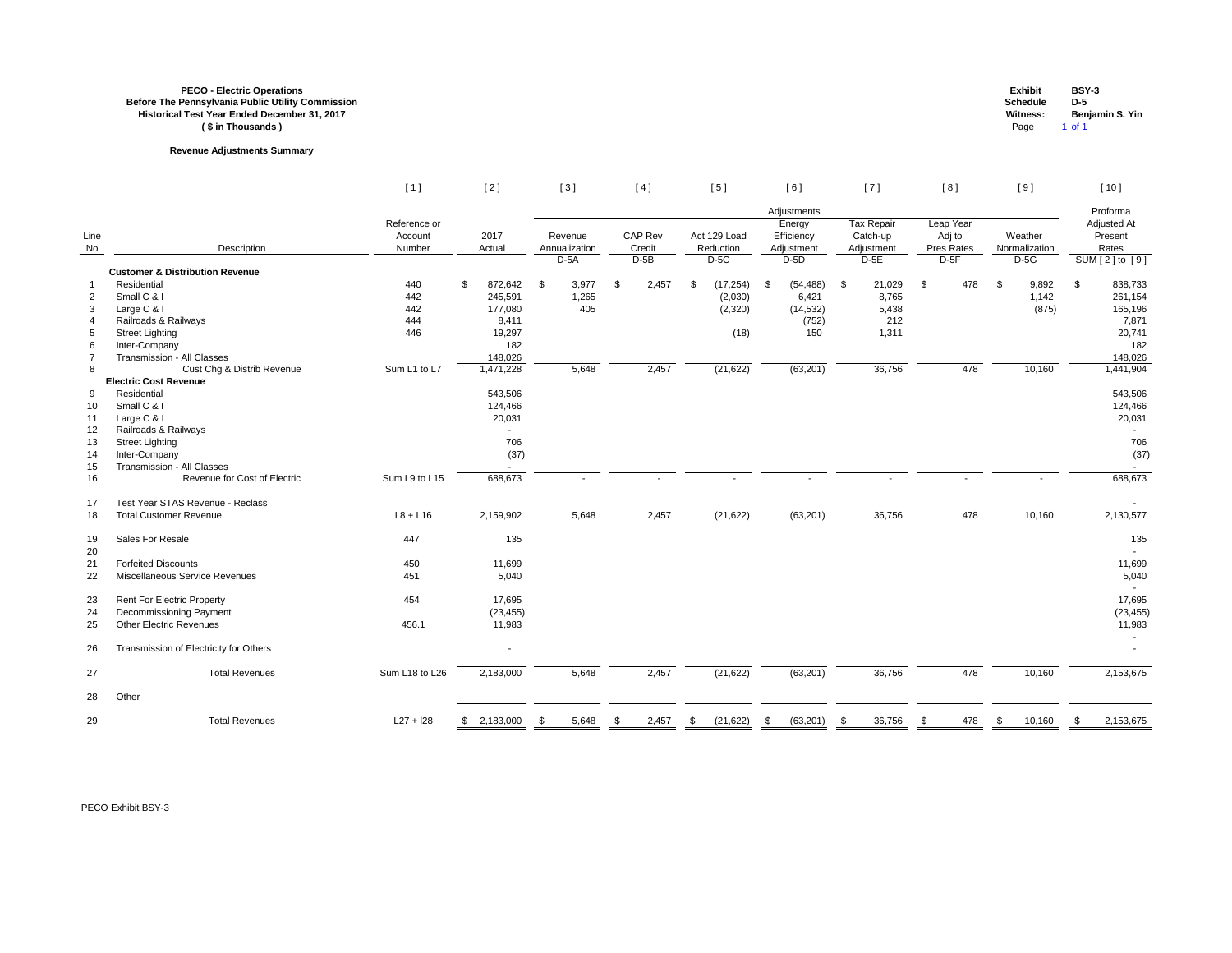| <b>PECO - Electric Operations</b>                        | <b>Exhibit</b>  | BSY-3           |
|----------------------------------------------------------|-----------------|-----------------|
| <b>Before The Pennsylvania Public Utility Commission</b> | <b>Schedule</b> | $D-5A$          |
| <b>Historical Test Year Ended December 31, 2017</b>      | Witness:        | Benjamin S. Yin |
| (\$ in Thousands)                                        | Page            | 1 of 1          |

# **Revenue Annualization**

| ancant  |  |
|---------|--|
| itness: |  |
| Page    |  |

|                |                                                      | [1] |             |            | $[2]$                  |                | [3]          |                           | [4]          |                           | [5]                         |  |  |
|----------------|------------------------------------------------------|-----|-------------|------------|------------------------|----------------|--------------|---------------------------|--------------|---------------------------|-----------------------------|--|--|
| Line<br>No     | Description                                          |     | Residential |            | Residential<br>Heating |                | Small<br>C&I |                           | Large<br>C&I |                           | Total<br>Sum $[1]$ to $[4]$ |  |  |
|                |                                                      |     |             |            |                        |                |              |                           |              |                           |                             |  |  |
| 1              | <b>Total Test Year Revenues</b>                      | \$  | 1,169,124   | \$         | 247,024                | \$             | 370,057      | \$                        | 197,111      | \$                        | 1,983,316                   |  |  |
| $\overline{2}$ | <b>Commodity Billings in Revenues</b>                |     | (438, 135)  |            | (105, 372)             |                | (124, 466)   |                           | (20, 031)    |                           | (688,004)                   |  |  |
| 3              | Distribution Revenue Surcharge                       |     | (26, 727)   |            | (7, 165)               |                | 14,798       |                           | (9, 338)     |                           | (28, 432)                   |  |  |
| 4              | Revenues net of Commodity - Margin<br>$L1 + L2 + L3$ | S.  | 704,262     | $\sqrt{3}$ | 134,488                | $\mathfrak{F}$ | 260,389      | $\frac{1}{2}$             | 167,742      | \$                        | 1,266,880                   |  |  |
|                |                                                      |     |             |            |                        |                |              |                           |              |                           |                             |  |  |
| 5              | Average Monthly Customers in TY                      |     | 1,279,985   |            | 183,033                |                | 150,819      |                           | 3,105        |                           | 1,616,941                   |  |  |
|                |                                                      |     |             |            |                        |                |              |                           |              |                           |                             |  |  |
| 6              | Average Annual Margin Per Customer<br>L4/L5          | \$  | 0.550       | \$         | 0.735                  | \$             | 1.726        | $\boldsymbol{\mathsf{S}}$ | 54.032       | $\boldsymbol{\mathsf{S}}$ | 0.784                       |  |  |
|                |                                                      |     |             |            |                        |                |              |                           |              |                           |                             |  |  |
| $\overline{7}$ | Number of Customers at End of Year                   |     | 1,285,891   |            | 184,025                |                | 151,552      |                           | 3,112        |                           | 1,624,580                   |  |  |
| 8              | Increase in Customers during TY                      |     | 5,907       |            | 992                    |                | 733          |                           | 8            |                           | 7,639                       |  |  |
|                | $L7 - L5$                                            |     |             |            |                        |                |              |                           |              |                           |                             |  |  |
| 9              | Annualization of Revenue                             | \$  | 3,249       | \$         | 729                    | \$             | 1,265        | \$                        | 405          | \$                        | 5,648                       |  |  |
|                | L6 * L8                                              |     |             |            |                        |                |              |                           |              |                           |                             |  |  |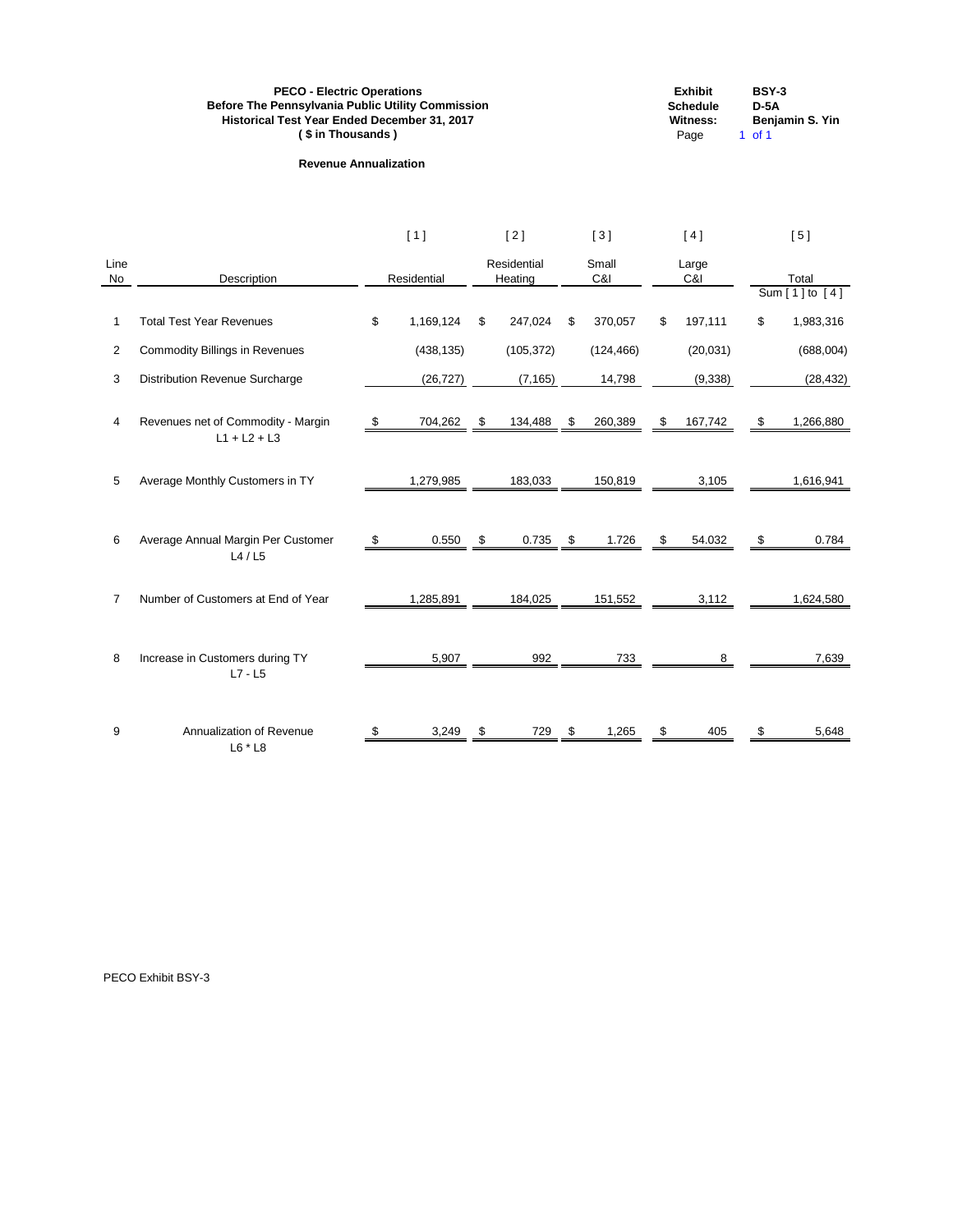|                                            | <b>PECO - Electric Operations</b><br><b>Before The Pennsylvania Public Utility Commission</b><br>Historical Test Year Ended December 31, 2017<br>(\$ in Thousands) | <b>Exhibit</b><br><b>Schedule</b><br>Witness:<br>Page | <b>BSY-3</b><br>$D-5B$<br>Benjamin S. Yin<br>$1$ of $1$ |                |    |       |  |  |  |
|--------------------------------------------|--------------------------------------------------------------------------------------------------------------------------------------------------------------------|-------------------------------------------------------|---------------------------------------------------------|----------------|----|-------|--|--|--|
| <b>CAP Revenue Credits and Adjustments</b> |                                                                                                                                                                    |                                                       |                                                         |                |    |       |  |  |  |
| Line                                       |                                                                                                                                                                    | [1]<br>Factor or                                      | [2]                                                     | [3]            |    | [4]   |  |  |  |
| No                                         | Description                                                                                                                                                        | Reference                                             | Amount                                                  | Sub-Total      |    | Total |  |  |  |
| 1                                          | CAP Discount Included in TY Budget<br><b>Annualization To Year End Customers</b>                                                                                   |                                                       | \$<br>(62, 120)                                         |                |    |       |  |  |  |
| 2<br>3                                     | Average Monthly CAP Customer in TY<br>Average Annual CAP Discount per Customer                                                                                     | L1/L2                                                 | 126,401<br>(0.491)                                      |                |    |       |  |  |  |
| 4<br>5                                     | Number of CAP Customer at End of Year<br>Increase of CAP Customer during TY                                                                                        | $L4 - L2$                                             | 119,552<br>(6, 849)                                     |                |    |       |  |  |  |
| 6<br>7                                     | Gross Decrease / (Increase) in CAP Discount<br>Reflect impact in write-offs and Working Cap                                                                        | L3 * L5<br>27.0%                                      |                                                         | 3,366<br>(909) |    |       |  |  |  |
| 8                                          | Net Decrease / (Increase) in CAP Discount for Test Year                                                                                                            | $L6 + L7$                                             |                                                         |                | \$ | 2,457 |  |  |  |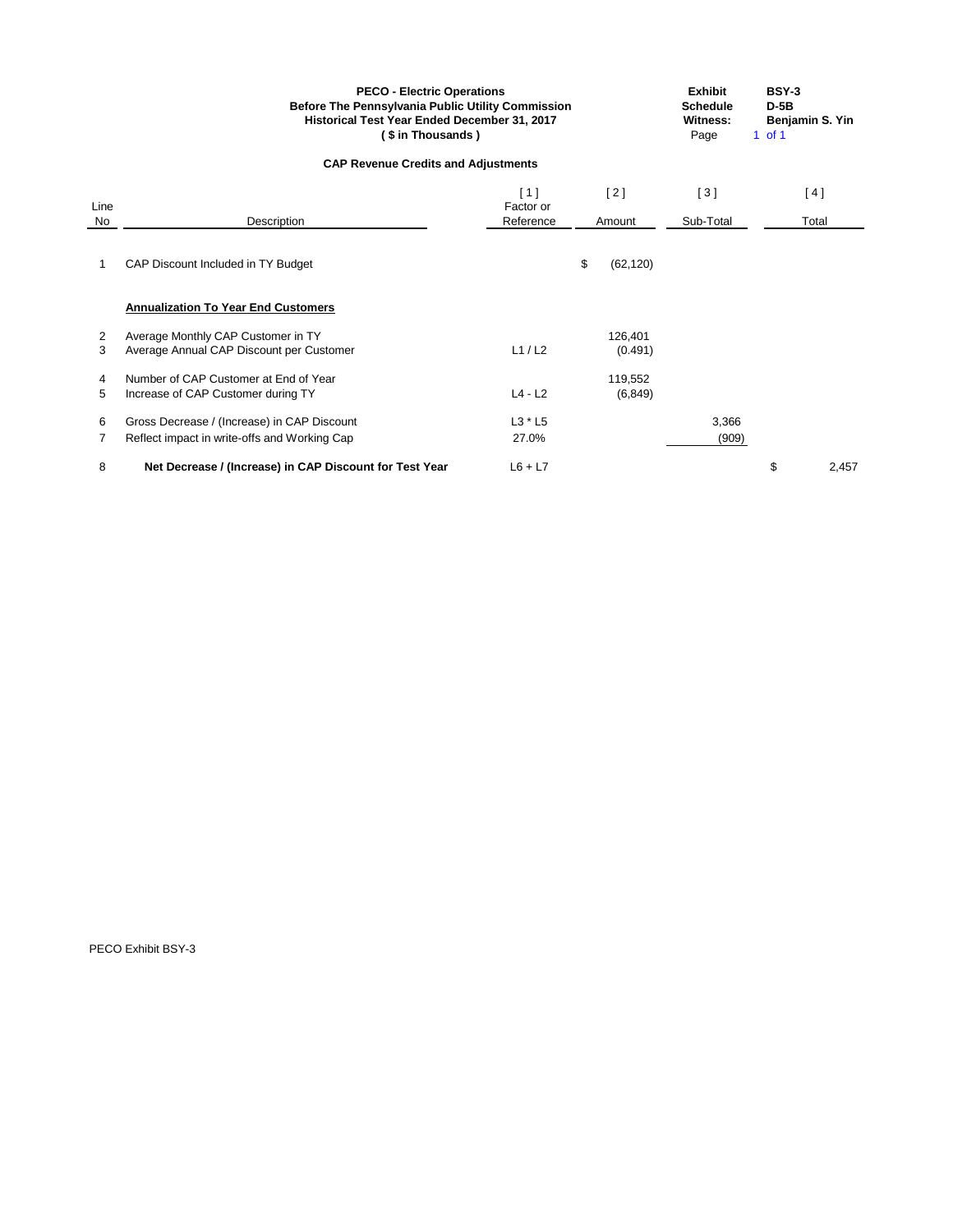|          | <b>Before The Pennsylvania Public Utility Commission</b><br>Historical Test Year Ended December 31, 2017 | <b>Exhibit</b><br><b>Schedule</b><br><b>Witness:</b><br>Page | <b>BSY-3</b><br>$D-5C$<br>Benjamin S. Yin<br>$1$ of $1$ |                                |                                 |                                    |                                   |
|----------|----------------------------------------------------------------------------------------------------------|--------------------------------------------------------------|---------------------------------------------------------|--------------------------------|---------------------------------|------------------------------------|-----------------------------------|
| Line     |                                                                                                          | Act 129 - Lost Revenue Due To Load Reduction                 | [1]                                                     | [2]<br>2017 Revenue<br>Revenue | $[3]$<br>2018 & 2019<br>Revenue | [4]<br>2018 & 2019<br>Revenue Loss | [6]<br>Recovery of<br>Incremental |
| No       | Description                                                                                              |                                                              | Reference                                               | Loss                           | Loss                            | <b>Over 2018</b>                   | Revenue Loss                      |
|          |                                                                                                          |                                                              |                                                         |                                |                                 |                                    |                                   |
|          | Residential                                                                                              | Revenue Impact in 2017 -- Included in Test Year Budget       |                                                         | \$                             |                                 |                                    |                                   |
| 1<br>2   | <b>Residential Heating</b>                                                                               |                                                              |                                                         | (10, 409)<br>(2, 259)          |                                 |                                    |                                   |
| 3        | Small C & I                                                                                              |                                                              |                                                         | (1, 116)                       |                                 |                                    |                                   |
| 4        | Large C & I                                                                                              |                                                              |                                                         | (761)                          |                                 |                                    |                                   |
| 5        | <b>Street Lighting</b>                                                                                   |                                                              |                                                         | (15)                           |                                 |                                    |                                   |
| 6        |                                                                                                          | Total                                                        | Sum L1 to L5                                            | (14, 560)<br>- \$              |                                 |                                    |                                   |
|          |                                                                                                          |                                                              |                                                         |                                |                                 |                                    |                                   |
|          | <b>Target Revenue Impact in 2018</b>                                                                     |                                                              |                                                         |                                |                                 |                                    |                                   |
| 7        | Residential                                                                                              |                                                              |                                                         |                                | \$<br>(20, 101)                 |                                    |                                   |
| 8        | <b>Residential Heating</b>                                                                               |                                                              |                                                         |                                | (4, 362)                        |                                    |                                   |
| 9        | Small C & I                                                                                              |                                                              |                                                         |                                | (2,309)                         |                                    |                                   |
| 10<br>11 | Large C & I                                                                                              |                                                              |                                                         |                                | (2,085)<br>(23)                 |                                    |                                   |
| 12       | <b>Street Lighting</b>                                                                                   | Total                                                        | Sum L7 to L11                                           |                                | (28, 880)<br>\$                 |                                    |                                   |
|          | <b>Incremental Revenue Impact Over 2017 Budget</b>                                                       |                                                              |                                                         |                                |                                 |                                    |                                   |
| 13       | Residential                                                                                              |                                                              | $L7 - L1$                                               |                                |                                 | \$<br>(9,692)                      |                                   |
| 14       | <b>Residential Heating</b>                                                                               |                                                              | $L8 - L2$                                               |                                |                                 | (2, 103)                           |                                   |
| 15       | Small C & I                                                                                              |                                                              | $L9 - L3$                                               |                                |                                 | (1, 193)                           |                                   |
| 16       | Large C & I                                                                                              |                                                              | $L10 - L4$                                              |                                |                                 | (1, 324)                           |                                   |
| 17       | <b>Street Lighting</b>                                                                                   |                                                              | $L11 - L5$                                              |                                |                                 | (8)                                |                                   |
| 18       |                                                                                                          | Total                                                        | Sum L13 to L17                                          |                                |                                 | (14, 320)<br>\$                    |                                   |
|          |                                                                                                          |                                                              |                                                         |                                |                                 |                                    |                                   |
|          | <b>Target Revenue Impact in 2019</b>                                                                     |                                                              |                                                         |                                |                                 |                                    |                                   |
| 19       | Residential                                                                                              |                                                              |                                                         |                                | \$<br>(29, 072)                 |                                    |                                   |
| 20       | <b>Residential Heating</b>                                                                               |                                                              |                                                         |                                | (6,309)                         |                                    |                                   |
| 21       | Small C & I                                                                                              |                                                              |                                                         |                                | (3,982)                         |                                    |                                   |
| 22       | Large C & I                                                                                              |                                                              |                                                         |                                | (4,078)                         |                                    |                                   |
| 23<br>24 | <b>Street Lighting</b>                                                                                   | Total                                                        | Sum L19 to L23                                          |                                | (42)<br>(43, 483)<br>\$         |                                    |                                   |
|          | <b>Incremental Revenue Impact Over 2017 Budget</b>                                                       |                                                              |                                                         |                                |                                 |                                    |                                   |
| 25       | Residential                                                                                              |                                                              | $L19 - L1$                                              |                                |                                 | \$<br>(18, 663)                    |                                   |
| 26       | <b>Residential Heating</b>                                                                               |                                                              | $L20 - L2$                                              |                                |                                 | (4,050)                            |                                   |
| 27       | Small C & I                                                                                              |                                                              | $L21 - L3$                                              |                                |                                 | (2,866)                            |                                   |
| 28       | Large C & I                                                                                              |                                                              | $L22 - L4$                                              |                                |                                 | (3, 317)                           |                                   |
| 29       | <b>Street Lighting</b>                                                                                   |                                                              | $L23 - L5$                                              |                                |                                 | (27)                               |                                   |
| 30       |                                                                                                          | Total                                                        | Sum L25 to L29                                          |                                |                                 | (28, 923)<br>\$                    |                                   |
|          |                                                                                                          |                                                              |                                                         |                                |                                 |                                    |                                   |
|          |                                                                                                          | <b>Average Annual Incremental Revenue Not in Budget</b>      |                                                         |                                |                                 |                                    |                                   |
| 31       | Residential                                                                                              |                                                              | $(L13 + L25)/2$                                         |                                |                                 |                                    | \$<br>(14, 177)                   |
| 32       | <b>Residential Heating</b>                                                                               |                                                              | $(L14 + L26)/2$                                         |                                |                                 |                                    | (3,077)                           |
| 33       | Small C & I                                                                                              |                                                              | $(L15 + L27)/2$                                         |                                |                                 |                                    | (2,030)                           |
| 34       | Large C & I                                                                                              |                                                              | $(L16 + L28)/2$                                         |                                |                                 |                                    | (2,320)                           |
| 35       | <b>Street Lighting</b>                                                                                   |                                                              | $(L17 + L29)/2$                                         |                                |                                 |                                    | (18)                              |
| 36       |                                                                                                          | Total                                                        | L31 to L35                                              |                                |                                 |                                    | (21, 622)<br>\$                   |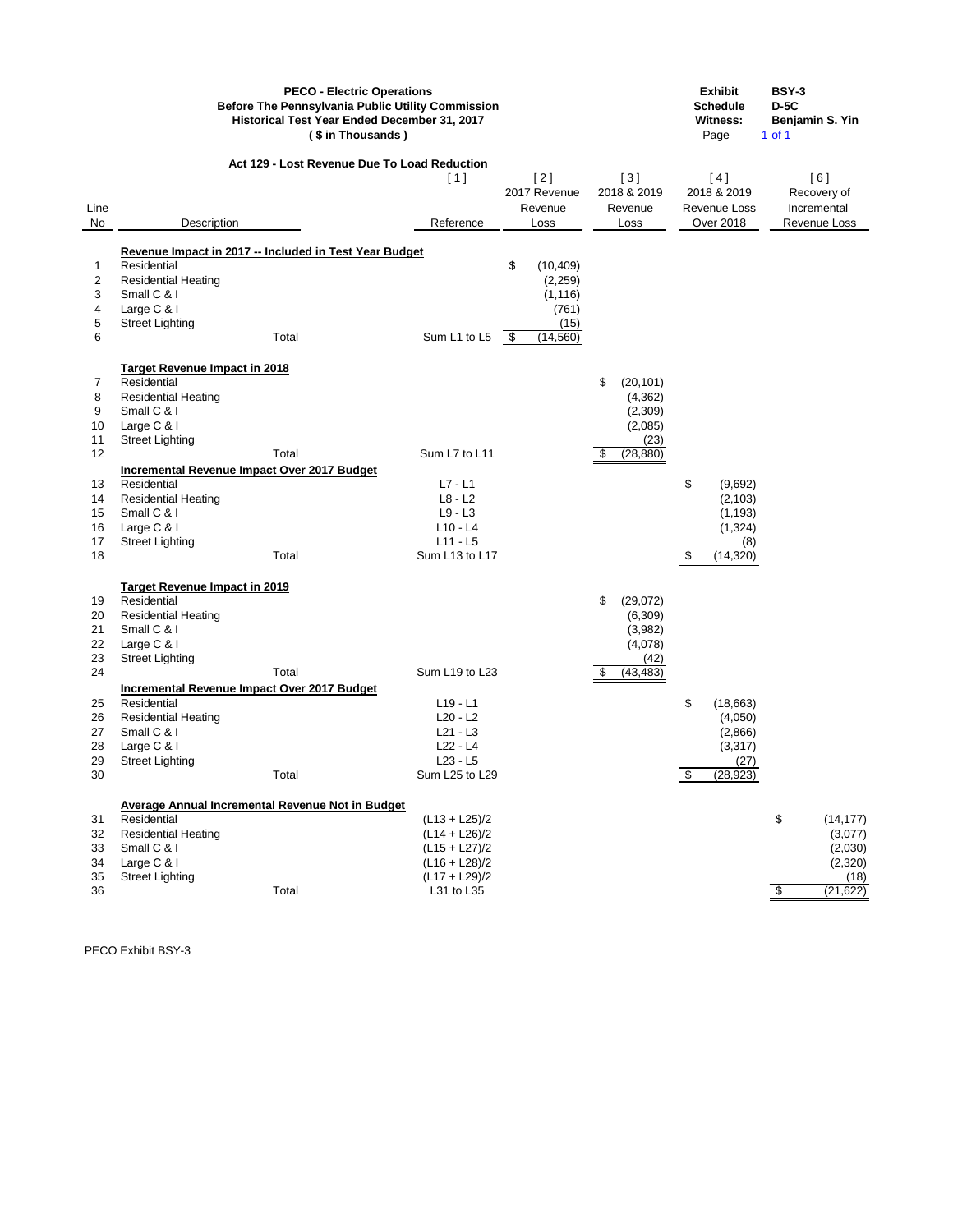|                                                           | <b>PECO - Electric Operations</b><br><b>Before The Pennsylvania Public Utility Commission</b><br>Historical Test Year Ended December 31, 2017<br>(\$in Thousands) | <b>Exhibit</b><br><b>Schedule</b><br><b>Witness:</b><br>Page | <b>BSY-3</b><br>$D-5D$<br>Benjamin S. Yin<br>$1$ of $1$                            |     |  |
|-----------------------------------------------------------|-------------------------------------------------------------------------------------------------------------------------------------------------------------------|--------------------------------------------------------------|------------------------------------------------------------------------------------|-----|--|
|                                                           | <b>Energy Efficiency Program Cost Recovery Adjustments</b>                                                                                                        |                                                              |                                                                                    |     |  |
|                                                           |                                                                                                                                                                   | $[1]$                                                        | $[2]$                                                                              |     |  |
| Line<br><b>No</b>                                         | Description                                                                                                                                                       | Reference                                                    | Amounts                                                                            |     |  |
| 1<br>$\overline{c}$<br>3<br>4<br>5<br>6<br>$\overline{7}$ | Residential<br><b>Residential Heating</b><br>Small C & I<br>Large C & I<br>Railroad<br><b>Street Lighting</b><br>Inter-Company                                    |                                                              | $\boldsymbol{\mathsf{S}}$<br>(43, 545)<br>(10, 943)<br>6,421<br>(14, 532)<br>(752) | 150 |  |
| 8                                                         | <b>Reduction in Retail Revenue</b>                                                                                                                                | Sum L1 to L7                                                 | (63, 201)                                                                          |     |  |
| 9                                                         | O & M Expense                                                                                                                                                     |                                                              | \$<br>(59, 618)                                                                    |     |  |
| 10                                                        | <b>Amortization Expense</b>                                                                                                                                       |                                                              | \$<br>(2,072)                                                                      |     |  |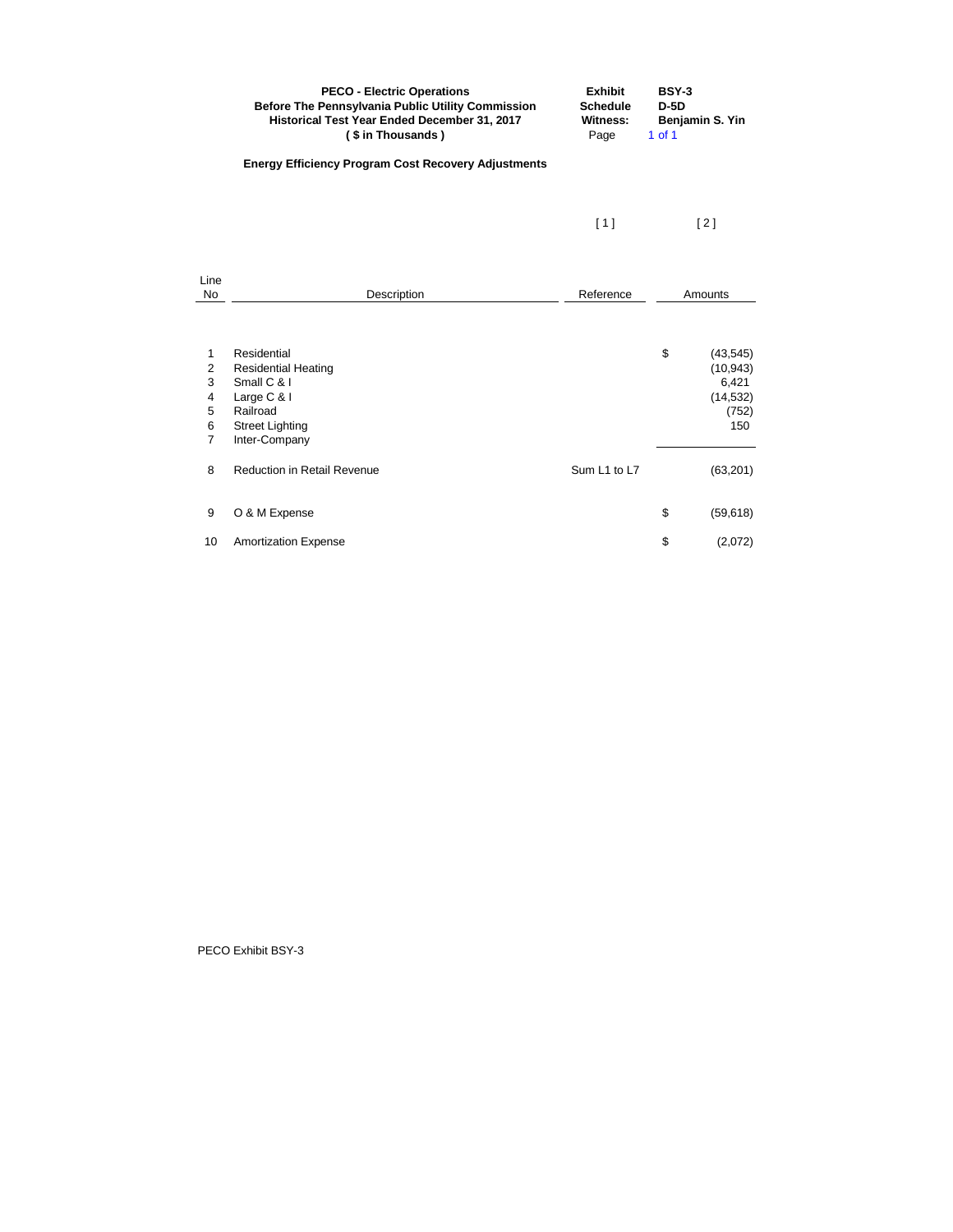|            | <b>PECO - Electric Operations</b><br><b>Before The Pennsylvania Public Utility Commission</b><br>Historical Test Year Ended December 31, 2017<br>(\$ in Thousands) | <b>Exhibit</b><br><b>Schedule</b><br><b>Witness:</b><br>Page | <b>BSY-3</b><br>$D-5E$<br>Benjamin S. Yin<br>$1$ of $1$ |                          |  |
|------------|--------------------------------------------------------------------------------------------------------------------------------------------------------------------|--------------------------------------------------------------|---------------------------------------------------------|--------------------------|--|
|            | <b>Tax Repair Credit Refund Adjustment</b>                                                                                                                         |                                                              |                                                         |                          |  |
|            |                                                                                                                                                                    |                                                              |                                                         | [1]                      |  |
| Line<br>No | Description                                                                                                                                                        | Factor or<br>Reference                                       |                                                         | <b>Budget</b><br>Amounts |  |
| 1          | Residential                                                                                                                                                        |                                                              | $\boldsymbol{\mathsf{S}}$                               | 17,164                   |  |
| 2          | <b>Residential Heating</b>                                                                                                                                         |                                                              |                                                         | 3,865                    |  |
| 3          | Small C & I                                                                                                                                                        |                                                              |                                                         | 8,765                    |  |
| 4          | Large C & I                                                                                                                                                        |                                                              |                                                         | 5,438                    |  |
| 5          | Railroad                                                                                                                                                           |                                                              |                                                         | 212                      |  |
| 6          | StreetLighting                                                                                                                                                     |                                                              |                                                         | 1,311                    |  |
| 7          | <b>Total Gross Revenue</b>                                                                                                                                         | Sum L1 to L6                                                 | \$                                                      | 36,756                   |  |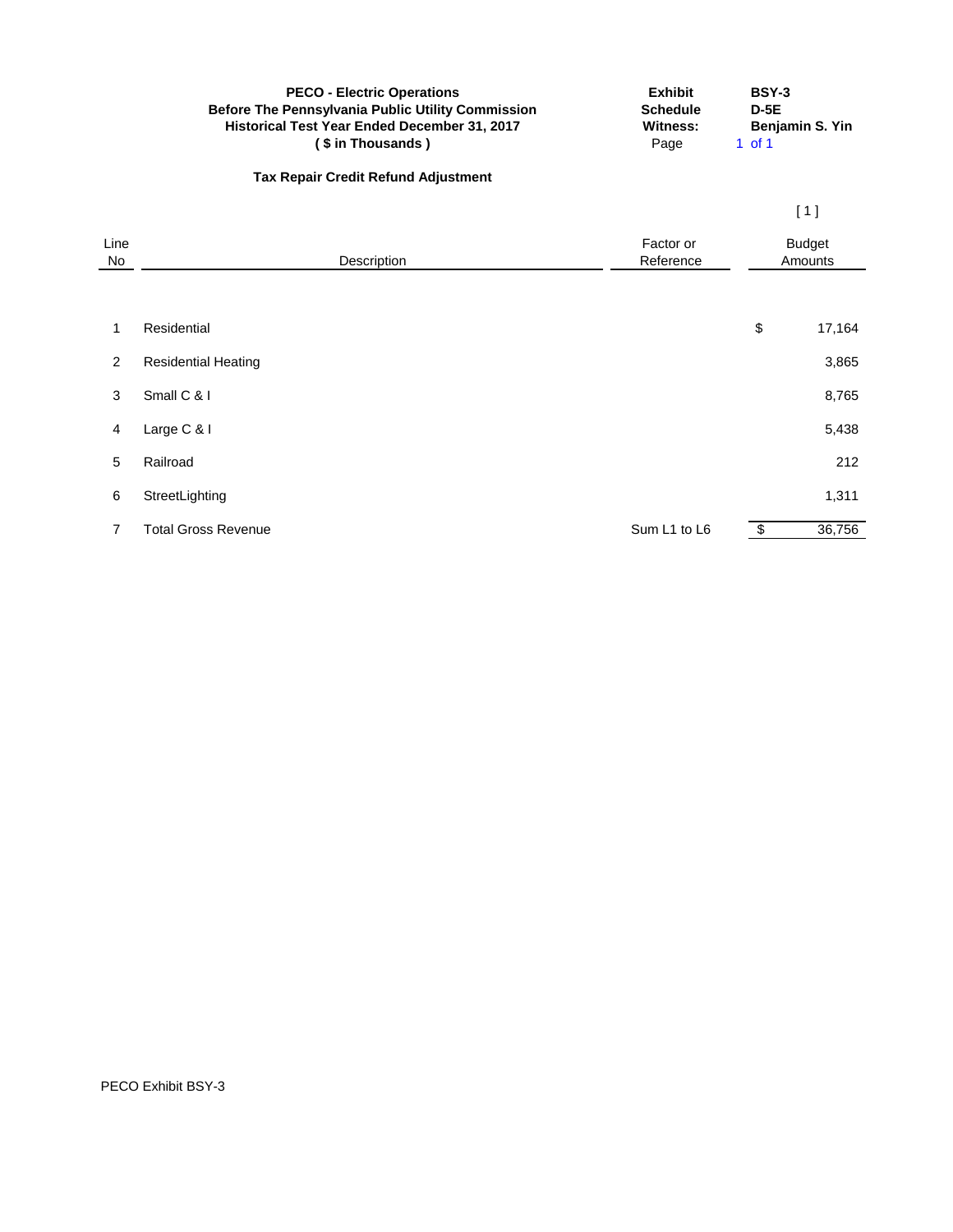# **PECO - Electric Operations**<br> **Pennsylvania Public Utility Commission**<br> **Pennsylvania Public Utility Commission**<br> **PECO - Electric Operations**<br> **Schedule**<br> **D-5F**<br> **Witness:** Benjamin S. Yin<br> **Page** 1 of 1 **Before The Pennsylvania Public Utility Commission Schedule D-5F Historical Test Year Ended December 31, 2017 Witness: Benjamin S. Yin (\$in Thousands)**

## **Leap Year Revenue Normalization**

| Line<br><b>No</b> | Description                           | 1 ]<br>February<br><b>Distribution Rev</b> | [2]<br>Number of Days<br>in February | [3]<br>Average Number<br>of Days in Feb | $\overline{4}$<br>Days<br>Variance<br>$[3] - [2]$ | $\lceil 5 \rceil$<br>Change in<br>Revenue<br>$[1]/[2]^*[4]$ |
|-------------------|---------------------------------------|--------------------------------------------|--------------------------------------|-----------------------------------------|---------------------------------------------------|-------------------------------------------------------------|
|                   | <b>KWh-Based Distribution Revenue</b> |                                            |                                      |                                         |                                                   |                                                             |
|                   | Residential                           | \$<br>42,438                               | 28                                   | 28.25                                   | 0.25                                              | \$<br>379                                                   |
| 2                 | <b>Residential Heating</b>            | 11,107                                     | 28                                   | 28.25                                   | 0.25                                              | 99                                                          |
|                   |                                       |                                            |                                      |                                         |                                                   |                                                             |
| 3                 | Total                                 | 53,545                                     |                                      |                                         |                                                   | 478                                                         |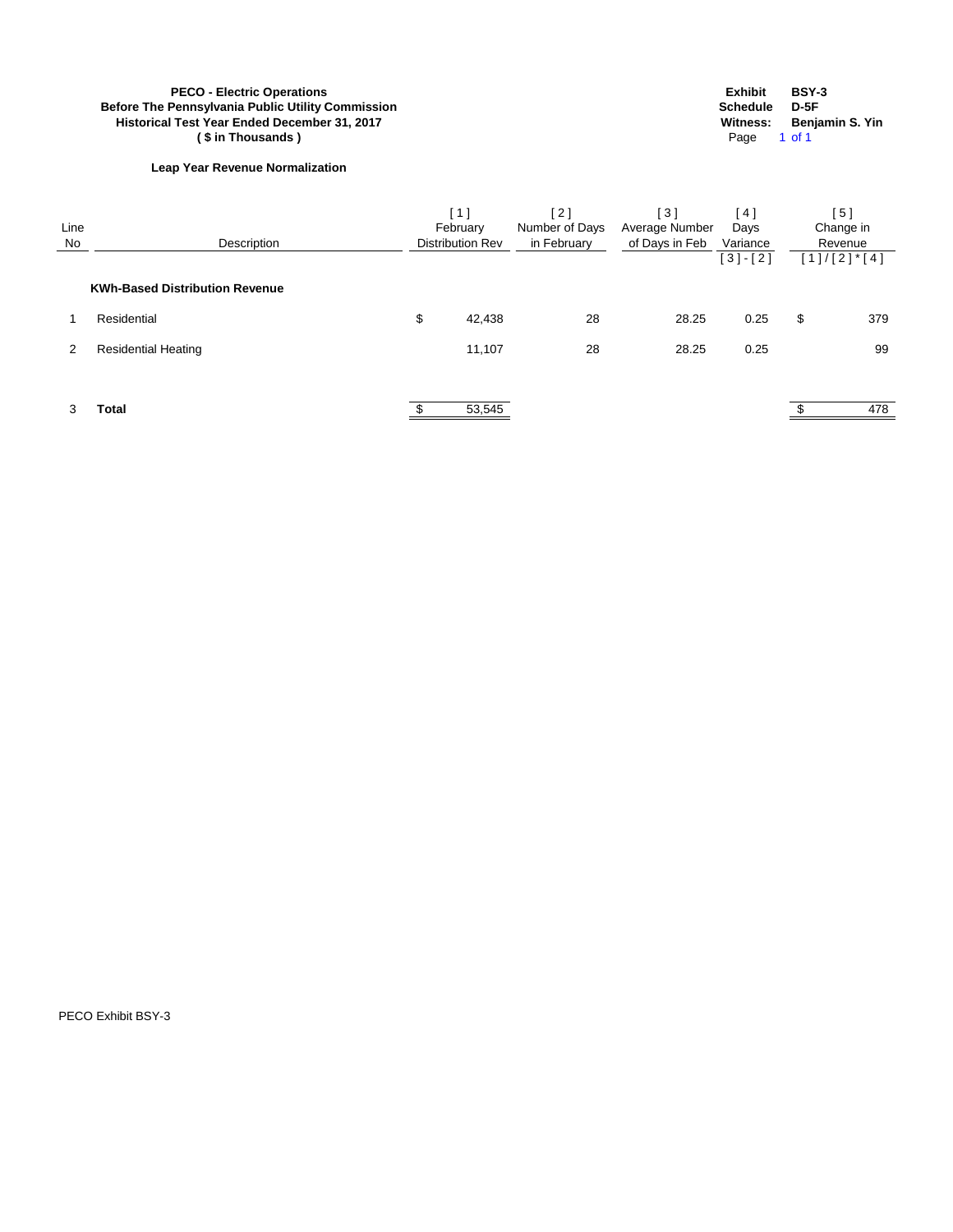|            | <b>PECO - Electric Operations</b><br>Before The Pennsylvania Public Utility Commission<br>Historical Test Year Ended December 31, 2017<br>(\$in Thousands) | <b>Exhibit</b><br><b>Schedule</b><br><b>Witness:</b><br>Page | <b>BSY-3</b><br>$D-5G$<br>of 1<br>$\mathbf 1$ | Benjamin S. Yin |
|------------|------------------------------------------------------------------------------------------------------------------------------------------------------------|--------------------------------------------------------------|-----------------------------------------------|-----------------|
|            | <b>Weather Normalization Adjustment</b>                                                                                                                    |                                                              |                                               |                 |
|            |                                                                                                                                                            | [1]                                                          |                                               | [2]             |
| Line<br>No | Description                                                                                                                                                | Reference                                                    |                                               | Amount          |
|            |                                                                                                                                                            |                                                              |                                               |                 |
| 1          | Residential                                                                                                                                                |                                                              | \$                                            | 4,040           |
| 2          | <b>Residential Heating</b>                                                                                                                                 |                                                              |                                               | 5,852           |
| 3          | Small C & I                                                                                                                                                |                                                              |                                               | 1,142           |
| 4          | Large C & I                                                                                                                                                |                                                              |                                               | (875)           |
| 5          | <b>Total</b>                                                                                                                                               |                                                              | $\overline{\mathbf{e}}$                       | 10,160          |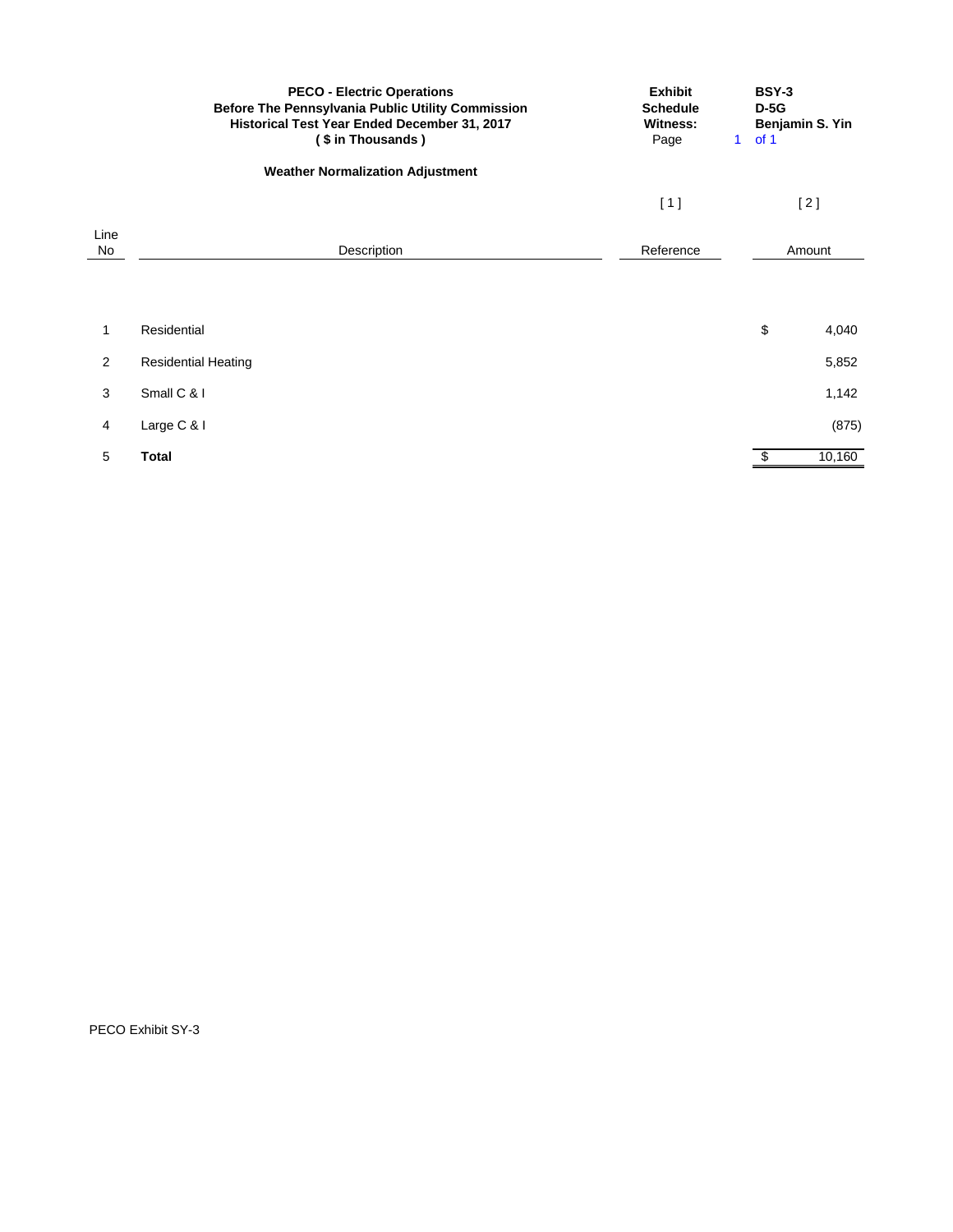| <b>Exhibit</b>  | <b>BSY-3</b>    |
|-----------------|-----------------|
| <b>Schedule</b> | D-6             |
| Witness:        | Benjamin S. Yin |
| Page            | 1 of 2          |

|                |                                           | [1]            |                | [2]                                                    |                           | [3]   | [4]                                              |                | [5]                                |                | [6]                                        |
|----------------|-------------------------------------------|----------------|----------------|--------------------------------------------------------|---------------------------|-------|--------------------------------------------------|----------------|------------------------------------|----------------|--------------------------------------------|
| Line<br>No     | Description                               | Reference      |                | <b>Distribution</b><br>Jurisdiction<br><b>HTY 2017</b> |                           | Other | Payroll<br>As<br><b>Distributed</b><br>$[2]+[3]$ |                | Pro Forma<br>Payroll<br>Adjustment |                | Total<br>Pro Forma<br>Payroll<br>$[4]+[5]$ |
|                | <b>OPERATIONS</b>                         |                |                |                                                        |                           |       |                                                  |                |                                    |                |                                            |
| $\mathbf 1$    | POWER SUPPLY EXPENSES                     |                | $\mathfrak{S}$ |                                                        |                           |       | \$                                               | $\mathfrak{S}$ |                                    | \$             |                                            |
| $\overline{2}$ | <b>Transmission Expense</b>               |                |                |                                                        |                           |       |                                                  |                |                                    |                |                                            |
| 3              | <b>Regional Market Expenses</b>           |                |                |                                                        |                           |       |                                                  |                |                                    |                |                                            |
| 4              | <b>Distribution Expense</b>               |                |                | 15,985                                                 |                           |       | 15,985                                           |                | 819                                |                | 16,804                                     |
| 5              | <b>Customer Accounts</b>                  |                |                | 26,984                                                 |                           |       | 26,984                                           |                | 1,383                              |                | 28,368                                     |
| 6              | <b>Customer Service &amp; Information</b> |                |                | 1,111                                                  |                           |       | 1,111                                            |                | 57                                 |                | 1,168                                      |
| 7              | <b>Sales</b>                              |                |                | 489                                                    |                           |       | 489                                              |                | 25                                 |                | 514                                        |
| 8              | Administration & General - General        |                |                | 40,746                                                 |                           |       | 40,746                                           |                | 2,089                              |                | 42,835                                     |
| 9              | <b>Total Operations</b>                   | Sum L1 to L8   | \$             | 85,316                                                 | $\boldsymbol{\mathsf{S}}$ |       | \$<br>85,316                                     | \$             | 4,373                              | $\sqrt[6]{3}$  | 89,689                                     |
|                | <b>MAINTENANCE</b>                        |                |                |                                                        |                           |       |                                                  |                |                                    |                |                                            |
| 10             | <b>Transmission Expense</b>               |                |                |                                                        |                           |       |                                                  |                |                                    |                |                                            |
| 11             | <b>Distribution Expense</b>               |                |                | 54,506                                                 |                           |       | 54,506                                           |                | 2,794                              |                | 57,300                                     |
| 12             | Administration & General - General        |                |                | 995                                                    |                           |       | 995                                              |                | 51                                 |                | 1,046                                      |
| 13             | <b>Total Maintenance</b>                  | Sum L10 to L12 | \$             | 55,502                                                 | $\sqrt[6]{2}$             |       | \$<br>55,502                                     | $\mathfrak{S}$ | 2,845                              | $\mathfrak{L}$ | 58,347                                     |
| 14             | <b>Total Direct Payroll</b>               | $L9 + L13$     | $\mathfrak{S}$ | 140,818                                                | $\mathfrak{S}$            |       | \$<br>140,818                                    | \$             | 7,218                              | -S             | 148,036                                    |
| 15             | Percent Increase                          | L14 [5]/[2]    |                |                                                        |                           |       |                                                  |                |                                    |                | 5.126%                                     |

**With**  $Pa$ 

# **Salaries & Wages Adjustment Summary**

## **PECO - Electric Operations Before The Pennsylvania Public Utility Commission Historical Test Year Ended December 31, 2017 ( \$ in Thousands )**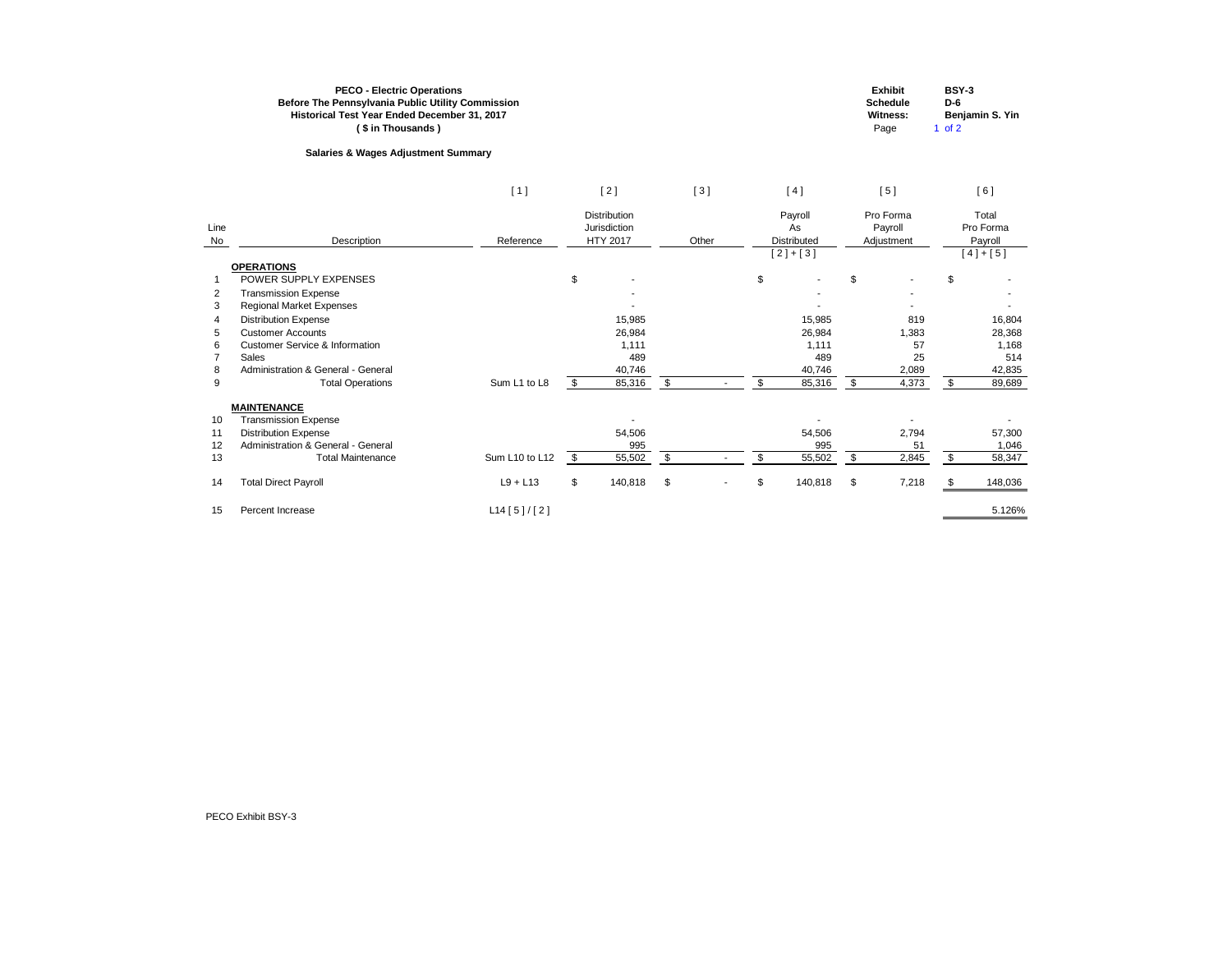|                          | <b>PECO - Electric Operations</b><br>Before The Pennsylvania Public Utility Commission<br>Historical Test Year Ended December 31, 2017<br>(\$in Thousands) |                                         |      |                                            |               |                           |                |                                           |            |                            | <b>Exhibit</b><br><b>Schedule</b><br><b>Witness:</b><br>Page | <b>BSY-3</b><br>$D-6$<br>Benjamin S. Yin<br>$2$ of $2$ |
|--------------------------|------------------------------------------------------------------------------------------------------------------------------------------------------------|-----------------------------------------|------|--------------------------------------------|---------------|---------------------------|----------------|-------------------------------------------|------------|----------------------------|--------------------------------------------------------------|--------------------------------------------------------|
|                          | <b>Details of Salaries &amp; Wages Adjustments</b>                                                                                                         |                                         |      |                                            |               |                           |                |                                           |            |                            |                                                              |                                                        |
|                          |                                                                                                                                                            | [1]                                     |      | [2]                                        |               | $[3]$                     | [4]            |                                           | [5]        |                            | [6]                                                          | [7]                                                    |
| Line<br>No               | Description                                                                                                                                                | Reference                               |      | Employees With Raises on<br>Union<br>1-Jan |               | Non-Union<br>1-Mar        | Total          |                                           | Amount     |                            | Amount                                                       | Pro Forma<br>Total<br>Payroll                          |
| -1                       | Number of Employees @ December 31, 2017                                                                                                                    |                                         |      | 956                                        |               | 930                       | 1,886          |                                           |            |                            |                                                              |                                                        |
| 2                        | Percentage of Employees @ December 31, 2017                                                                                                                |                                         |      | 50.7%                                      |               | 49.3%                     | 100.0%         |                                           |            |                            |                                                              |                                                        |
| 3                        | Pro Forma Percent for HTY 2017                                                                                                                             |                                         |      | 51.0%                                      |               | 49.0%                     | 100.0%         |                                           |            |                            |                                                              |                                                        |
| 4                        | Distribution of Budget S&W Expense                                                                                                                         | $L3$ [2] * L4[6]                        | \$   | 71,817                                     | $\frac{1}{2}$ | 69,001                    |                |                                           |            | $\boldsymbol{\mathsf{S}}$  | 140,818                                                      |                                                        |
| $\sqrt{5}$<br>6          | Annualize March 1, 2017 Wage Increase<br>Number of Months<br>Rate for Increase                                                                             |                                         |      | $\Omega$<br>2.50%                          |               | $\overline{2}$<br>2.50%   |                |                                           |            |                            |                                                              |                                                        |
| $\overline{7}$<br>$\, 8$ | <b>Total Adjustment</b><br>Sub-Total                                                                                                                       | L4 * L5 * L6 /12<br>$L4 + L7$           |      | 71,817                                     |               | 288<br>69,288             |                | $\, \, \raisebox{12pt}{$\scriptstyle \$}$ | 288        |                            |                                                              |                                                        |
| 9<br>10                  | Annualize January 1 and March 1, 2017 Wage Increase<br>Number of Months<br>Rate for Increase                                                               |                                         |      | 12<br>2.50%                                |               | 12<br>2.50%               |                |                                           |            |                            |                                                              |                                                        |
| 11                       | <b>Total Adjustment</b>                                                                                                                                    | L8 * L9 * L10 /12                       | - \$ | 1,795                                      |               | 1,732                     |                |                                           | 3,528      |                            |                                                              |                                                        |
| 12<br>13                 | <b>Normalize One-Time Contract Payment to Union</b><br>Total Portion of Payment to Electric Expense<br>Normalize over Union Contract Period                |                                         | \$   | 1,127                                      |               | 72.979%                   | \$<br>822<br>6 |                                           |            |                            |                                                              |                                                        |
| 14                       | <b>Annual Normalized Amount</b>                                                                                                                            |                                         |      |                                            |               |                           |                |                                           | 137        |                            |                                                              |                                                        |
| 15                       | Annualized S&W Adjustment                                                                                                                                  | $L7 + L11 + L14$                        |      |                                            |               |                           |                |                                           |            | S                          | 3,952                                                        |                                                        |
| 16                       | Annualized S&W for Budgeted Employees                                                                                                                      |                                         |      |                                            |               | <b>Total</b>              |                |                                           |            | $\boldsymbol{\mathsf{\$}}$ | 144,770                                                      |                                                        |
| 17                       | <b>Pro Forma For New Employees</b><br>Number of Employees @ December 31, 2017                                                                              |                                         |      |                                            |               | <b>Employees</b><br>1,886 |                |                                           |            |                            |                                                              |                                                        |
| 18                       | Average Number of Employees in Budget                                                                                                                      |                                         |      |                                            |               |                           | 1,845          |                                           |            |                            |                                                              |                                                        |
| 19<br>20<br>21           | Annualization for Number of Employees<br>Annual S & W per Employee<br>Annualization of S & W For New Employees                                             | L17 - L18<br>L16[6]/L18[4]<br>L19 * L20 |      |                                            |               |                           |                | -SS                                       | 42<br>78.5 |                            | 3,266                                                        |                                                        |
| 22                       | Pro Forma Test Year S&W                                                                                                                                    | $L16 + L21$                             |      |                                            |               |                           |                |                                           |            | - \$                       | 148,036                                                      |                                                        |
| 23                       | Pro Forma Increase in S&W                                                                                                                                  | $L22 - L4$                              |      |                                            |               |                           |                |                                           |            |                            | 7,218                                                        |                                                        |
| 24                       | Pro Forma Percent for HTY 2017                                                                                                                             | L23/L4                                  |      |                                            |               |                           |                |                                           |            |                            |                                                              | 5.126%                                                 |

# **Historical Test Year Ended December 31, 2017 PECO - Electric Operations Before The Pennsylvania Public Utility Commission**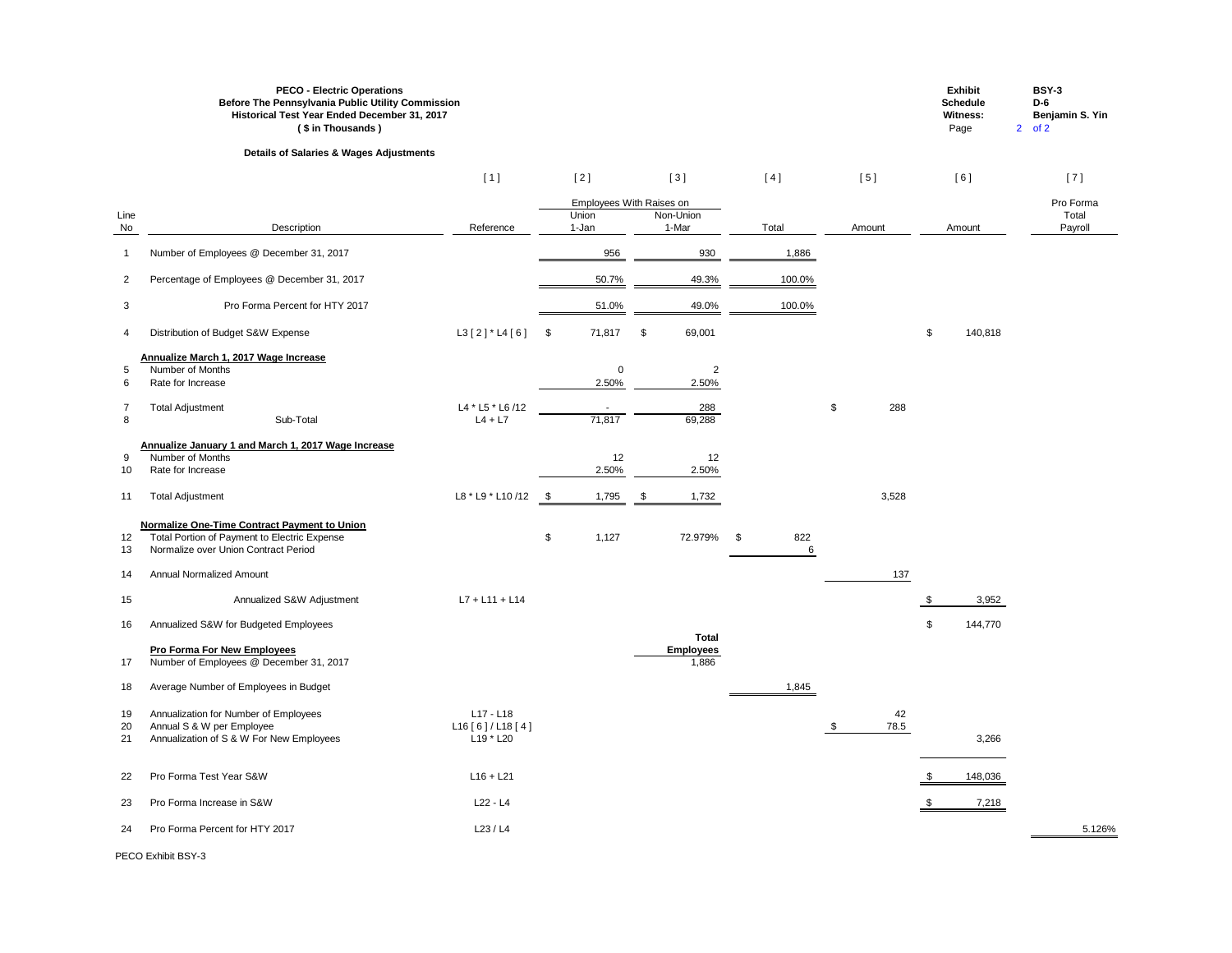|                 | <b>PECO - Electric Operations</b><br><b>Before The Pennsylvania Public Utility Commission</b><br>Historical Test Year Ended December 31, 2017<br>(\$ in Thousands) |                 |          | <b>Exhibit</b><br><b>Schedule</b><br><b>Witness:</b><br>Page | <b>BSY-3</b><br>$D-7$<br><b>Benjamin S.Yin</b><br>$1$ of $1$ |
|-----------------|--------------------------------------------------------------------------------------------------------------------------------------------------------------------|-----------------|----------|--------------------------------------------------------------|--------------------------------------------------------------|
|                 | <b>Rate Case Expense Normalization</b>                                                                                                                             |                 |          |                                                              |                                                              |
|                 |                                                                                                                                                                    | [1]             | $[2]$    | [3]                                                          | [4]                                                          |
| Line            |                                                                                                                                                                    | Reference<br>or |          |                                                              |                                                              |
| No              | Description                                                                                                                                                        | Factor          | Amount   | Sub-Total                                                    | Total                                                        |
|                 | <b>Expenditures Up to December 31, 2017</b>                                                                                                                        |                 |          |                                                              |                                                              |
| $\mathbf{1}$    | <b>External Consultants</b>                                                                                                                                        |                 | \$       |                                                              |                                                              |
| $\overline{c}$  | <b>External Legal</b>                                                                                                                                              |                 | 159      |                                                              |                                                              |
| $\mathbf{3}$    | Materials, IT Costs, Travel, Copies, Etc.                                                                                                                          |                 | $\sim$   |                                                              |                                                              |
| 4               | Total Recorded @ December 31, 2017                                                                                                                                 | Sum L1 to L3    |          | \$<br>159                                                    |                                                              |
|                 | <b>Expenditures in 2018</b>                                                                                                                                        |                 |          |                                                              |                                                              |
| $\sqrt{5}$      | <b>External Consultants</b>                                                                                                                                        |                 | \$<br>58 |                                                              |                                                              |
| 6               | <b>External Legal</b>                                                                                                                                              |                 | 1,583    |                                                              |                                                              |
| $\overline{7}$  | Materials, IT Costs, Travel, Copies, Etc.                                                                                                                          |                 | 800      |                                                              |                                                              |
| 8               | <b>Sub-Total</b>                                                                                                                                                   | Sum L5 to L7    |          | 2,441<br>\$                                                  |                                                              |
|                 | <b>Total Expenditures For Rate Filing</b>                                                                                                                          |                 |          |                                                              |                                                              |
| 9               | <b>Total Costs</b>                                                                                                                                                 | $L4 + L8$       |          |                                                              | 2,600<br>\$                                                  |
| 10 <sup>°</sup> | Normalized over 3 years                                                                                                                                            | 3               |          |                                                              | \$<br>867                                                    |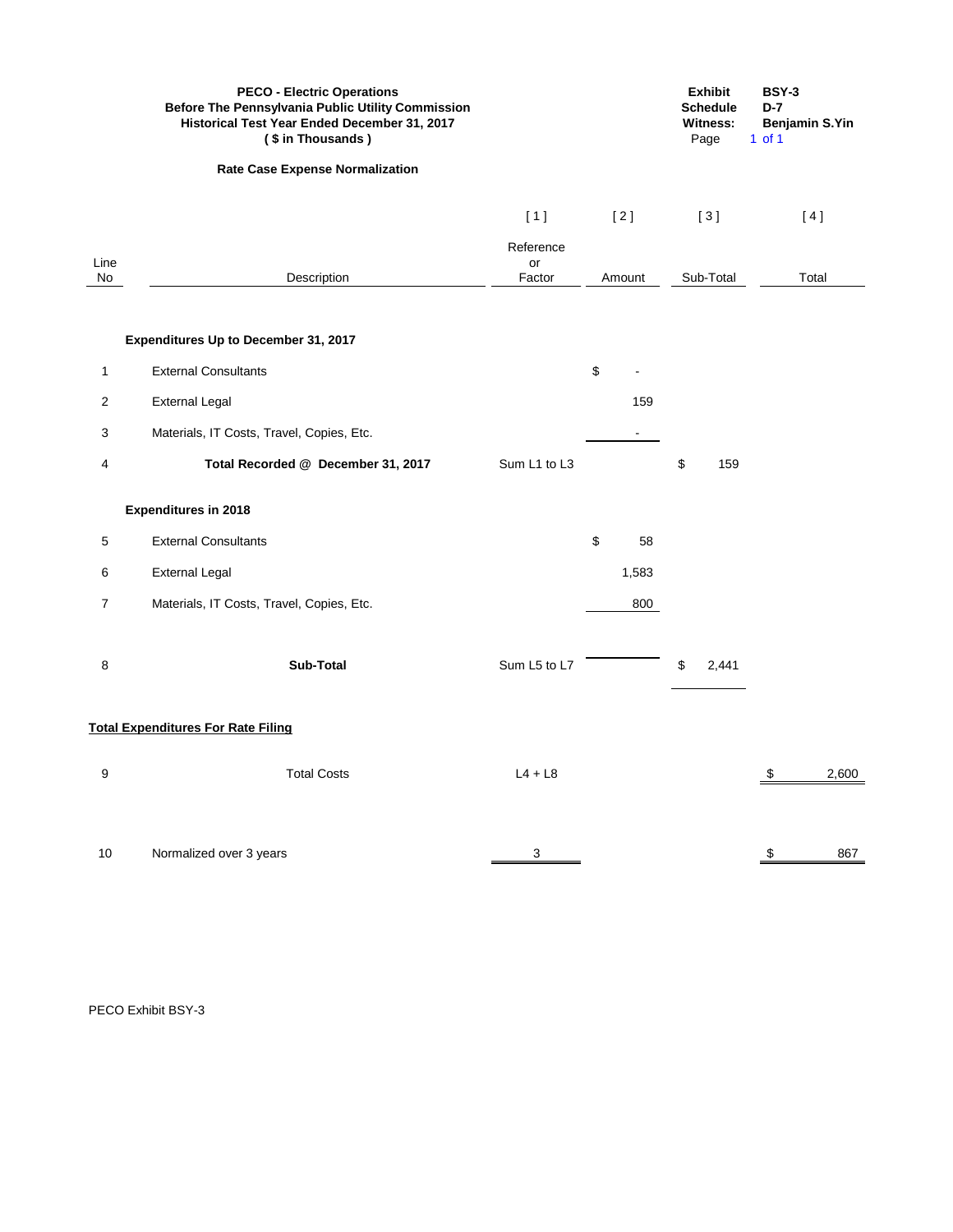|                                                                   | <b>PECO - Electric Operations</b><br>Before The Pennsylvania Public Utility Commission<br>Historical Test Year Ended December 31, 2017<br>(\$ in Thousands) |            |          |          | <b>Exhibit</b><br><b>Schedule</b><br><b>Witness:</b><br>Page                                             | <b>BSY-3</b><br>$D-8$<br>$1$ of $1$ | Benjamin S. Yin                      |
|-------------------------------------------------------------------|-------------------------------------------------------------------------------------------------------------------------------------------------------------|------------|----------|----------|----------------------------------------------------------------------------------------------------------|-------------------------------------|--------------------------------------|
|                                                                   | <b>Adjustments for Employee Benefits</b>                                                                                                                    |            |          |          |                                                                                                          |                                     |                                      |
|                                                                   |                                                                                                                                                             | [1]        | $[2]$    | $[3]$    | [4]                                                                                                      |                                     | [5]                                  |
| Line<br>No                                                        | Description                                                                                                                                                 | Reference  | Amount   | Amount   |                                                                                                          |                                     | Total                                |
|                                                                   | <b>Employee Benefits</b>                                                                                                                                    |            |          |          |                                                                                                          |                                     |                                      |
| 1                                                                 | <b>Total Benefits Expensed</b>                                                                                                                              |            | \$19,775 |          |                                                                                                          |                                     |                                      |
| 2                                                                 | Number of Employees for Budget                                                                                                                              |            | 1,845    |          |                                                                                                          |                                     |                                      |
| 3                                                                 | <b>Budget Expense Per Employee</b>                                                                                                                          | L1/L2      |          | \$<br>11 |                                                                                                          |                                     |                                      |
| 4                                                                 | Additional Employees for Annualization                                                                                                                      | L21        |          | 42       |                                                                                                          |                                     |                                      |
| 5                                                                 | <b>Total Benefits Pro Forma Adjustment</b>                                                                                                                  | L3 * L4    |          |          |                                                                                                          | \$                                  | 446                                  |
|                                                                   |                                                                                                                                                             | Reference  |          |          | Number of<br>Full Time<br>Employees                                                                      |                                     | Number of<br>Full Time<br>Equivalent |
|                                                                   | <b>Number of Employees</b>                                                                                                                                  |            |          |          |                                                                                                          |                                     |                                      |
| 6                                                                 | Employees at                                                                                                                                                |            |          |          |                                                                                                          |                                     |                                      |
| 7<br>8<br>9<br>10<br>11<br>12<br>13<br>14<br>15<br>16<br>17<br>18 | 1/31/2017<br>2/28/2017<br>3/31/2017<br>4/30/2017<br>5/31/2017<br>6/30/2017<br>7/31/2017<br>8/31/2017<br>9/30/2017<br>10/31/2017<br>11/30/2017<br>12/31/2017 |            |          |          | 1,816<br>1,829<br>1,834<br>1,825<br>1,823<br>1,837<br>1,832<br>1,828<br>1,862<br>1,876<br>1,886<br>1,886 |                                     |                                      |
| 19                                                                | Employees at                                                                                                                                                | 12/31/2017 |          |          |                                                                                                          |                                     | 1,886                                |
| 20                                                                | Average Employee Numbers                                                                                                                                    |            |          |          |                                                                                                          |                                     | 1,845                                |
| 21                                                                | Average Employees to Year End Employees                                                                                                                     | L19 - L20  |          |          |                                                                                                          |                                     | 42                                   |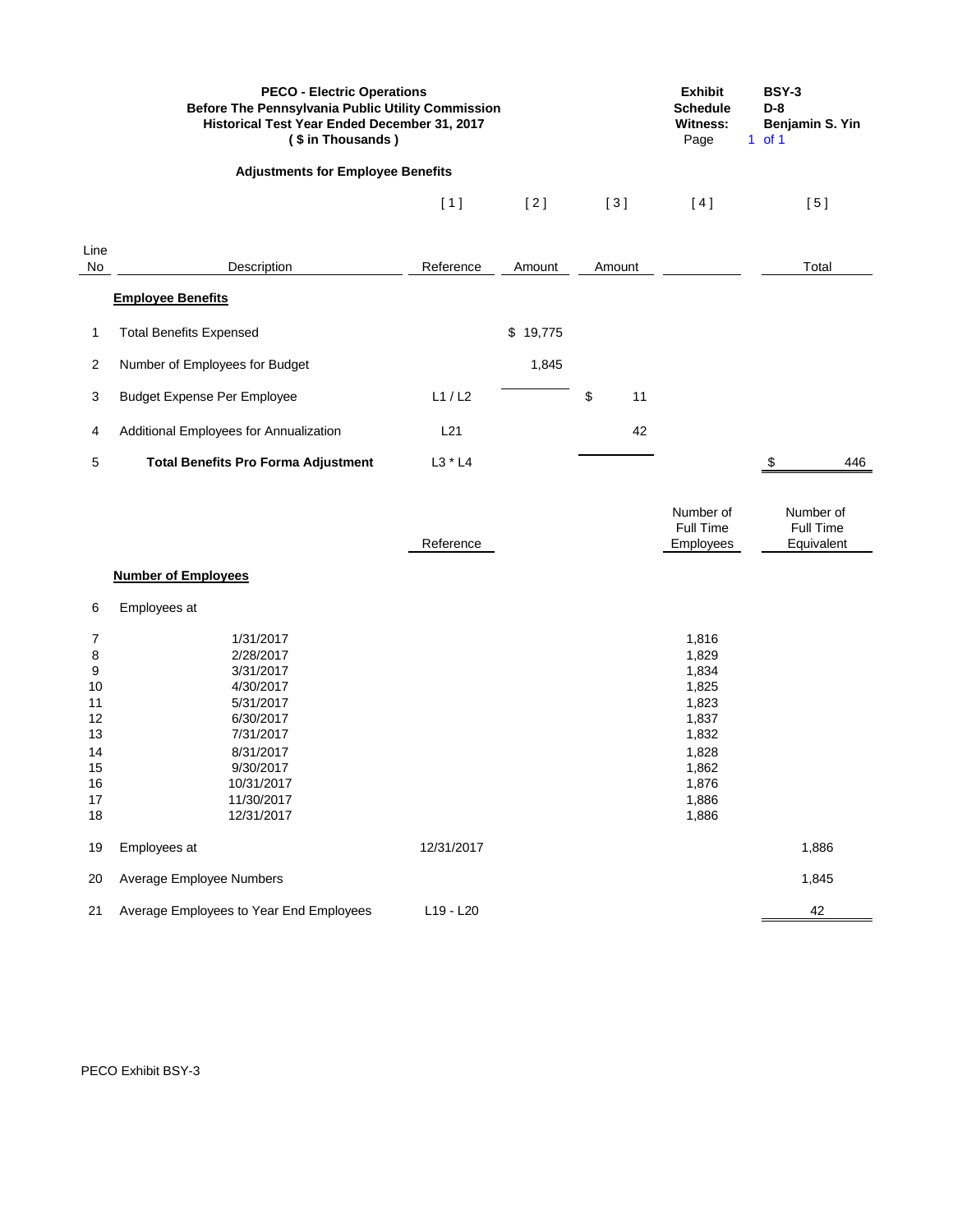|                                    |                                              | <b>PECO - Electric Operations</b><br>(\$ in Thousands) | <b>Before The Pennsylvania Public Utility Commission</b><br>Historical Test Year Ended December 31, 2017 |                                                |    |        |    | <b>BSY-3</b><br>Benjamin S. Yin |
|------------------------------------|----------------------------------------------|--------------------------------------------------------|----------------------------------------------------------------------------------------------------------|------------------------------------------------|----|--------|----|---------------------------------|
|                                    |                                              | <b>Adjustments for Pension</b>                         |                                                                                                          |                                                |    |        |    |                                 |
|                                    |                                              | [1]                                                    |                                                                                                          | $[2]$                                          |    | [4]    |    | [5]                             |
| Line<br>No                         | Description                                  | Reference                                              |                                                                                                          | Amount                                         |    | Amount |    | Total                           |
|                                    | <b>Pension Costs</b>                         |                                                        |                                                                                                          |                                                |    |        |    |                                 |
| 1                                  | Pension Contribution in:                     |                                                        |                                                                                                          |                                                |    |        |    |                                 |
| $\overline{c}$<br>3<br>4<br>5<br>6 | 2013<br>2014<br>2015<br>2016<br>2017         |                                                        | \$                                                                                                       | 11,824<br>11,384<br>40,421<br>29,781<br>23,545 |    |        |    |                                 |
| 7                                  | <b>Average Pension Contribution</b>          | Sum (L2 to L6) / 5                                     | \$                                                                                                       | 23,391                                         |    |        |    |                                 |
| 8                                  | Percent to Electric Distribution             |                                                        |                                                                                                          | 71.81%                                         |    |        |    |                                 |
| 9                                  | <b>Total Amount to Electric Distribution</b> | $L7 * L8$                                              | \$                                                                                                       | 16,797                                         |    |        |    |                                 |
| 10                                 | Pension Capitalization Factor                |                                                        |                                                                                                          | 34.12%                                         |    |        |    |                                 |
| 11                                 | Pension Contribution To Be Capitalized       | L9 * L10                                               | \$                                                                                                       | 5,731                                          |    |        |    |                                 |
| 12                                 | Pension Contribution To Be Expensed          | $L9 - L11$                                             |                                                                                                          |                                                | \$ | 11,066 |    |                                 |
| 13                                 | 2017 Distribution Pension Expense            |                                                        |                                                                                                          |                                                | \$ | 12,967 |    |                                 |
| 14                                 | <b>Additional Pension Expense</b>            | $L12 - L13$                                            |                                                                                                          |                                                |    |        | \$ | (1,901)                         |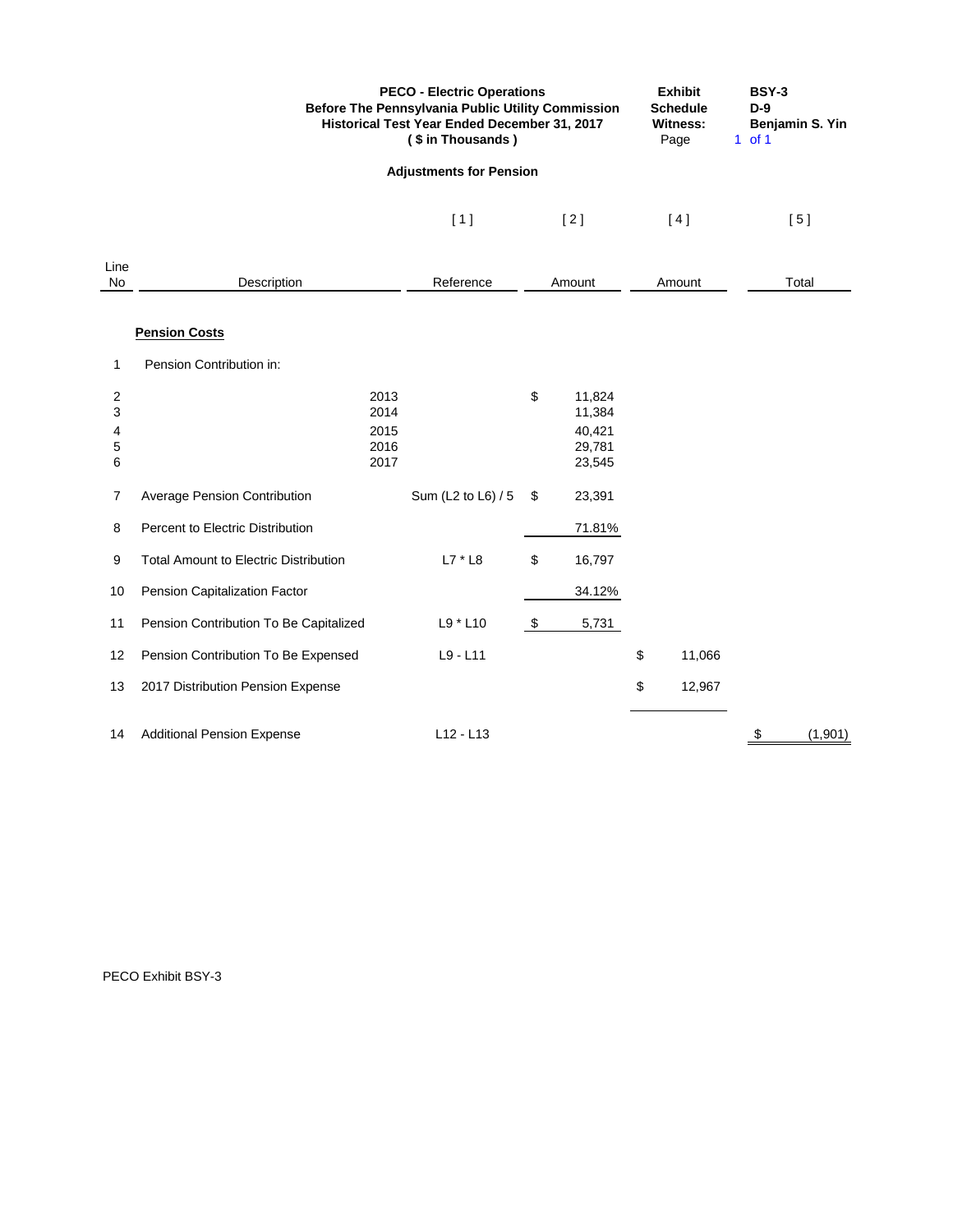| Line<br>No     | Description                                          | [1]<br>Reference<br>Or<br>Factor | [2]<br>Charge Off<br>Amounts |               | [3]<br><b>InPA</b><br>Charge Off<br>Amounts | [4]<br>Net<br>Charge Off<br>Amounts  | [5]<br><b>Billed</b><br>Revenue | [6]<br>Percent |               | [7]<br>Total |
|----------------|------------------------------------------------------|----------------------------------|------------------------------|---------------|---------------------------------------------|--------------------------------------|---------------------------------|----------------|---------------|--------------|
|                | <b>Net General Uncollectible Accounts</b>            |                                  |                              |               |                                             |                                      |                                 | [4]/[5]        |               |              |
| $\mathbf 1$    | 2015                                                 |                                  | 39,120                       | $\sqrt{3}$    | $\sim$                                      | \$39,120                             | \$3,570,291                     | 1.1000%        |               |              |
| $\overline{2}$ | 2016                                                 |                                  | 30,746                       | $\sqrt[6]{3}$ | 187                                         | \$<br>30,559                         | \$ 3,529,660                    | 0.8700%        |               |              |
| 3              | 2017                                                 |                                  | 29,212                       | $\sqrt{3}$    | 6,876                                       | 22,336<br>$\boldsymbol{\mathsf{\$}}$ | \$3,289,298                     | 0.6800%        |               |              |
| 4              | Three Year Average<br>Sum L1 to L3 / 3               | 3                                |                              | \$            | 2,355                                       |                                      | $$30,672$ $$3,463,083$          | 0.8857%        |               |              |
| $\overline{5}$ | HTY 2017 Tariff Revenue - Non Shopping Revenue       | $D-5$                            |                              |               |                                             |                                      | 2,157,023                       |                |               |              |
| $6\phantom{.}$ | HTY 2017 Tariff Revenue - Shopping Revenue           | $C-4$                            |                              |               |                                             |                                      | 1,100,721                       |                |               |              |
| $\overline{7}$ | HTY 2017 Tariff Revenue - Including Shopping Revenue |                                  |                              |               |                                             |                                      | 3,257,744                       |                |               |              |
| $\bf 8$        | <b>Total General Pro Form Uncollectible Accounts</b> | $L7 * L4 [6]$                    |                              |               |                                             |                                      |                                 |                | $\bullet$     | 28,854       |
|                | <b>Net PPA Uncollectible Accounts</b>                |                                  |                              |               |                                             | <b>PPA</b>                           |                                 |                |               |              |
| 9              | 2015                                                 |                                  |                              |               |                                             | \$<br>10,279                         |                                 |                |               |              |
| 10             | 2016                                                 |                                  |                              |               |                                             | \$<br>8,788                          |                                 |                |               |              |
| 11             | 2017                                                 |                                  |                              |               |                                             | $\mathfrak{S}$<br>5,398              |                                 |                |               |              |
| 12             | Three Year Average PPA                               |                                  |                              |               |                                             |                                      |                                 |                | $\sqrt[6]{3}$ | 8,155        |

| <b>PECO - Electric Operations</b>                        | <b>Exhibit</b>  | <b>BSY-3</b>           |
|----------------------------------------------------------|-----------------|------------------------|
| <b>Before The Pennsylvania Public Utility Commission</b> | <b>Schedule</b> | D-10                   |
| Historical Test Year Ended December 31, 2017             | Witness:        | <b>Beniamin S. Yin</b> |
| (\$ in Thousands)                                        | Page            | 1 of 1                 |

|    | Average (L9 to L11)                                          |                 |        |
|----|--------------------------------------------------------------|-----------------|--------|
| 13 | <b>Total Pro Forma Uncollectible Accounts</b>                | $L8 + L12$      | 37,009 |
| 14 | HTY 2017 Actual Bad Debt Expense                             |                 | 24,612 |
| 15 | <b>Total Pro Forma Adjustment for Uncollectible Accounts</b> | $L$ 13 - $L$ 14 | 12,397 |

## **Uncollectible Accounts**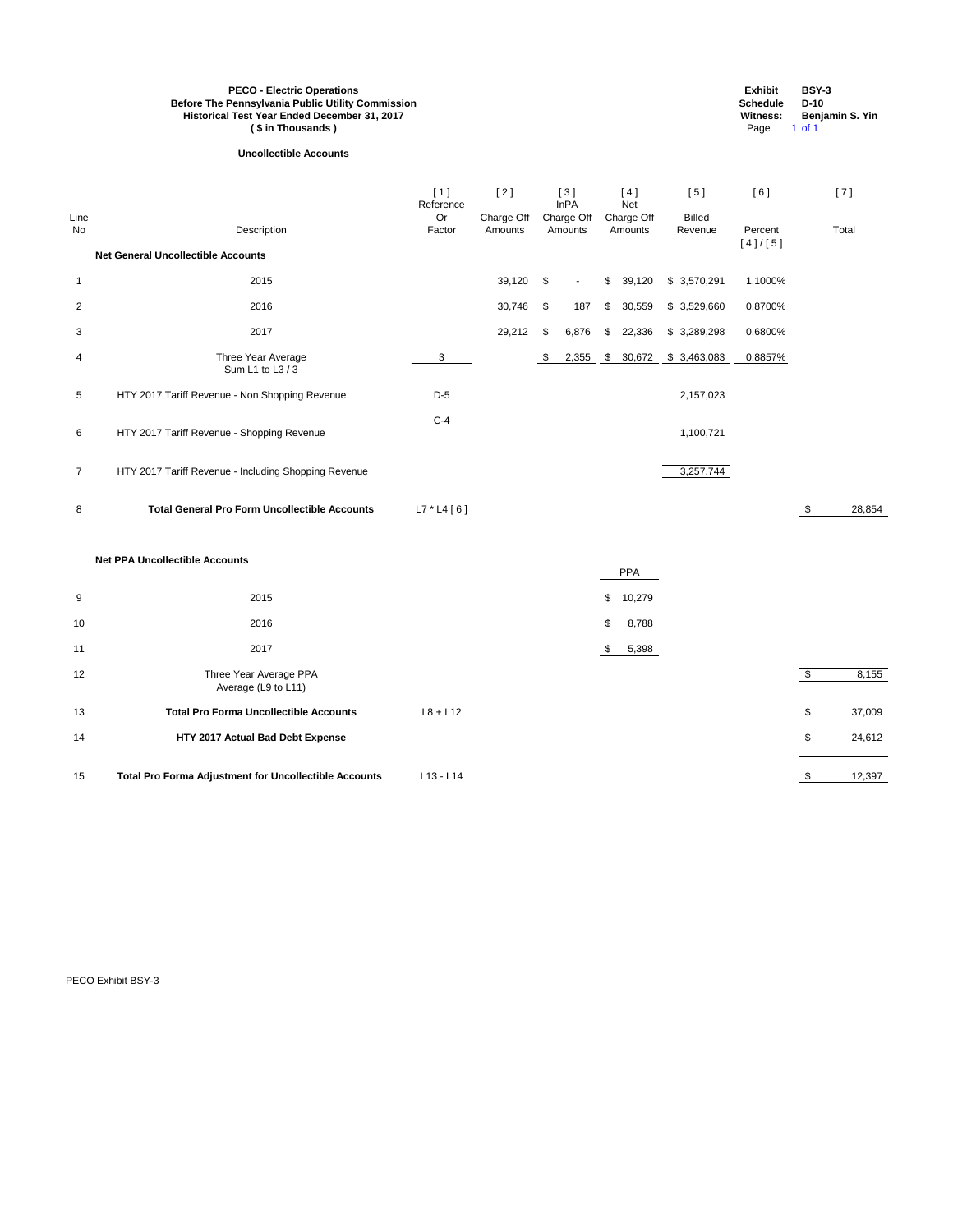|                | <b>PECO - Electric Operations</b><br><b>Before The Pennsylvania Public Utility Commission</b><br>Historical Test Year Ended December 31, 2017<br>(\$ in Thousands) |                                |                          | <b>Exhibit</b><br><b>Schedule</b><br><b>Witness:</b><br>Page | <b>BSY-3</b><br>$D-11$<br>$1$ of $1$ | Benjamin S.Yin |
|----------------|--------------------------------------------------------------------------------------------------------------------------------------------------------------------|--------------------------------|--------------------------|--------------------------------------------------------------|--------------------------------------|----------------|
|                | <b>InPA Balance Recovery</b>                                                                                                                                       |                                |                          |                                                              |                                      |                |
|                |                                                                                                                                                                    | [1]                            |                          | $[2]$                                                        |                                      | [3]            |
| Line<br>No     | Description                                                                                                                                                        | Factor or<br>Reference         |                          | Amount                                                       |                                      | <b>Balance</b> |
| 1              | InPA Starting Balance at Program Inception (10/1/16)                                                                                                               |                                |                          |                                                              | \$                                   | 30,101         |
| $\overline{c}$ | Eligible 2/3 Recovery Balance as of 10/1/16                                                                                                                        | $L1 * 2/3$                     |                          |                                                              | \$                                   | 20,067         |
|                | Year 2016 Activity                                                                                                                                                 |                                |                          |                                                              |                                      |                |
| 3<br>4         | <b>Base Distribution Collection</b><br>Total 2016 Recovery                                                                                                         | L3                             | $\overline{\mathcal{S}}$ | 2,000<br>2,000                                               |                                      |                |
|                |                                                                                                                                                                    |                                |                          |                                                              |                                      |                |
| 5              | Eligible Recovery Balance as of 12/31/16                                                                                                                           | $L2 - L4$                      |                          |                                                              | \$                                   | 18,067         |
|                | Year 2017 Activity                                                                                                                                                 |                                |                          |                                                              |                                      |                |
| 6              | <b>Base Distribution Collection</b>                                                                                                                                |                                | \$                       | 2,000                                                        |                                      |                |
| 7<br>8         | Universal Service Fund Correction Factor<br>Cash Payments from CAP InPA Customers                                                                                  |                                |                          | (1, 353)<br>1,777                                            |                                      |                |
| 9              | InPA Charge-off Recovery Match                                                                                                                                     |                                |                          |                                                              |                                      |                |
| 10             | Total 2017 Recovery                                                                                                                                                | Sum L6 to L9                   | \$                       | 2,425                                                        |                                      |                |
| 11             | Eligible Recovery Balance as of 12/31/17                                                                                                                           | $L5 - L10$                     |                          |                                                              | \$                                   | 15,642         |
|                | Year 2018 Activity                                                                                                                                                 |                                |                          |                                                              |                                      |                |
| 12             | <b>Base Distribution Collection</b>                                                                                                                                |                                | \$                       | 2,000                                                        |                                      |                |
| 13             | Universal Service Fund Correction Factor                                                                                                                           |                                |                          | (676)                                                        |                                      |                |
| 14<br>15       | Cash Payments from CAP InPA Customers<br>InPA Charge-off Recovery Match                                                                                            |                                |                          | 1,600<br>1,777                                               |                                      |                |
| 16             | Total 2018 Recovery                                                                                                                                                | Sum L12 to L15 $\overline{\$}$ |                          | 4,701                                                        |                                      |                |
| 17             | Eligible Recovery Balance as of 12/31/18                                                                                                                           | L11 - L16                      |                          |                                                              | \$                                   | 10,941         |
| 18             | Eligible Recovery Balance as of 1/1/19                                                                                                                             | L17                            |                          |                                                              | \$                                   | 10,941         |
| 19             | Annualized Base Distribution Rate Amount                                                                                                                           | L18/3                          |                          |                                                              | \$                                   | 3,647          |
|                |                                                                                                                                                                    |                                |                          |                                                              |                                      |                |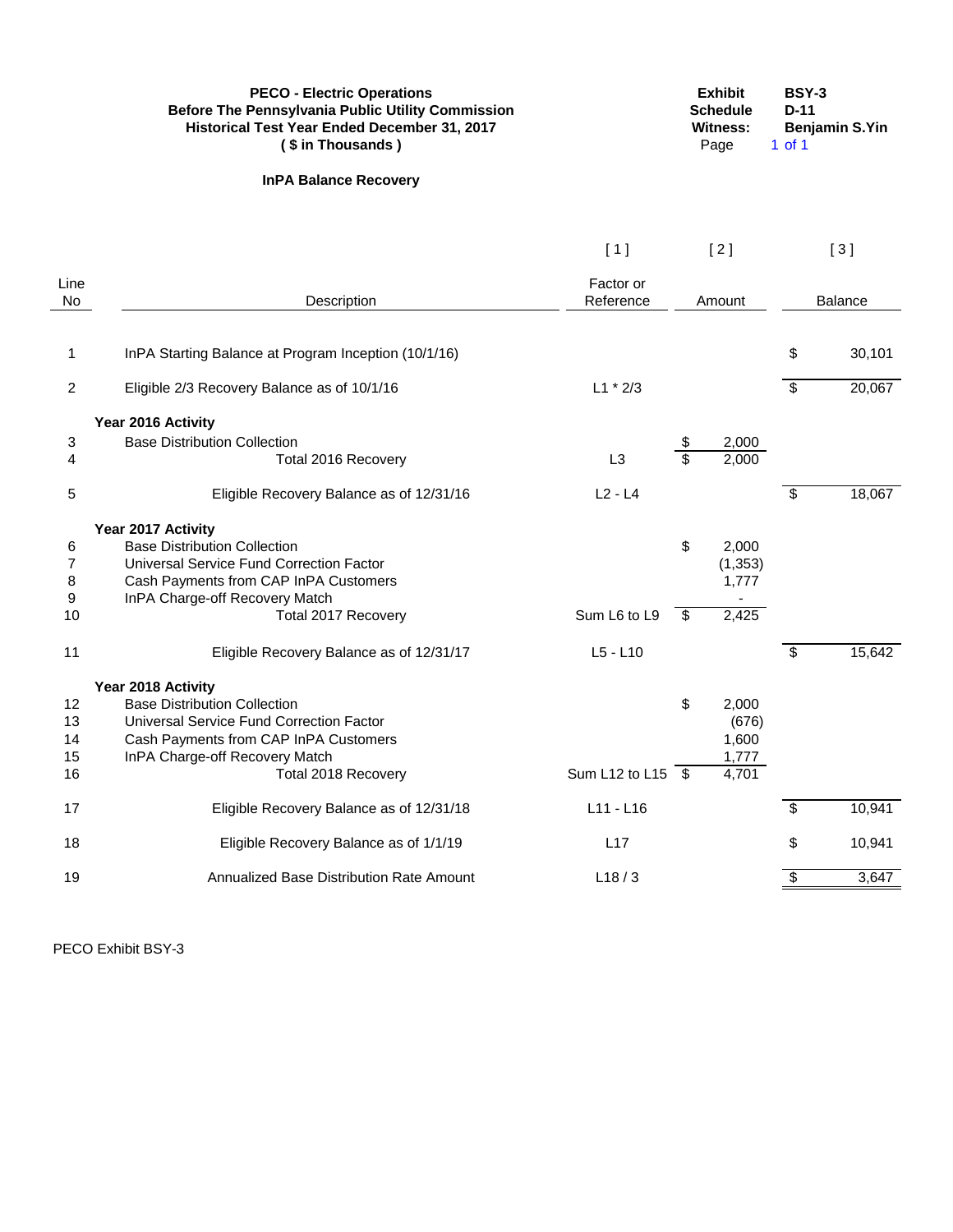|                | <b>PECO - Electric Operations</b><br><b>Before The Pennsylvania Public Utility Commission</b><br>Historical Test Year Ended December 31, 2017<br>(\$ in Thousands) | <b>Exhibit</b><br><b>Schedule</b><br><b>Witness:</b><br>Page | <b>BSY-3</b><br>$D-12$<br>Benjamin S. Yin<br>$1$ of $1$ |                   |                       |                   |
|----------------|--------------------------------------------------------------------------------------------------------------------------------------------------------------------|--------------------------------------------------------------|---------------------------------------------------------|-------------------|-----------------------|-------------------|
|                |                                                                                                                                                                    | Interest On Customer Deposit                                 |                                                         |                   |                       |                   |
|                |                                                                                                                                                                    | [1]                                                          | [2]                                                     | [3]               | [4]                   | [5]               |
| Line<br>No     | Description                                                                                                                                                        | Reference                                                    | Interest<br>Rate                                        | Deposit<br>Amount | Interest<br>Sub-Total | Interest<br>Total |
|                | <b>Residential Customer Deposits</b>                                                                                                                               |                                                              |                                                         |                   |                       |                   |
| $\mathbf{1}$   | Monthly Interest Rate                                                                                                                                              |                                                              | 0.333%                                                  |                   |                       |                   |
| $\overline{c}$ | 2017 -- January                                                                                                                                                    |                                                              |                                                         | \$<br>66          |                       |                   |
| 3              | -- February                                                                                                                                                        |                                                              |                                                         | 66                |                       |                   |
| 4              | -- March                                                                                                                                                           |                                                              |                                                         | 67                |                       |                   |
| $\mathbf 5$    | -- April                                                                                                                                                           |                                                              |                                                         | 68                |                       |                   |
| 6              | -- May                                                                                                                                                             |                                                              |                                                         | 69                |                       |                   |
| $\overline{7}$ | -- June                                                                                                                                                            |                                                              |                                                         | 70                |                       |                   |
| 8              | -- July                                                                                                                                                            |                                                              |                                                         | 70                |                       |                   |
| 9              | -- August                                                                                                                                                          |                                                              |                                                         | 71                |                       |                   |
| 10             | -- September                                                                                                                                                       |                                                              |                                                         | 71                |                       |                   |
| 11             | -- October                                                                                                                                                         |                                                              |                                                         | 72                |                       |                   |
| 12             | -- November                                                                                                                                                        |                                                              |                                                         | 73                |                       |                   |
| 13             | -- December                                                                                                                                                        |                                                              |                                                         | 73                |                       |                   |
| 14             | <b>Total Residential</b>                                                                                                                                           | Sum L <sub>2</sub> to L <sub>13</sub>                        |                                                         |                   | \$<br>836             |                   |
|                | <b>Commercial &amp; Industrial Customer Deposits</b>                                                                                                               |                                                              |                                                         |                   |                       |                   |
| 15             | Monthly Interest Rate                                                                                                                                              |                                                              | 0.118%                                                  |                   |                       |                   |
| 16             | 2017 -- January                                                                                                                                                    |                                                              |                                                         | \$<br>34          |                       |                   |
| 17             | -- February                                                                                                                                                        |                                                              |                                                         | 34                |                       |                   |
| 18             | -- March                                                                                                                                                           |                                                              |                                                         | 35                |                       |                   |
| 19             | -- April                                                                                                                                                           |                                                              |                                                         | 35                |                       |                   |
| 20             | -- May                                                                                                                                                             |                                                              |                                                         | 35                |                       |                   |
| 21             | -- June                                                                                                                                                            |                                                              |                                                         | 35                |                       |                   |
| 22             | -- July                                                                                                                                                            |                                                              |                                                         | 35                |                       |                   |
| 23             | -- August                                                                                                                                                          |                                                              |                                                         | 35                |                       |                   |
| 24             | -- September                                                                                                                                                       |                                                              |                                                         | 35                |                       |                   |
| 25             | -- October                                                                                                                                                         |                                                              |                                                         | 35                |                       |                   |
| 26             | -- November                                                                                                                                                        |                                                              |                                                         | 37                |                       |                   |
| 27             | -- December                                                                                                                                                        |                                                              |                                                         | 37                |                       |                   |
| 28             | <b>Total C&amp;I</b>                                                                                                                                               | Sum L16 to L49                                               |                                                         |                   | \$<br>422             |                   |
| 29             | Interest on Customer Deposits                                                                                                                                      | $L14 + L28$                                                  |                                                         |                   |                       | 1,258<br>\$       |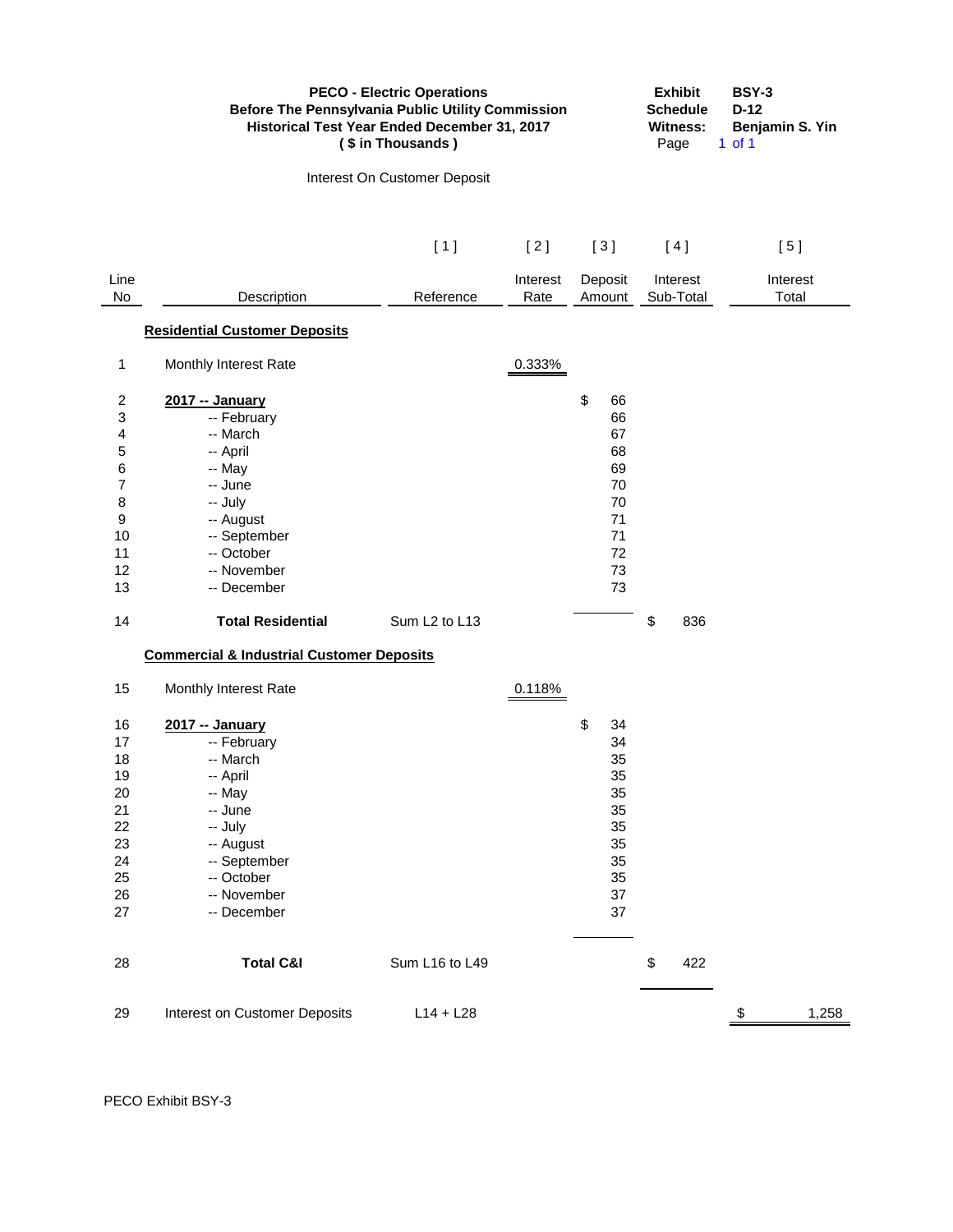|                | <b>PECO - Electric Operations</b><br>Before The Pennsylvania Public Utility Commission<br>Historical Test Year Ended December 31, 2017<br>(\$ in Thousands) |                                          | <b>Exhibit</b><br><b>Schedule</b><br><b>Witness:</b><br>Page | <b>BSY-3</b><br>$D-13$<br>Benjamin S. Yin<br>$1$ of $1$ |        |                                                 |        |                               |
|----------------|-------------------------------------------------------------------------------------------------------------------------------------------------------------|------------------------------------------|--------------------------------------------------------------|---------------------------------------------------------|--------|-------------------------------------------------|--------|-------------------------------|
|                | Storm Expense Normalization                                                                                                                                 |                                          |                                                              |                                                         |        |                                                 |        |                               |
|                |                                                                                                                                                             | [1]                                      | $[2]$                                                        |                                                         | $[3]$  |                                                 | [4]    | [5]                           |
| Line<br>No     | Description                                                                                                                                                 | <b>Tri-State</b><br>CPI<br>Factor<br>[A] | Inflation<br>Factor                                          | Expense In<br>Year                                      |        | Amount For<br>Average<br>$[2]$ <sup>*</sup> [3] |        | Total                         |
| 1              | 4/1/2013 - 3/31/2014                                                                                                                                        | 0.01036                                  | 1.06000                                                      | \$                                                      | 69,614 | \$                                              | 73,791 |                               |
| $\overline{2}$ | 4/1/2014 - 3/31/2015                                                                                                                                        | 0.01044                                  | 1.04914                                                      | \$                                                      | 23,017 |                                                 | 24,148 |                               |
| 3              | 4/1/2015 - 3/31/2016                                                                                                                                        | (0.00071)                                | 1.03830                                                      | \$                                                      | 27,551 |                                                 | 28,606 |                               |
| 4              | 4/1/2016 - 3/31/2017                                                                                                                                        | 0.01082                                  | 1.03904                                                      | \$                                                      | 12,694 |                                                 | 13,190 |                               |
| 5              | 4/1/2017 - 3/31/2018                                                                                                                                        | 0.01330                                  | 1.02792                                                      | \$                                                      | 72,898 | \$                                              | 74,933 |                               |
| 6              | Average Storm Restoration Expense                                                                                                                           |                                          |                                                              |                                                         |        |                                                 |        | \$<br>42,934                  |
| $\overline{7}$ | HTY 2017 Actual                                                                                                                                             |                                          |                                                              |                                                         |        |                                                 |        | 8,974                         |
| 8              | Pro Forma Adjustment for Storm Expense Normalization                                                                                                        |                                          |                                                              |                                                         |        |                                                 |        | $\pmb{\mathsf{\$}}$<br>33,960 |

[ A ] Based on Philadelphia-Camden-Wilmington, PA-NJ-DE-MD metropolitan Statistical Areas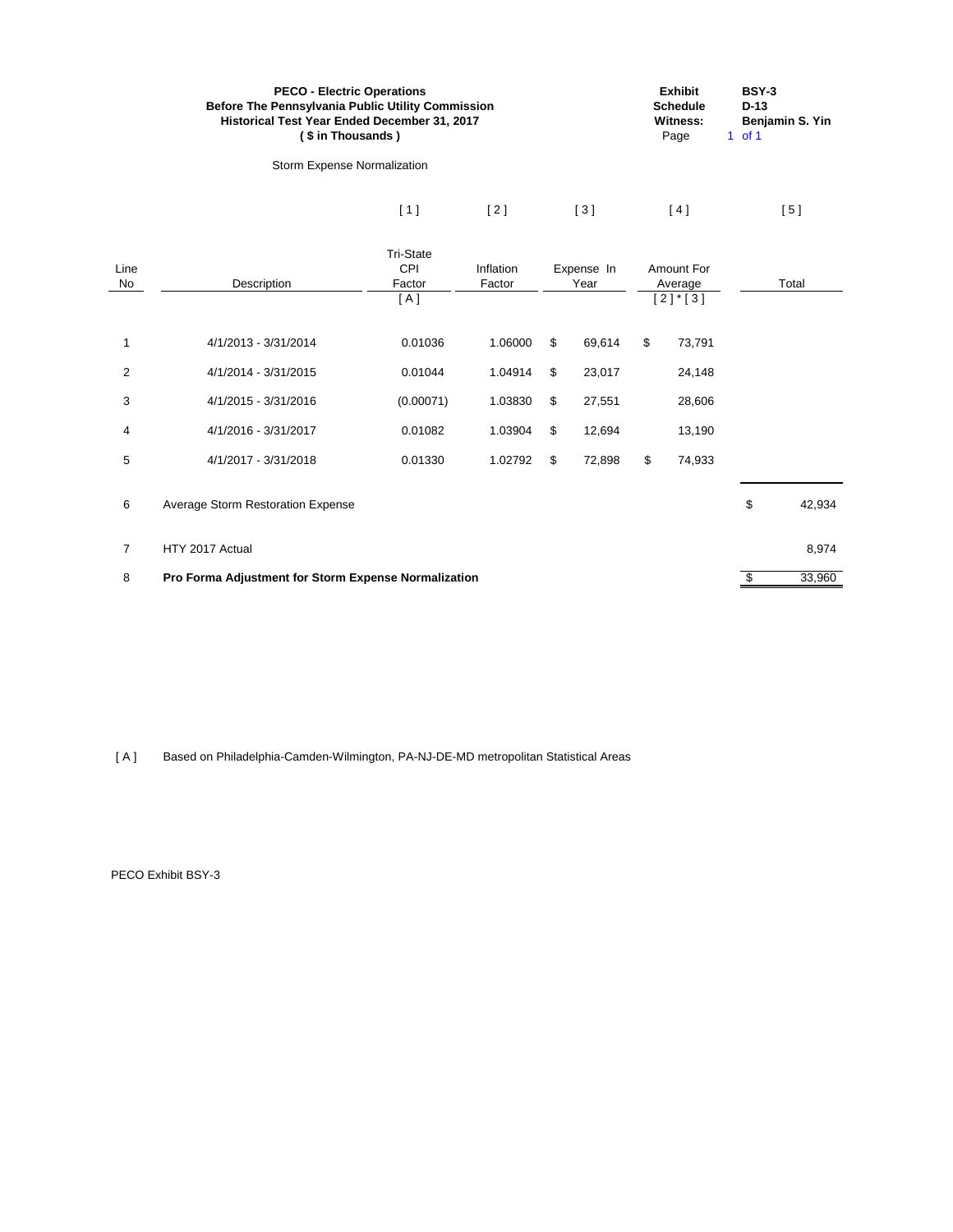**PECO - Electric Operations Exhibit BSY-3 Before The Pennsylvania Public Utility Commission Schedule D-14**<br> **Historical Test Year Ended December 31, 2017**<br>
(\$ in Thousands ) **Schedule Page** 1 of 1 **Historical Test Year Ended December 31, 2017**<br>(\$ in Thousands) Page **(\$in Thousands)** 

**OPEN**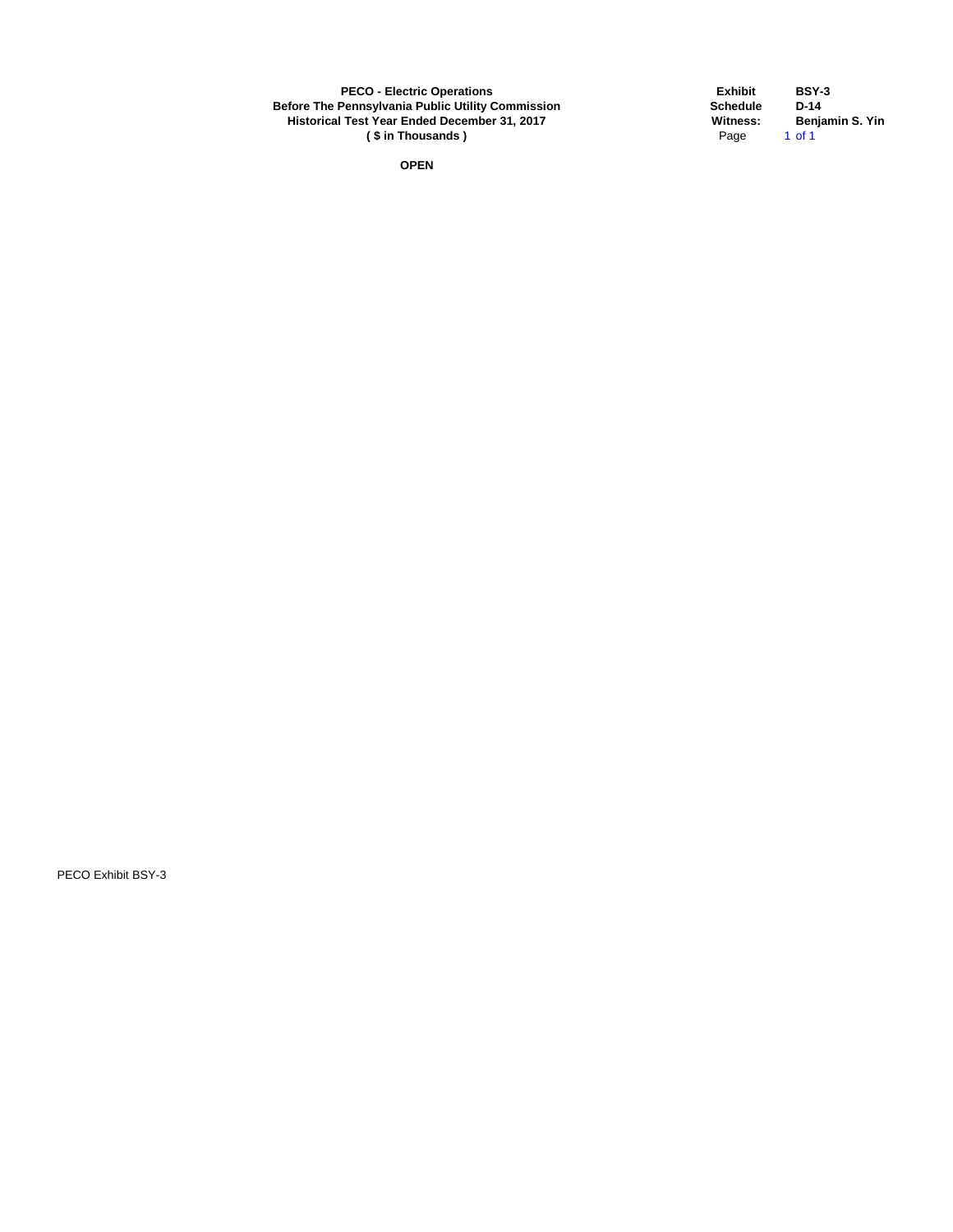## **PECO - Electric Operations Before The Pennsylvania Public Utility Commission Historical Test Year Ended December 31, 2017 ( \$ in Thousands )**

O&M Cost To Achieve

| <b>Exhibit</b>  | <b>BSY-3</b>          |
|-----------------|-----------------------|
| <b>Schedule</b> | D-15                  |
| <b>Witness:</b> | <b>Benjamin S.Yin</b> |
| Page            | 1 of 1                |

| Line<br>No | [1]<br>Reference<br>Or<br>Description<br>Factor<br><b>Cost To Achieve</b> |     | [2]<br>Total<br><b>CTA</b><br>Amounts |
|------------|---------------------------------------------------------------------------|-----|---------------------------------------|
| 1          | 2016                                                                      | \$  | 4,243                                 |
| 2          | 2017                                                                      |     | 2,972                                 |
| 3          | 2018                                                                      |     | 465                                   |
| 4          | Sum L1 to L3<br><b>Total CTA To Be Recovered</b>                          | \$  | 7,680                                 |
| 5          | L4/3<br>Annual CTA Recovery                                               | \$. | 2,560                                 |

PECO Exhibit BSY-3

Page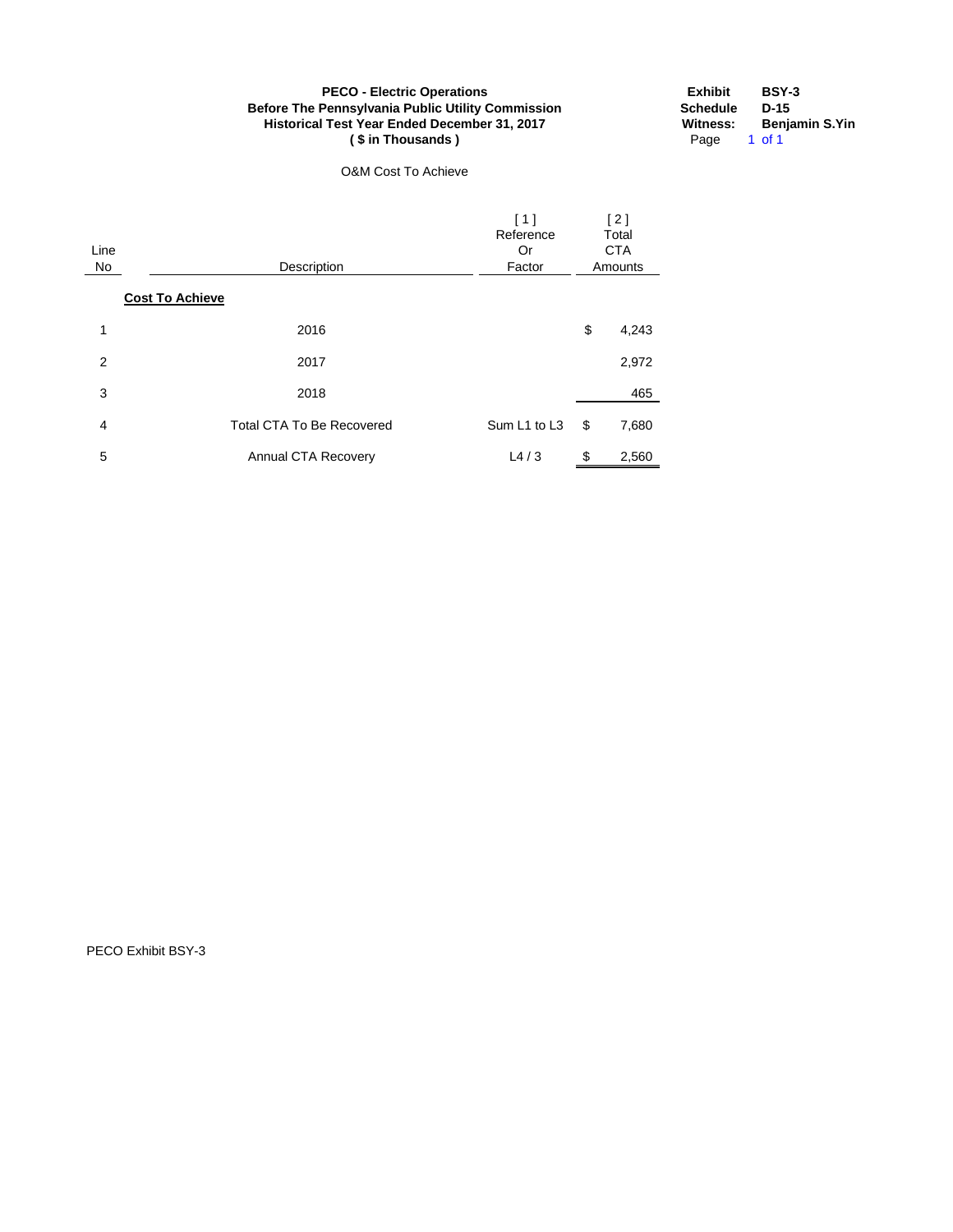# **PECO - Electric Operations Exhibit BSY-2 Before The Pennsylvania Public Utility Commission**<br> **Before The Pennsylvania Public Utility Commission**<br> **D-16 D-16 D-16 D-16 D-16 D-16 D-16 D-16 D-16 D-16 D-16 D-16 D-16 D-16 D-16 D-16 D-1 Future Test Year Ending December 31, 2018**<br>
(\$ in Thousands) (\$ in Thousands) and the state of the state of the state of the state of the state of the state of the state of the state of the state of the state of the state **( \$ in Thousands )** Page 1 of 3

# **Taxes Other Than Income Adjustment Summary**

| ınıt | BSY-2         |
|------|---------------|
| dule | D-16          |
| ess: | Benjamin S.Yi |
| . .  | 25 O          |

|                |                           | [1]                        | [2]                            |    | [3]                                          | [ 4 ]                                           |                          | [5]   |      | [6]                                               |
|----------------|---------------------------|----------------------------|--------------------------------|----|----------------------------------------------|-------------------------------------------------|--------------------------|-------|------|---------------------------------------------------|
| Line<br>No     | Description               | Percentage<br>or Reference | Electric<br>Actual<br>HTY 2017 |    | Transmission<br>Elimination<br>$[1]$ * $[2]$ | Distribution<br>Actual<br>HTY 2017<br>$[2]+[3]$ | Pro Forma<br>Adjustments |       |      | Pro Forma<br>Tax Expense<br>HTY 2017<br>$[4]+[5]$ |
| 1              | <b>PURTA Taxes</b>        | 19.171%                    | \$<br>6,533                    | \$ | (1, 252)                                     | \$<br>5,280                                     | \$                       |       | \$   | 5,280                                             |
| $\overline{2}$ | <b>Capital Stock</b>      | 19.171%                    | $\blacksquare$                 |    | $\overline{\phantom{a}}$                     | ۰                                               |                          |       |      |                                                   |
| 3              | PA & Local Use Taxes      | 19.171%                    | 487                            |    | (93)                                         | 394                                             |                          |       |      | 394                                               |
| 4              | PA Property Taxes         | 19.171%                    | 4,207                          |    | (806)                                        | 3,400                                           |                          |       |      | 3,400                                             |
| 5              | PA Corp Loan Tax          | 19.171%                    |                                |    |                                              |                                                 |                          |       |      |                                                   |
| $\,6$          | Philadelphia BIRT         | 19.171%                    |                                |    |                                              |                                                 |                          |       |      |                                                   |
| 7              | Local Privilege Tax       | 19.171%                    |                                |    |                                              |                                                 |                          |       |      |                                                   |
| 8              | <b>Gross Receipts Tax</b> |                            | 125,049                        |    |                                              | 125,049                                         |                          | (838) |      | 124,211                                           |
| 9              | Payroll Tax               | 11.313%                    | 11,792                         |    | (1, 334)                                     | 10,458                                          |                          | 536   |      | 10,994                                            |
| 10             | Total                     | Sum L1 to L9               | \$<br>148,068                  | \$ | (3, 486)                                     | \$<br>144,582                                   | \$                       | (302) | - 35 | 144,279                                           |

11 **Taxes Other Than Income - Distribution 11 Taxes Other Than Income - Distribution**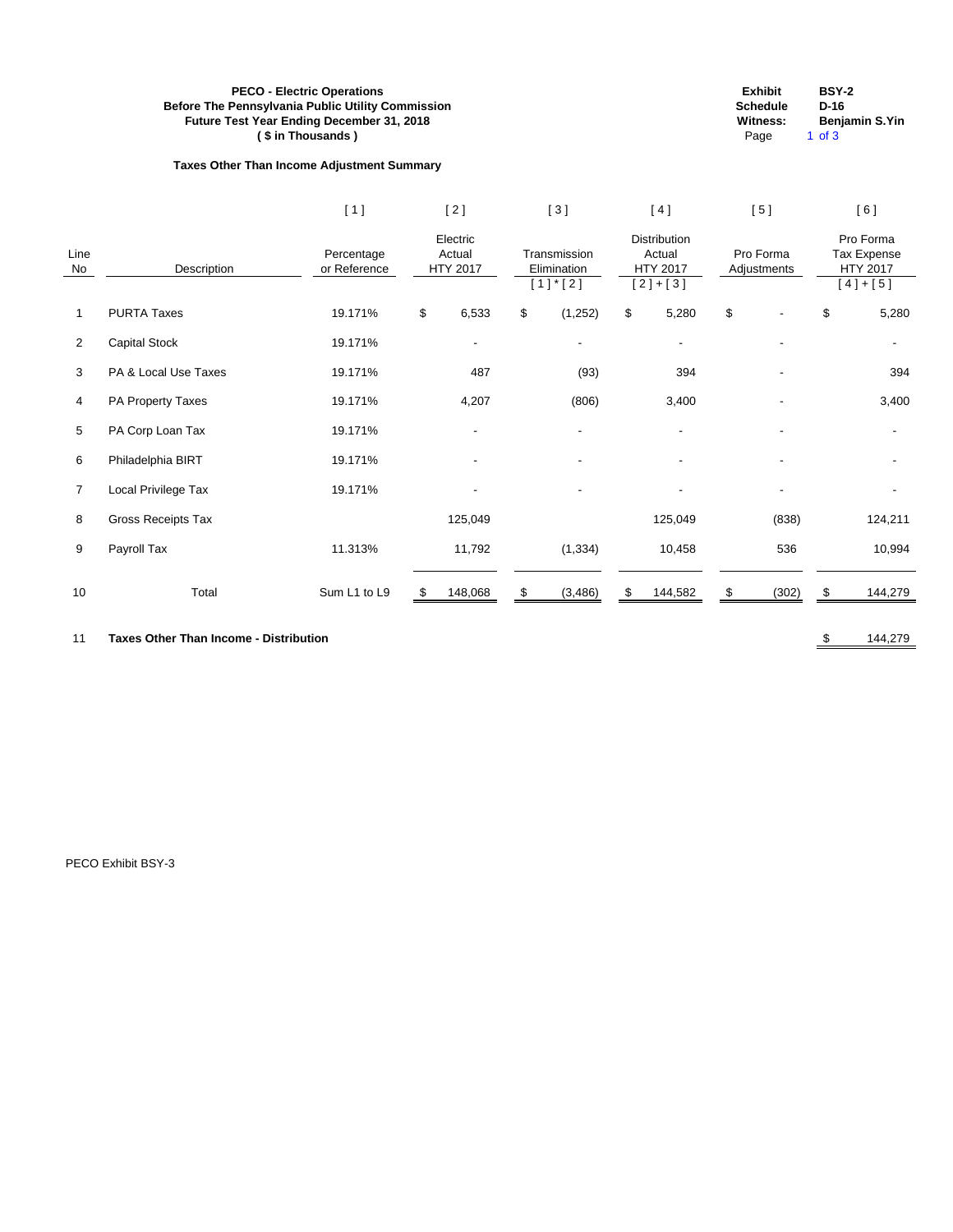|            | Before The Pennsylvania Public Utility Commission<br>Historical Test Year Ended December 31, 2017 | <b>PECO - Electric Operations</b><br>(\$ in Thousands) |                           | <b>Exhibit</b><br><b>Schedule</b><br><b>Witness:</b><br>Page | <b>BSY-3</b><br>$D-16$<br><b>Benjamin S.Yin</b><br>$2$ of $3$ |
|------------|---------------------------------------------------------------------------------------------------|--------------------------------------------------------|---------------------------|--------------------------------------------------------------|---------------------------------------------------------------|
|            |                                                                                                   | <b>Payroll Tax Adjustments</b>                         |                           |                                                              |                                                               |
|            |                                                                                                   | [1]                                                    | [2]                       | [3]                                                          | [4]                                                           |
| Line<br>No | Description                                                                                       | Reference                                              | Actual<br><b>HTY 2017</b> | Pro Forma<br>Adjustments                                     | Increase<br>in Payroll<br><b>Taxes</b>                        |
|            | <b>Total Payroll Charged to Expense</b>                                                           |                                                        | \$<br>140,818             | \$<br>7,218                                                  |                                                               |
| 2          | Payroll Tax Expense                                                                               |                                                        | 10,458                    |                                                              |                                                               |
| 3          | Payroll Tax - Percent                                                                             | L2/L1                                                  | 7.43%                     | 7.43%                                                        |                                                               |
| 4          | Pro Forma Adjustment for Payroll Tax                                                              | $L1 * L3 [3]$                                          |                           |                                                              | \$<br>536                                                     |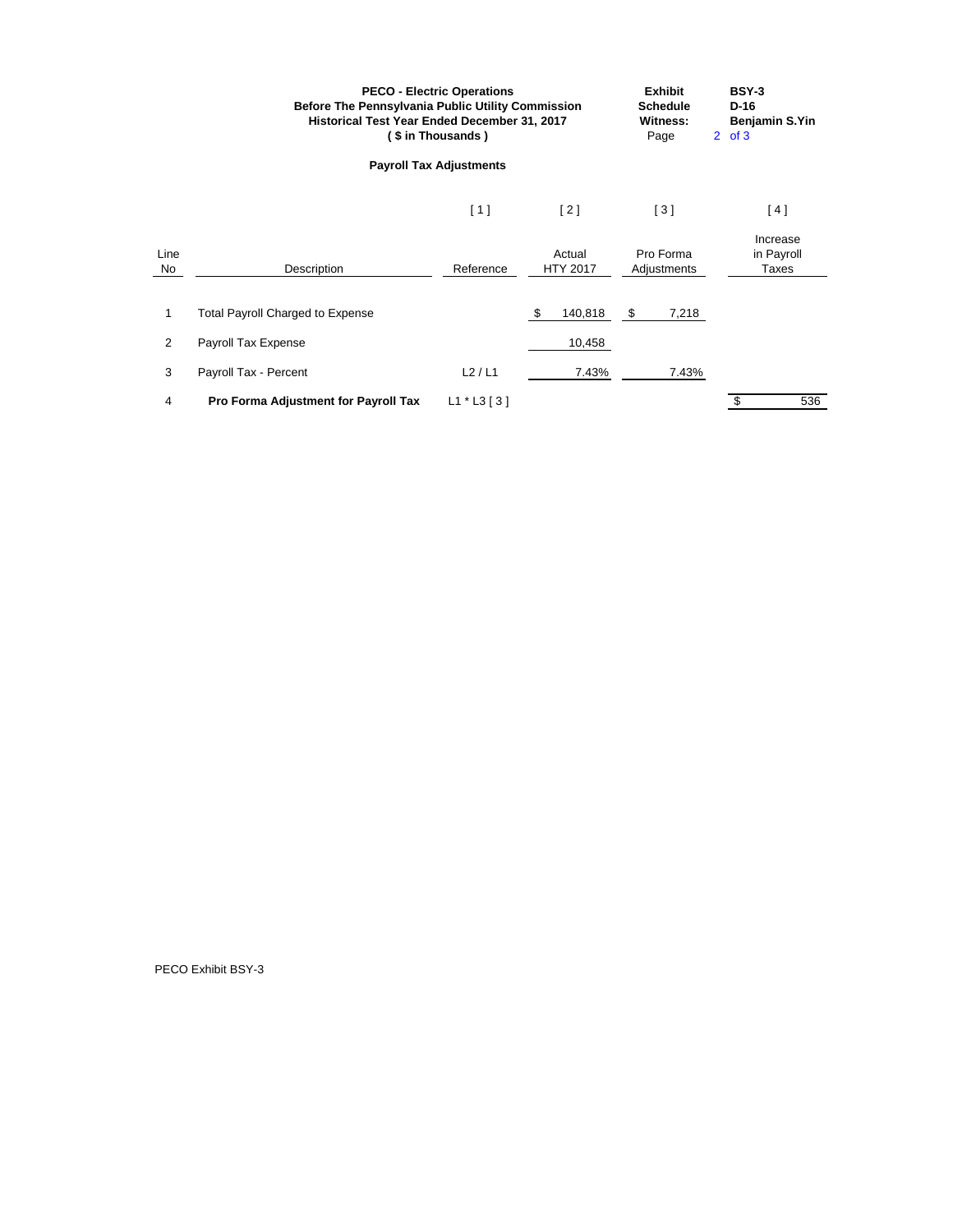|                            | <b>PECO - Electric Operations</b><br>Before The Pennsylvania Public Utility Commission<br>Historical Test Year Ended December 31, 2017<br>(\$ in Thousands) |              |                                                                 | <b>Exhibit</b><br><b>Schedule</b><br><b>Witness:</b><br>Page | <b>BSY-3</b><br>$D-16$<br>3 of 3 | <b>Benjamin S.Yin</b> |
|----------------------------|-------------------------------------------------------------------------------------------------------------------------------------------------------------|--------------|-----------------------------------------------------------------|--------------------------------------------------------------|----------------------------------|-----------------------|
|                            | <b>Gross Receipt Tax</b>                                                                                                                                    |              |                                                                 |                                                              |                                  |                       |
|                            |                                                                                                                                                             | [1]          | $[2]$                                                           | $[3]$                                                        |                                  | [4]                   |
| Line<br>No                 | Description                                                                                                                                                 | Reference    | Pro Forma<br><b>Test Year</b><br>Amount                         | Amount                                                       |                                  | Total                 |
|                            | <b>Gross Receits Tax Pro Forma at Present Rate</b>                                                                                                          |              |                                                                 |                                                              |                                  |                       |
| 1<br>2<br>3<br>4<br>5<br>6 | Residential<br>Commercial & Industrial<br>Railroads & Railways<br><b>Street Lighting</b><br>Intercompany<br>Transmission                                    |              | \$<br>1,382,239<br>570,848<br>7,871<br>21,447<br>145<br>148,026 |                                                              |                                  |                       |
| $\overline{7}$             | Sub-Total                                                                                                                                                   | Sum L1 to L6 |                                                                 | \$<br>2,130,577                                              |                                  |                       |
| 8                          | <b>Forfeited Discounts</b>                                                                                                                                  | $D-5$        | 11,699                                                          |                                                              |                                  |                       |
| 9                          | <b>Bad Debts</b>                                                                                                                                            | $D-10$       | (37,009)                                                        |                                                              |                                  |                       |
| 10                         | Sub-Total                                                                                                                                                   | $L8 + L9$    |                                                                 | (25, 310)                                                    |                                  |                       |
| 11                         | Total Test Year @ Present Rates                                                                                                                             | $L7 + L10$   |                                                                 |                                                              | \$                               | 2,105,267             |
| 12                         | <b>Gross Receipts Tax Rate</b>                                                                                                                              |              |                                                                 |                                                              |                                  | 5.900%                |
| 13                         | Pro Forma Gross Receipts Expense at Present Rates                                                                                                           | L11 * L12    |                                                                 |                                                              |                                  | 124,211               |
| 14                         | <b>HTY Actual</b>                                                                                                                                           |              |                                                                 |                                                              |                                  | 125,049               |
| 15                         | <b>Net Adjustment</b>                                                                                                                                       | $L13 - L14$  |                                                                 |                                                              | \$                               | (838)                 |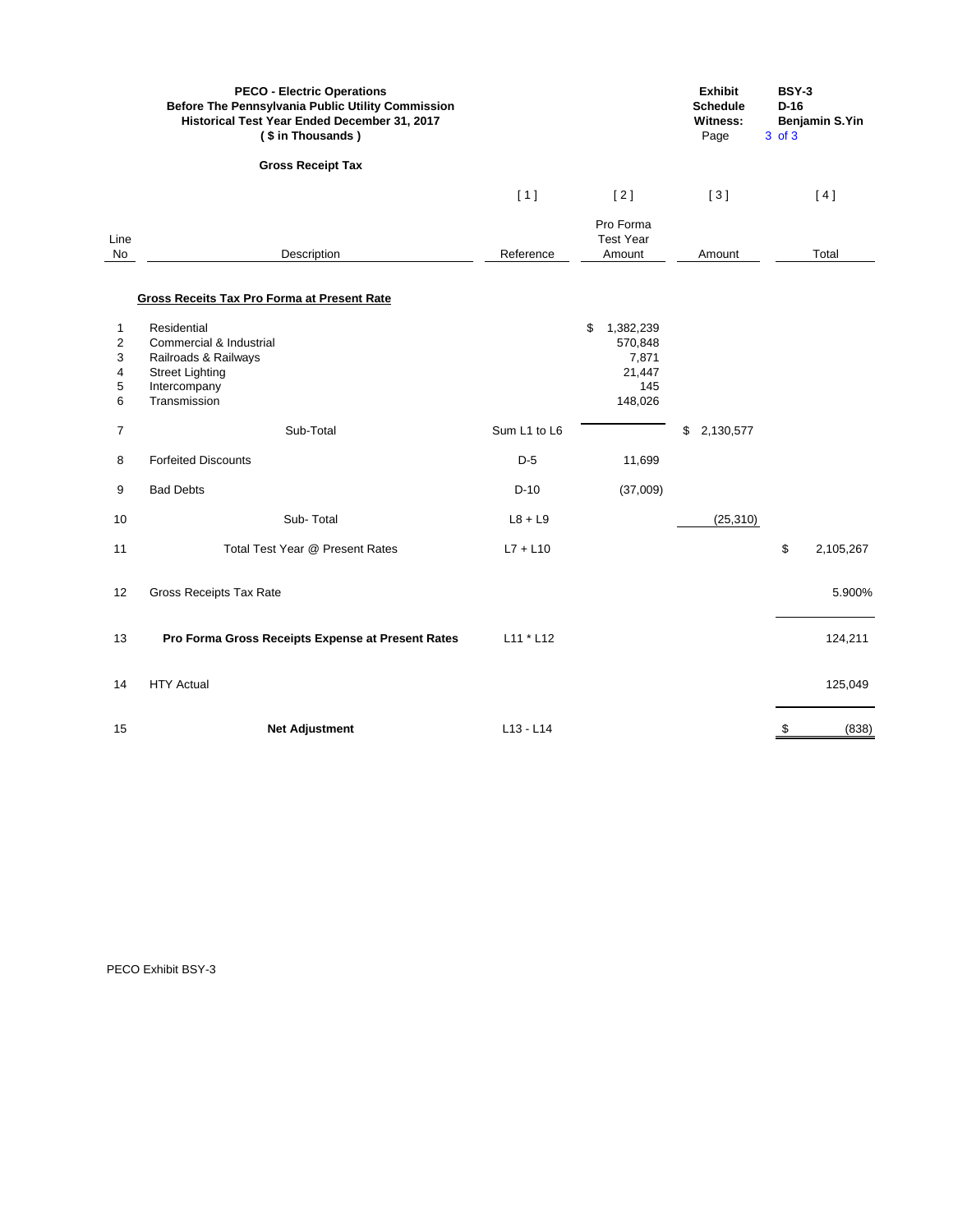|                  |                                               | <b>PECO - Electric Operations</b><br><b>Before The Pennsylvania Public Utility Commission</b><br>Historical Test Year Ended December 31, 2017<br>(\$ in Thousands) |                   |                                 |           | <b>Exhibit</b><br><b>Schedule</b><br><b>Witness:</b><br>Page | <b>BSY-3</b><br>$D-17$<br>Benjamin S. Yin<br>$1$ of $2$ |
|------------------|-----------------------------------------------|--------------------------------------------------------------------------------------------------------------------------------------------------------------------|-------------------|---------------------------------|-----------|--------------------------------------------------------------|---------------------------------------------------------|
|                  | <b>Depreciation Expense Adjustment</b>        | [1]<br>Reference or                                                                                                                                                | $[2]$             | [3]<br><b>Test Year Expense</b> | [4]       | [5]<br>Annualize                                             | [6]<br>Pro Forma                                        |
| Line             |                                               | Factor or                                                                                                                                                          | <b>Balance of</b> | 2017                            |           | 2017                                                         | <b>Test Year</b>                                        |
| No               | Description                                   | A/C Number                                                                                                                                                         | 12/31/2016        | Additions                       | Total     | Depreciation                                                 | Depreciation                                            |
|                  |                                               |                                                                                                                                                                    |                   |                                 | $[2]+[3]$ |                                                              | $[4]+[5]$                                               |
|                  | <b>Intangible Plant</b>                       |                                                                                                                                                                    |                   |                                 |           |                                                              |                                                         |
| 1                | Franchise & Consent                           | 302                                                                                                                                                                |                   |                                 |           |                                                              |                                                         |
| $\overline{2}$   | Miscellaneous Intangible Plant                | 303                                                                                                                                                                | 15,523            | 4,353                           | 19,876    | 4,353                                                        | 24,230                                                  |
| $\mathbf{3}$     | <b>Total Intangible Plant</b>                 | $L1 + L2$                                                                                                                                                          | 15,523            | 4,353                           | 19,876    | 4,353                                                        | 24,230                                                  |
|                  | <b>Transmission Plant</b>                     |                                                                                                                                                                    |                   |                                 |           |                                                              |                                                         |
| 4                | Land & Land Rights                            | 350                                                                                                                                                                |                   |                                 |           |                                                              |                                                         |
| 5                | Structures & Improvements                     | 352                                                                                                                                                                | 1,221             | 87                              | 1,309     | 87                                                           | 1,396                                                   |
| 6                | <b>Station Equipment</b>                      | 353                                                                                                                                                                | 13,156            | 638                             | 13,794    | 638                                                          | 14,432                                                  |
| $\overline{7}$   | <b>Towers &amp; Fixtures</b>                  | 354                                                                                                                                                                | 3,487             | 32                              | 3,519     | 32                                                           | 3,552                                                   |
| $\bf 8$          | Poles & Fixtures                              | 355                                                                                                                                                                | 254               | (0)                             | 254       | (0)                                                          | 254                                                     |
| $\boldsymbol{9}$ | <b>Overhead Conductors &amp; Devices</b>      | 356                                                                                                                                                                | 2,923             | 108                             | 3,031     | 108                                                          | 3,140                                                   |
| 10               | <b>Underground Conduit</b>                    | 357                                                                                                                                                                | 218               | 4                               | 222       | 4                                                            | 225                                                     |
| 11               | <b>Underground Conductors &amp; Devices</b>   | 358                                                                                                                                                                | 1,489             | 136                             | 1,625     | 136                                                          | 1,760                                                   |
| 12               | Roads & Trails                                | 359                                                                                                                                                                | 8                 |                                 | 8         |                                                              | 8                                                       |
| 13               | <b>Asset Retirement Costs -- Transmission</b> | 359.1                                                                                                                                                              |                   |                                 |           |                                                              |                                                         |
| 14               | <b>Total Transmission Plant</b>               | Sum L4 to L13                                                                                                                                                      | 22,757            | 1,005                           | 23,762    | 1,005                                                        | 24,767                                                  |
|                  |                                               |                                                                                                                                                                    |                   |                                 |           |                                                              |                                                         |
|                  | <b>Distribution Plant</b>                     |                                                                                                                                                                    |                   |                                 |           |                                                              |                                                         |
| 15               | Land & Land Rights                            | 360                                                                                                                                                                |                   |                                 |           |                                                              |                                                         |
| 16               | Structures & Improvements                     | 361                                                                                                                                                                | 1,939             | 121                             | 2,060     | 121                                                          | 2,181                                                   |
| 17               | <b>Station Equipment</b>                      | 362                                                                                                                                                                | 17,929            | 616                             | 18,544    | 616                                                          | 19,160                                                  |
| 18               | Poles, Towers & Fixtures                      | 364                                                                                                                                                                | 13,195            | 385                             | 13,580    | 385                                                          | 13,965                                                  |
| 19               | <b>Overhead Conductors &amp; Devices</b>      | 365                                                                                                                                                                | 22,517            | 705                             | 23,222    | 705                                                          | 23,927                                                  |
| 20               | <b>Underground Conduit</b>                    | 366                                                                                                                                                                | 5,703             | 258                             | 5,961     | 258                                                          | 6,219                                                   |
| 21               | <b>Underground Conductors &amp; Devices</b>   | 367                                                                                                                                                                | 22,675            | 816                             | 23,491    | 816                                                          | 24,306                                                  |
| 22               | <b>Line Transformers</b>                      | 368                                                                                                                                                                | 11,824            | 297                             | 12,121    | 297                                                          | 12,419                                                  |
| 23               | Services                                      | 369                                                                                                                                                                | 7,782             | 137                             | 7,919     | 137                                                          | 8,056                                                   |
| 24               | Meters                                        | 370                                                                                                                                                                | 18,835            | 245                             | 19,080    | 245                                                          | 19,325                                                  |
| 25               | <b>Installations on Customer Premises</b>     | 371                                                                                                                                                                | 5                 |                                 | 5         |                                                              | 5                                                       |
| 26               | <b>Street Lighting &amp; Signal Systems</b>   | 373                                                                                                                                                                | 1,262             | 102                             | 1,364     | 102                                                          | 1,466                                                   |
| 27               | Asset Retirement Costs -- Distribution        | 374                                                                                                                                                                |                   |                                 |           |                                                              |                                                         |
| 28               | <b>Total Distribution Plant</b>               | Sum L15 to L27                                                                                                                                                     | 123,664           | 3,682                           | 127,346   | 3,682                                                        | 131,028                                                 |
|                  |                                               |                                                                                                                                                                    |                   |                                 |           |                                                              |                                                         |
| 29               | <b>General Plant</b><br>Land & Land Rights    | 389                                                                                                                                                                |                   |                                 |           |                                                              |                                                         |
| 30               | Structures & Improvements                     | 390                                                                                                                                                                | 1,377             | 4                               | 1,381     | $\overline{4}$                                               | 1,385                                                   |
| 31               | Office Furniture & Equipment                  | 391                                                                                                                                                                | 1,859             | 970                             | 2,828     | 970                                                          | 3,798                                                   |
| 32               | <b>Transportation Equipment</b>               | 392                                                                                                                                                                |                   |                                 |           |                                                              |                                                         |
| 33               | <b>Stores Equipment</b>                       | 393                                                                                                                                                                | 4                 |                                 | 4         |                                                              | 4                                                       |
| 34               | Tools & Garage Equipment                      | 394                                                                                                                                                                | 2,060             | 188                             | 2,248     | 188                                                          | 2,437                                                   |
| 35               | Laboratory Equipment                          | 395                                                                                                                                                                | 20                |                                 | 20        |                                                              | 20                                                      |
| 36               | Power Operated Equipment                      | 396                                                                                                                                                                |                   | $\blacksquare$                  |           |                                                              |                                                         |
| 37               | <b>Communications Equipment</b>               | 397                                                                                                                                                                | 7,735             | 636                             | 8,371     | 636                                                          | 9,008                                                   |
| 38               | Miscellaneous Equipment                       | 398                                                                                                                                                                | 112               |                                 | 112       |                                                              | 112                                                     |
| 39               | <b>Other Tangible Property</b>                | 399                                                                                                                                                                |                   |                                 |           |                                                              |                                                         |
| 40               | Asset Retirement Costs -- General Plant       | 399.1                                                                                                                                                              |                   |                                 |           |                                                              |                                                         |
| 41               | <b>Total General Plant</b>                    | Sum L29 to L40                                                                                                                                                     | 13,167            | 1,799                           | 14,965    | 1,799                                                        | 16,764                                                  |
| 42               | <b>Total Depreciation</b>                     | Sum L(3+14+28+41)                                                                                                                                                  | 175,111           | 10,839                          | 185,950   | 10,839                                                       | 196,788                                                 |
|                  |                                               |                                                                                                                                                                    |                   |                                 |           |                                                              |                                                         |
| 43               | <b>Transmission Accounts</b>                  |                                                                                                                                                                    | (22, 757)         | (1,005)                         | (23, 762) | (1,005)                                                      | (24, 767)                                               |
| 44               | Intangible Account to Transmission            |                                                                                                                                                                    | (1, 493)          | (940)                           | (2, 433)  | (940)                                                        | (3,373)                                                 |
| 45               | <b>General Plant to Transmission</b>          | 11.31%                                                                                                                                                             | (1,490)           | (203)                           | (1,693)   | (203)                                                        | (1,896)                                                 |

Asset Retirement - Distribution & General - - - - -

| 47 | Sub-Total                                      | Sum L42 to L46    | 149.371 | 8,691 | 158.062 | 8,691   | 166,752 |
|----|------------------------------------------------|-------------------|---------|-------|---------|---------|---------|
| 48 | <b>Common Plant to Electric Distribution</b>   | D-17, page 2, L51 |         |       | 21,073  | 2.477   | 23,551  |
| 49 | <b>Total Distribution Depreciation Expense</b> | L47 + L48         |         |       | 179,135 | . ı,168 | 190,303 |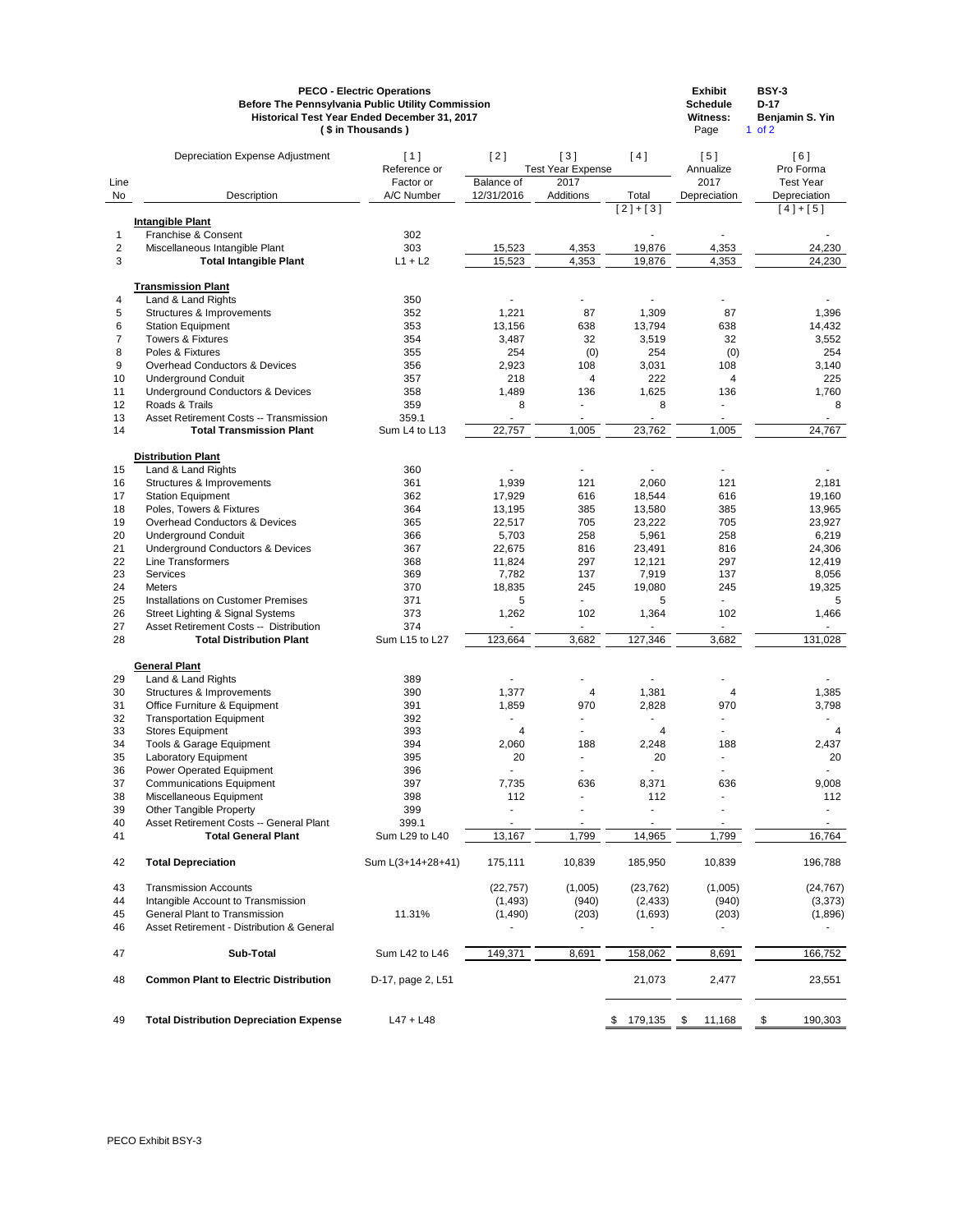|          | <b>Before The Pennsylvania Public Utility Commission</b><br>Historical Test Year Ended December 31, 2017 | <b>PECO - Electric Operations</b><br>(\$ in Thousands) |            |                          |                       | <b>Exhibit</b><br><b>Schedule</b><br><b>Witness:</b><br>Page |        | <b>BSY-3</b><br>$D-17$<br>$2$ of $2$ | Benjamin S. Yin  |  |
|----------|----------------------------------------------------------------------------------------------------------|--------------------------------------------------------|------------|--------------------------|-----------------------|--------------------------------------------------------------|--------|--------------------------------------|------------------|--|
|          | Depreciation Expense Adjustment of Common Plant                                                          |                                                        |            |                          |                       |                                                              |        |                                      |                  |  |
|          |                                                                                                          | [1]                                                    | [2]        | [3]                      | [4]                   | [5]                                                          |        |                                      | [6]              |  |
|          |                                                                                                          | Reference or                                           |            | <b>Test Year Expense</b> |                       | Annualize                                                    |        |                                      | Pro Forma        |  |
| Line     |                                                                                                          | Factor or                                              | Balance of | 2017                     |                       | 2017                                                         |        |                                      | <b>Test Year</b> |  |
| No       | Description                                                                                              | A/C Number                                             | 12/31/2016 | Additions                | Total                 | Depreciation                                                 |        |                                      | Depreciation     |  |
|          |                                                                                                          |                                                        |            |                          | $[2]+[3]$             |                                                              |        |                                      | $[4]+[5]$        |  |
|          | <b>Intangible Plant</b>                                                                                  |                                                        |            |                          |                       |                                                              |        |                                      |                  |  |
| 1        | PECO Com 303-AMI NONBILL SW EDE EOL                                                                      |                                                        | \$<br>40   | \$<br>128                | \$<br>168             | \$                                                           | 128    | \$                                   | 297              |  |
| 2        | PECO Com 303-AMI NONBILL SW IDS EOL                                                                      |                                                        |            | 122                      | 122                   |                                                              | 122    |                                      | 243              |  |
| 3        | PECO Com 303-IAM SW Enhance PA                                                                           |                                                        | 55         |                          | 55                    |                                                              |        |                                      | 55               |  |
| 4        | PECO Com 3030-CallRoutingSW                                                                              |                                                        | (373)      | 945                      | 572                   | 945                                                          |        |                                      | 1,517            |  |
| 5        | PECO Com 3030-CIMS Enhancements PA                                                                       |                                                        | 1,964      |                          | 1,964                 |                                                              |        |                                      | 1,964            |  |
| 6        | PECO Com 3030-Client Devices SW PA                                                                       |                                                        | 600        |                          | 600                   |                                                              |        |                                      | 600              |  |
| 7        | PECO Com 3030-Data Loss Prevent PA                                                                       |                                                        | 145        |                          | 145                   |                                                              |        |                                      | 145              |  |
| 8        | PECO Com 3030-Documentum PA                                                                              |                                                        | 78         |                          | 78                    |                                                              |        |                                      | 78               |  |
| 9        | PECO Com 3030-EAM Asset Suite PA                                                                         |                                                        | 1,224      | 10                       | 1,234                 |                                                              | 10     |                                      | 1,243            |  |
| 10       | PECO Com 3030-EUWebCon                                                                                   |                                                        | 944        | (0)                      | 944                   |                                                              | (0)    |                                      | 944              |  |
| 11       | PECO Com 3030-Fixed Credit Option S (dup)                                                                |                                                        |            | 622                      | 622                   | 622                                                          |        |                                      | 1,244            |  |
| 12       | PECO Com 3030-HR Payroll HCM Cloud<br>PECO Com 3030-HRPC Enhance PA                                      |                                                        | 146        | 7                        | $\overline{7}$<br>148 |                                                              | 7<br>2 |                                      | 14<br>149        |  |
| 13       | PECO Com 3030-HRPC-PA                                                                                    |                                                        | 112        | 2                        | 112                   |                                                              |        |                                      |                  |  |
| 14<br>15 | PECO Com 3030-Hyperion Enhance PA                                                                        |                                                        | 216        | 3                        | 220                   |                                                              | 3      |                                      | 223              |  |
| 16       | PECO Com 3030-HyperionPI                                                                                 |                                                        | 152        |                          | 152                   |                                                              |        |                                      | 152              |  |
| 17       | PECO Com 3030-I O Directory Svcs PA                                                                      |                                                        | 416        |                          | 416                   | Ξ.                                                           |        |                                      | 416              |  |
| 18       | PECO Com 3030-IAM Consolidate                                                                            |                                                        | 101        | (0)                      | 100                   |                                                              |        |                                      | 100              |  |
| 19       | PECO Com 3030-Informatica PA                                                                             |                                                        | 129        |                          | 129                   |                                                              | (0)    |                                      | 129              |  |
| 20       | PECO Com 3030-IVR System PA                                                                              |                                                        | 661        |                          | 661                   |                                                              |        |                                      | 661              |  |
| 21       | PECO Com 3030-Misc 5 yr FR PA                                                                            |                                                        | 6,586      | 112                      | 6,698                 | 112                                                          |        |                                      | 6,811            |  |
| 22       | PECO Com 3030-Misc 5 yr PA                                                                               |                                                        | (3)        | 9                        | 5                     |                                                              | 9      |                                      | 14               |  |
| 23       | PECO Com 3030-Mobile Disp Enh PA                                                                         |                                                        | 226        |                          | 226                   |                                                              |        |                                      | 226              |  |
| 24       | PECO Com 3030-Oracle Lic PA EOL                                                                          |                                                        | 58         |                          | 58                    |                                                              |        |                                      |                  |  |
| 25       | PECO Com 3030-Passport Enhance PA                                                                        |                                                        | 20         |                          | 20                    |                                                              |        |                                      | 20               |  |
| 26       | PECO Com 3030-PBF SW Enhance PA                                                                          |                                                        | 129        |                          | 129                   |                                                              |        |                                      | 129              |  |
| 27       | PECO Com 3030-Peoplesoft GL Upgrade                                                                      |                                                        | 80         |                          | 80                    |                                                              |        |                                      | 80               |  |
| 28       | PECO Com 3030-PeopleSoft SW Enh PA                                                                       |                                                        | 134        |                          | 134                   |                                                              |        |                                      | 134              |  |
| 29       | PECO Com 3030-PowePlant Enhance PA                                                                       |                                                        | 232        |                          | 232                   |                                                              |        |                                      | 232              |  |
| 30       | PECO Com 3030-Service Mgt SW PA                                                                          |                                                        | 259        |                          | 259                   |                                                              |        |                                      | 259              |  |
| 31       | PECO Com 3030-WallStreet SW PA                                                                           |                                                        | 121        |                          | 121                   |                                                              |        |                                      | 121              |  |
| 32       | <b>Total Common - Intangible</b>                                                                         | Sum L 1 to L 31                                        | 14,453     | 1,960                    | 16,413                | 1,960                                                        |        |                                      | 18,373           |  |
|          |                                                                                                          |                                                        |            |                          |                       |                                                              |        |                                      |                  |  |
| 33       | <b>Common Plant - Other</b><br>PECO Common 3892 PA                                                       |                                                        |            |                          |                       |                                                              |        |                                      |                  |  |
| 34       | PECO Common 3901 PA                                                                                      |                                                        | 3,902      | 69                       | 3,971                 |                                                              | 69     |                                      | 4,041            |  |
| 35       | PECO Common 3902 IL                                                                                      |                                                        | 22         |                          | 22                    |                                                              |        |                                      | 22               |  |
| 36       | PECO Common 3902 PA                                                                                      |                                                        | 1,183      | 28                       | 1,211                 |                                                              | 28     |                                      | 1,240            |  |
| 37       | PECO Common 3903 PA                                                                                      |                                                        | 10         | 1                        | 11                    |                                                              | 1      |                                      | 12               |  |
| 38       | PECO Common 3911 PA                                                                                      |                                                        | 23         |                          | 23                    |                                                              |        |                                      | 23               |  |
| 39       | PECO Common 3912 PA                                                                                      |                                                        | 612        | 147                      | 759                   | 147                                                          |        |                                      | 907              |  |
| 40       | PECO Common 3913 IL                                                                                      |                                                        | 327        | 347                      | 674                   | 347                                                          |        |                                      | 1,020            |  |
| 41       | PECO Common 3913 PA                                                                                      |                                                        | 4,140      | 983                      | 5,123                 | 983                                                          |        |                                      | 6,106            |  |
| 42       | PECO Common 3927 PA                                                                                      |                                                        |            |                          |                       |                                                              |        |                                      |                  |  |
| 43       | PECO Common 3930 PA                                                                                      |                                                        | 84         | 3                        | 87                    |                                                              | 3      |                                      | 89               |  |
| 44       | PECO Common 3941 PA                                                                                      |                                                        | 11         |                          | 11                    |                                                              |        |                                      | 11               |  |
| 45       | PECO Common 3942 PA                                                                                      |                                                        | 5          |                          | 5                     |                                                              |        |                                      | 5                |  |
| 46       | PECO Common 3943 PA                                                                                      |                                                        |            |                          |                       |                                                              |        |                                      |                  |  |

| ຯບ | F LUU UUIIIIIUII J94J F A   |                  |    |        |     |       |      |        |    |       |    |        |
|----|-----------------------------|------------------|----|--------|-----|-------|------|--------|----|-------|----|--------|
| 47 | PECO Common 3970 PA         |                  |    | 1,726  |     |       |      | 1,734  |    |       |    | 1,741  |
| 48 | PECO Common 3980 PA         |                  |    | 115    |     |       |      | 114    |    |       |    | 114    |
| 49 | <b>Total Common - Other</b> | Sum L 33 to L 48 |    | 12,160 |     | 1,585 |      | 13,745 |    | 1,585 |    | 15,331 |
|    |                             |                  |    |        |     |       |      |        |    |       |    |        |
| 50 | <b>Total All</b>            | $L32 + L49$      | Ж. | 26,613 | -SS | 3,545 | - \$ | 30,158 | S. | 3,545 | S. | 33,704 |
|    | Common Plant Charged To     |                  |    |        |     |       |      |        |    |       |    |        |
| 51 | Electric - Distribution     | 69.876%          |    |        |     |       |      | 21,073 |    | 2,477 |    | 23,551 |
| 52 | Electric - Transmission     | 8.914%           |    |        |     |       |      | 2,688  |    | 316   |    | 3,004  |
| 53 | Gas                         | 21.210%          |    |        |     |       |      | 6,397  |    | 752   |    | 7,149  |
| 54 | <b>TOTAL</b>                | 100.00%          |    |        |     |       |      | 30,158 |    | 3,545 |    | 33,704 |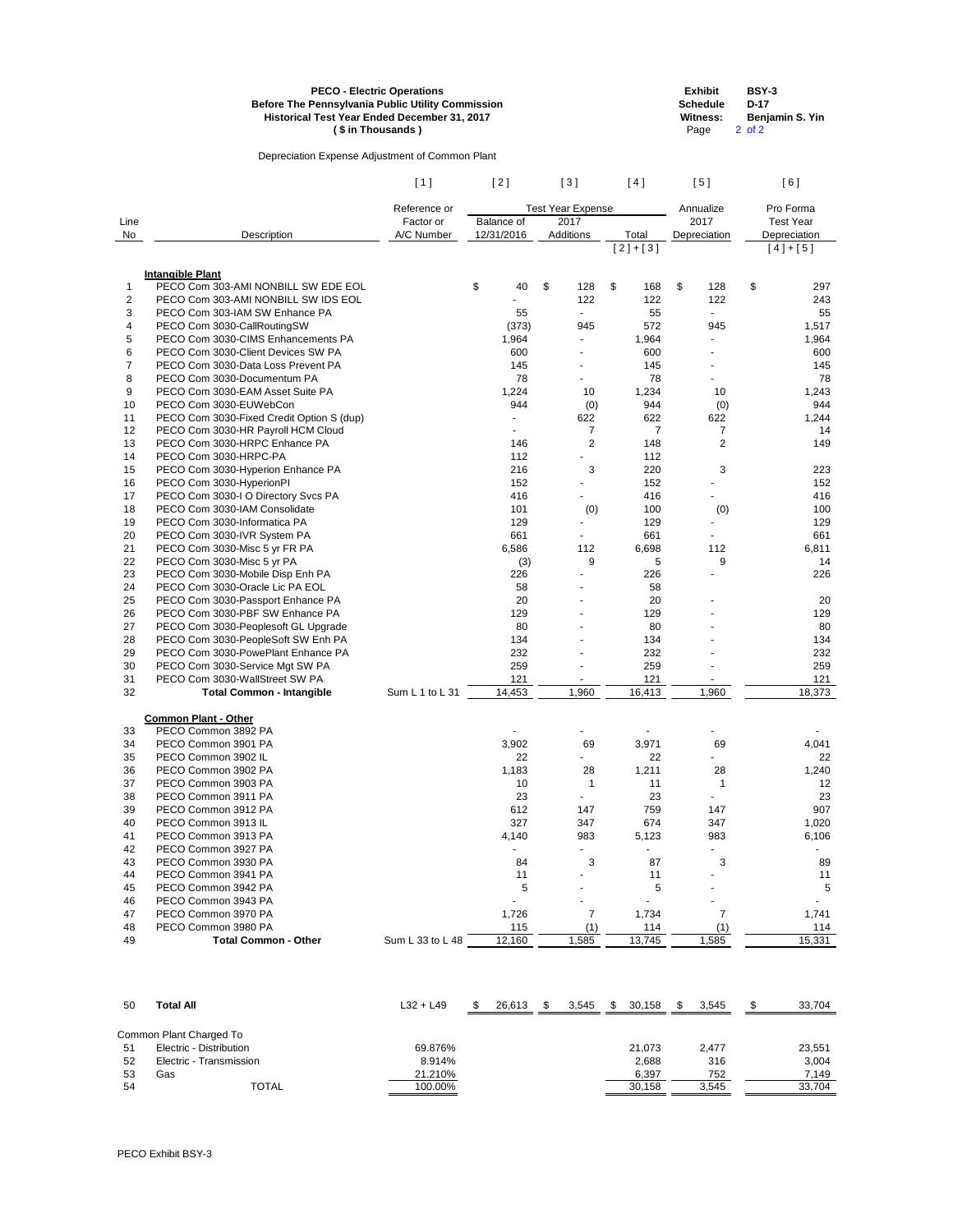|                            | <b>PECO - Electric Operations</b><br><b>Before The Pennsylvania Public Utility Commission</b><br>Historical Test Year Ended December 31, 2017<br>(\$ in Thousands) |                     |                       |                                        | <b>Exhibit</b><br><b>Schedule</b><br><b>Witness:</b><br>Page | <b>BSY-3</b><br>$D-18$<br>Benjamin S. Yin<br>1 of $4$ |
|----------------------------|--------------------------------------------------------------------------------------------------------------------------------------------------------------------|---------------------|-----------------------|----------------------------------------|--------------------------------------------------------------|-------------------------------------------------------|
| Line                       | Income Tax at Present and Proposed Revenue Levels                                                                                                                  | [1]                 | $[2]$<br>Factor<br>Or | $[3]$<br>Pro Forma<br>2017             | [4]<br>Proposed<br>Revenue                                   | [5]<br>Pro Forma<br>Tax Expense                       |
| No                         | Description                                                                                                                                                        | Reference           | Amount                | <b>Present Rates</b>                   | Increase                                                     | 12/31/2015                                            |
|                            |                                                                                                                                                                    |                     |                       |                                        |                                                              | $[3]+[4]$                                             |
| $\mathbf{1}$<br>$\sqrt{2}$ | Revenue<br><b>Operating Expenses</b>                                                                                                                               |                     |                       | \$<br>2,153,675<br>(1,730,539)         | 42,664<br>\$<br>(3,030)                                      | \$<br>2,196,339<br>(1,733,569)                        |
| $\mathbf{3}$               | <b>OIBIT</b>                                                                                                                                                       | $L1 + L2$           |                       | 423,136                                | 39,633                                                       | 462,770                                               |
| 4                          | Rate Base                                                                                                                                                          |                     | 4,219,547             |                                        |                                                              |                                                       |
| 5                          | Weighted Cost of Debt                                                                                                                                              |                     | 0.02057               |                                        |                                                              |                                                       |
| $\,6$                      | Synchronized Interest Expense                                                                                                                                      | $L4 * L5$           |                       | (86, 806)                              |                                                              | (86, 806)                                             |
| $\overline{7}$             | <b>Base Taxable Income</b>                                                                                                                                         | $L3 + L6$           |                       | 336,330                                | 39,633                                                       | 375,964                                               |
| 8                          | State Accelerated Tax Depreciation                                                                                                                                 | Sch D-18 P2         | 158,676<br>\$         |                                        |                                                              |                                                       |
| $\boldsymbol{9}$           | Pro Forma Book Depreciation                                                                                                                                        | Sch D-3 P2          | 190,303               |                                        |                                                              |                                                       |
| 10<br>11                   | State Tax Depreciation (Over) Under Book<br><b>Temporary Adjustments</b>                                                                                           | $L9 - L8$           |                       | 31,627<br>11,343                       |                                                              | 31,627<br>11,343                                      |
| 12                         | Other Property Basis Adjustments (CIAC/ICM)                                                                                                                        |                     |                       | (27, 195)                              |                                                              | (27, 195)                                             |
| 13                         | <b>Removal Costs/Software</b>                                                                                                                                      |                     |                       | (42, 319)                              |                                                              | (42, 319)                                             |
| 14                         | <b>AFUDC Equity</b>                                                                                                                                                |                     |                       |                                        |                                                              |                                                       |
| 15                         | <b>Permanent Adjustments</b>                                                                                                                                       |                     |                       | 750                                    |                                                              |                                                       |
| 16                         | <b>Repair Deduction</b>                                                                                                                                            |                     |                       | (96, 300)                              |                                                              | (96, 300)                                             |
| 17                         | State Taxable Income                                                                                                                                               | Sum L7 to L16       |                       | 214,237                                | 39,633<br>\$                                                 | 253,120<br>\$                                         |
| 18                         | State Income Tax before Net Operating Loss                                                                                                                         | $L17 * L18 [2]$     | 9.99%                 | (21, 402)                              | (3,959)                                                      | (25, 362)                                             |
| 19                         | State Net Operating Loss Utilization                                                                                                                               |                     |                       |                                        |                                                              |                                                       |
| 20                         | State Income Tax                                                                                                                                                   | L18+L19             |                       | $\boldsymbol{\mathsf{S}}$<br>(21, 402) | (3,959)<br>\$                                                | $\frac{1}{2}$<br>(25, 362)                            |
| 21                         | Federal Accelerated Tax Depreciation                                                                                                                               | Sch D-18 P2         | \$<br>193,671         |                                        |                                                              |                                                       |
| 22                         | Pro Forma Book Depreciation                                                                                                                                        | Sch D-3 P2          | 190,303               |                                        |                                                              |                                                       |
| 23                         | Federal Tax Deducts (Over) Under Book                                                                                                                              | $L22 - L21$         |                       | (3,368)                                |                                                              | (3,368)                                               |
| 24                         | <b>Temporary Adjustments</b>                                                                                                                                       | L11                 |                       | 11,343                                 |                                                              | 11,343                                                |
| 25<br>26                   | Other Property Basis Adjustments (CIAC/ICM)<br>Removal Costs/Software                                                                                              | L12<br>L13          |                       | (27, 195)<br>(42, 319)                 |                                                              | (27, 195)<br>(42, 319)                                |
| 27                         | <b>AFUDC Equity</b>                                                                                                                                                | L14                 |                       |                                        |                                                              |                                                       |
| 28                         | <b>Repair Deduction</b>                                                                                                                                            | L16                 |                       | (96, 300)                              |                                                              | (96, 300)                                             |
| 29                         | <b>Permanent Adjustments</b>                                                                                                                                       | L15                 |                       | 750                                    |                                                              | 750                                                   |
| 30                         | <b>Federal NOL</b>                                                                                                                                                 |                     |                       | 4,298                                  |                                                              | 4,298                                                 |
| 31                         | Federal Taxable Income                                                                                                                                             | L7 + Sum L20 to L30 |                       | 162,138                                | 35,674                                                       | 197,812                                               |
| 32                         | Federal Income Tax Expense                                                                                                                                         | L31 * L32 [2]       | 35.00%                | (56, 748)                              | (12, 486)                                                    | (69, 234)                                             |
| 33                         | <b>Total Tax Expense before Deferred Income Tax</b>                                                                                                                | $L20 + L32$         |                       | (78, 150)                              | (16, 445)                                                    | (94, 596)                                             |
|                            | <b>Deferred Income Taxes</b>                                                                                                                                       |                     |                       |                                        |                                                              |                                                       |
| 34                         | Deferred Taxes on Timing Differences- Federal                                                                                                                      |                     |                       | (20, 729)                              |                                                              | (20, 729)                                             |
| 35                         | Deferred Taxes on Timing Differences- State                                                                                                                        |                     |                       | (2,313)                                |                                                              | (2, 313)                                              |
| 36                         | State Net Operating Loss Utilization                                                                                                                               |                     |                       |                                        |                                                              |                                                       |
| 37<br>38                   | <b>Excess Deferred Amortization</b>                                                                                                                                |                     |                       | 903                                    |                                                              | 903                                                   |
| 39                         | Federal Net Operating Loss Utilization<br>Federal Income Tax Expense on Flow through adjustment                                                                    |                     |                       | (11, 467)                              |                                                              | (11, 467)                                             |
|                            |                                                                                                                                                                    |                     |                       |                                        |                                                              |                                                       |
| 40                         | <b>Deferred Income Taxes</b>                                                                                                                                       | Sum L34 to L39      |                       | (33,606)                               |                                                              | (33,606)                                              |
| 41                         | Net Income Tax Expense<br><b>Other Tax Adjustments</b>                                                                                                             | $L33 + L40$         |                       | (111, 757)                             | (16, 445)                                                    | (128, 202)                                            |
| 42                         | Amortization of Investment Tax Credit                                                                                                                              |                     |                       |                                        |                                                              |                                                       |

Electric Plant - -

|  | 44 Common Plant Allocated |  |  |  |
|--|---------------------------|--|--|--|
|--|---------------------------|--|--|--|

44 Common Plant Allocated **Adjustment** Common Plant Allocated Common Plant Allocated Common Plant Allocated Common Plant Allocated Common Plant Allocated Common Plant Allocated Common Plant Adjustment Common Plant Allocate

| 46       | <b>Combined Income Tax Expense</b>                     | Sum L41 to L45 | (111,757)              | \$(16, 445)            | (128, 202)              |
|----------|--------------------------------------------------------|----------------|------------------------|------------------------|-------------------------|
| 47<br>48 | Federal Income Tax Expense<br>State Income Tax Expense |                | (88, 042)<br>(23, 715) | \$(12, 486)<br>(3,959) | (100, 528)<br>(27, 674) |
|          |                                                        |                |                        |                        |                         |
| 49       | Total Income Tax Expense                               | L47+L48        | (111.757)              | $^{\circ}$ (16,445)    | (128,202)               |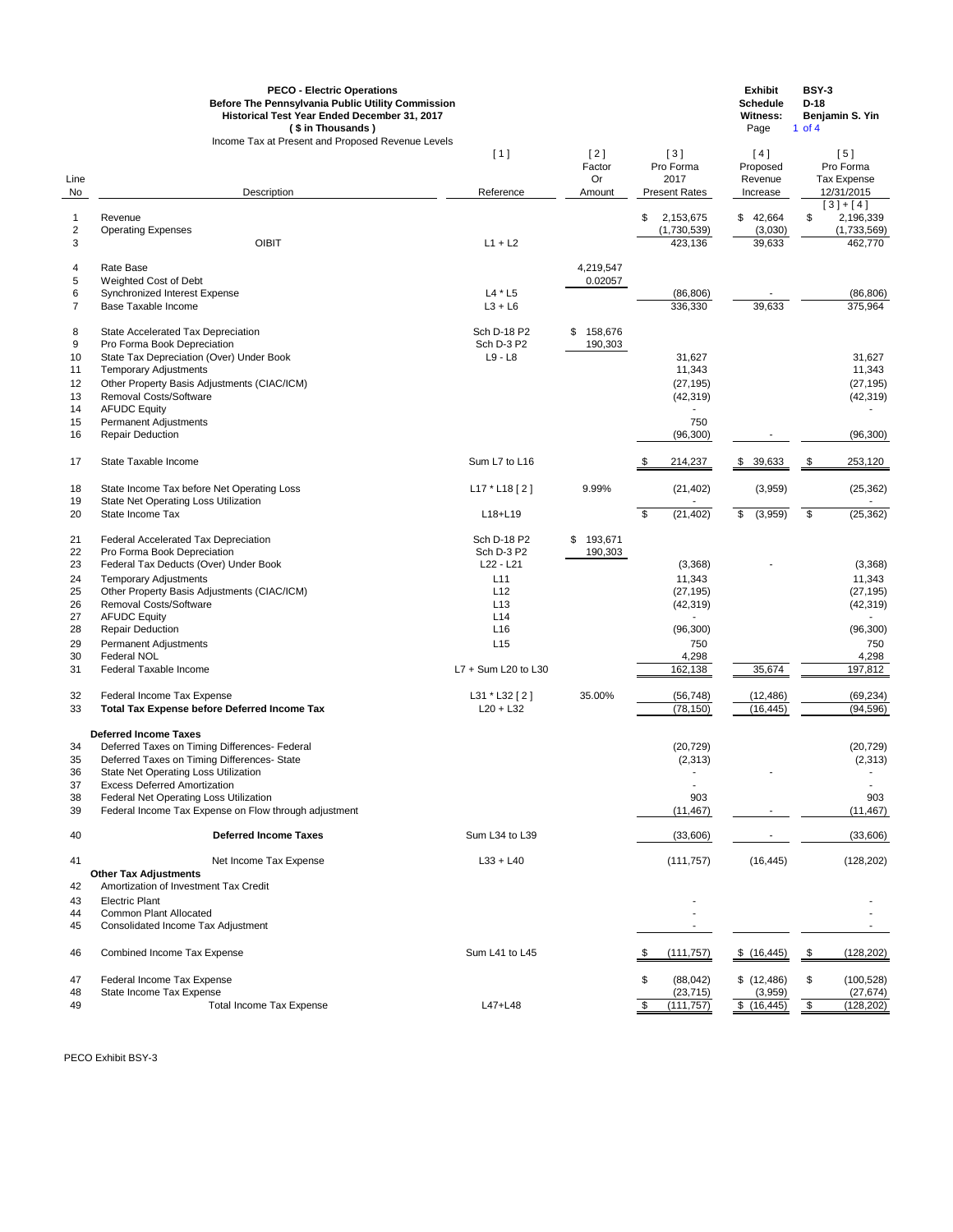|                         | <b>PECO - Electric Operations</b><br><b>Before The Pennsylvania Public Utility Commission</b><br>Historical Test Year Ended December 31, 2017<br>(\$ in Thousands)<br>Depreciation for Income Tax Calculation |         | <b>Exhibit</b><br><b>Schedule</b><br><b>Witness:</b><br>Page | <b>BSY-3</b><br>$D-18$<br>$2$ of 4 | Benjamin S. Yin |
|-------------------------|---------------------------------------------------------------------------------------------------------------------------------------------------------------------------------------------------------------|---------|--------------------------------------------------------------|------------------------------------|-----------------|
| Line                    |                                                                                                                                                                                                               | [1]     | $[2]$                                                        |                                    | $[3]$           |
| No                      | Description                                                                                                                                                                                                   | Amount  | Amount                                                       |                                    | Total           |
|                         | <b>State Accelerated Tax Depreciation</b>                                                                                                                                                                     |         |                                                              |                                    |                 |
| 1                       | <b>Electric Distribution Only</b>                                                                                                                                                                             | 150,778 | 150,778                                                      |                                    |                 |
| $\overline{\mathbf{c}}$ | <b>Electric Plant</b>                                                                                                                                                                                         | 2,294   |                                                              |                                    |                 |
| 3                       | Percent to Distribution                                                                                                                                                                                       | 88.687% |                                                              |                                    |                 |
| 4                       | <b>Amount To Distribution</b>                                                                                                                                                                                 |         | 2,034                                                        |                                    |                 |
| 5                       | Common Plant (no Software)                                                                                                                                                                                    | 8,391   |                                                              |                                    |                 |
| 6                       | <b>Allocation Factor</b>                                                                                                                                                                                      | 69.876% |                                                              |                                    |                 |
| $\overline{7}$          | <b>Common Plant Allocated to Elec Dist</b>                                                                                                                                                                    |         | 5,863                                                        |                                    |                 |
| 8                       | Software Amortization for Tax                                                                                                                                                                                 |         |                                                              |                                    |                 |
| 9                       | Common Plant Allocated to Elec Dist                                                                                                                                                                           | 69.876% |                                                              |                                    |                 |
| 10                      | <b>Total Accelerated Tax Depreciation</b>                                                                                                                                                                     |         |                                                              | \$                                 | 158,676         |
|                         | <b>Federal Accelerated Tax Depreciation</b>                                                                                                                                                                   |         |                                                              |                                    |                 |
| 11                      | <b>Electric Distribution Only</b>                                                                                                                                                                             | 182,557 | 182,557                                                      |                                    |                 |
| 12                      | <b>Electric Plant</b>                                                                                                                                                                                         | 7,210   |                                                              |                                    |                 |
| 13                      | Percent to Distribution                                                                                                                                                                                       | 88.687% |                                                              |                                    |                 |
| 14                      | <b>Amount To Distribution</b>                                                                                                                                                                                 |         | 6,394                                                        |                                    |                 |
| 15                      | Common Plant (no Software)                                                                                                                                                                                    | 6,755   |                                                              |                                    |                 |
| 16                      | <b>Allocation Factor</b>                                                                                                                                                                                      | 69.876% |                                                              |                                    |                 |
| 17                      | <b>Common Plant Allocated to Elec Dist</b>                                                                                                                                                                    |         | 4,720                                                        |                                    |                 |
| 18                      | Software Amortization for Tax                                                                                                                                                                                 |         |                                                              |                                    |                 |
| 19                      | Common Plant Allocated to Elec Dist                                                                                                                                                                           | 69.876% |                                                              |                                    |                 |
| 20                      | <b>Total Accelerated Tax Depreciation</b>                                                                                                                                                                     |         |                                                              | \$                                 | 193,671         |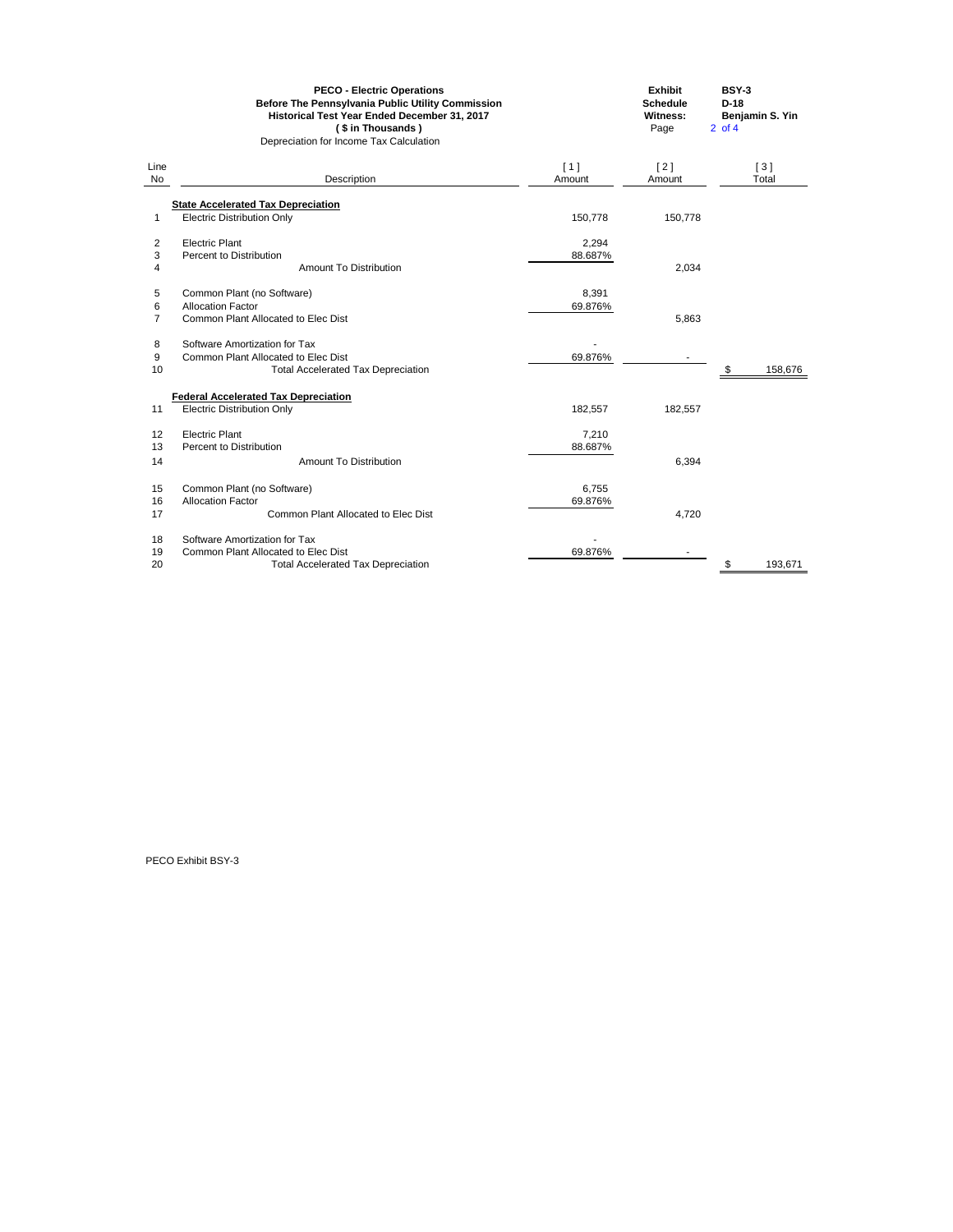|                | <b>PECO - Electric Operations</b><br><b>Before The Pennsylvania Public Utility Commission</b><br>Historical Test Year Ended December 31, 2017<br>(\$in Thousands)<br>Section 1301.1(b) Differential |                     |               |            |            |             |            |             |               | <b>Exhibit</b><br><b>Schedule</b><br><b>Witness:</b><br>Page |               | <b>BSY-3</b><br>$D-18$<br>Benjamin S. Yin<br>3 of 4 |  |         |
|----------------|-----------------------------------------------------------------------------------------------------------------------------------------------------------------------------------------------------|---------------------|---------------|------------|------------|-------------|------------|-------------|---------------|--------------------------------------------------------------|---------------|-----------------------------------------------------|--|---------|
|                |                                                                                                                                                                                                     |                     |               |            |            |             |            |             |               |                                                              |               |                                                     |  |         |
| Line           |                                                                                                                                                                                                     | [1]<br>Factor<br>Or |               | $[2]$      |            | $[3]$       |            | [4]         |               | [5]                                                          |               | [6]                                                 |  | $[7]$   |
| No             | Description                                                                                                                                                                                         | Reference           |               | 2012       |            | 2013        |            | 2014        |               | 2015                                                         |               | 2016                                                |  | Average |
| $\mathbf{1}$   | PECO Consolidated Taxable Income                                                                                                                                                                    |                     | \$            | 317,055    | \$         | 372,237     | \$         | 97,822      | \$            | 165,388                                                      | \$            | 185,545                                             |  |         |
| 2              | Consolidated Income Companies Taxable Income                                                                                                                                                        |                     | \$            | 651,323    |            | \$1,069,343 |            | \$1,762,414 | $\sqrt{3}$    | 925,343                                                      |               | \$1,249,191                                         |  |         |
| $\mathbf{3}$   | Taxable Income Percentage to PECO                                                                                                                                                                   | L1/L2               |               | 48.6786%   |            | 34.8099%    |            | 5.5505%     |               | 17.8732%                                                     |               | 14.8532%                                            |  |         |
| 4              | <b>Consolidated Loss Companies Loss</b>                                                                                                                                                             |                     | \$            | 32,437     | $\sqrt{3}$ | 45,145      | $\sqrt{3}$ | 90,836      | $\sqrt{3}$    | 1,598                                                        | \$            | 921                                                 |  |         |
| 5              | PECO Allocation of Loss                                                                                                                                                                             | $L3 * L4$           | \$            | 15,790     | \$         | 15,715      | \$         | 5,042       | - \$          | 286                                                          | S.            | 137                                                 |  |         |
| 6              | <b>Electric Percentage</b>                                                                                                                                                                          |                     |               | 78.95%     |            | 86.97%      |            | 64.68%      |               | 99.95%                                                       |               | 122.21%                                             |  |         |
| $\overline{7}$ | Loss Allocable to Electric                                                                                                                                                                          | $L5$ * $L6$         | \$            | 12,467     | \$         | 13,668      | \$         | 3,261       | \$            | 286                                                          | \$            | 167                                                 |  |         |
| 8              | <b>Electric Distribution Percent</b>                                                                                                                                                                |                     |               | 73.139%    |            | 73.139%     |            | 73.139%     |               | 73.139%                                                      |               | 73.139%                                             |  |         |
| 9              | Loss Allocable to Electric Distribution                                                                                                                                                             | $L7 * L8$           | $\frac{1}{2}$ | $9,118$ \$ |            | $9,997$ \$  |            | 2,385       | $\frac{\$}{}$ | 209                                                          | $\frac{\$}{}$ | 122                                                 |  |         |
| 10             | Average for 2012 to 2016                                                                                                                                                                            | Avg L9              |               |            |            |             |            |             |               |                                                              |               |                                                     |  | 4,366   |
| 11             | <b>Tax Rate</b>                                                                                                                                                                                     |                     |               |            |            |             |            |             |               |                                                              |               |                                                     |  | 21.00%  |
| 12             | Section 1301.1(b) Differential                                                                                                                                                                      | $L10 * L11$         |               |            |            |             |            |             |               |                                                              |               |                                                     |  | 917     |

PECO Exhibit BSY-3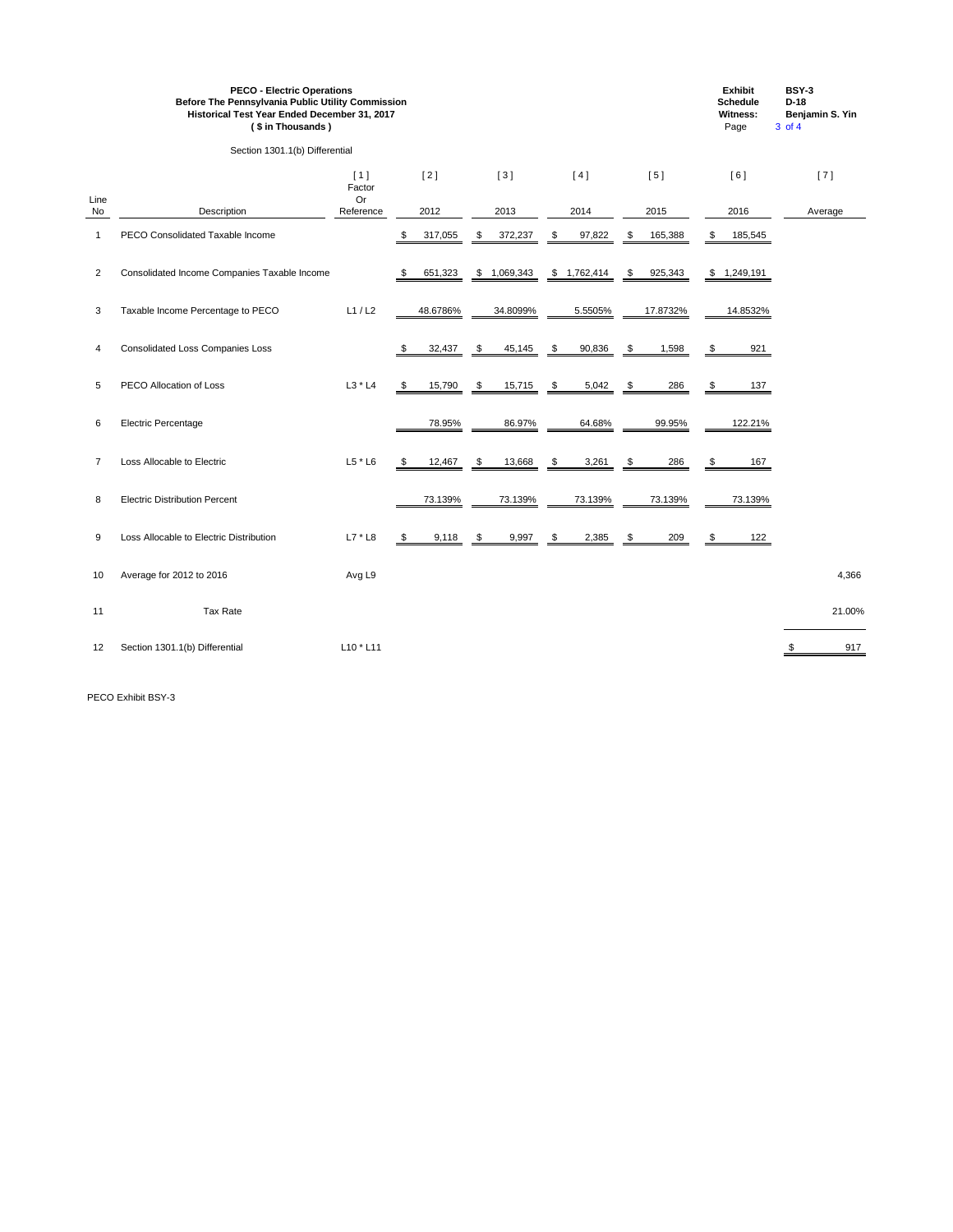|                   | <b>PECO - Electric Operations</b><br><b>Before The Pennsylvania Public Utility Commission</b><br>Historical Test Year Ended December 31, 2017<br>(\$ in Thousands) |          | <b>Exhibit</b><br><b>Schedule</b><br><b>Witness:</b><br>Page | <b>BSY-3</b><br>$D-18$<br>Benjamin S. Yin<br>4 of 4 |  |
|-------------------|--------------------------------------------------------------------------------------------------------------------------------------------------------------------|----------|--------------------------------------------------------------|-----------------------------------------------------|--|
|                   | <b>Investment Tax Credit Amortization</b>                                                                                                                          | [1]      | $[2]$                                                        | [3]                                                 |  |
| Line<br><b>No</b> | Description                                                                                                                                                        | Amount   | Amount                                                       | Amount                                              |  |
|                   | <b>Investment Tax Credit</b>                                                                                                                                       |          |                                                              |                                                     |  |
| 1                 | <b>Amortization of Investment Tax Credit - 2017</b>                                                                                                                |          |                                                              |                                                     |  |
| $\overline{2}$    | Amortization for Total Electric - Estimated 2017                                                                                                                   | \$<br>18 |                                                              |                                                     |  |
| 3                 | <b>Distribution Factor</b>                                                                                                                                         | 88.687%  |                                                              |                                                     |  |
| 4                 | <b>Electric Distribution ITC</b>                                                                                                                                   |          | 16                                                           |                                                     |  |
| 5                 | Common                                                                                                                                                             | \$<br>34 |                                                              |                                                     |  |
| 6                 | <b>Distribution Factor</b>                                                                                                                                         | 69.876%  |                                                              |                                                     |  |
| $\overline{7}$    | <b>Common Plant ITC to Electric Distribution</b>                                                                                                                   |          | 24                                                           |                                                     |  |
| 8                 | <b>Total Electric Distribution</b>                                                                                                                                 |          |                                                              | \$<br>39                                            |  |